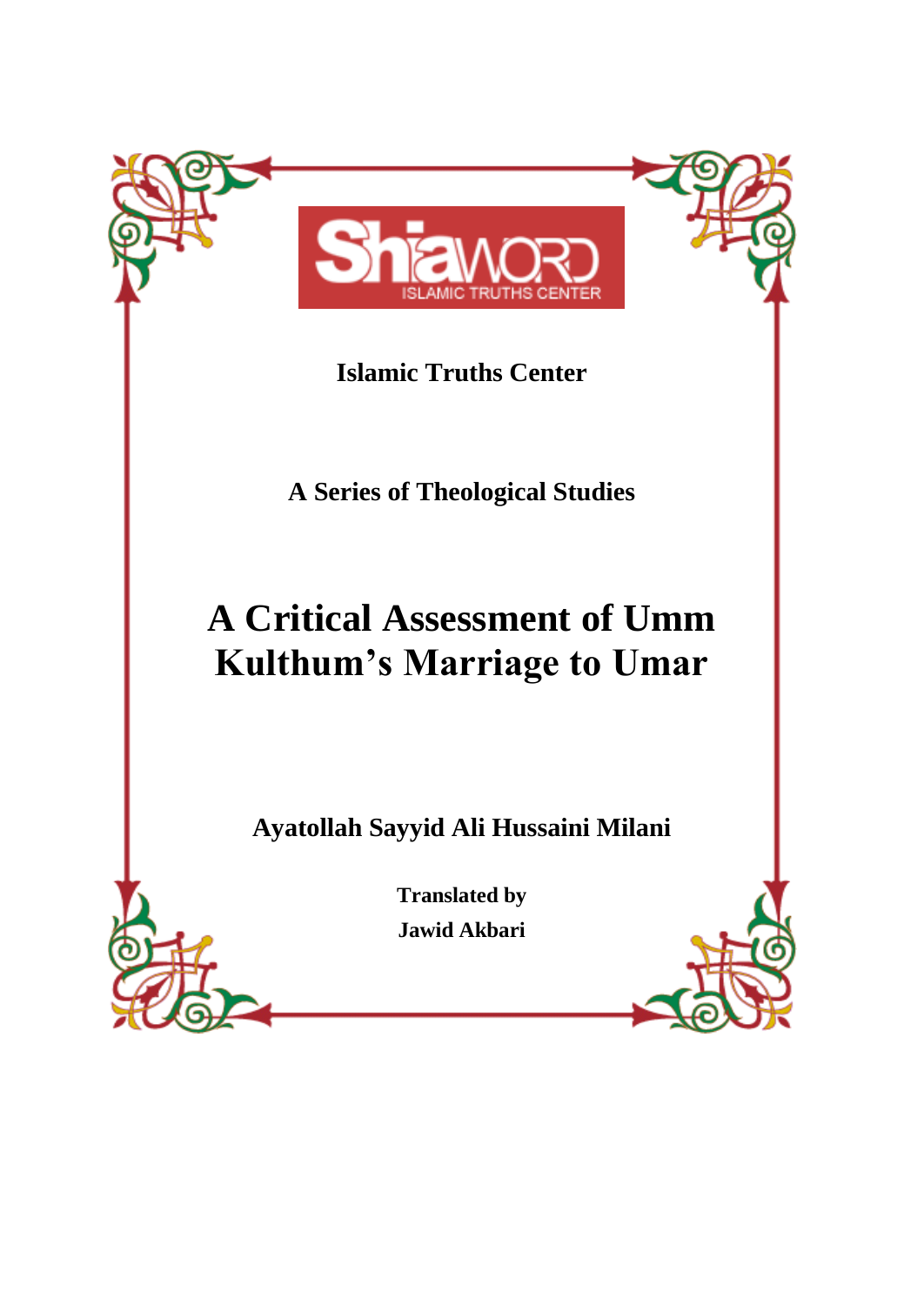## **Contents**

<span id="page-1-0"></span>

| A Critical Assessment of Umm Kulthum's Marriage to Umar  4 |  |
|------------------------------------------------------------|--|
|                                                            |  |
|                                                            |  |
|                                                            |  |
|                                                            |  |
| 2. Dulabi's Narrations in Al-Durriyat Al-Tahira  10        |  |
| 3. Hākim Nishaburi's Narration in Al-Mustadrak.  15        |  |
| 4. Bayhaqi's Narrations in Al-Sunan Al-Kubra 16            |  |
| 5. Khatib Baghdadi's Narrations in Tarikh Baghdad 18       |  |
| 6. Ibn Abd Al-Barr's Narrations in Al-Isti'ab:  19         |  |
|                                                            |  |
|                                                            |  |
|                                                            |  |
| A Study of the Chains of Transmission of the Narrations 28 |  |
| A Study of the Chains of Transmission of the Narrations29  |  |
|                                                            |  |
| Ahmad ibn Abdul Jabbar as Seen by Biographers33            |  |
|                                                            |  |
|                                                            |  |
|                                                            |  |
|                                                            |  |
|                                                            |  |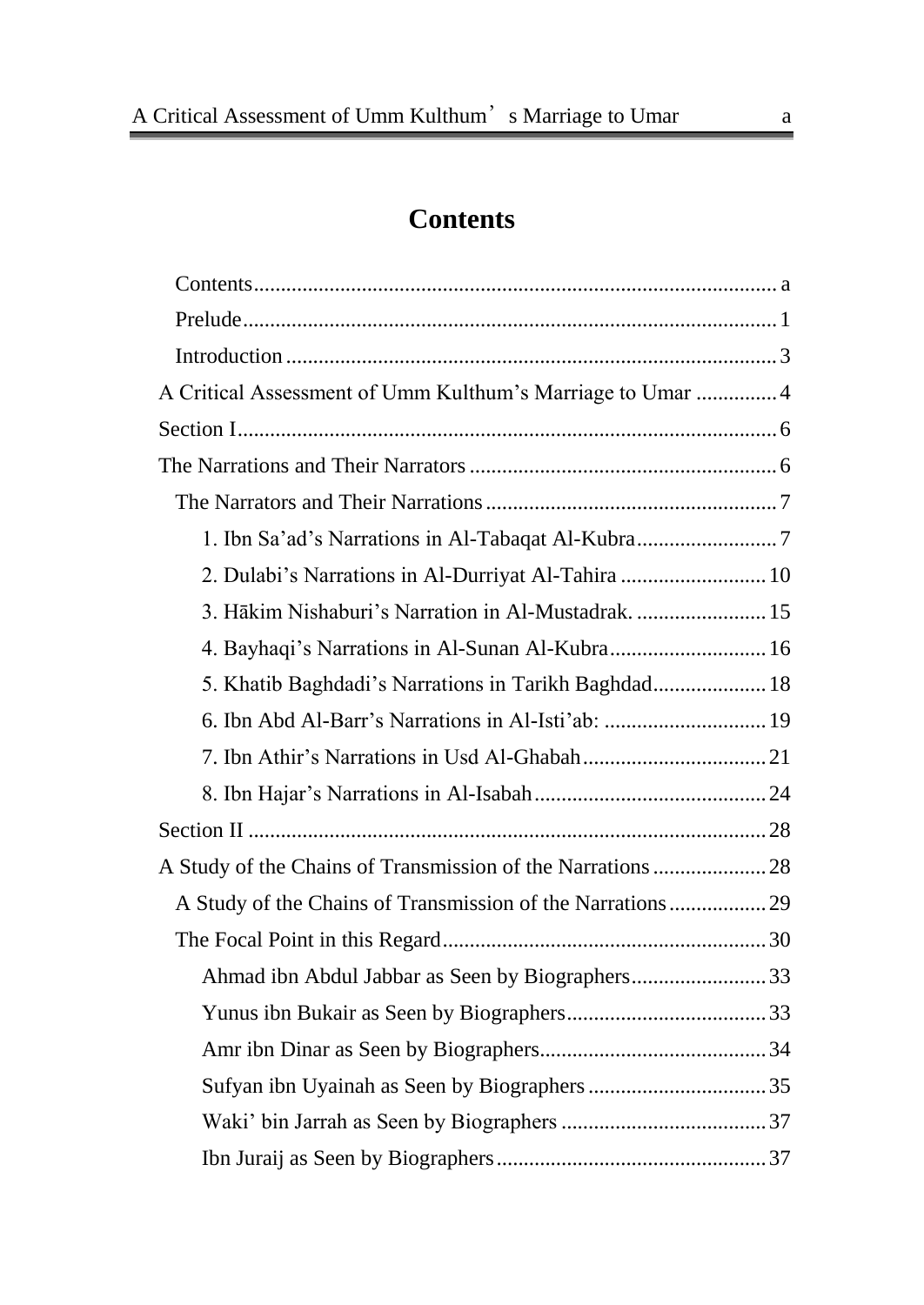| Abdul Rahman ibn Zaid as Seen by Biographers 44               |
|---------------------------------------------------------------|
|                                                               |
|                                                               |
| A Study of the Chains of Transmission of Narrations about Umm |
| A Study of the Authenticity of the Narrations Concerning Umm  |
|                                                               |
|                                                               |
|                                                               |
|                                                               |
| Section III<br>. 51                                           |
|                                                               |
|                                                               |
|                                                               |
|                                                               |
|                                                               |
|                                                               |
|                                                               |
|                                                               |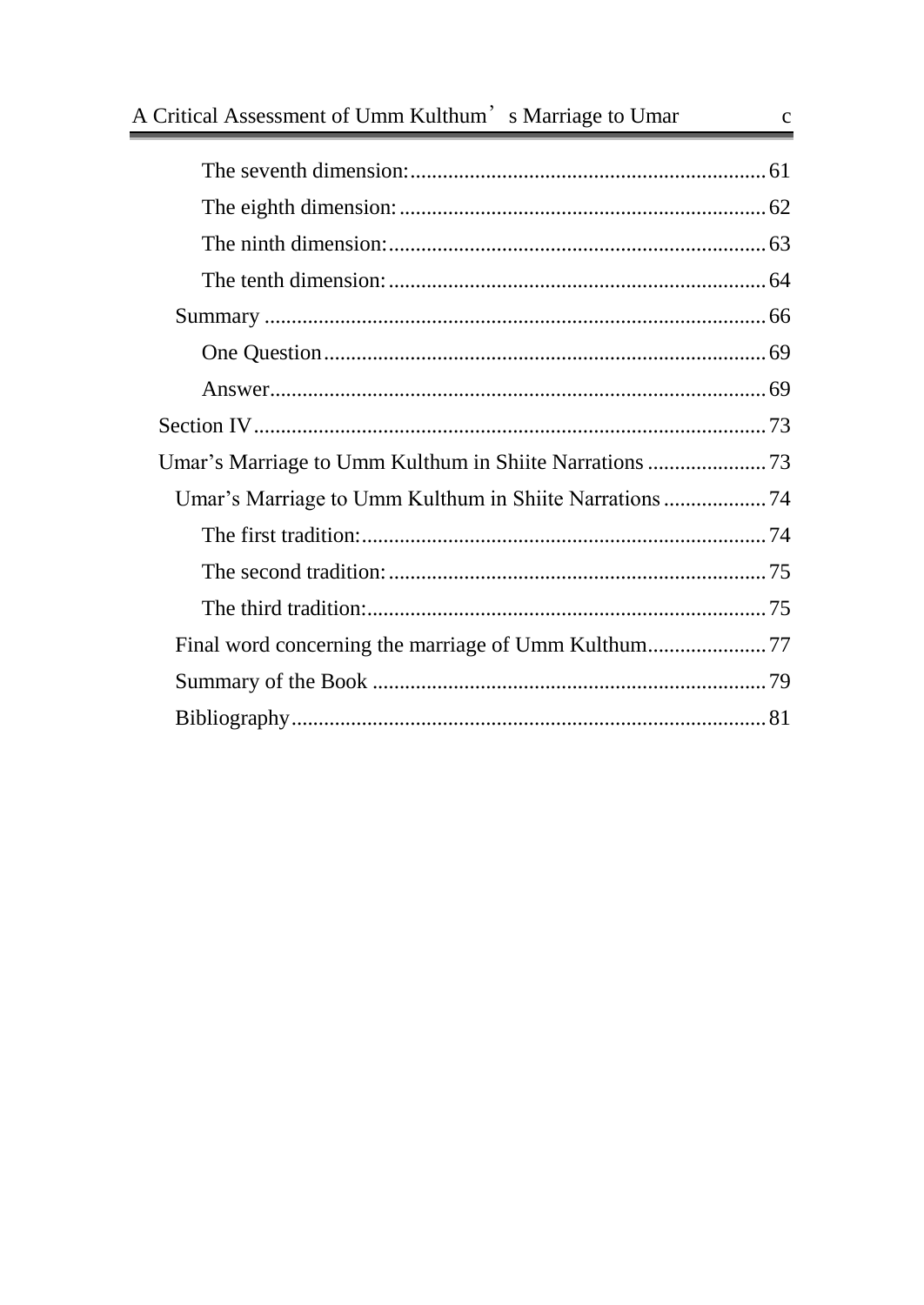## <span id="page-4-0"></span>**Prelude**

With the prophetic mission of Prophet Muhammad (S), the seal of the prophets, the last and the most perfect divine religion was conveyed to humanity and prophethood came to an end. The religion of Islam emerged in Mecca but after twenty three years of arduous efforts made by the Messenger of Allah (S) and a handful of his loyal companions it spread all over the Arabian Peninsula.

The continuation of this divine mission was an important undertaking that was entrusted publicly on Dhul Hijja, the eighteenth, by Glorious Allah, to Ali (A.S.), the Commander of the Faithful and the first personality after the Holy Prophet (S) in the world of Islam.

With the proclamation of Hazrat Ali's guardianship and succession on this day, divine blessings were completed and the religion of Islam was perfected and announced as the only religion chosen by Allah. That was how unbelievers and pagans despaired of destroying Islam.

Soon after the demise of the Messenger of Allah (S)], some of the companions of the Holy Prophet (S), based on their pre-hatched conspiracies, deviated from the course of guidance and leadership. They closed the gate of the city of knowledge putting Muslims in perplexity. From the very beginning of their rule, they placed the truths of Islam – that were like shinning sun – behind the dark clouds of doubt and skepticism by way of putting a ban on recording prophetic narrations, spreading fabricated narrations, casting doubts and embarking on hypocritical and deceptive tactics.

Obviously, in spite of all conspiracies hatched by the enemies of Islam, the truths of Islam and noble sayings of the Messenger of Allah (S) were promulgated by the Commander of the Faithful, Ali (A.S), his successors and a few of his devout companions and those truths continued to flow and manifest themselves in one way or the other in the course of history. By explaining the truths, they did away with doubts, specious arguments, and wicked beliefs inculcated by the enemies of Islam, and made the truth clear to all.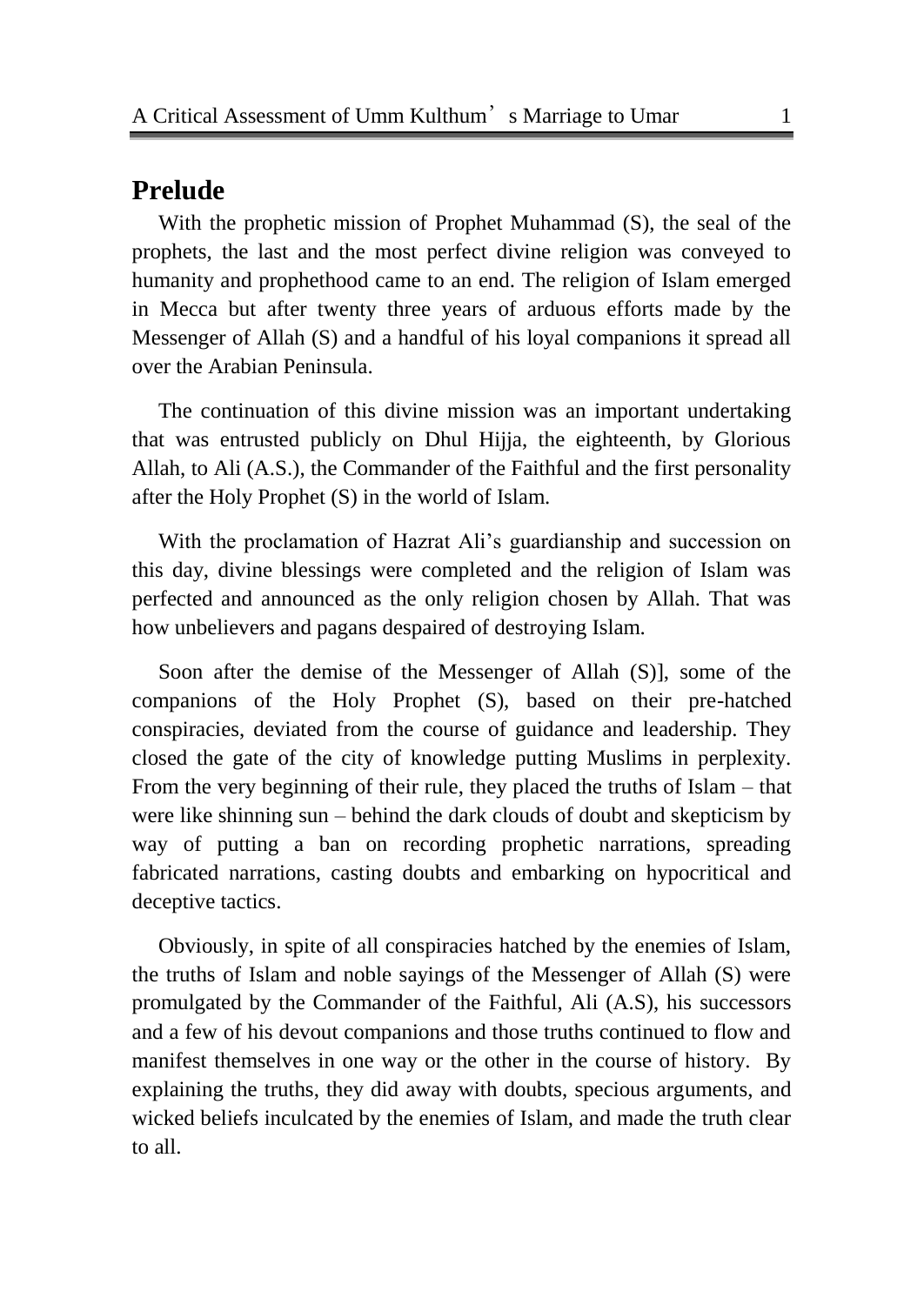In this respect, great scholars and men of knowledge such as Sheikh Mufid, Sayyid Murtadha, Khaja Nasir, Allamah Hilli, Qadhi Nurullah, Mir Hamid Hussain, Sayyid Sharafuddin, Allamah Amini etc. having been glittering like shining stars, since they are the ones who defended Islamic truths, explained the realities of the school of Ahl Al-Bayt (A.S.) and dealt with spurious arguments using their tongues and pens.

In our era, one of the outstanding scholars and researchers who has, with his eloquent pen and expressive writing, explained the truths of the religion of Islam and astutely defended the *imamate* and *wilayah* (guardianship) of the Commander of the Faithful, Ali (A.S.) is Ayatollah Sayyid Ali Husaini Milani, a great researcher.

The Islamic Truths Center is proud to take up the task of reviving the fruitful and precious works of that great researcher by reviewing, translating and publishing them in a bid to make them available to students, scientific figures and those who are in search of Islamic truths.

The book in your hand is a translation of one of his works which will now acquaint the English readers with Islamic truths. It is expected that this humble effort will earn the pleasure of the Remnant of Allah, the Imam of Time, may Allah hasten his reappearance.

#### **Islamic Truths Center**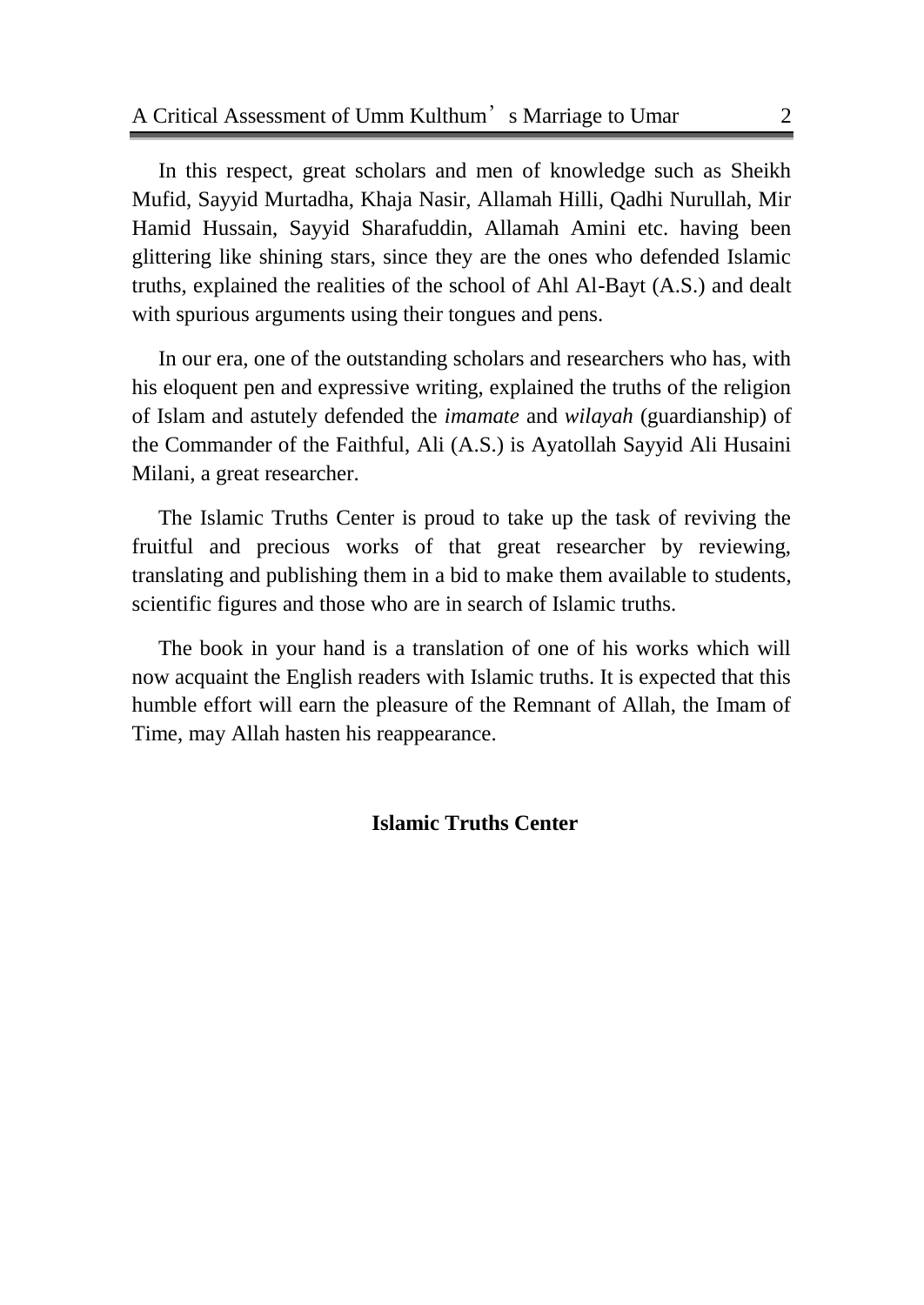### <span id="page-6-0"></span>**Introduction**

The purpose of writing this book is to conduct a research into the narrations or reports regarding Umar's marriage to Umm Kulthum, the daughter of the Commander of the Faithful, Ali, peace be upon him. This event has always been used by a group of people to deny the bitter incidents and adverse events that took place during the early period of Islam in regards to Ali bin Abi Talib and Fatima Zahra, peace be upon them. Thus, they argue as such:

If what is known as Umar's assault on Ali's house were correct and his attack led to the martyrdom of Fatima, the daughter of Holy Prophet (S), such a marriage or matrimony would not have taken place but it took place and we conclude, therefore, that the alleged events are not true and that Ali (A.S.) and Umar were in quite good terms with each other.

This study delves into the narrations regarding Umar's marriage to Umm Kulthum in a bid to clarify whether the foregoing argument is complete and reasonable or invalid and fruitless.

Obviously, such an argument can be complete and acceptable only when:

2. it could be termed as marriage between Umar and Umm Kulthum by simply pronouncing the formula of marriage contract. If conclusion of marriage contract between those two depends on conjugal relations, this argument will again be incomplete and you will see that there is no concrete evidence to show that the two sides had conjugal relations.

3. assuming that such a marriage took place, the argument would be justified only when the marriage should have taken place with complete consent and approbation. In case, the marriage, as stated by the narrations of the Two Sects, has taken place under coercion, intimidation and pressure, making recourse to such an argument would then be counterproductive and it will be counted as another injustice done to the Prophet's progeny (A.S.).

<sup>1.</sup> the subject around which we discuss should have existed. That is to say, it must be proved, in the first place, that the Commander of Faithful, Ali (A.S.) had a daughter by the name Umm Kulthum. Therefore, if a daughter by this name never existed, or Fatima Zahra (A.S.) did not have such a daughter – as stated by some scholars, the above argument would be incomplete and out of place.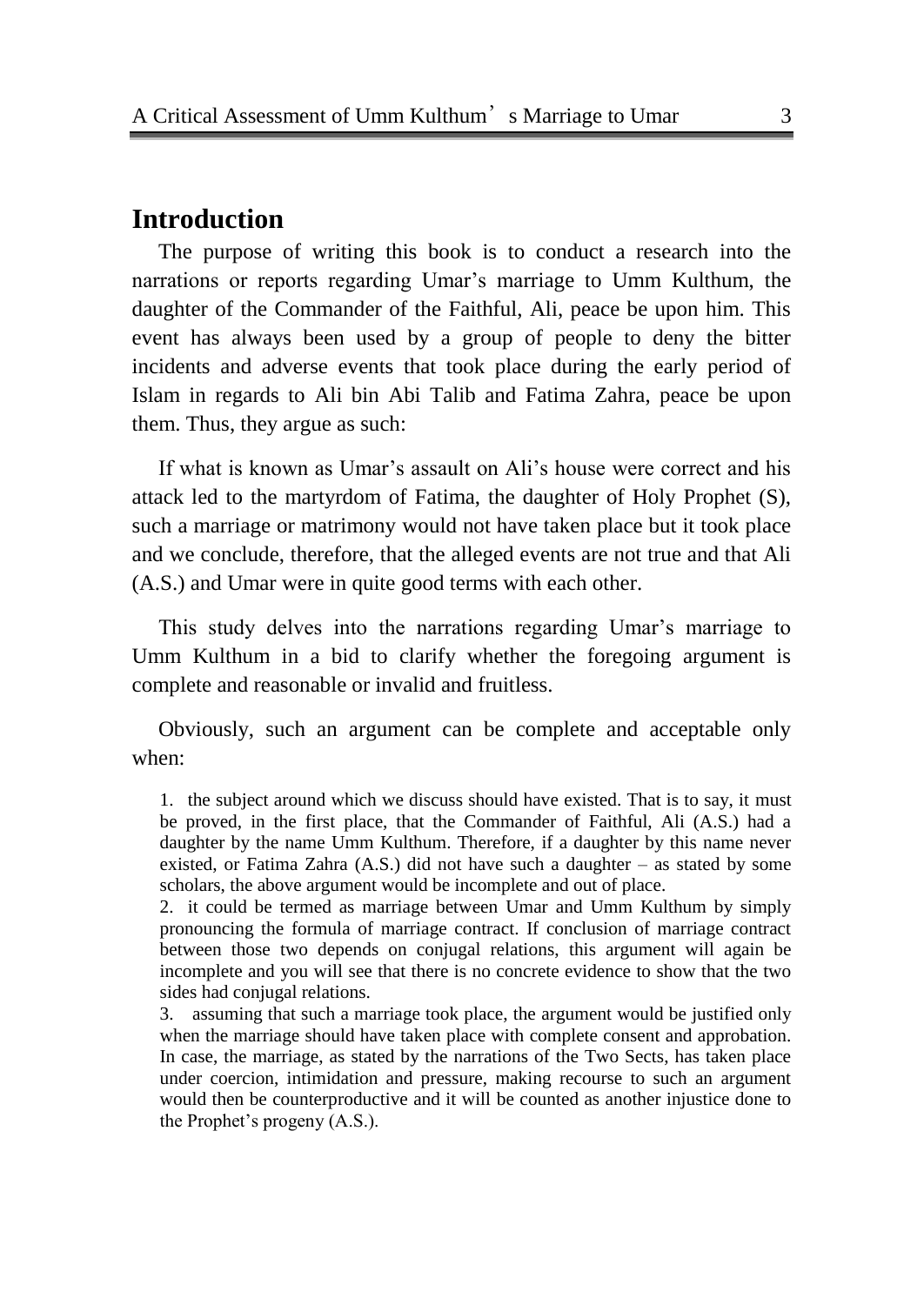# <span id="page-7-0"></span>**A Critical Assessment of Umm Kulthum's Marriage to Umar**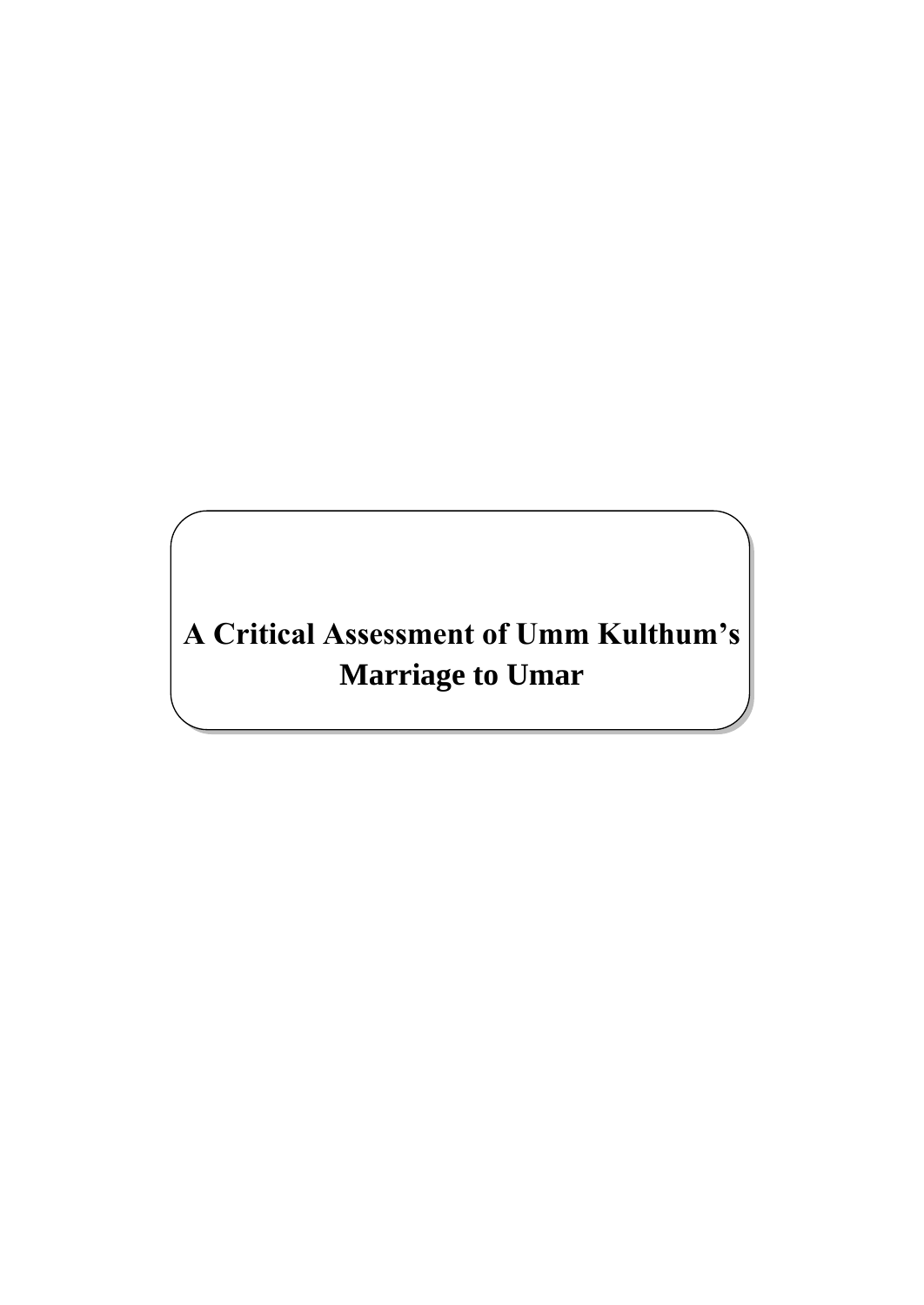In the name of Allah, the Compassionate the Merciful

All praise is due to Allah, the Lord of the worlds. May the peace and blessings of Allah be upon our Master, Muhammad, and his pure family, and may the curse of Allah be upon all of their enemies.

Since the early Islamic centuries as of now, many inquiries and investigations have been made and answers given concerning the following narration: *"The Commander of Faithful, Ali (A.S.) married his daughter to Ummar b. Khattab".*

As well, books, treatises and articles have been written in this regard. For instance, Sheikh Mufid, may Allah be pleased with him, has authored two well-researched treatises in this regard, of which one has been presented in the book titled *Ajwebat Al-Masail Al-Sarawiyah* in reply to the tenth question and the other has been presented in *Ajwebat Al-Masail Al-Hājibiyah* in reply to the fifteenth question.

The present book is the result of research concerning this incident. In this study, first of all, the original narration has been cited from the most famous Sunni books whereupon their chains of transmission as well as their significations have been examined and criticized.

This study aims to examine the story, unveil and clarify the truth and finally put a stop to controversies and disputes in this regard.

And Allah is Felicitous and He is the Helper.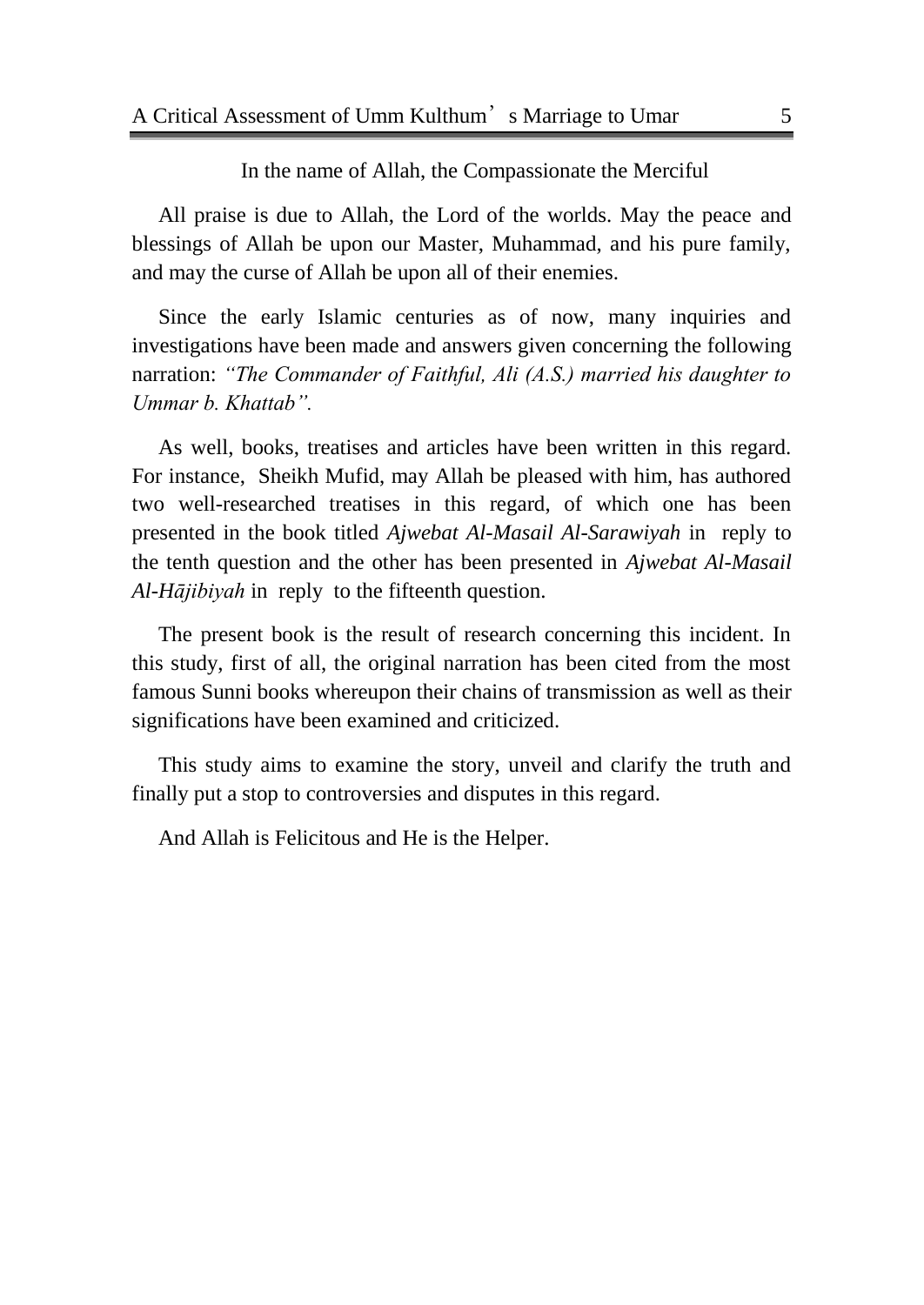**Section I**

<span id="page-9-1"></span><span id="page-9-0"></span>**The Narrations and Their Narrators**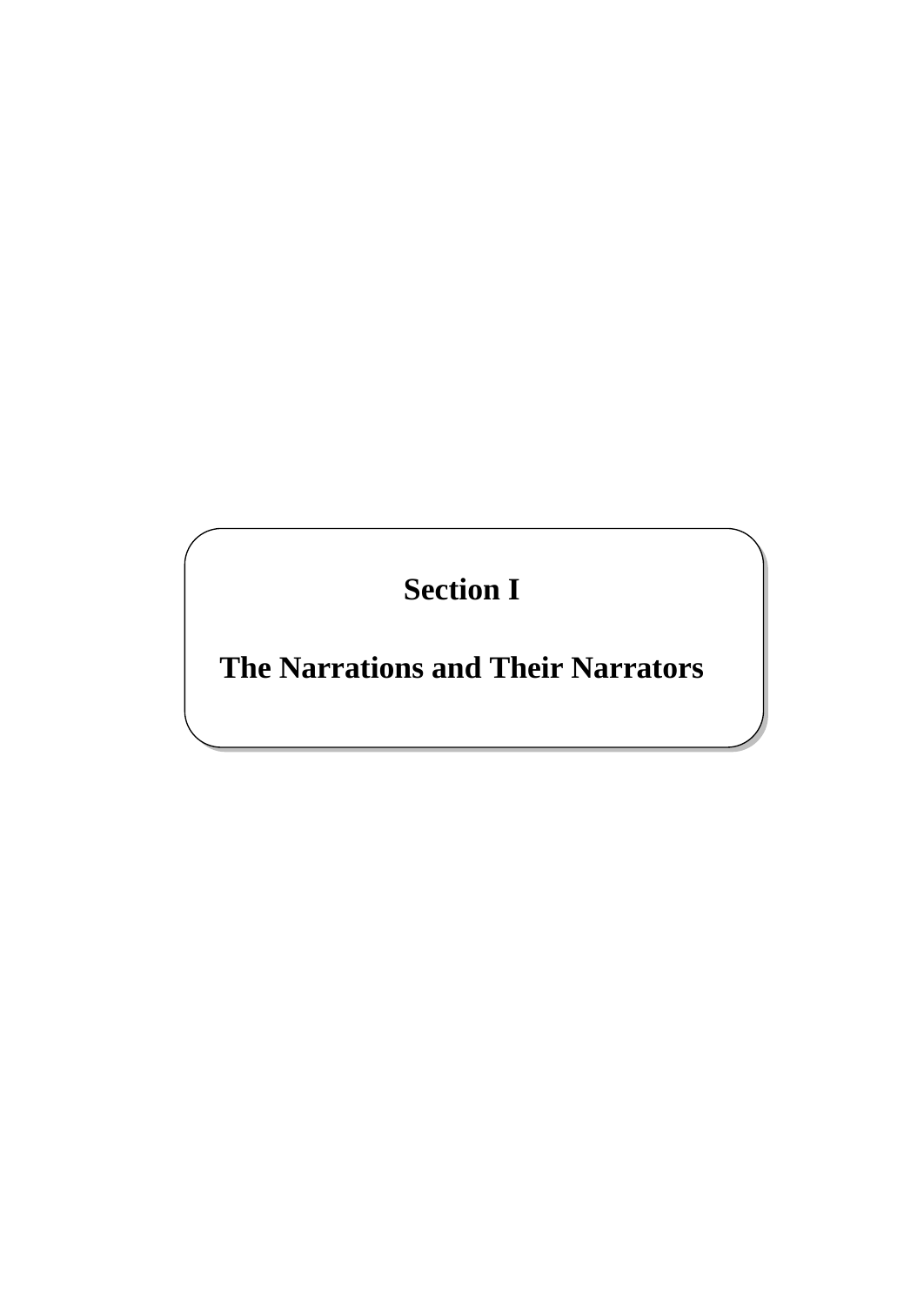## <span id="page-10-0"></span>**The Narrators and Their Narrations**

One of the narrations widely known among Sunni Muslims is the narration to which they have made recourse in order to argue that "the Commander of the Faithful, Ali (A.S.) married out his daughter, Umm Kulthum, to Umar". They have transmitted this narration in their sources and we will cite it from their most famous books:

### <span id="page-10-1"></span>**1. Ibn Sa'ad's Narrations in Al-Tabaqat Al-Kubra**

As far as we know, the earliest narrator who has passed on this tradition is Muhammad bin Sa'ad b. Mani' Zuhri (d. 230 A.H), the author of *Al-Tabaqat Al-Kubra.* He has included several narrations in his book on this subject which are as follows:

**The first narration:** Umm Kulthum was the daughter of Ali ibn Abi Talib ibn Abdul Muttalib ibn Hashim ibn Abd Manaf ibn Qusai. Her mother was Fatima, the daughter of the Messenger of Allah  $(S)^1$  and Khadijah bint Khuwailid ibn Asad ibn Abdul Uzza ibn Qusai. She was a young girl when Umar married her. The fruit of this marriage was a son called Zaid and a daughter called Ruqayyah. Umm Kulthum remained Umar's wife until he was killed.

After Umar, ‗Awn ibn Ja'far ibn Abi Talib ibn Abdul Muttalib married her  $(!)^2$ , but 'Awn too died and thereupon, 'Awn's brother, Muhammad ibn Ja'far ibn Abi Talib became her husband. He too, passed away.

Then his brother, Abdullah ibn Ja'far ibn Abi Talib married Umm Kulthum after the death of her sister, Zainab, the daughter of Ali ibn Abi Talib (A.S). Umm Kulthum made reference to it saying: "I feel embarrassed towards Asma bint Umais whose two sons died when they were in my company, and I am worried about the third one!" Umm Kulthum died in Abdullah ibn Ja'far's house and did not bear a child with anyone of them!

l

<sup>&</sup>lt;sup>1</sup> In spite of the fact that in Sunni sources the 'greeting' (salawat) after the Holy Prophet's name is written incompletely, we, as the Prophet (S) himself recommended, have written it completely.

<sup>&</sup>lt;sup>2</sup> We have used signs of exclamation (!!) in our translation of some of the weird, rethinkable and objectionable passages cited from their sources.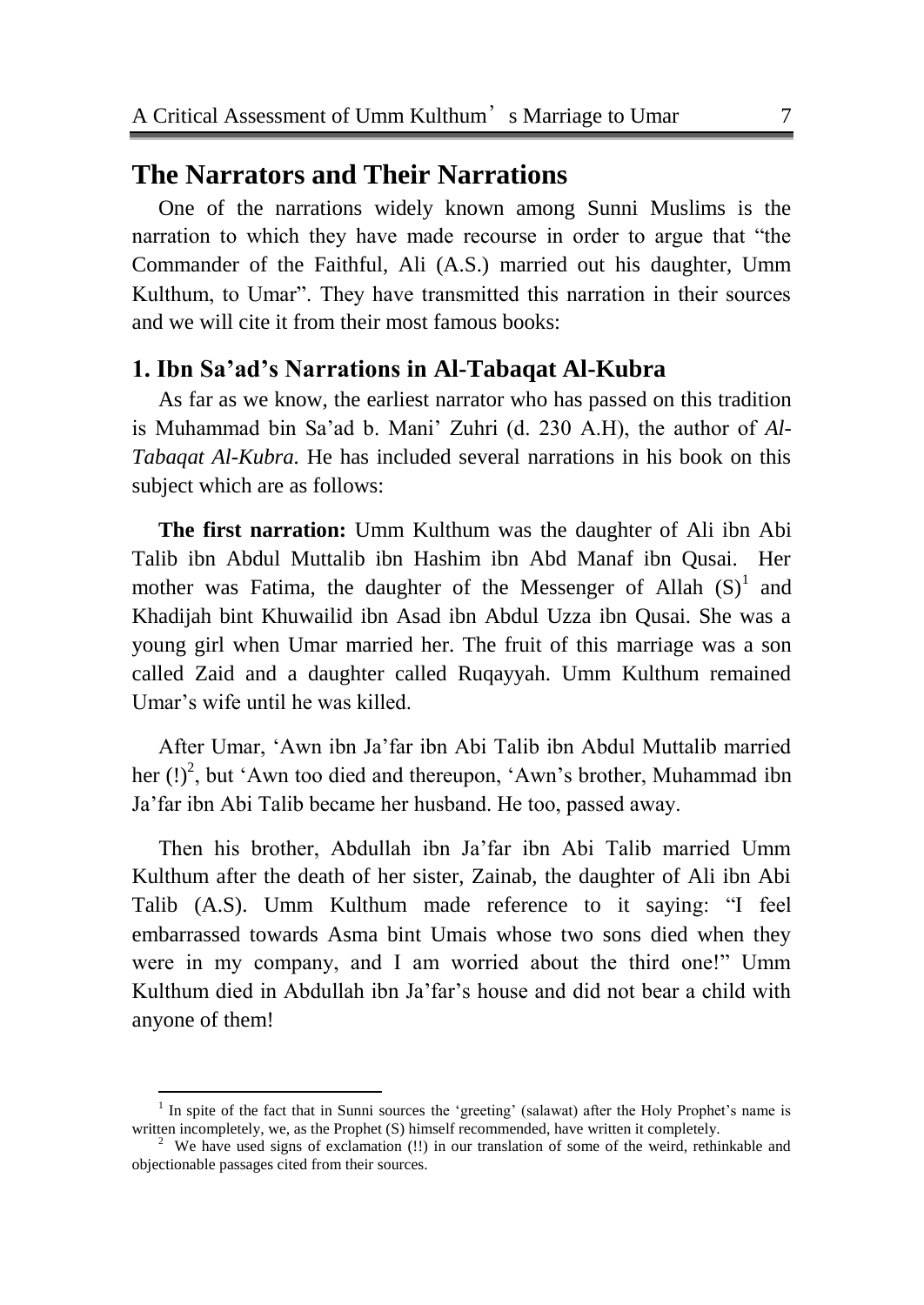**The second narration:** Umar ibn Al-Khattab asked Ali ibn Abi Talib for the hand of Umm Kulthum in marriage. Ali said: "I have kept my daughters for the sons of Ja'far."

Umar said: "Marry her to me, O Abul Hasan, for by Allah, there is no man on the face of the earth who seeks to achieve through her good companionship that which I seek to achieve."

Ali said: "I have done so."

 $\overline{a}$ 

Then Umar came to the Muhajirun (lit. migrants) between the grave (of Rasul-Allah) and the pulpit. They — Ali, Uthman, Zubayr, Talhah and Abd ar-Rahman — used to sit there, and whenever a matter used to arrive from the frontiers, Umar would come to them there and consult with them. He came to them and said: "Congratulate me".

They congratulated him, and asked: "With whom are we congratulating you, O Amirul Mu'meneen?"

He replied: "With the daughter of Ali ibn Abi Talib."<sup>1</sup>

Then he told them the story and said that he had heard the Prophet (S) say:

«كُلّ سبب و ِ نسب منقطع يوم القيامة إلّا سببي و ِ نسبي»

*"Every means will be cut off and every lineage severed on the Day of Judgment except my lineage."<sup>2</sup>*

I was a companion of the Prophet and I also loved this – relationship – to be maintained.

**The third narration:** "Waki" ibn Jarrah narrates from Husham ibn Sa'ad, he from Ataa Khurasani that he said: "Umar paid forty thousand [dirhams] as dowry [marriage gift] to Umm Kulthum!"

<sup>&</sup>lt;sup>1</sup> Ibn Sa'ad, *Al-Tabaqat Al-Kubra* vol.8 p.338 (ed. Dar Al-Kotob Al-'Ilmiyyah, Beirut 1990)

 $2^2$  Some translators have translated this tradition as such: "On the Judgment Day every means will be cut off and every lineage severed except my lineage."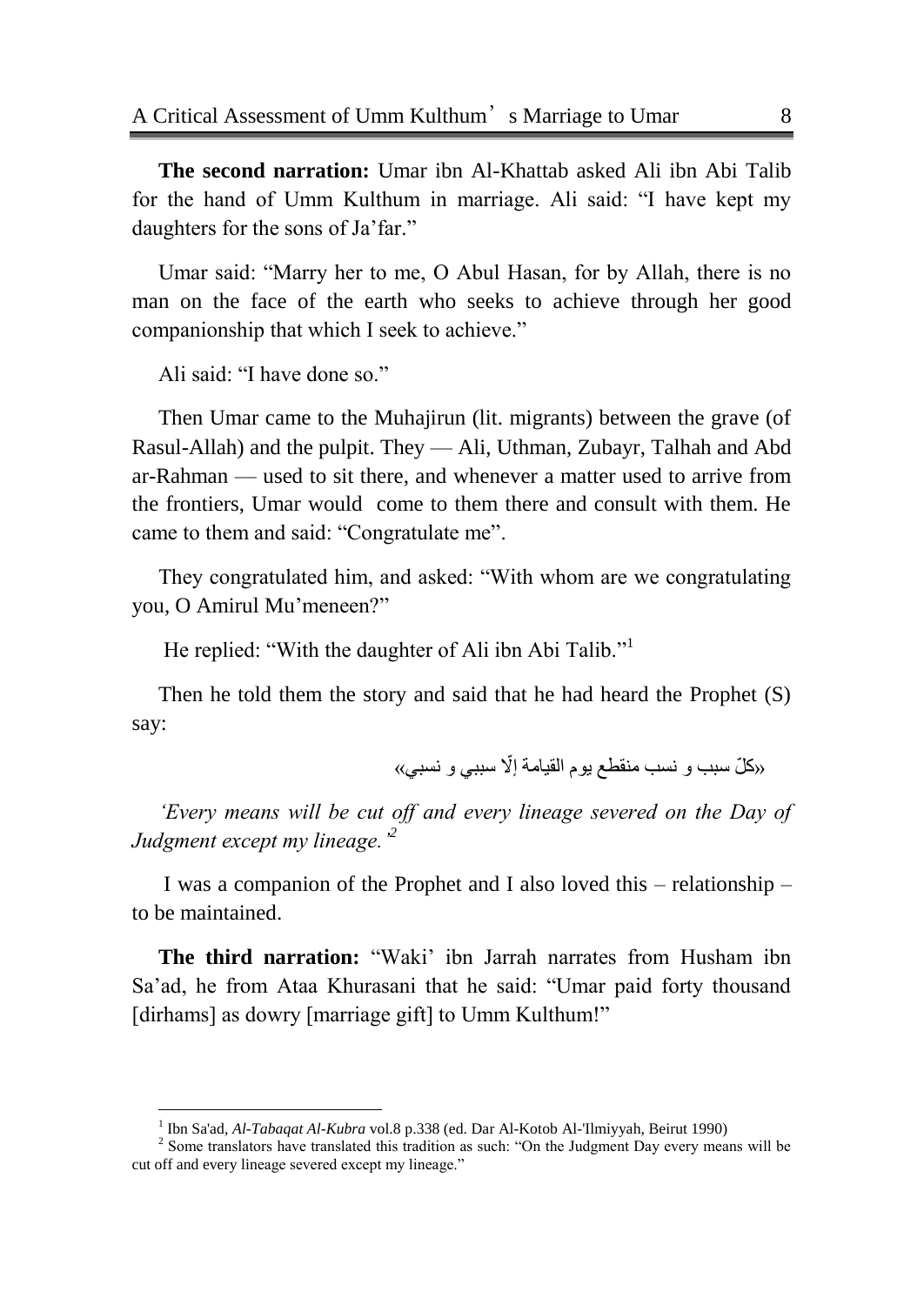**The fourth narration:** Muhammad ibn Umar Waqidi and others have said: "Umar asked Ali for the hand of his daughter, Umm Kulthum, in marriage. Ali replied that she had not yet attained the age (of puberty).

Umar replied: "By Allah, this is not true. You do not want her to marry me. If she is underage, send her to me."

Thus, Ali called Umm Kulthum, they prepared her and made her up. Then he asked for a piece of cloth which he folded and handed over to Umm Kulthum telling her to take the garment to Amirul Mu'meneen and tell him: "My father has sent me to you instructing me to convey you his greetings and said that if you liked the garment, take it or else, return it!."

When Umm Kulthum went to Umar, the latter said: "May Allah bless you and your father, I like it."

Umm Kulthum returned to his father and said: "He did not unfold the garment, but just looked at me!"

Then Ali married her to Umar and she bore him a child named Zaid.

**The fifth narration***:* Waki'i ibn Jarrah narrates from Ismail ibn Abi Khalid, he from ‗Aamir Sha'bi that both Zaid ibn Umar and Umm Kulthum, the daughter of Ali, died. Ibn Umar offered funeral prayer consisting of four takbirs (Allahu Akbar). He placed Zaid on the side he had stood and Umm Kulthum in the direction of Qiblah and prayed on both of them.

**The sixth narration:** Ubaidullah ibn Musa says: "Israil narrates from Abi Hasin, he from 'Aamir who said: "Ibn Umar offered a funeral prayer on Umm Kulthum, the daughter of Ali, and her son. He placed Zaid on his side and prayed on those two."

Waki'i has reported a similar account from Zaid ibn Habib, from Sha'abi and added: "During the (funeral) prayer, Hasan and Husain, the sons of Ali, Muhammad ibn Hanafiyah, Abdullah ibn Abbas and Abdullah ibn Ja'far stood praying behind ibn Umar."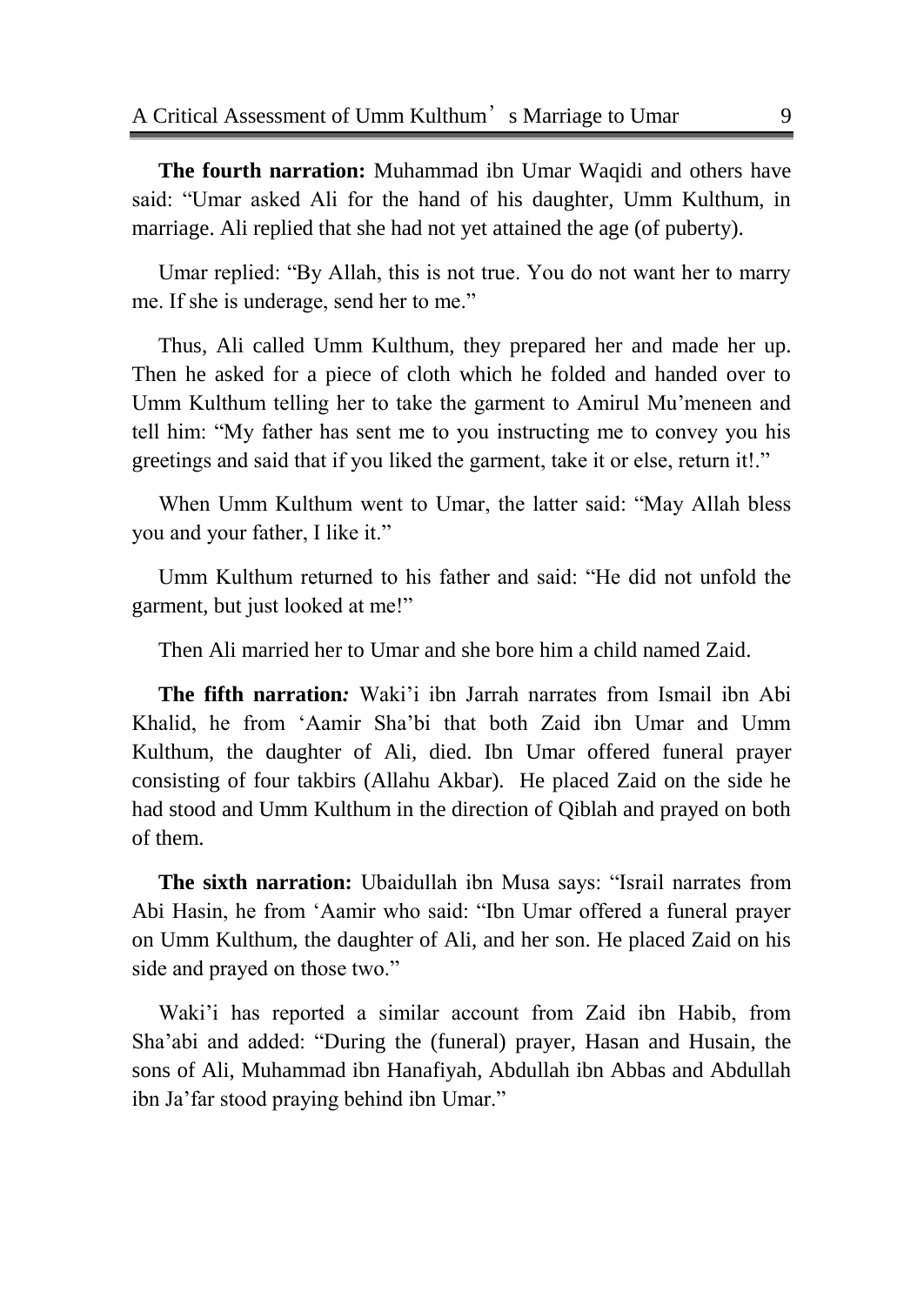**The seventh narration:** Ubaidullah ibn Musa and Israil have narrated from Jabir, he from 'Aamir Sha'bi that he said: "During the prayer on the corpse of Zaid ibn Umar ibn Khattab, Abdullah ibn Umar led the prayer while Hasan and Husain prayed behind him. Had he known that it was good to say more 'takbir' (Allahu Akbar), he would have said it."

**The** e*ighth narration:* Ubaidullah ibn Musa narrates from Israil, from Suddi, from Abdullah ibn Baha that he said: "I saw Ibn Umar pray on Umm Kulthum and Zaid ibn Umar ibn Khattab and that he placed Zaid on the side where the Imam (the prayer leader) was standing while Hasan and Husain were witnessing the prayer."

**The ninth narration:** Waki'ibn Jarrah, from Hammad ibn Salamah, narrates that Ammar ibn Abi Ammar (Mawla<sup>1</sup> of Bani Hashim) said: "I was present on the day on which Saeid ibn 'Aas, who was then the governor of Medina, prayed on those two with eighty people from the companions of Prophet Muhammad (S) following him in prayer."

**The tenth narration:** Ja'far ibn 'Awn narrates from ibn Jurayh that Nāfi' said: "The bodies of Umm Kulthum, the daughter of Ali ibn Abi Talib and wife of Umar ibn Khattab and her son Zaid were brought in for funeral prayer. On that day Saeid ibn 'Aas was the prayer leader."

**The** e**leventh narration:** Abdullah ibn Numair narrates from Ismail, he from Ibn Abi Khalid who narrates from 'Aamir that: "Ibn Umar offered prayers on the dead bodies of his brother Zaid and that of Umm Kulthum, the daughter of Ali. The corpses of those two were in one casket and Zaid's body was on the side close to the prayer leader."<sup>2</sup>

## <span id="page-13-0"></span>**2. Dulabi's Narrations in Al-Durriyat Al-Tahira**

Another scholar who has reported and recorded narrations in this regard is Abu Bushr Muhammad ibn Ahmad Al-Dulabi (d. 310 A.H). In his *Al-Durriyat Al-Tahira*, he has reported several narrations regarding Umm Kulthum bint Fatima, daughter of the Holy Messenger of Allah, peace be upon him and his descendants.

 $\overline{a}$ 

<sup>1</sup> A freed slave is known as ‗Mawla'

<sup>2</sup> *Al-Tabaqatu Al-Kubra,*8/338 – 340.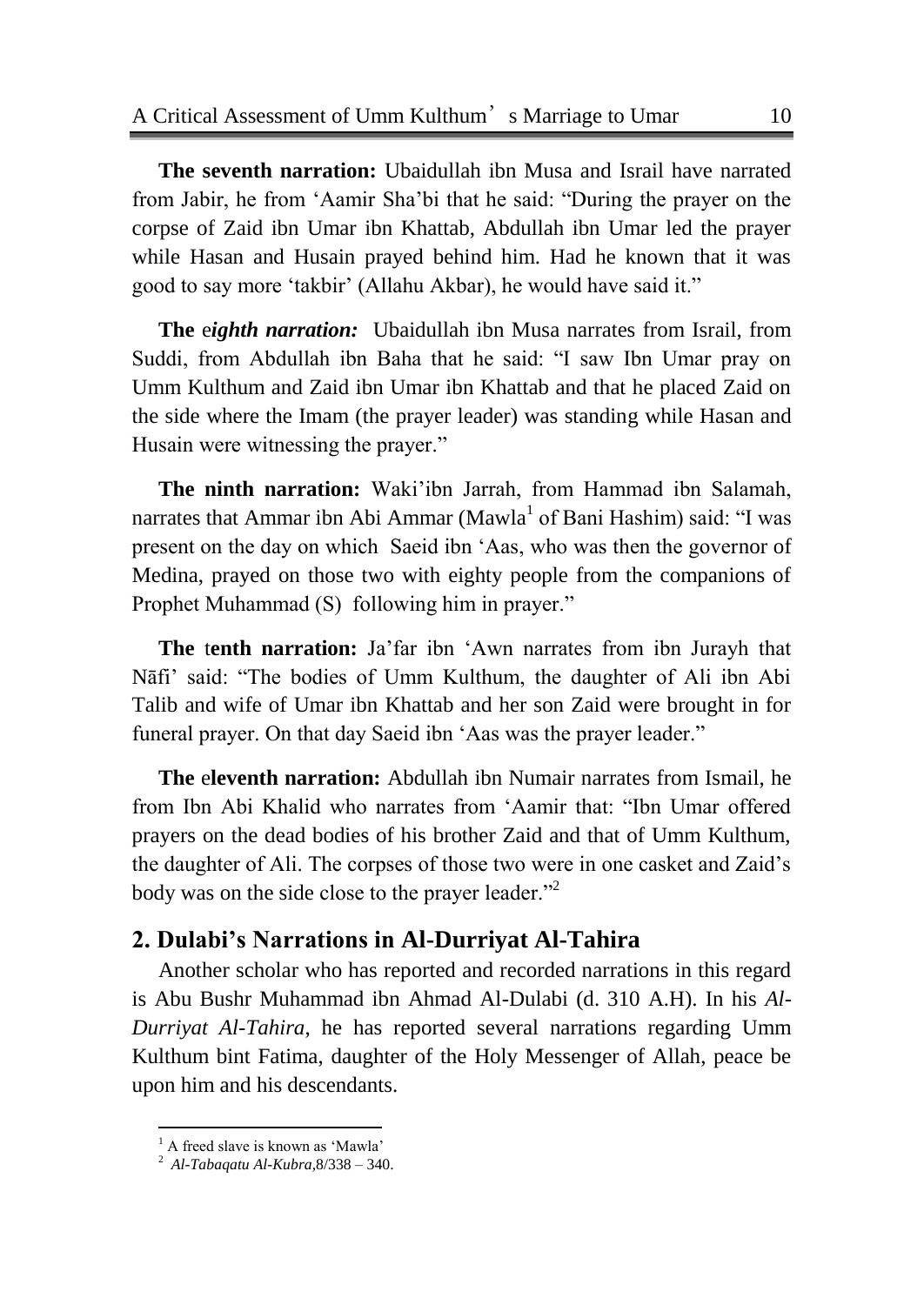**The first narration:** Al-Dulabi says: "I heard Ahmad ibn Abdul Jabbar saying: I heard Yunus ibn Bukair say that he had heard from Ibn Ishaq that Fatima, the daughter of the Holy Prophet (S), gave birth to three sons named Hasan, Husain and Mohsin. The latter died at a young age. She also gave birth to two daughters named Umm Kulthum and Zainab."

**The second narration:** Ibn Ishaq says: "Aasim ibn Umar ibn Oatadah narrated to me as such: "Umar asked Ali for the hand of his daughter, Umm Kulthum in marriage and Ali replied that she had not yet attained the age (of maturity).

Umar replied: "By Allah, this is not true...<sup>1</sup> You do not want her to marry me. If she is underage, send her to me."

Thus, Ali gave his daughter Umm Kulthum a dress and asked her to go to Umar and tell him that her father wanted to know what this dress was for. When she came to Umar and gave him the message, he grabbed her hand and forcibly pulled her towards himself. Umm Kulthum asked him to leave her hand, which Umar did and said: "You are a very mannered lady with great morals...<sup>2</sup> Go and tell your father that you are very pretty and you are not what he said of you!"

With that Ali married Umm Kulthum to Umar.

 $\overline{a}$ 

**The third narration:** Ahmad ibn Abdul Jabbar narrates from Yunus ibn Bukair, from Khalid ibn Saleh, from Waqid ibn Abdullah ibn Umar, from some of his relatives that Umar ibn Khattab Umar ibn Khattab asked Ali for the hand of his daughter, Umm Kalthum bint Fatima (daughter of the Holy Prophet (S)) in marriage.

Ali said to him: "She has other guardians also, wait until I get their permission.‖ Then Ali (A.S.) went to Fatima's sons and informed them about Umar's proposal whereupon they said: "Marry her to him."

<sup>1</sup> In the printed copy of the book, it has been written in this part of the books as such: "There is a word here which is not readable"! But the original sentence is this: "No, I swear by Allah! That is not true."

 $2$  In the printed copy of the book, it has been written as such: "There is a word here which is not readable"! But in the tradition of Muhibuddin Al-Tabari, there is not any word."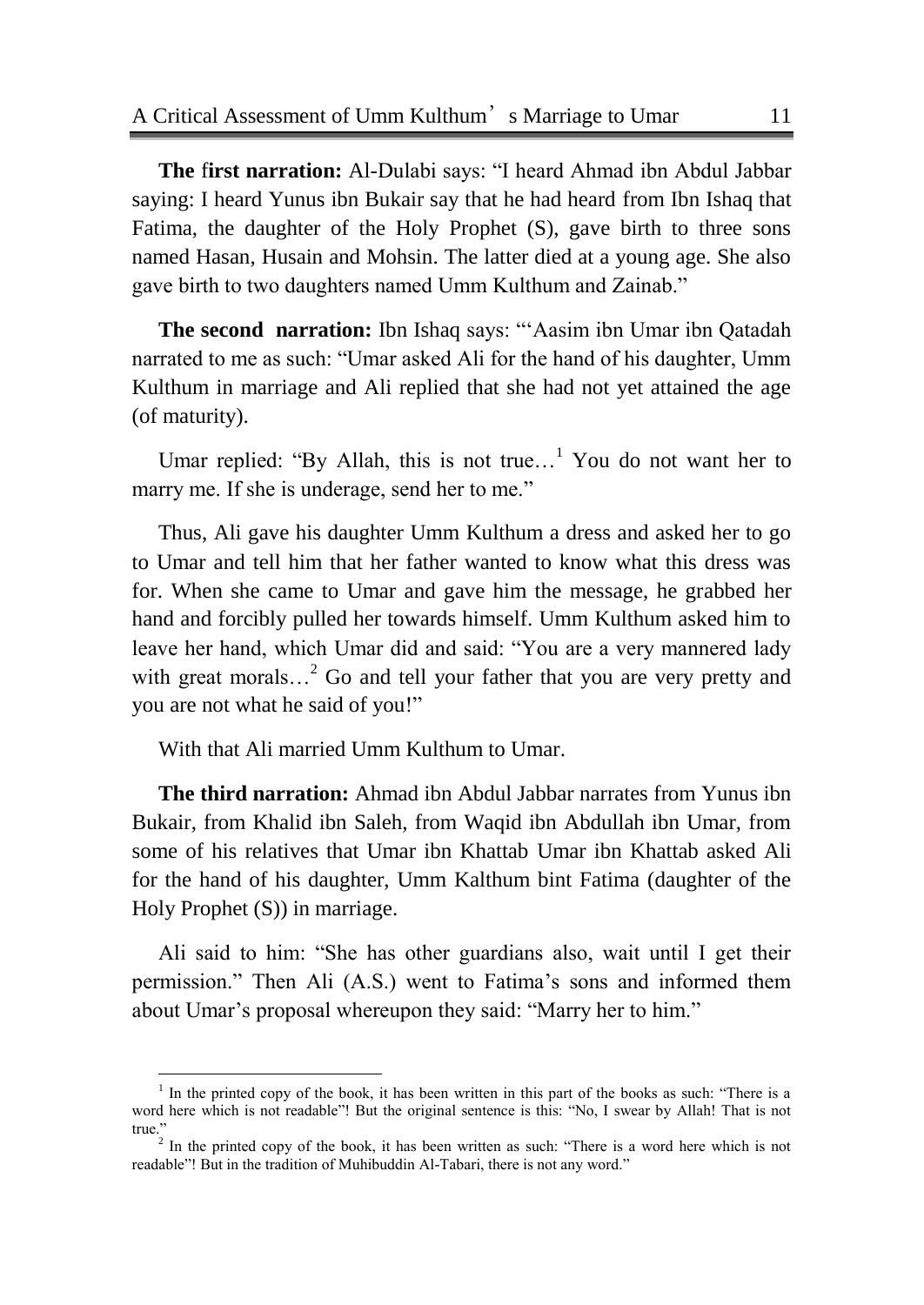Ali called Umm Kulthum, who was then a young girl then, and said to her: "Go to the Commander of the Faithful, and tell him: "My father sends you his regards and says that he has fulfilled your wish."

Upon reaching Umar's house, Umm Kulthum conveyed him her father's message whereupon Umar grabbed her and held her to his bosom (!!) and said: "I sought Umm Kulthum's hand in marriage and her father married her to me."

They said to Umar: "What do you mean? She is a little girl?!"

Umar said: "Do not disparage me [for marrying a young girl], for I heard the Prophet say, upon him be blessings and peace:

«كلّ سبب و نسب منقطع يوم القيامة إلّا سببي و نسبي»

*"Every means will be cut off and every lineage severed on the Day of Judgment except my means and lineage."*

I desired to place myself in the Prophet's lineage through this marriage."

**The** fourth narration: Abdul Rahman ibn Khalid ibn Muni' says: "Habib, the writer of Malik ibn Anas's book, narrates from Abdul Aziz Darawerdi, from Zaid ibn Aslam, from his father, who was the freed slave of Umar ibn Khattab, saying: "Umar asked Ali for Umm Kulthum's hand in marriage whereupon Ali discussed the matter with Abbas, Aqil and Hasan. Aqil was annoyed telling Ali: "The lapse of days and months will only add to your lack of insight and astuteness in your work. By Allah, if you do this, such and such will happen."

Ali told Abbas: "By Allah, he is not talking wishfully, but the whip of Umar has impelled him to say what you are hearing."<sup>1</sup>

 $\overline{a}$ 

<sup>1</sup> From the collection of traditions and the above statement, it is concluded that Hazrat Ali (A.S) was against this marriage and because of the threats from Umar, Aqil wanted this marriage to take place and his anger too, was because of this.

Therefore, Hazart Amir (A.S) did not declare his acceptance to this marriage to be out of good will.

Of course the surprising part is in the rest of the above narration, where we are seeing that the opinion of Amirul Mu'uminin Ali (A.S) changed at once; and that too was not because of the threats from Umar, but because of the urge of Umar to form a relationship with the Messenger of Allah (S) (!!).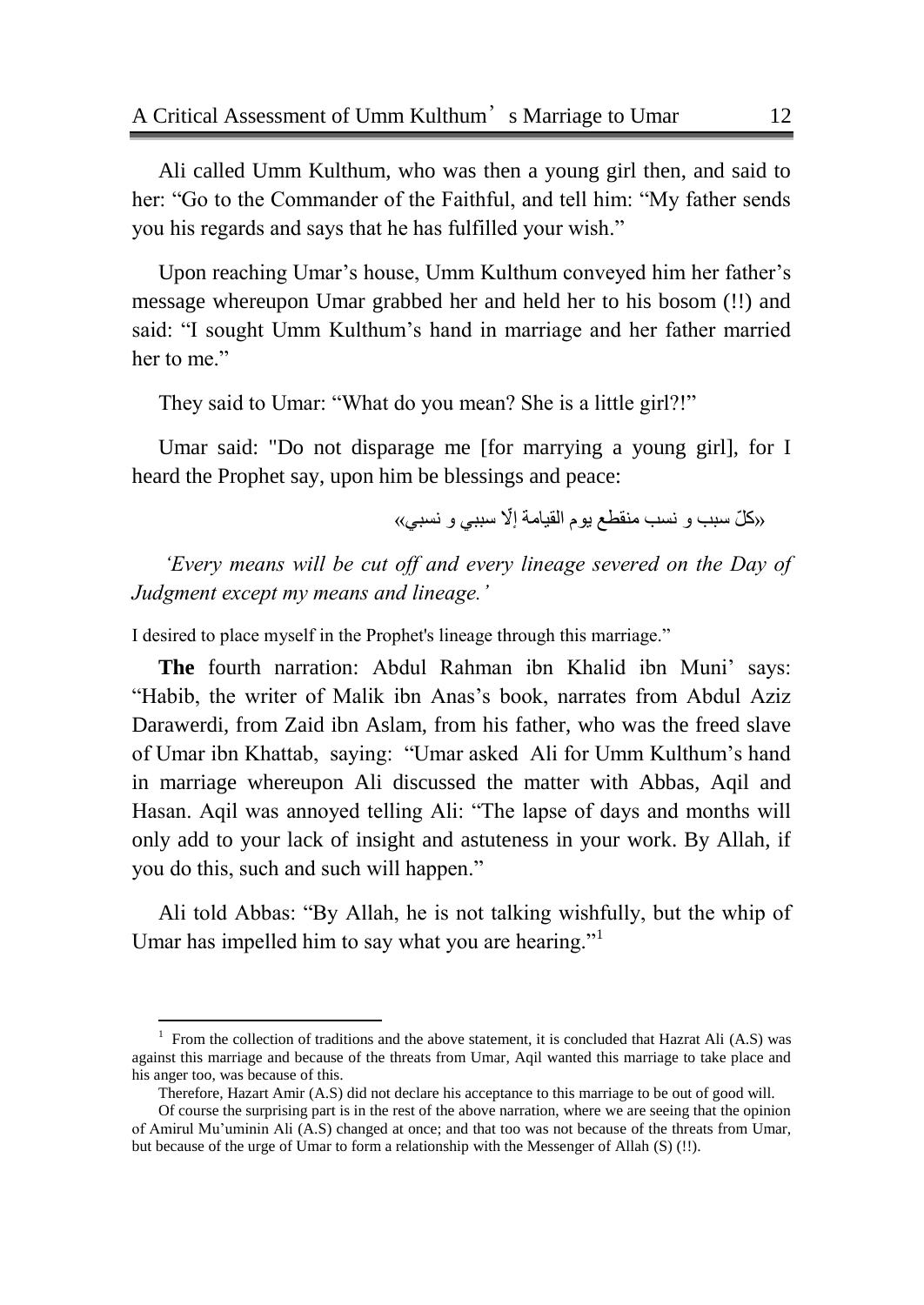Then Ali turned to Aqil and said: "Oh Aqil, I swear by Allah that it is not because of my inclination to you and your opinion, but Umar ibn Khattab informed me that he heard the Messenger of Allah (S) say:

«کُلّ سبب و نسب منقطع يو م القيامة إلّا سببي و نسبي»

*"Every means will be cut off and every lineage severed on the Day of Judgment except my lineage."*

*The fifth narration:* Abdul Aziz ibn Muni' has narrated from Abu Al-Darda' Marwazi, from Khalid ibn Khedash; also, Ishaq ibn Ibrahim ibn Muhammad ibn Sulaiman ibn Bilal ibn Abi Al-Darda' Ansari has reported from Abu Jamahir Muhammad ibn Uthman who said: "Abdullah ibn Zaid ibn Aslam, from his father, from his grandfather, narrated that Umar ibn Khattab, married Umm Kulthum, the daughter of Ali ibn Abi Talib, with a dowry of 40,000 dirhams!

**The sixth narration:** Abu Osama Abdullah ibn Muhammad, from Hajjaj ibn Abi Muni', from his grandfather, from Zuhri who narrates: ―Umar ibn Khattab married Umm Kulthum, the daughter of Ali and his wife Fatima and they were blessed with a baby boy named Zaid."

**The seventh narration:** Ahmad ibn Abdul Jabbar, from Yunus ibn Bukair, from Ibn Ishaq who narrated: "Umar ibn Khattab married Umm Kulthum, the daughter of Ali and they were blessed with a baby boy named Zaid and a daughter. Umar died whilst she was alive."

**The eighth narration:** Abu Osamah Abdullah ibn Muhammad Halabi, from Hajjaj ibn Abi Muni', from his father, from Zuhri who narrates: ―After Umar ibn Khattab, ‗Awn ibn Ja'far ibn Abi Talib married Umm Kulthum (!!) and she did not bear a child from 'Awn, until the latter died."

**The ninth narration**: Ahmad ibn Abdul Jabbar, from Yunus ibn Bukair, from Ishaq, who narrates: "When Umar, the husband of Umm Kulthum bint Ali, died, ‗Awn ibn Ja'far married Umm Kulthum and he also died in her lifetime without her bearing a child with him."

The tenth narration: Ibn Ishaq says: "My father Ishaaq ibn Yasaar narrates from Hasan ibn Hasan ibn Ali ibn Abi Talib, who said: "When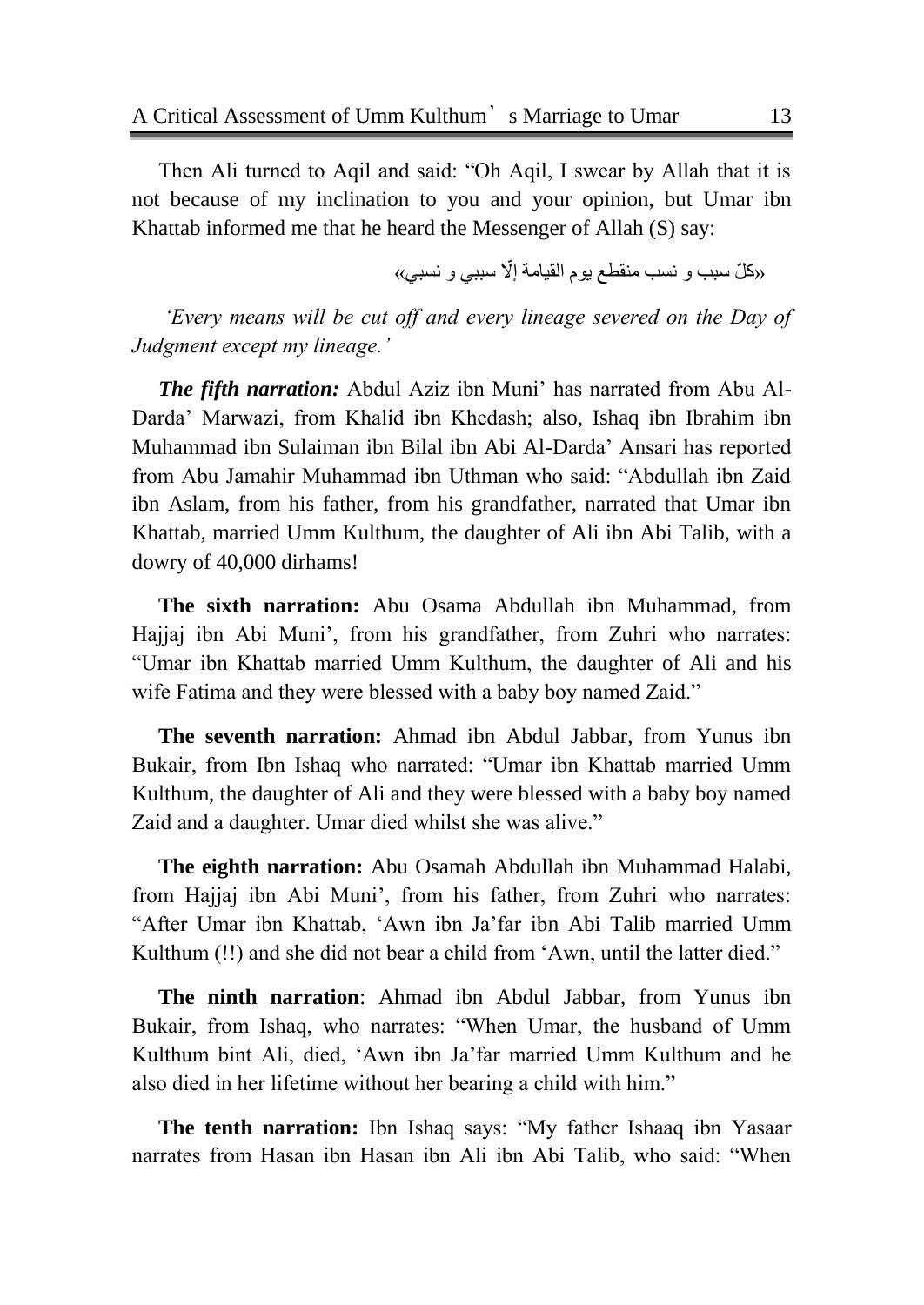Umm Kulthum, the daughter of Ali ibn Abi Talib was widowed of Umar, her brothers Hasan and Husain went to her and said: "You are known as the first lady of Islam and the daughter of the best lady of the world. We swear by Allah that if you leave your decision to Ali, he will definitely marry you to one of his orphans (!!) and if you wish to get much wealth, you will definitely get it."

I swear by Allah, no sooner they got up than Ali arrived while he was leaning on his walking stick. Praising and thanking Allah, he reminded them of their status and dignity to the Prophet of Allah (S) and said: "O the children of Fatima, you are aware of your status and dignity and you know well that I have given you priority over my other children owing to your position and relationship to the Messenger of Allah (S)."

They said: "You are right, may Allah bless you and may He reward you on our behalf."

Ali turned to his daughter and said: "My daughter, Allah has granted you the authority to handle your matter yourself, but I wish you leave that to me."

Umm Kulthum said: "Dear father, I swear by Allah that I am also a woman, and I too have the aspirations and desires of all other women, I would love to enjoy the world as much as any other women do; I wish to decide for myself what I should do in this regard."

Ali said: "My daughter, I swear by Allah that it is not your view but rather that of these two!"

Then he stood up and said: "You will either do this or you will never talk to any of these two!"

Hasan and Husain grabbed their father's dress and said: "Dear father, sit down. By Allah, we cannot afford to miss you." Then they told Umm Kulthum: "Leave the decision of your marriage to him."

Umm Kulthum said: "I have done so."

Ali said: "I will marry you to 'Awn ibn Ja'far, who is an adolescent."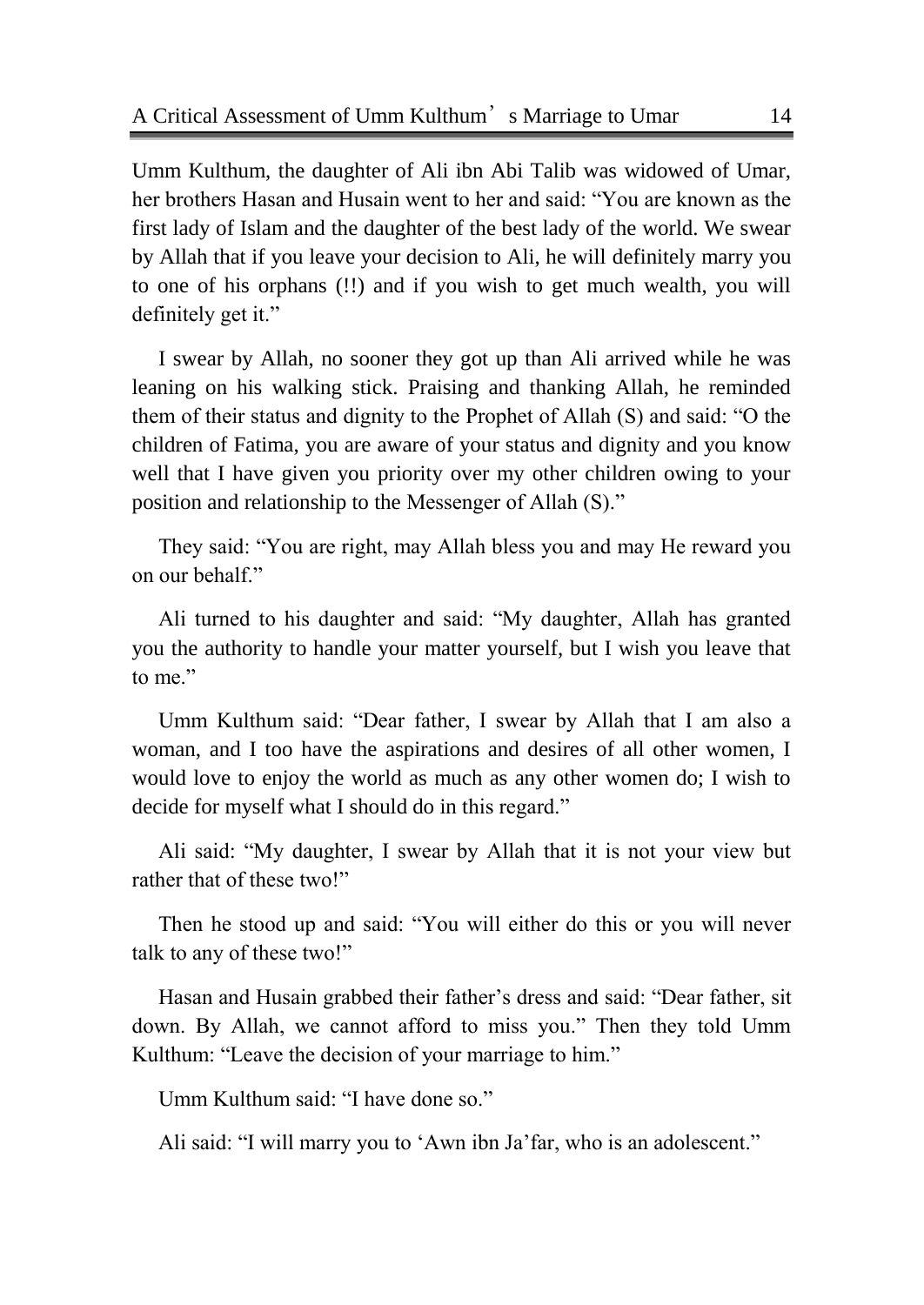Thereupon, Ali returned to Umm Kulthum taking her four thousand dirham. Then he informed his nephew and sent her to him.

Hasan ibn Hasan says: "By Allah, ever since the beginning of creation as of now, I know of no love to be like her love of 'Awn."

**The eleventh narration**: Abu Ishaq, Ibrahim ibn Ya'qub ibn Ishaq Jouzjani narrates from Yazid ibn Haroon, from Hammad ibn Salamah, from Ammar ibn Abi Ammar that he said: "Both Umm Kulthum, the daughter of Ali, and Zaid, the son of Umar died. We shrouded those two and Saeid ibn ‗Aas offered funeral prayer on them with Hasan, Husain and Abu Hurairah praying behind him."

**The twelfth narration**: Ibrahim ibn Ya'qub narrates from Yazid ibn Haroon, he from Ismail ibn Abi Khalid that he said: "Aamir was asked as to how the prayer on the corpses of men and women were offered to which he replied: "When I arrived, I saw Abdullah ibn Umar offering funeral prayer on his brother and his mother Umm Kulthum, the daughter of Ali ibn Abi Talib."<sup>1</sup>

## <span id="page-18-0"></span>**3. Hākim Nishaburi's Narration in Al-Mustadrak.**

Hākim, Abu Abdullah Nishaburi (d. 405 A.H.), has narrated only one tradition in this regard as follows:

Hassan ibn Ya'qub and Ibrahim ibn Ismat, both fair and just, from Sarri ibn Khuzaymah, from Mu'alla ibn Asad,<sup>2</sup> from Wuhaib ibn Khalid, from Ja'far ibn Muhammad [i.e. Imam Sadiq (A.S)], from his father, from Ali ibn Hussain, who said: "Umar asked Ali for the hand of Umm Kulthum in marriage and said: "Marry her to me."

Ali said: "I have kept my daughters for Jafar's son"

Umar said: "Marry her to me, for by Allah, there is no man on earth who seeks to achieve through her good companionship that which I seek to achieve!"

 $\overline{a}$ 

<sup>1</sup> *Al-Durriyat Al-Tahirah,* 157 – 165.

<sup>&</sup>lt;sup>2</sup> In the text of  $Al-Mustadrak$ , it has been recorded as "Mu'alla ibn Rāshid" which is wrong.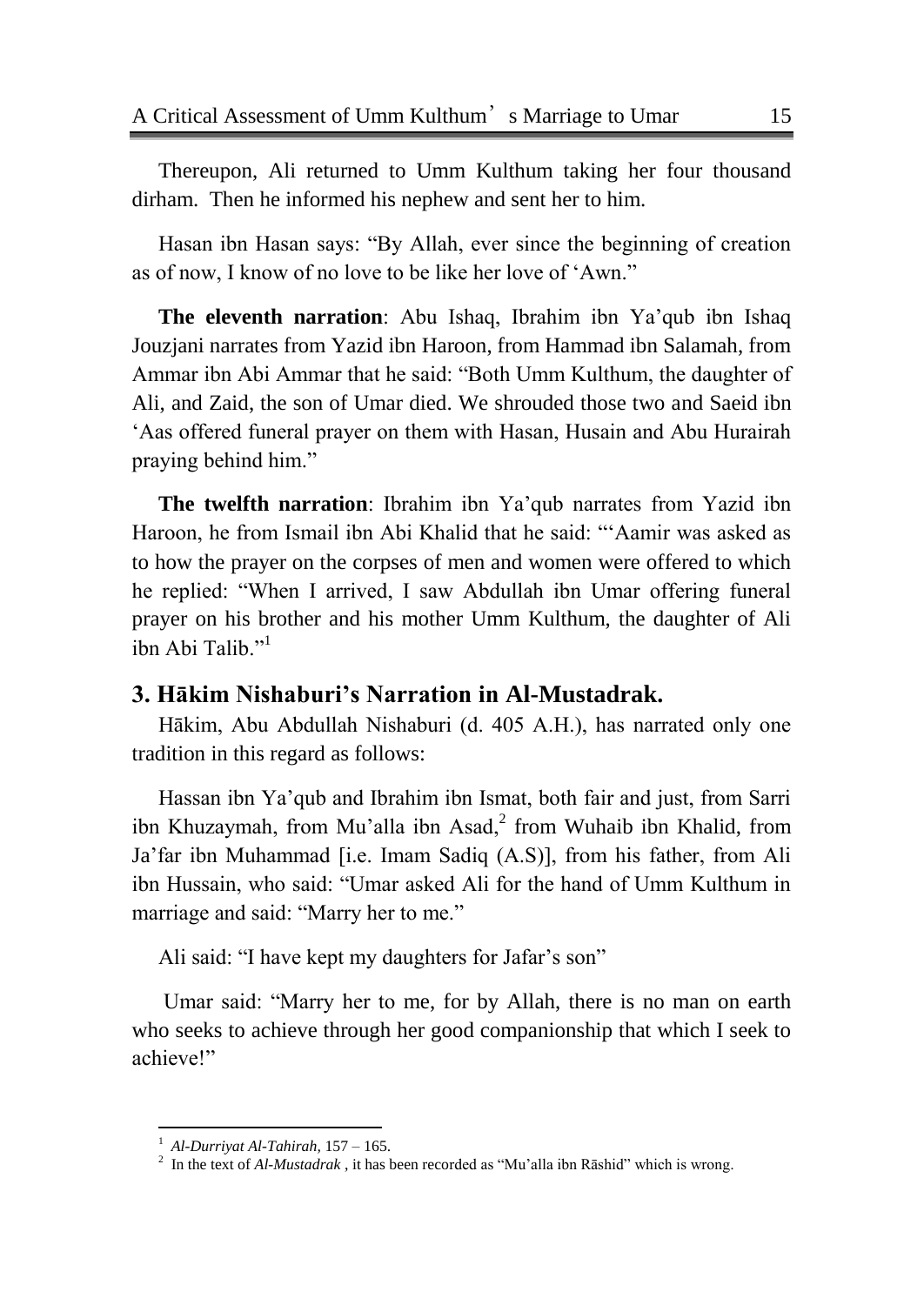Ali married her to Umar.

 $\overline{a}$ 

Then Umar came to the Muhajirun and said: "Don't you congratulate me?"

They asked: "With whom are we congratulating you, O Commander of the Faithful?

He replied: "With the daughter of Ali and Fatima, daughter of the Messenger of Allah (S). I head the Messenger of Allah (S) say:

«کُلّ سبب و نسب منقطع یو م القیامة إلّا سببی و نسبی»

*"Every means will be cut off and every lineage severed on the Day of Judgment except my lineage."*

I desired to include myself in the Prophet's lineage through this marriage."

After reporting this narration, Hakim then says: "This tradition is authentic in terms of the chain of transmission, but Bukhari and Muslim have not narrated it."<sup>1</sup>

#### <span id="page-19-0"></span>**4. Bayhaqi's Narrations in Al-Sunan Al-Kubra**

Abu Bakr Bayhaqi (d. 457 A.H.) has reported some narrations in this regard which are as follows:

**The first narration:** Abu Abdullah, Hāfidh (i.e. Hākim, the author of *Al-Mustadrak*) from Hassan ibn Ya'qub and Ibrahim ibn Ismat, reports that Sarri ibn Khuzaymah reported from Mu'alla ibn Asad, he from Wuhaib ibn Khalid who narrated: "Ja'far ibn Muhammad (i.e.Imam Sadiq (A.S)) reported from his father, he from Ali ibn Hussain; Likewise from Abul Abbas, Muhammad ibn Ya'qub, from Ahmad ibn Abdul Jabbar, from Yunus ibn Bukair, from ibn Ishaq, from Abu Ja'far (i.e. Imam Baqir (A.S)), from his father, from Ali ibn Hussain that:

"When Umar married Umm Kulthum, the daughter of Ali ibn Abi Talib, he came to the Muhajirun between the grave (of the Messenger of Allah)

<sup>1</sup> *Al-Mustadrak*, 3/153, *Ma"rifat Al-Sahabah (Manaqib Amirul Mu"uminin Ali ibn Abi Talib* (peace be upon him), No. 4684).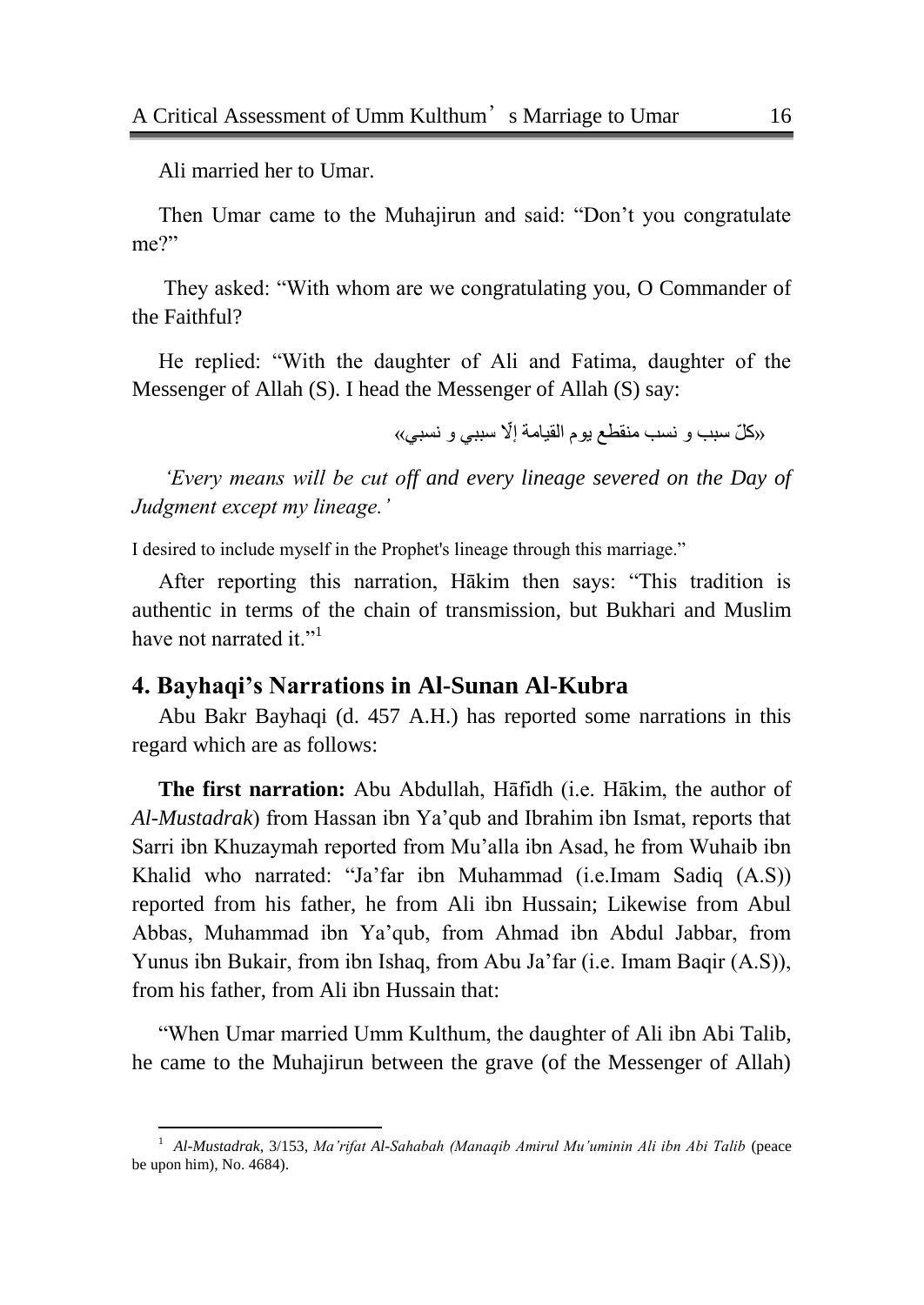and the pulpit where the people in attendance congratulated him and wished him well."

Addressing the people, Umar said: Behold! I swear by Allah that what impelled me to marry her, was a tradition that I had heard from the Messenger of Allah (S) who said:

«كُلّ سبب و ِ نسب منقطع يوم القيامة إلّا سببي و ِ نسبي»

 *"Every means will be cut off and every lineage severed on the Day of Judgment except my lineage."*

Having quoted this narration, Bayhaqi says: "This is the text of Ibn Ishaq's narration, but it is, in terms of the chain of transmission, considered to be ‗*mursal"* (hurried or a tradition in which the chain of narrators is omitted) and *hasan* (good). That is because it has also been narrated with a broken chain of transmission."

**The second narration**: Abu Husain ibn Bishran reported from Da'laj ibn Ahmad, from Musa ibn Haroon, from Sufyan, from Waki' ibn Jarrah, from Rooh ibn Ubadah, from Ibn Jurayj, from Ibn Abi Malikah, from Hasan ibn Hasan and he from his father that he said:

‗Umar asked Imam Ali for the hand of Bibi Umm Kulthum in marriage.

Ali said: "She is too young to be married."

Umar said: "I heard the Prophet of Allah (S) say:

«كُلّ سبب و ِ نسب منقطع يوم القيامة إلّا سببي و ِ نسبي»

*"Every means will be cut off and every lineage severed on the Day of Judgment except my lineage."*

I desired to place myself in the Prophet's lineage through this marriage."

Ali turned to Hasan and Husain and said: "Marry Umm Kulthum to your uncle!"

They said: "Umm Kulthum, like all other women, is free to choose whomever as husband."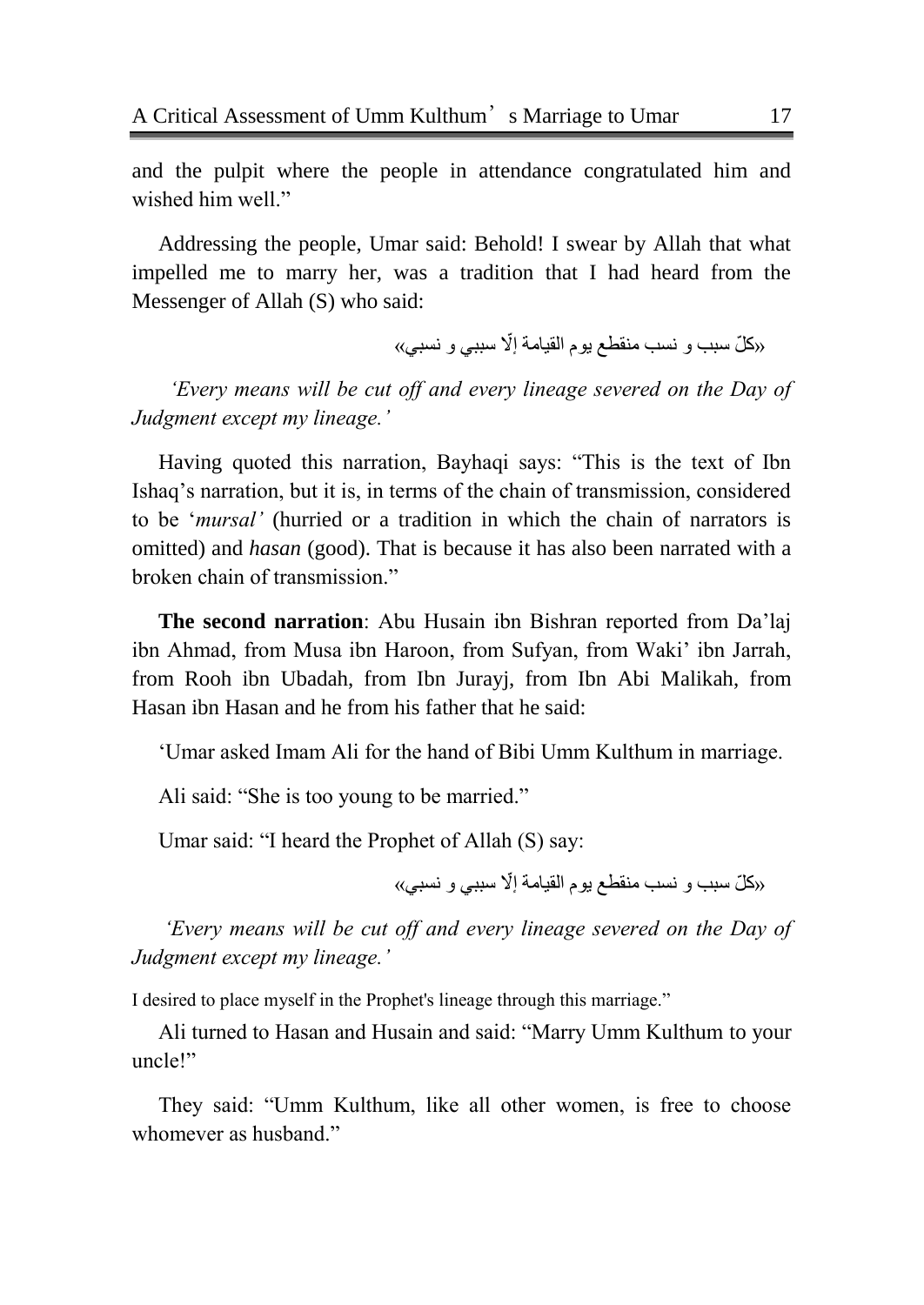Ali stood up angrily (!) but Hasan pulled his lap and said: "We cannot afford to miss you."

Ali said: "Then marry her to Umar."<sup>1</sup>

Bayhaqi has included this narration again under "The Narrations about Fathers Marrying out Their Virgin Daughters".<sup>2</sup>

Turkmani, the author of the book of *Al-Jouhar Al-Naqi*, says: "Bayhaqi, in this section of his book, has narrated the marriage of the Prophet and a six-year-old Aisha, the marriage of Umar and Ali's daughter at a young age, and some of the Prophet's companions who married out their young daughters…. As for Aisha and Ali's daughter, they were young (and had not yet reached the age of puberty).

## <span id="page-21-0"></span>**5. Khatib Baghdadi's Narrations in Tarikh Baghdad**

Khatib Baghdadi (d. 463 A.H.) explaining the biography of Ibrahim ibn Mahran Marwazi in his *Tarikh Baghdad,* narrates a tradition with his chain of transmission. The narration reads: Laith ibn Sa'ad Qaysi, a servant of Bani Rafa'ah in the year 171 AH in Egypt, reports from Musa ibn Ali ibn Rabāh Lakhmi, from his father, from Uqba ibn ‗Aamir Juhani, who narrated:

―Umar ibn Al-Khattab asked Ali ibn Abi Talib for the hand of Umm Kulthum (daughter of Fatima) in marriage, and frequently visiting Ali's house on this matter. He told Ali: "O Abul Hassan, what has made me to come to you time and again is a saying which I heard from the Prophet of Allah (S) that:

«كلّ سبب و نسب منقطع يوم القيامة إلّا سببي و نسبي»

*"Every means will be cut off and every lineage severed on the Day of Judgment except my lineage."*

I wish to place myself in the Prophet's lineage through this marriage."

 $\overline{a}$ 

<sup>1</sup> *Al-Sunan Al-Kubra*, 7/101 and 102 numbers 13393 and 13394.

<sup>2</sup> *Al-Sunan Al-Kubra*, 7/185 number 13660.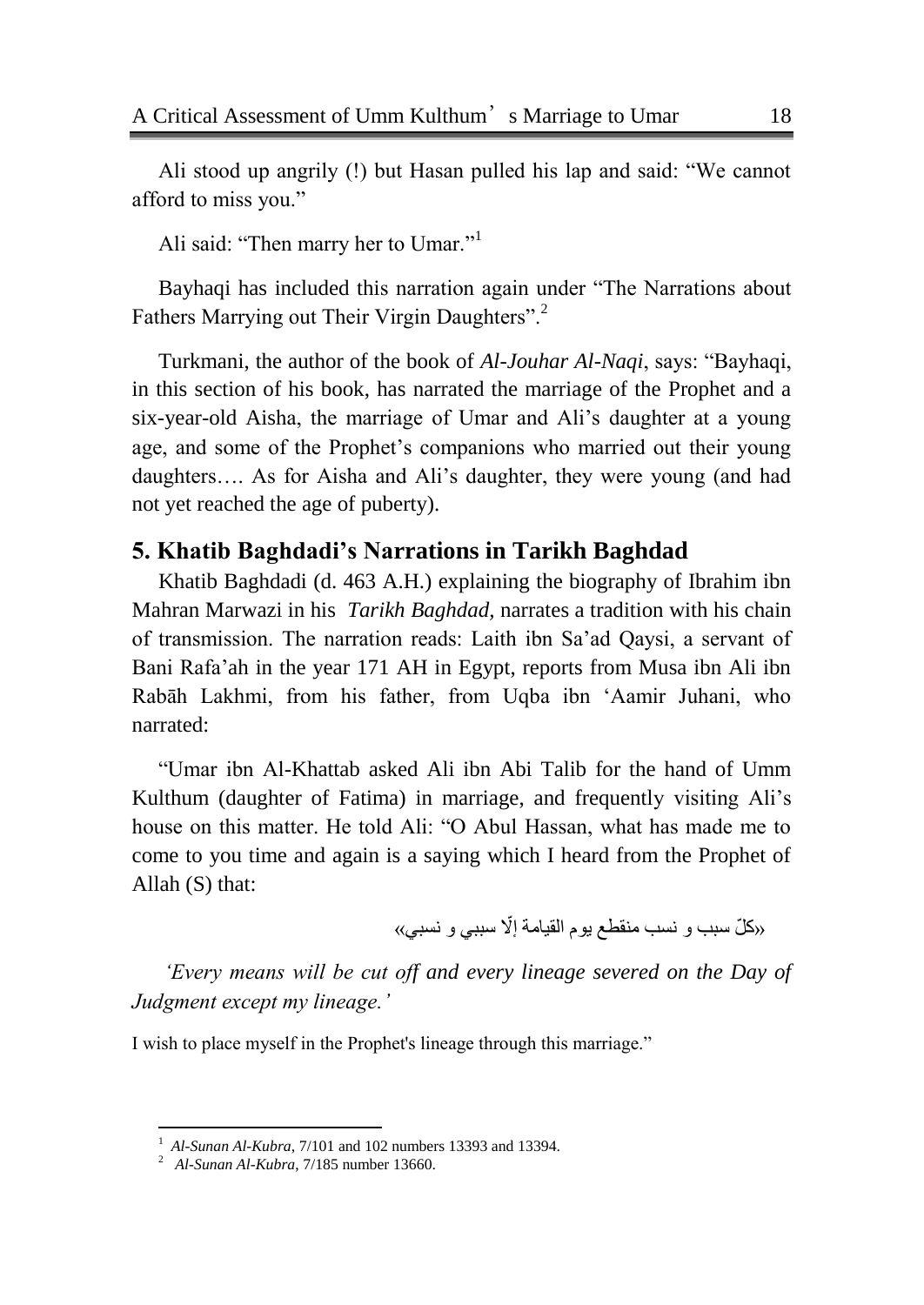Ali stood up and called for his daughter, made her up (!) and then sent her to Amirul Mu'meneen, Umar. Seeing Umm Kulthum, Umar stood up and grabbed her ankle and said, 'Tell your father that I am willing, I am willing, I am willing'.

When the girl returned to his father, Ali said: "What did Amirul Mu'meneen say?"

Umm Kulthum said: "When Umar saw me, he got up, took me in his lap, kissed me (!), and when I got up to leave, he grabbed my ankle and said, 'Tell your father that I am willing'."

Then Ali married her to Umar. She gave birth to Zaid ibn Umar ibn Khattab who lived until he grew old and died.<sup>1</sup>

#### <span id="page-22-0"></span>**6. Ibn Abd Al-Barr's Narrations in Al-Isti'ab:**

Ibn Abd Al-Barr Qurtubi (d. 643 A.H.) has also reported some narrations in this regard which are as follows:

**The first narration**: Umm Kulthum, the daughter of Ali ibn Abi Talib, was born before the demise of the Prophet of Allah (S). Her mother was Fatima Zahra, the daughter of the Messenger of Allah (S). Umar ibn Khattab asked Ali ibn Abi Talib for her hand in marriage.

Ali said: "She is young."

Umar said: "Marry her to me! I shall observe her dignity more than anyone else."

Ali said: "I will send her to you, if you like her, I shall marry her to vou."

Ali then sent the girl with a piece of cloth and told her to say [to Umar] 'This is the scarf that I was talking about'. She conveyed these words to Umar, who said, 'Tell your father that I have accepted'. Umar then touched the girl's calf pulling aside the garment.

l 1 *Tarikh Baghdad*, 6/180.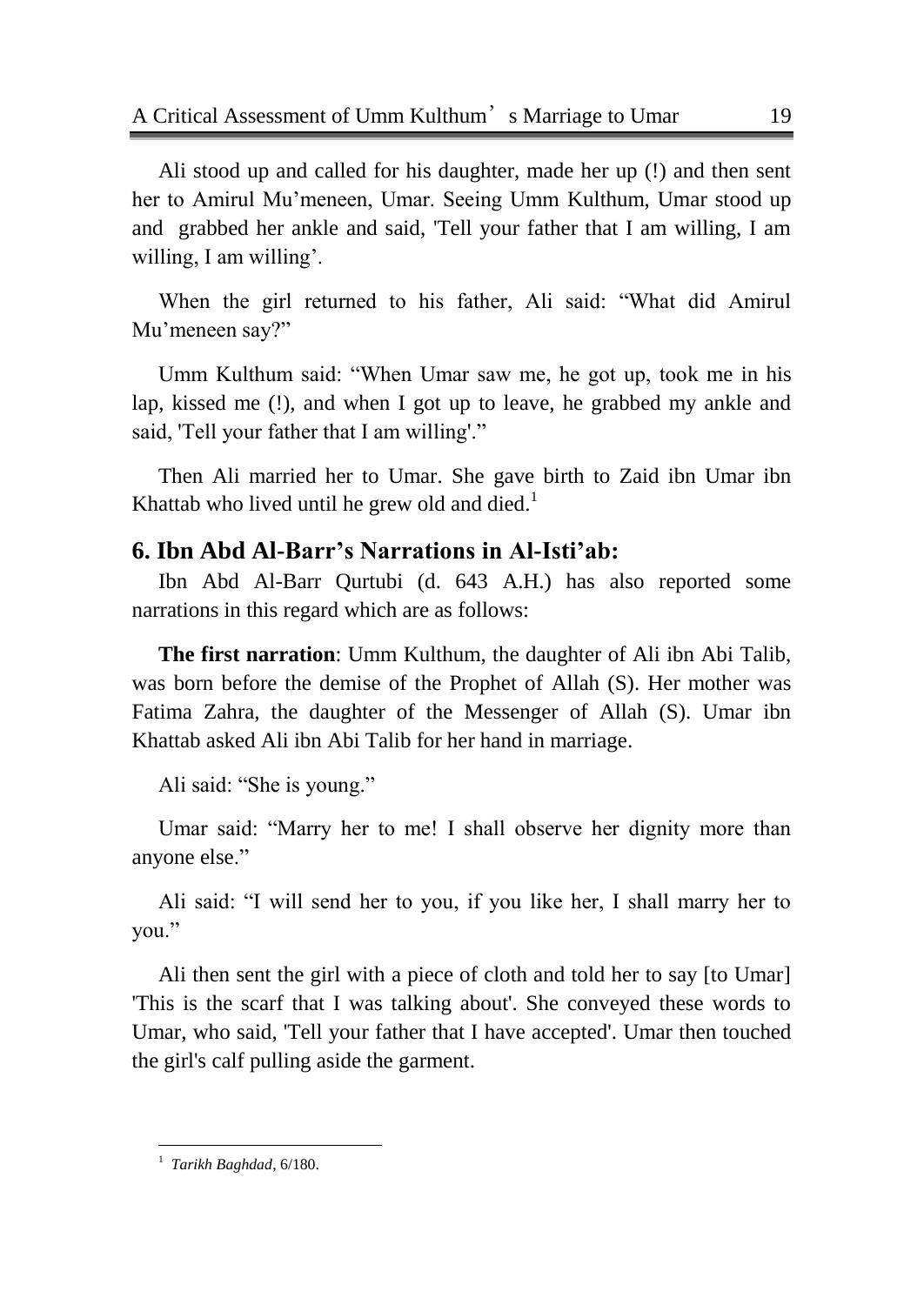She exclaimed, 'You have done this to me? If it hadn't been for the fact that you are the Commander of the Faithful, I would have broken your nose'. The girl went home and repeated the episode to her father, stating 'You sent me to a foul man.'

With that Ali said, 'My daughter, he is your husband'.

Thereupon, Umar went over to the Muhajirun near the pulpit of the Prophet (S), where the early Muhajirun used to gather. Addressing them, he said: "Congratulate me."

They said: "What for, O Amirul Mu'umeneen?"

He said: "I have married Umm Kulthum, the daughter of Ali ibn Abi Talib. I heard the Prophet of Allah (S) say:

«كلّ سبب و نسب منقطع يوم القيامة إلّا سببي و نسبي»

*"Every means will be cut off and every lineage severed on the Day of Judgment except my lineage."*

I was related to the Prophet (S) but I wish to place myself in the Prophet's lineage through this marriage."

The Muhajirun congratulated him.

**The second narration:** Abdul Warith reports from Qasim, from Khushani, from Ibn Abi Umar, from Sufyan, from Amr ibn Dinar, from Muhammad (Ibn Hanafiyah) the son of Ali, who narrates: "Umar ibn Khattab asked Ali for her daughter's hand (Umm Kulthum) in marriage. Ali replied that she was too young.

They told Umar: "Ali has rejected you."

Umar returned to Ali to ask again for his daughter's hand in marriage. Ali said: "I will send her to you, if you like her, she will be your wife.'

Then Ali sent her daughter to Umar, and Umar pulled away the cloth from her calf (!). Umm Kulthum said: "Take off your hands! Were it not for the fact that you are the Commander of the Faithful, I would have blinded you."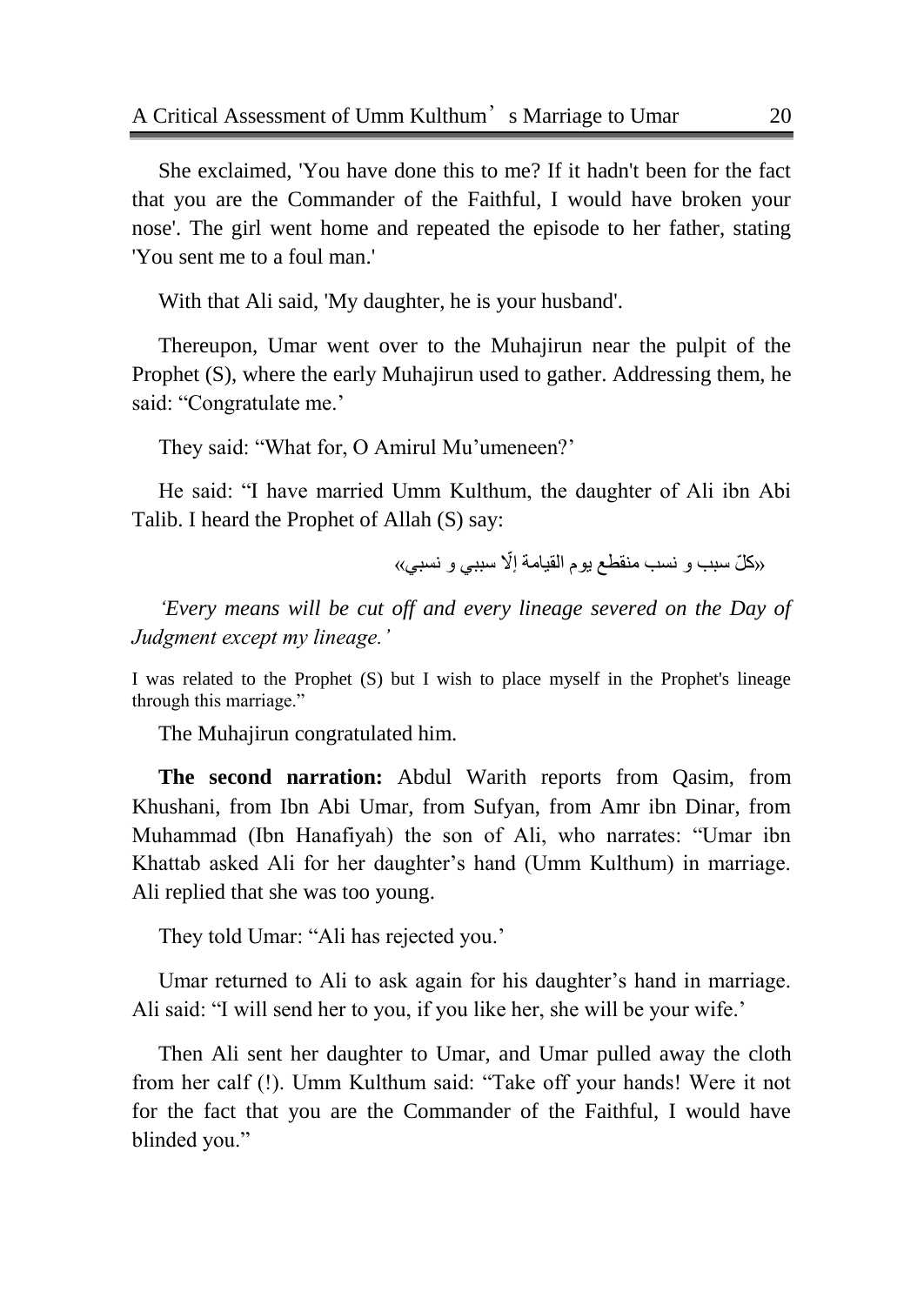**The third narration**: Ibn Wahab reports from Abdul Rahman ibn Zaid ibn Aslam, from his father, from his grandfather who narrates that: "Umar ibn Khattab married Umm Kulthum, the daughter of Ali ibn Abi Talib with a dowry of four thousand dirham!"

**The fourth narration**: Abu Umar says: "Umm Kulthum, the daughter of Ali ibn Abi Talib, gave birth to two children named Zaid and Ruqayyah from Umar ibn Khattab. She and her son Zaid died on the same day.

Zaid was injured in a battle which took place overnight among Bani Adi clan. He had gone to settle the dispute between the warring parties when someone hit him in the dark. He got fatally injured and collapsed. A while later he died, his death coinciding with the death of his mother.

Ibn Umar prayed on both of them as suggested by Hasan ibn Ali.

As they say: "Two traditions were performed about these two people:

1. None of them inherited from the other, since it was not clear who passed away first.

2. Zaid's corpse was placed in front of his mother's corpse on the side where the prayer leader stood.<sup>1</sup>

## <span id="page-24-0"></span>**7. Ibn Athir's Narrations in Usd Al-Ghabah**

Ibn Athir Jazari (d. 630 A.H.) has also related some narrations in this regard in his book titled *Usd Al-Ghabah.* His narrations are as follows:

**The first narration**: Umm Kulthum, the daughter of Ali ibn Abi Talib and Fatima, the daughter of the Messenger of Allah (S) was born before the demise of the Holy Prophet (S).

Umar ibn Khattab asked Ali ibn Abi Talib for his daughter's hand in marriage. Ali replied that she was too young.

Umar said: "There is no man who seeks to achieve through her good companionship that which I seek to achieve.'

l 1 *Al-Isti"ab*, 4/509 & 510.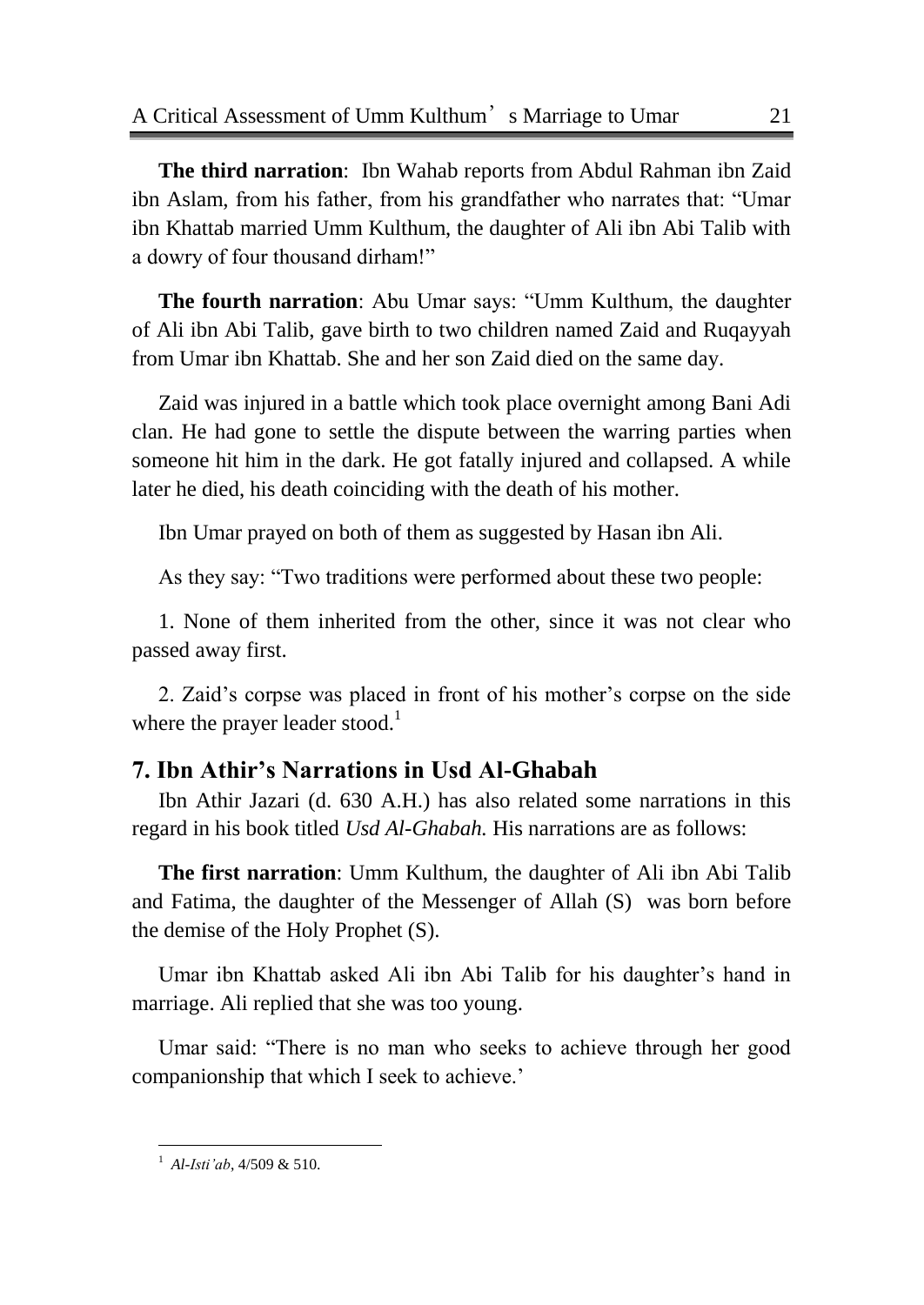Ali said: ‗I will send her to you and if you are pleased, I shall marry her to you."

Then Ali sent Umm Kulthum to Umar with a piece of cloth and instructed her to tell Umar that it was the cloth he was talking about."

Umm Kulthum conveyed Umar her father's message. Umar told her: "I am pleased, may Allah be pleased with you." He then touched her!

‗Why are you doing this?' Umm Kulthum objected. ―Had it not been for the fact that you are Commander of the Faithful, I would have broken your nose."

Then she went home and repeated the episode to her father, stating 'You sent me to a foul old man.'

With that Ali said, 'My daughter, he is your husband'.

Thereupon, Umar went to the place of the Muhajirun near the pulpit of the Prophet (S), where the early Muhajirun used to gather. He sat beside them and said: "Congratulate me."

They said: "What for, O Amirul Mu'umeneen?"

He said: 'I have married Umm Kulthum, the daughter of Ali ibn Abi Talib. I heard the Prophet of Allah (S) say:

«كلّ سبب و نسب منقطع يوم القيامة إلّا سببي و نسبي»

*"Every means will be cut off and every lineage severed on the Day of Judgment except my lineage."*

I was related to the Prophet (S) but I wish to place myself in the Prophet's lineage through this marriage."

Then the Muhajirun congratulated him.

Umar married Umm Kulthum with a dowry of forty thousand dirhams! The fruit of this marriage was two children named Zaid son of the Greater Umar and Ruqayyah. Umm Kulthum and her son, Zaid, died on the same day.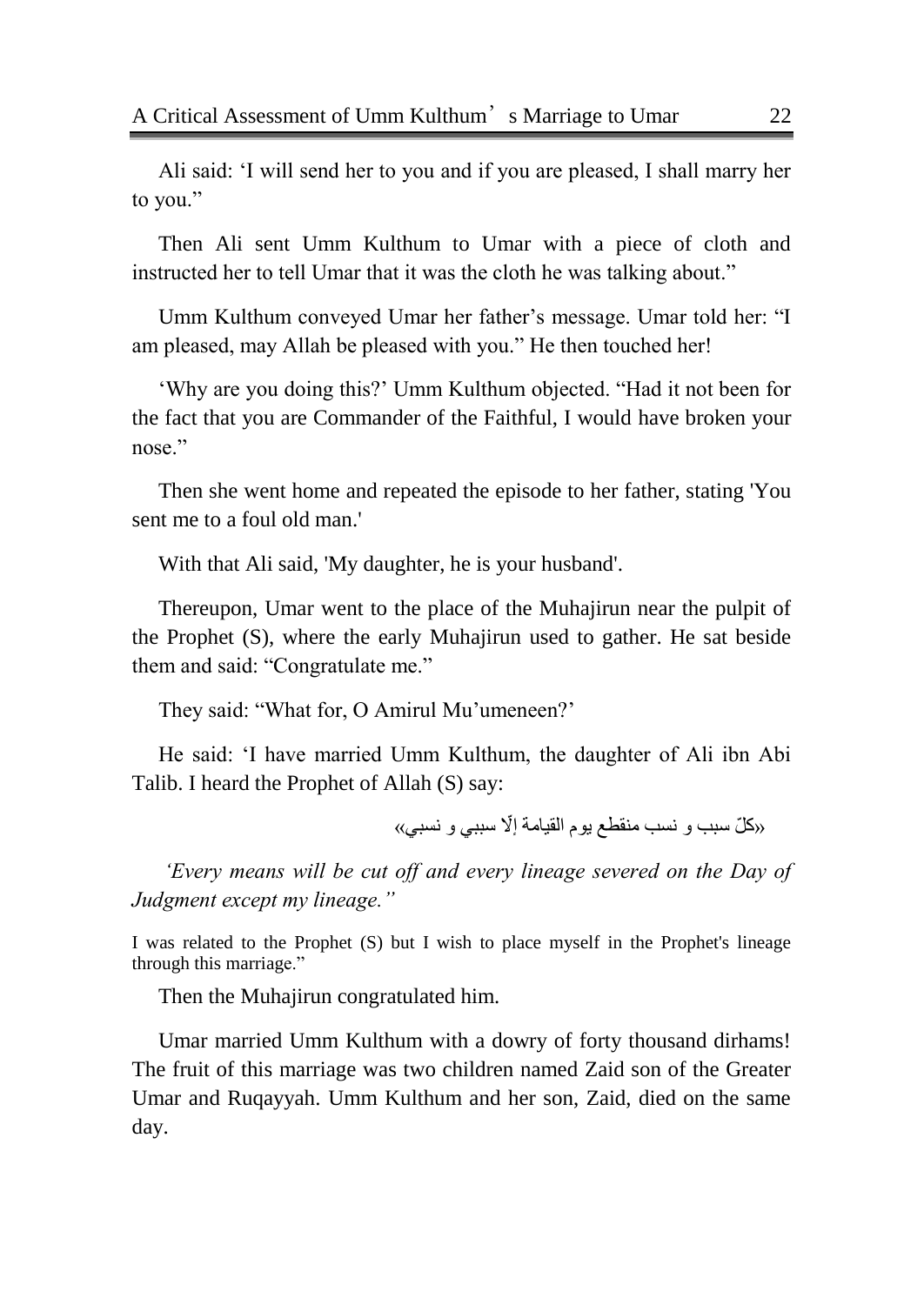Zaid was injured in the battle which took place overnight among Bani Adi clan. He had gone to solve the dispute between the two warring sides when someone hit him in the dark. He got fatally injured and collapsed. Zaid was alive for a while but then he breathed his last on the same day as his mother.

Ibn Umar prayed on both of them as proposed by Hasan ibn Ali.

When Umar was killed: "Awn ibn Ja'far married Umm Kulthum!

**The second narration**: Abdul Wahab ibn Ali ibn Ali Amin reports from Abu Fadhl Muhammad ibn Nāsir, from Khatib Abu Tahir Muhammad ibn Ahmad ibn Abi Saqar, from Abul Barakāt Ahmad ibn Abdul Wāhid ibn Fadhl ibn Nadhif ibn Abdullah Farra who narrates that he told Ahmad: "Has Abu Muhammad Hassan ibn Rashiq narrated to you?"

He said: ―Yes, Abu Bushr Muhammad ibn Ahmad ibn Hammad Dulabi reported from Ahmad ibn Abdul Jabbar, from Yunus ibn Bukair, from Ibn Ishaq, from Hasan ibn Hasan ibn Ali ibn Abi Talib who said:

"When Umm Kulthum, the daughter of Ali ibn Abi Talib (A.S) was widowed of Umar, her brothers Hasan and Husain went to her saying: ―You are known as the chief of Muslim women and the daughter of the best lady. We swear by Allah that if you leave your decision to Ali, he will definitely marry you to one of his orphans (!) and if you wish to get substantial wealth (!!), you will definitely get it."

I swear by Allah, no sooner did they stand up than Ali arrived while he was leaning on his walking stick. Praising and thanking Allah, he reminded them of their status and dignity to the Prophet of Allah (S) and said: ‗O the children of Fatima, you are aware of your status and dignity and you know well that I have given you priority over my other children owing to your position and relationship to the Messenger of Allah (S)."

They said: ‗You are right, may Allah bless you and may He reward you on our behalf."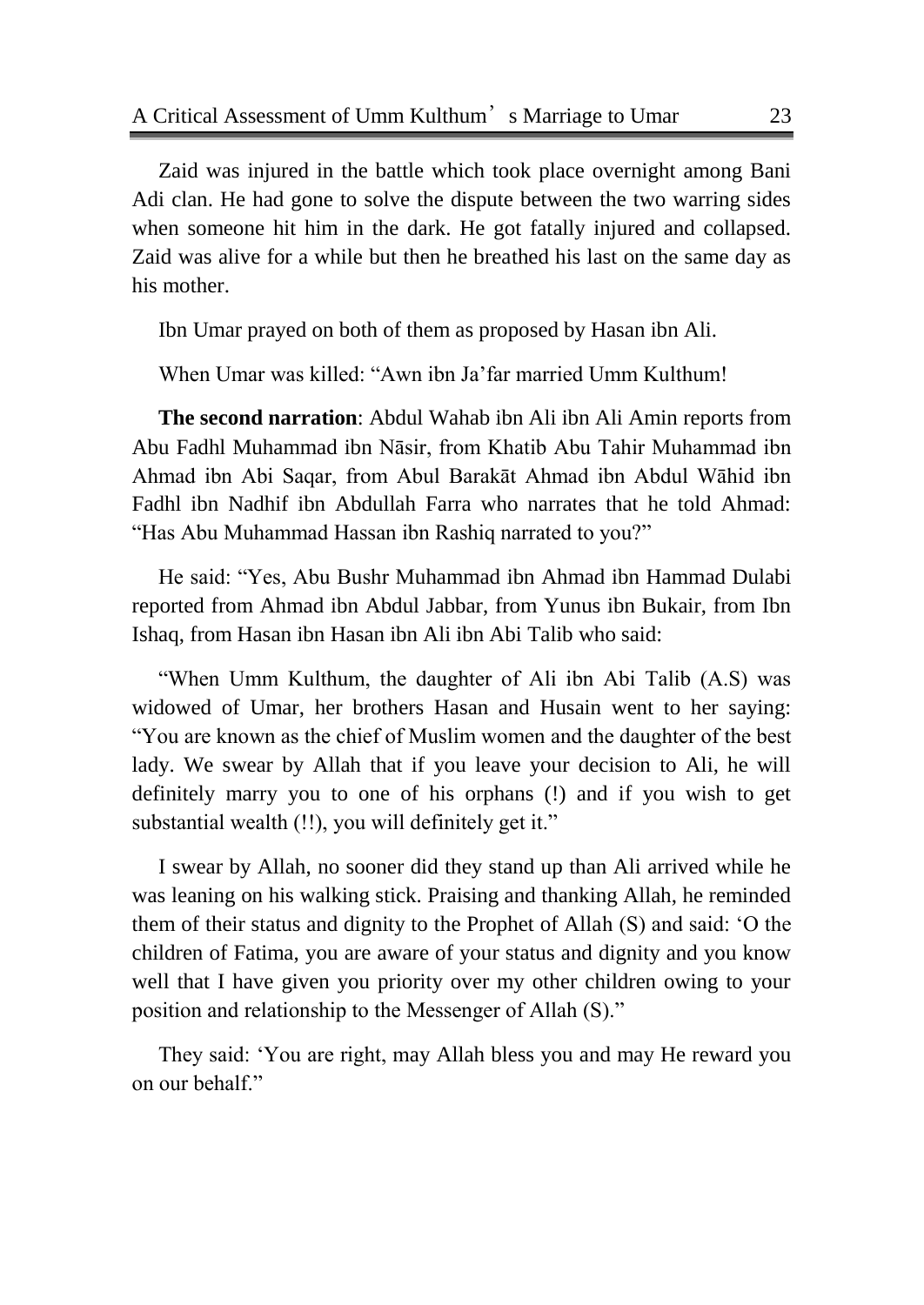Ali turned to his daughter and said: "My daughter, Allah has granted you the authority to handle your matter yourself, but I wish you to leave that to me."

Umm Kulthum said: "Dear father, I swear by Allah that I am also a woman, and I too have the aspirations of other women (!!), I would love to enjoy the world as much as any other women; I wish to decide for myself what I should do regarding this matter."

Ali said: "My daughter, I swear by Allah that it is not your view but it is that of these two!"

Then he stood up and said: "You will either do this or you will never talk to any of these two!'

Hasan and Husain grabbed their father's lap and said: "Dear father, sit down. By Allah, we cannot afford to miss you." Turning to Umm Kulthum, they said: "Leave your matter to him."

'I have done so," Umm Kulthum answered.

Ali said: "I will marry you to 'Awn ibn Ja'far, who is an adolescent."

Thereupon, Ali returned to Umm Kulthum giving her four thousand dirham and sending her to 'Awn."

This narration has also been reported by Abu Umar.<sup>1</sup>

## <span id="page-27-0"></span>**8. Ibn Hajar's Narrations in Al-Isabah**

Ibn Hajar Asqalani, who died in the year 852 A.H., has also reported some narrations in this regard which are as under:

**The first narration**: Umm Kulthum, the daughter of Ali ibn Abi Talib was a descendant of Hashim, her mother was Fatima, the daughter of the Messenger of Allah (S). She was born during the lifetime of the Prophet of Allah, peace be upon him and his descendants.

l 1 *Usd Al-Ghabah,* 7/377 & 378.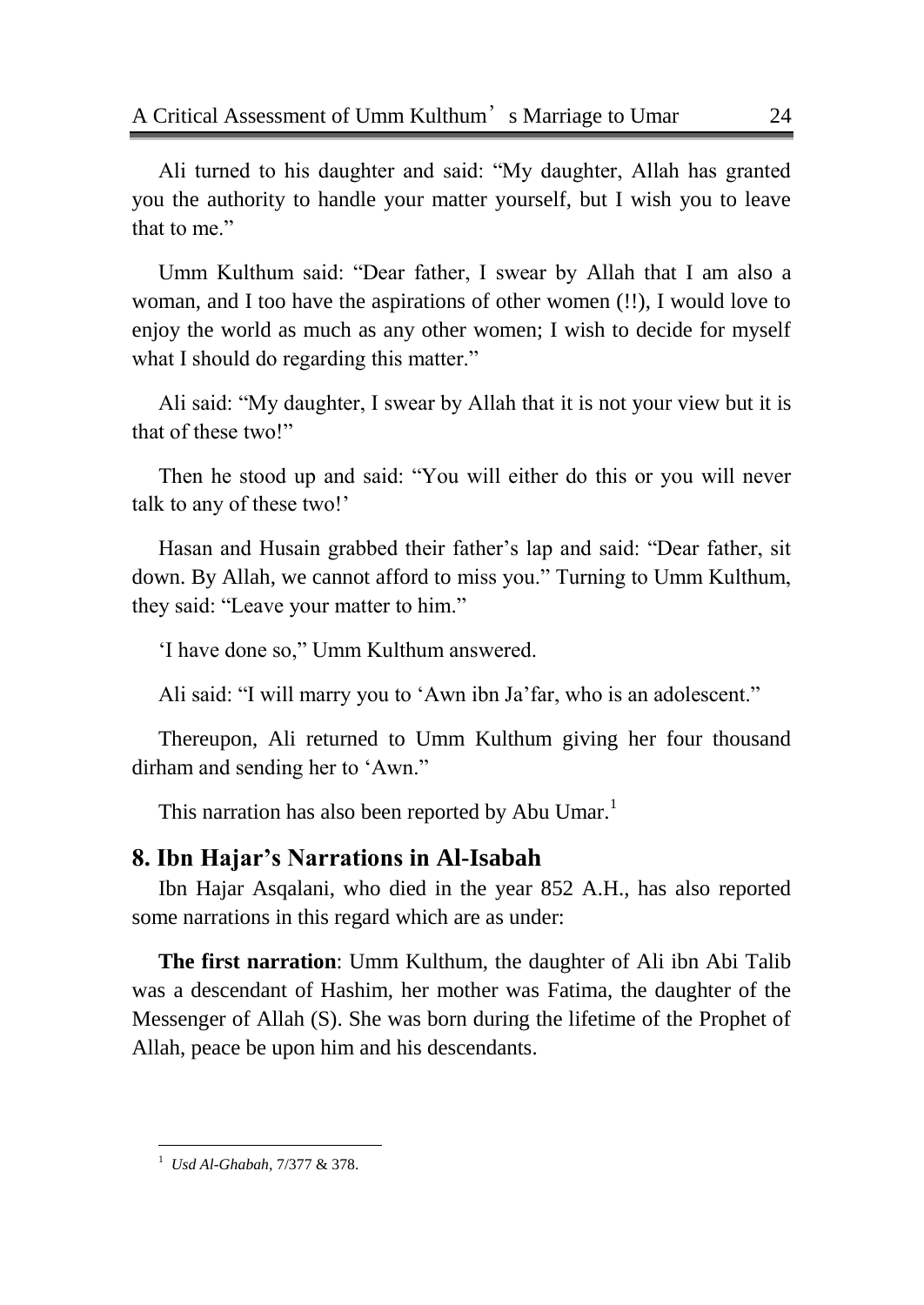Abu Umar says, "She was born before the demise of the Holy Prophet  $(S)$ ."

Ibn Abi Umar Maqdisi says: "Sufyan reported from Umar, from Muhammad ibn Ali [Imam Baqir  $(A.S)$ ] that he said: "Umar ibn Khattab asked Ali for her daughter's hand (Umm Kulthum) in marriage. Ali replied that she was too young.

They told Umar, "Ali has rejected you."

Umar returned to Ali to ask again for his daughter's hand in marriage. Ali said: "I will send her to you, if you like her, she will be your wife."

Then Ali sent her daughter to Umar who pulled away the cloth from her calf! Umm Kulthum said: "Take off your hands! Were it not for the fact that you are the Commander of the Faithful, I would have blinded you."

**The second narration:** Ibn Wahab reports from Abdul Rahman Ibn Zaid Ibn Aslam, from his father, from his grandfather who narrates that Umar married Umm Kulthum with a dowry of forty thousand dirham!

**The third narration**: Zubair says: "Umm Kulthum bore two children from Umar by the names of Zaid and Ruqayyah. Umm Kulthum passed away on the same day as her son.

Zaid was injured during the battle that took place amongst Bani Adi, where he had gone to settle the dispute between the warring parties when someone hit him in the dark. He got fatally injured and collapsed. His mother was also sick, and they both died on the same day."

**The fourth narration:** In his *Al-Durriyat Al-Tahirah* Abu Bushr Dulabi narrates on the authority of Ibn Ishaq:

Hasan ibn Hasan ibn Ali says: "When Umar, the husband of Umm Kulthum died and she was widowed of him, her brothers Hasan and Husain went to her and said to her: "If you yourself make your decision and want to get substantial wealth, you shall definitely get it." Then Ali entered the house, thanked and praised Allah and said: "My daughter, Allah has granted you the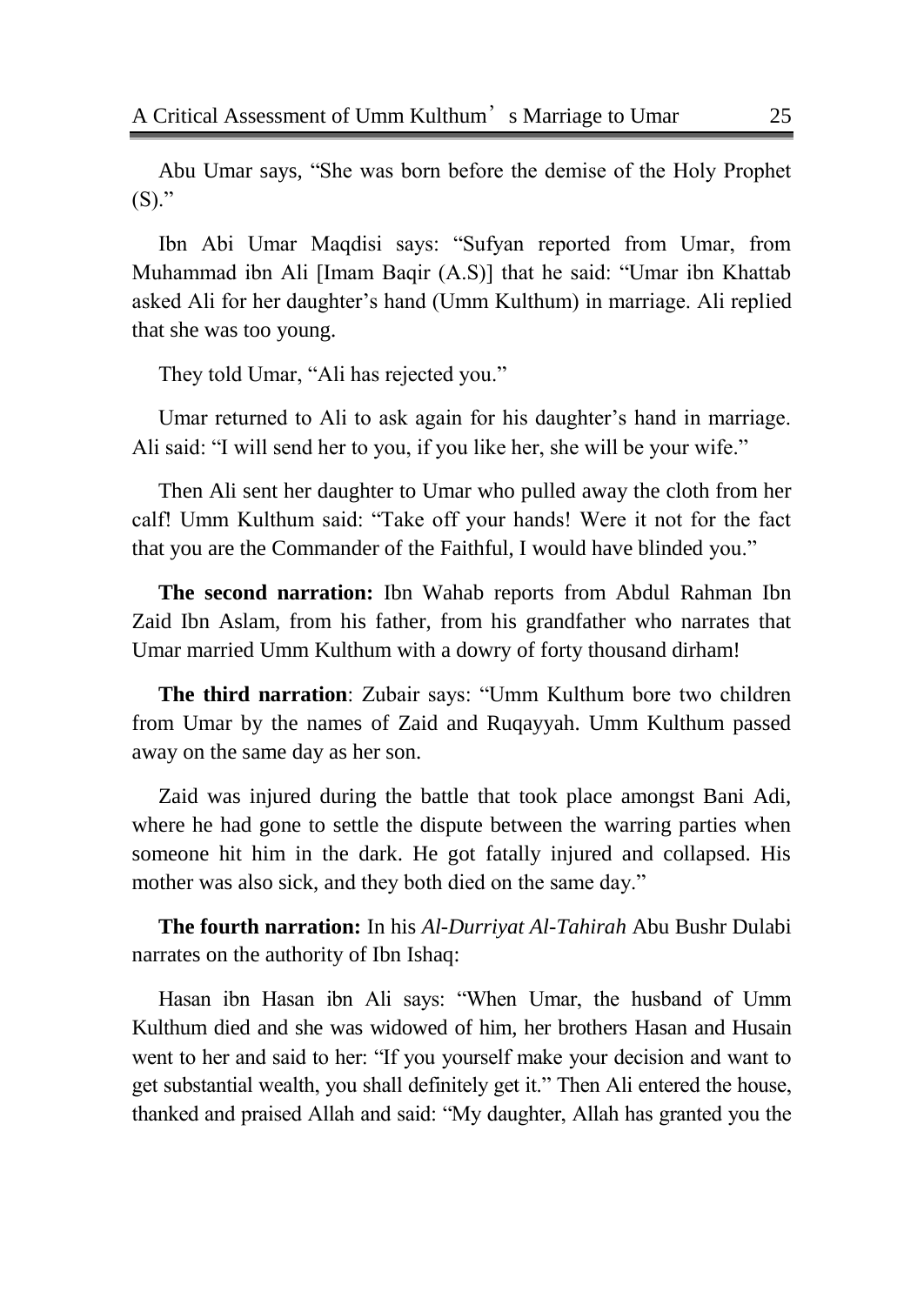authority to handle your matter yourself, but I wish you leave the matter to me."

Umm Kulthum said: "Dear father, I swear by Allah that I am also a woman, and I too have the aspirations and desires of all other women and I would love to enjoy the world as much as any other women do."

Ali said: "My daughter, I swear by Allah that it is not your view but rather that of these two!"

Then he stood up and said: "You either do this or I will never talk to any of these two!"

They surrounded Umm Kulthum and wanted her to accept the proposal. She accepted and got married to 'Awn ibn Ja'far."

**The fifth narration**: Dar Qutni has referred to Umm Kulthum in in *Al-Ikhwah* and has said:

―When ‗Awn died, his brother Muhammad married Umm Kulthum! After a while, ‗Awn too died whereupon his brother Abdullah married her (!) and Umm Kulthum died in Abdullah's house.

Ibn Sa'ad has also reported a narration similar to the above saying at the end: Umm Kulthum used to refer to the incident saying: "I feel embarrassed towards Asma bint Umais whose two sons died when they were in my company, and I am worried about the third one."

Umm Kulthum died in Abdullah ibn Ja'far's house and did not bear a child with anyone of them.

**The sixth narration**: Ibn Sa'ad reports from Anas Ibn 'Ayadh, from Ja'far ibn Muhammad, from his father who said:

―Umar ibn Khattab asked Ali for his daughter's hand in marriage. Ali said: "I have kept my daughters for the sons of Ja'far."

Umar said: "Marry her to me, for by Allah, there is no man on earth who seeks to achieve through her good companionship that which I seek to achieve."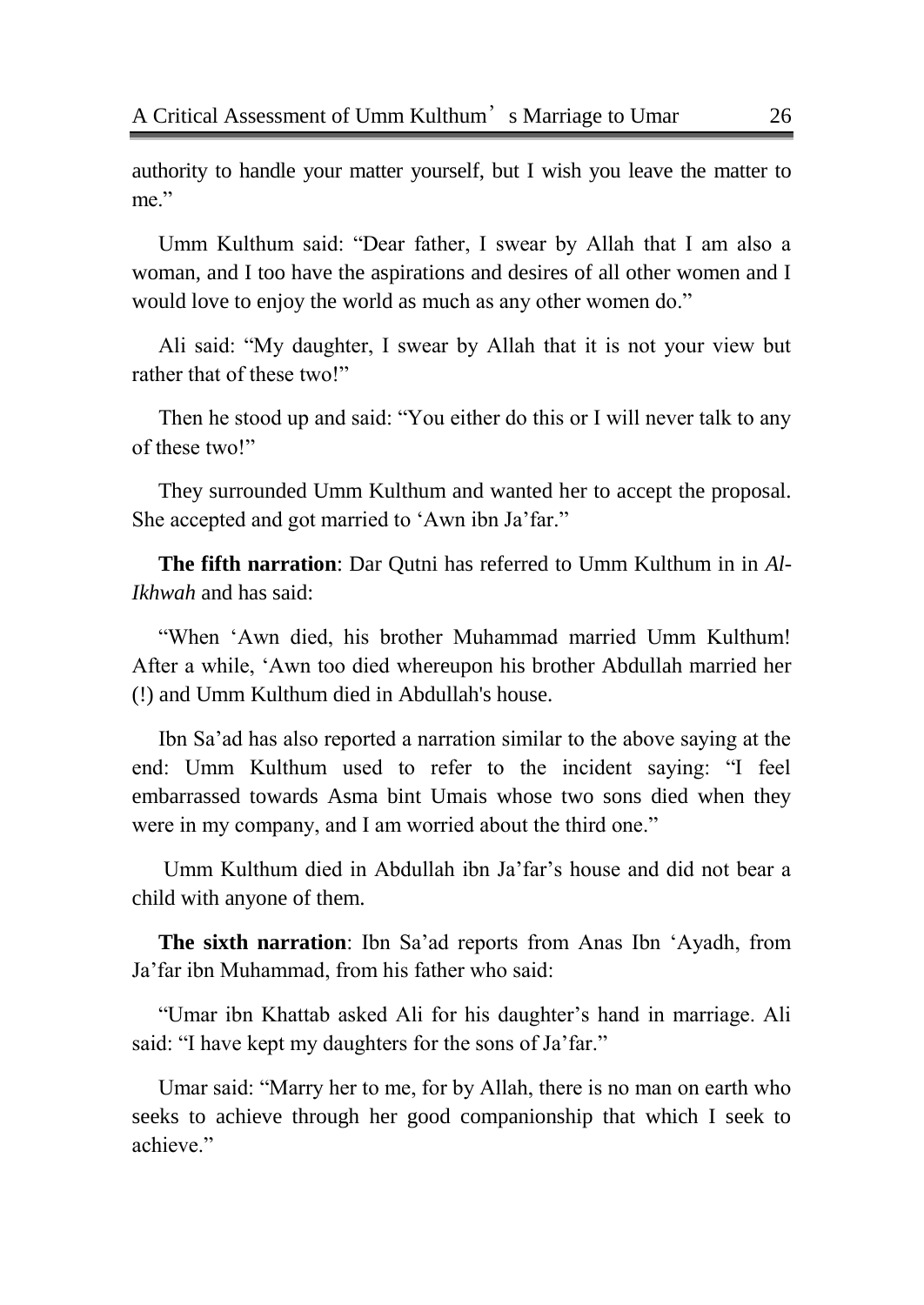Ali said: "I have accepted."

Umar went to the place of the Muhajirun and told them: "Congratulate" me."

They congratulated him, and asked: "Whom have you married?"

He replied: "I have married the daughter of Ali ibn Abi Talib."

Indeed, the Prophet of Allah (S) said:

«وكلّ سبب و ِ نسب منقطع يوم القيامة إلّا سببي و نسبي»

*"Every means will be cut off and every lineage severed on the Day of Judgment except my lineage."*

I had given the Prophet a daughter, but I also loved to (marry a daughter from his family)."

l

<sup>1</sup> *Al-Isabah*, 8/464 and 465.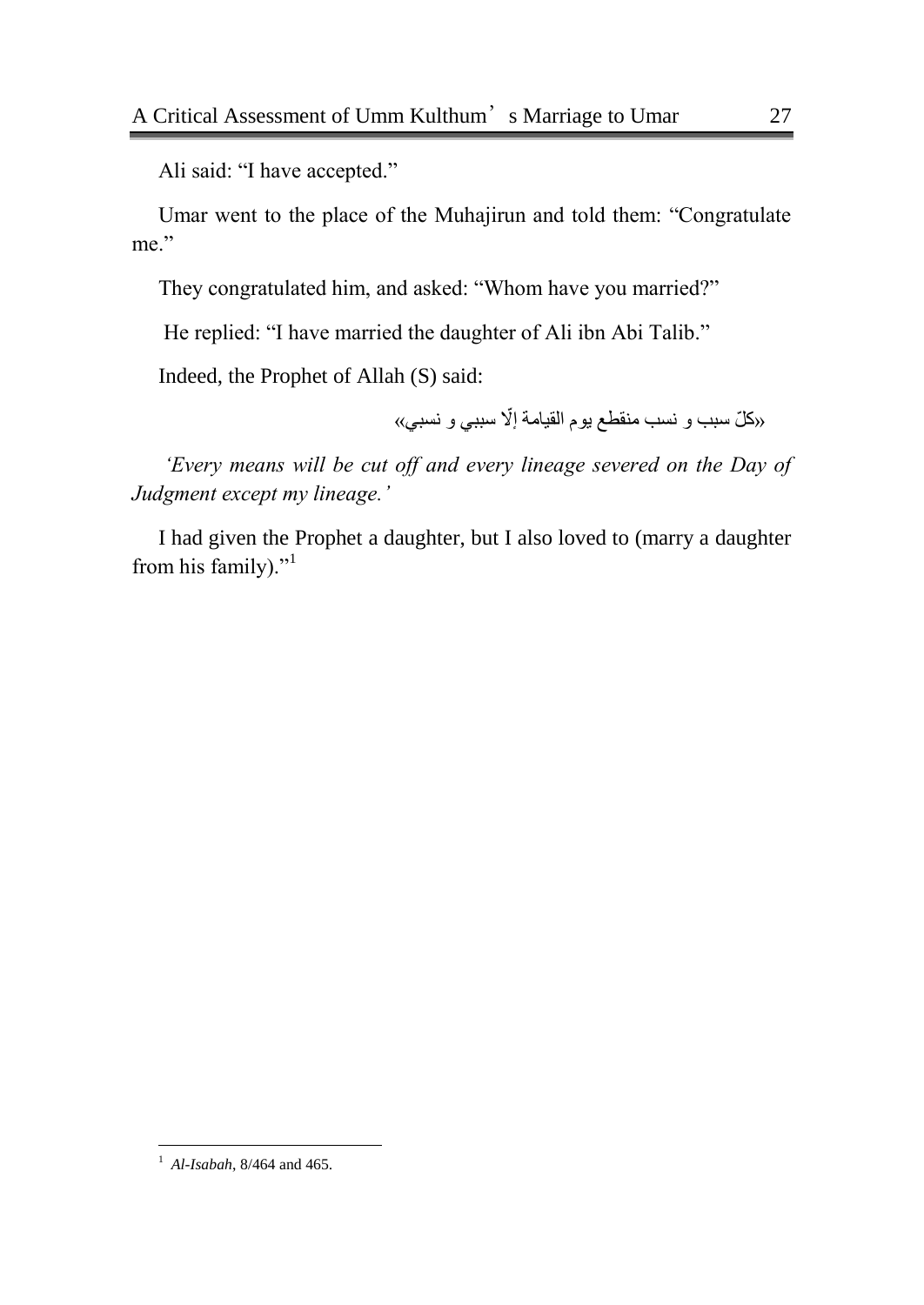# **Section II**

<span id="page-31-1"></span><span id="page-31-0"></span>**A Study of the Chains of Transmission of the Narrations**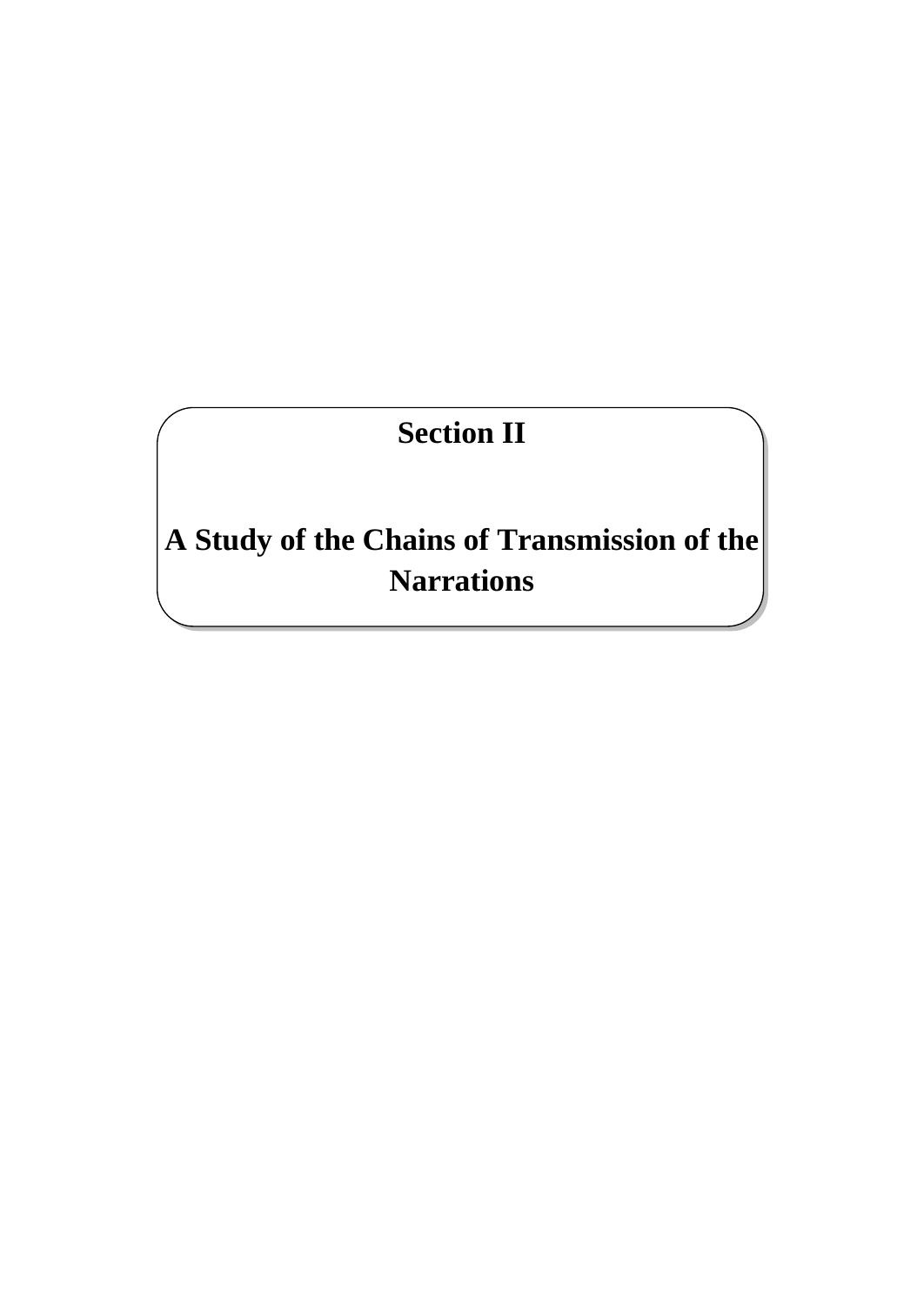## <span id="page-32-0"></span>**A Study of the Chains of Transmission of the Narrations**

The narrations that you went through were the most important reports that have been passed on by Sunni Muslims' most famous books. Some of these narrations relate to the allegation that the Commander of the Faithful, Ali (A.S) married his daughter to Umar. Some relate to the marriage of Umm Kulthum after Umar's death and others relate to the event of her death and her son.

Based on Sunni Muslims' rules and principles in the science of hadith (tradition) and relying on the sayings of their scholars in *`ilm Al-rijāl* [the science of narrators' biographies], if one carefully looks and examines the chains of the transmission of these narrations, he will come to understand that the story in its entirety is baseless and unsubstantiated let alone the relevant details and minor incidents in connection with  $it$ <sup>1</sup>

Now, before verifying the chains, we shall remind you of a few points concerning these narrations:

1. The stories that you went through in the previous section have not been reported in the two well-known and respected books, namely *Sahih Bukhari* and *Sahih Muslim*. The authors of these two books have disregarded these narrations not mentioning them in their books.

2. These narrations have also not been narrated in the other Sunni books which are widely known as *Sihah Sittah*. Hence, all the authors of the six so-called authentic books have disregarded these traditions and agreed not to narrate them.

3. This story has not been related in other hadith books such as *Musnad* of Ahmad ibn Hanbal. He and a group of his followers maintained that

l

 $1$  We can divide the narrators of these narrations into two groups:

<sup>1.</sup> People who have been weakened (considered as unreliable) and accused of lying by Sunni scholars.

<sup>2.</sup> People who are though trusted by Sunni scholars, their hatred and malice towards the Commander of the Faithful, Ali (A.S) was an obvious and indisputable historical reality.

It is pertinent to mention that, the narrations from this group of narrators – especially those against Ali bin Abi Talib (A.S) – are not acceptable to Shia.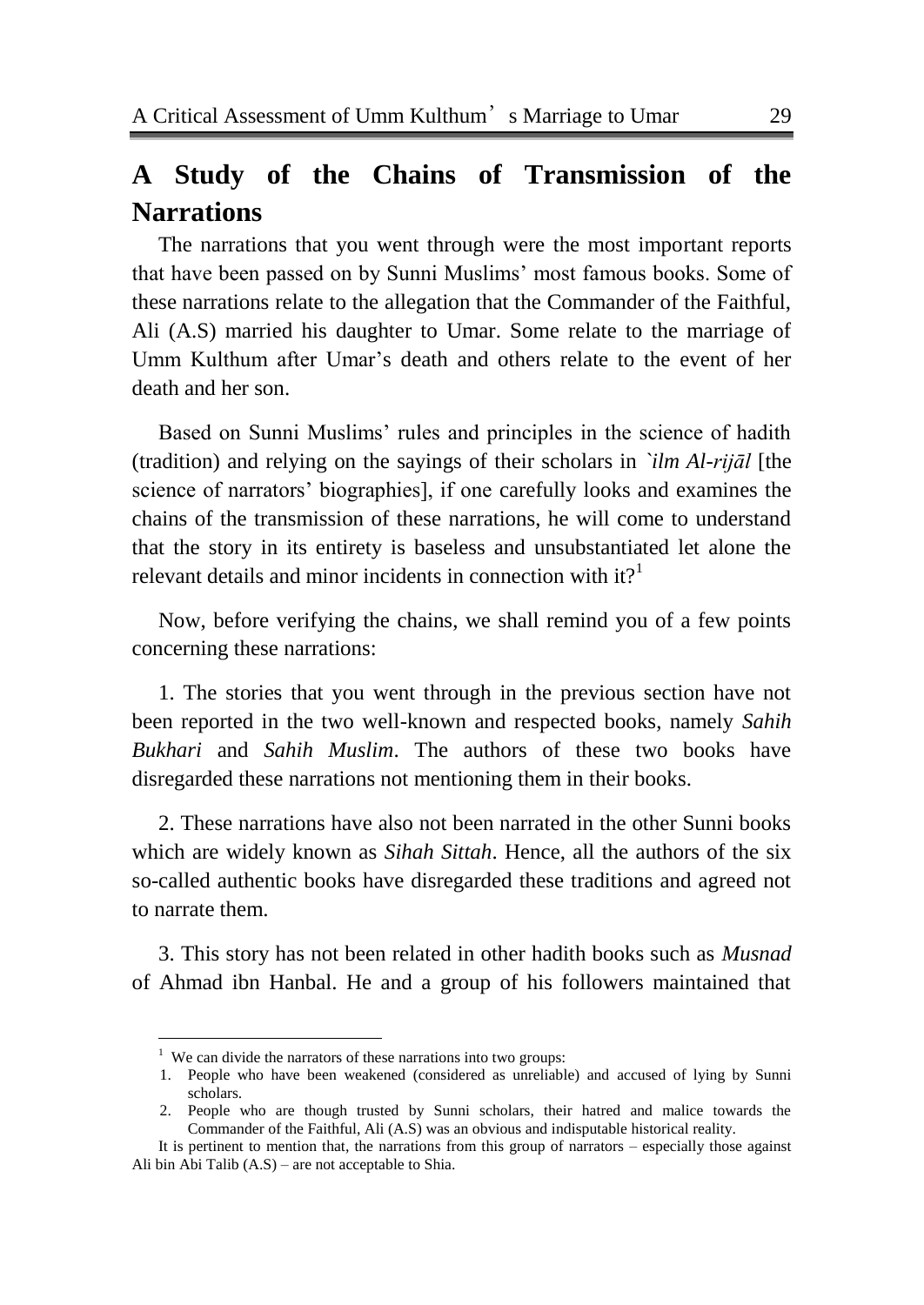anything that is not recorded in this book – *Musnad Ahmad* – is not authentic. $1$ 

It is worth noting that in many cases and in different topics, Sunnis do not present their arguments with reliance on the narrations which are authentic simply because Bukhari and Muslim have not narrated them in their books or that they have not been recorded in the other Sihah books!

## <span id="page-33-0"></span>**The Focal Point in this Regard**

The focal point that can be mentioned in this regard is that this story has been narrated by their narrators from the Shia Imams, the Ahl Al-Bayt (A.S). The above narrations have been transmitted in the books of *Al-Tabaqāt* of ibn Sa'ad, *Al-Mustadrak* of Hākim, *Al-Sunan Al-Kubra* of Bayhaqi and *Al-Durriyat Al-Tahirah* of Dulabi.

Two points must be noted concerning these narrations.

*The first point*: Following years of studying and reviewing Sunni Muslims' narrations, we have found out that when Sunnis and the opponents of the Ahl Al-Bayt (A.S) wanted to relate a narration to the Ahl Al-Bayt (A.S) which is in no way in harmony with those noble men's opinion and doctrine, they have always embarked on fabricating a narration ascribing it to one of the members of the pure progeny of the Holy Prophet, peace be upon him and his descendants.

When they wanted to find a fault with Allah's Prophet (S) and his noble daughter, Fatima Zahra (S.A) as well as his successor Amirul Mu'meneen Ali (A.S), they made up a story ascribing a saying to the Ahl Al-Bayt that they said that, for example, Ali (A.S) sought marriage to the daughter of Abu Jahl $^2$ 

When they wanted to propagate the prohibition of temporary marriage they made every effort to criticize Ibn Abbas, who until the last moment of his life believed that temporary marriage was lawful. Thus, they forged a narration forbidding the temporary marriage and quoting a saying from Ali

 $\overline{a}$ 

<sup>1</sup> Vide: *Nafaht Al- Azhār*, 2/27 and next.

 $2^2$  Refer to the treatise that we have written concerning this subject.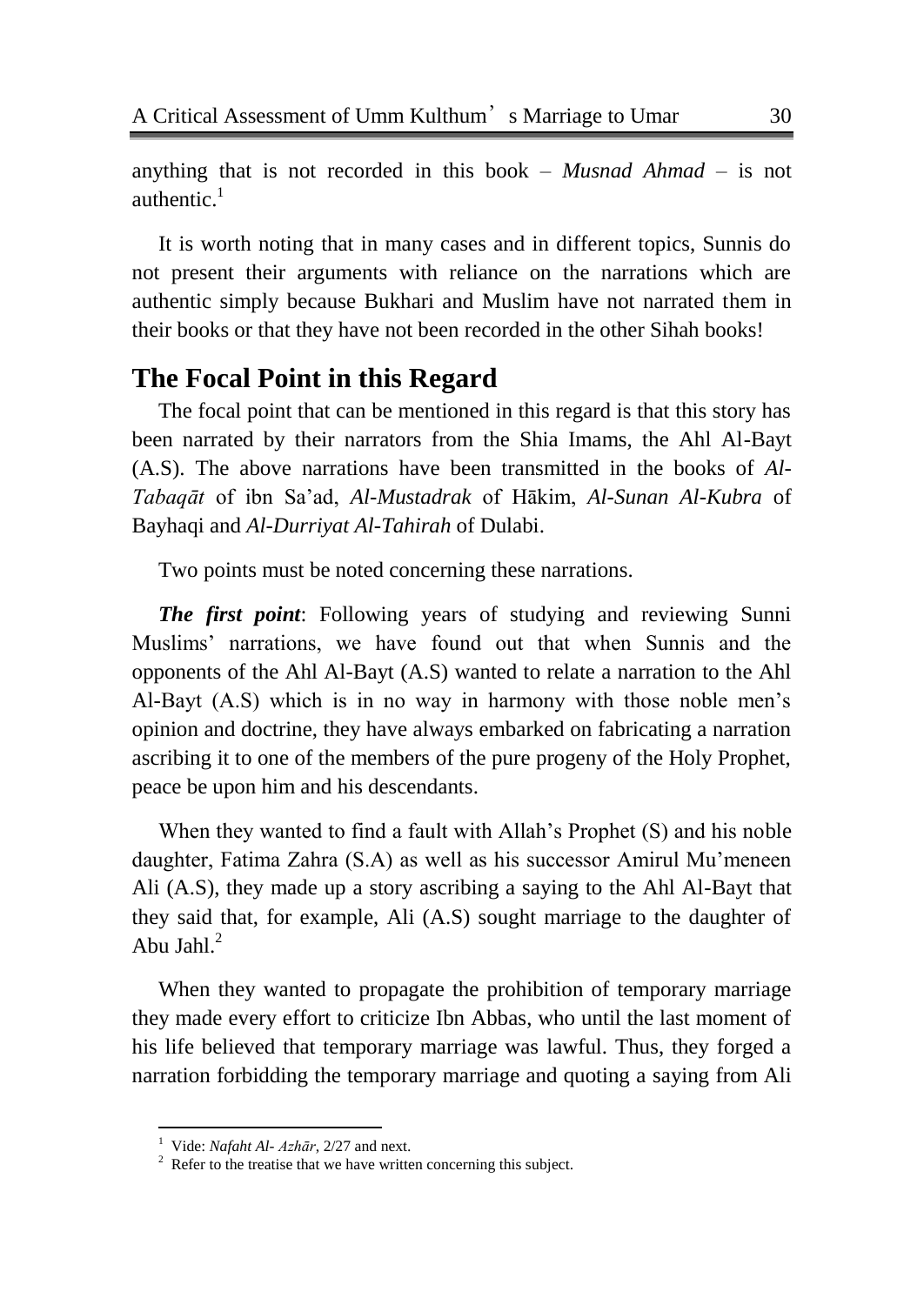rebuking and taunting Ibn Abbas for believing in the permissibility of temporary marriage. They also fabricated traditions quoting them from his sons. 1

When they wanted to fabricate a tradition on the merits of the companions, they made this tradition imputing it Imam Ja'far Sadiq (A.S) that he said that the companions were like stars. $2^2$ 

Therefore, there is no doubt that the story of Umm Kulthum's marriage to Umar is a fabricated story which has no basis at all.

**The second point**: The Sunni Muslims have narrated this story from Imam Sadiq (A.S), from his father as narrated in Ibn Sa'ad's *Al-Tabaqat* or from Imam Sadiq (A.S), from his father, from Imam Sajjad (A.S) as narrated in *Al-Mustadrak* or from Hasan ibn Hasan as narrated in Al-*Durriyat Al-Tahirah* or from Hasan ibn Hasan, from his father as narrated by Bayhaqi in his *Al-Sunan Al-Kubra.*

Therefore, if the Sunni Muslims' aim of quoting these narrations is to base their argument on them to prove their side of the story on the basis of their own standards and principles, then it depends on the authenticity of the narration according to them.

Hence, it is not possible to use the foregoing narrations on the authority of the Ahl Al-Bayt (A.S) because Ibn Sa'ad, the writer of *Al-Tabaqat Al-Kubra* has spoken insolently and disrespectfully of Imam Sadiq (A.S) saying:

―He has several narrations that cannot be used to argue with since they are weak and unreliable. He was once asked: Did you hear these narrations from your father?"

He said: "Yes."

 $\overline{a}$ 

He was asked again and he said: "I found them in my father's book."<sup>3</sup>

<sup>1</sup> See the research work that we have written concerning this topic.

 $2^2$  See the book that we have written concerning this topic.

<sup>3</sup> *Tahdhib Al-Tahdhib, 2/94.*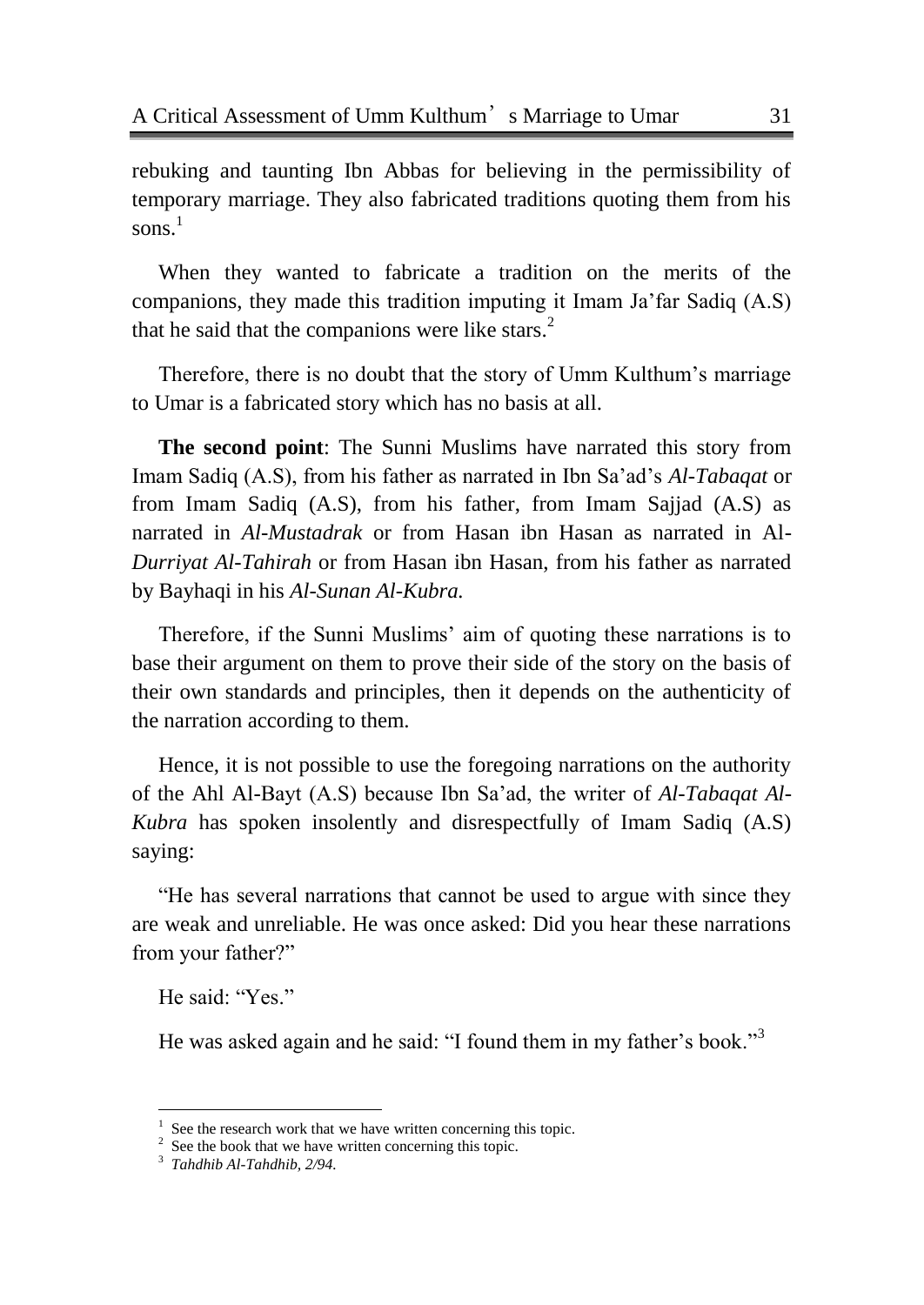Likewise, in his *Al-Mustadrak,* Hākim Nisharburi narrates a tradition from Imam Sajjad (A.S) on the authority of Imam Sadiq (A.S) considering it to be authentic. Commenting on that tradition, Dhahabi says: "The chain of transmission of this narration is cut off. $11$ 

Concerning that narration, Bayhaqi, says: "This narration is '*mursal'* (hurried or a tradition in which the chain of narrators is omitted."<sup>2</sup>

The narration that has been narrated from Hasan ibn Hasan in *Al-Durriyat Al-Tahirah*, is also similar to this. On top of that, its narrators have been weakened as shall soon be clarified. Certainly, there is no interruption in the narrations transmitted in Bayhaqi's *Al-Sunan Al-Kubra* from Hasan ibn Hasan, from his father but their chains of transmission lack authenticity and credibility especially because the narrator narrates this tradition from Hasan ibn Hasan ibn Abi Malikah. We shall provide the details soon.

On the other hand, if their aim of relating these narrations is to make Shiites accept them, simply because they have been narrated from the Ahl Al-Bayt (A.S) through those who narrated traditions from the Holy Messenger of Allah (S), such an effort depends on the fact that the followers of Ahl Al-Bayt (A.S) should verify and authenticate the transmitters of these narrations according to their own viewpoint, and this is the beginning of the debate between Shi'ism and the Sunnite school.

Hence, the most important narrations which Sunni Muslims have made recourse to and pointed out in their books are verified and proven be unreliable and unauthentic. (By extension, other relevant narrations would be void and unauthentic).

Notwithstanding this, we shall discuss at length in this regard. To begin with, we shall discuss the chain of the transmission of the narration that has been narrated in *Al-Sunan Al-Kubra* of Bayhaqi, from Imam Baqir (A.S) and from his respected father Imam Sajjad (A.S) and in *Al-Isti"āb*, from Imam Baqir (A.S) and in *Al-Sunan Al-Kubra* from Hasan ibn Hasan. Then

 $\overline{a}$ 

<sup>1</sup> *Talkhis Al-Mustadrak, 3/142.*

<sup>2</sup> *Al-Sunan Al-Kubra, 7/102.*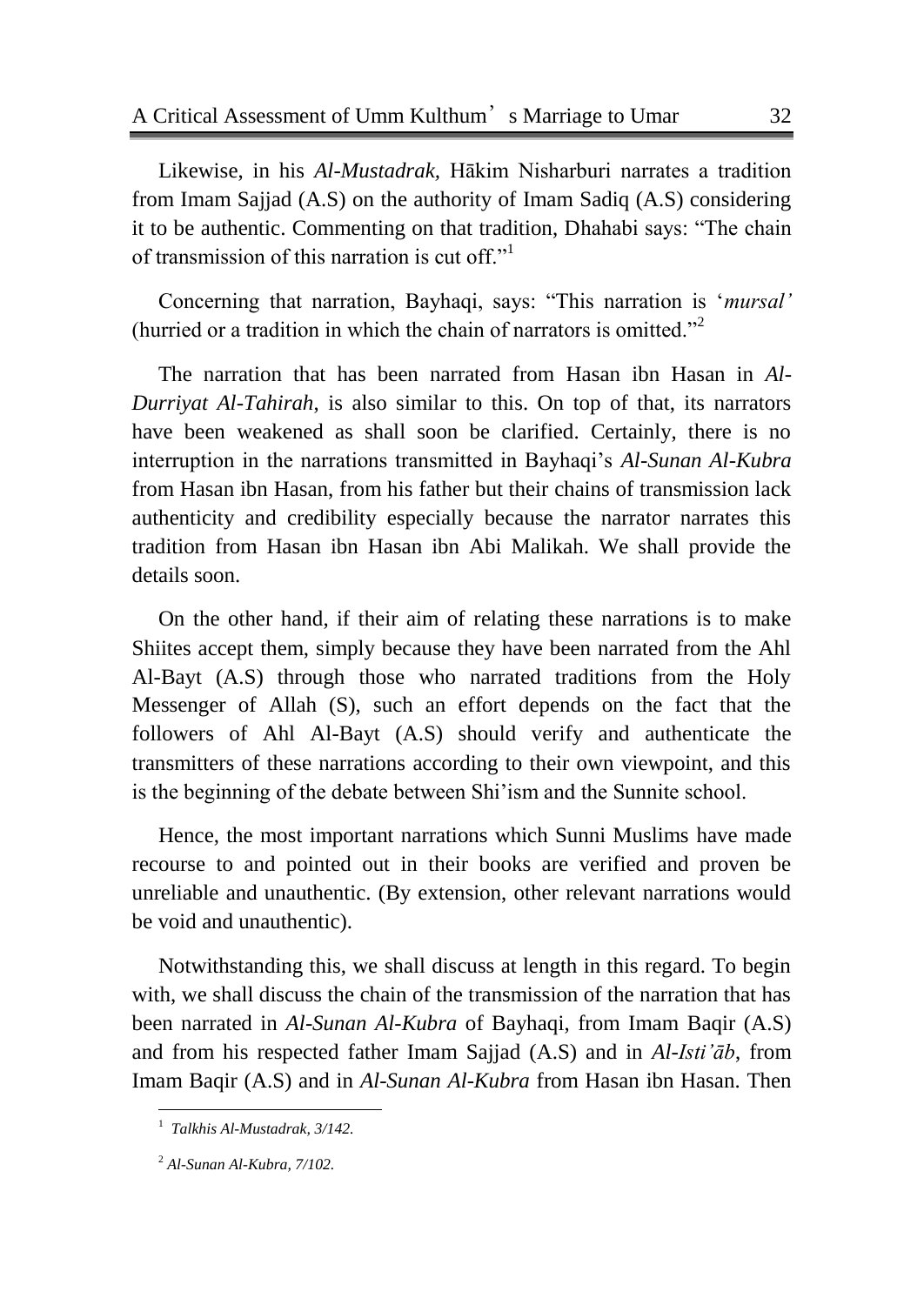we shall study their isnad (documentation) and chains of the transmission of the other narrations so as to draw a conclusion and to expose the opponents by concrete arguments and proofs. On this basis, we say:

Bayhaqi has reported this narration in *Al-Sunan Al-Kubra* from Hākim Nishaburi, from Imam Baqir (A.S), from his father Imam Sajjad (A.S). The point is that Ahmad ibn Abdul Jabbar is also present in the chain of the transmission of the narration, and we shall now study his biography.

#### **Ahmad ibn Abdul Jabbar as Seen by Biographers**

Some of the comments made by biographers concerning Ahmad ibn Abdul Jabbar are as follows:

Ibn Abi Hatim says: "I have written many narrations reported by Ahmad, but because a lot of people are speaking [highly of] him, I have refrained from narrating them."

Ibn Mu'ein says: "He used to lie."

Abu Ahmad Hākim also says about him: "Ahmad ibn Abdul Jabbar is weak according to biographers. That is why Ibn Uqdah has disregarded his narrations."

Ibn 'Adi also says about him: "The people of Iraq unanimously consider him as weak (untrustworthy). $1$ <sup>1</sup>

#### **Yunus ibn Bukair as Seen by Biographers**

Yunus ibn Bukair is also in the chain of the transmitters of the narrations. Some biographers' sayings about him are as follows:

Ājuri, from Abi Dawud narrated that Yunus ibn Bukair is not trustworthy according to him. He used to take a clause from Ibn Ishāq's sayings and attach it with the traditions.

Nesai says about him: "Yunus is not good in narrating traditions." He has also been reported as having said: "Yunus is weak in terms of narrating traditions."

 1 *Tahdhib Al-Tahdhib*, 1/47.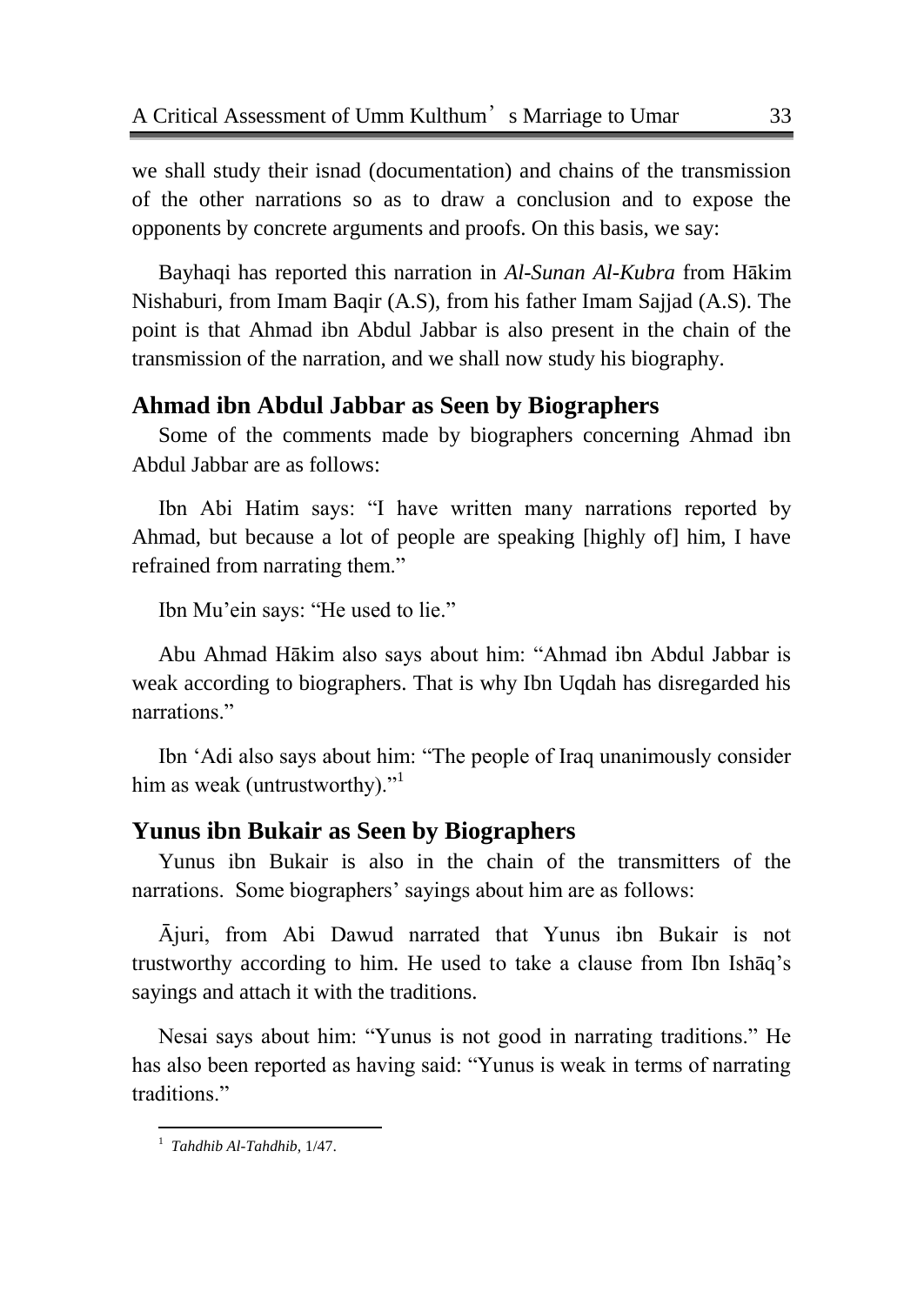Jowzjani says about Yunus: "It is appropriate to look into his work carefully."

Sāji says: "Ibn Madini never transmitted narrations from Yunus, nevertheless, he is counted among the honest narrators by Sunni Muslims."

Ahmad ibn Hanbal says about him: "The people hated and detached themselves from no one as much as they hated and detached themselves from him"

Ibn Abi Shaybah says: "He was characterized by weakness."

Sāji says: "Yunus was a truthful person, the only flaw with him was that he used to follow the rulers and he was a follower of the 'Murji'ah'<sup>1</sup> sect.<sup>2</sup>

# **Amr ibn Dinar as Seen by Biographers**

This narration has also been quoted by Ibn Abd al-Barr and Ibn Hajar on the authority of Imam Baqir (A.S) with Amr ibn Dinar being present in the chain of the transmission. We have mentioned below comments made by some biographers about him:

Maymuni narrates from Ahmad ibn Hanbal that Amr ibn Dinar is weak in terms of transmitting narrations and that he was a reporter of weak [munkar] traditions.

Ishaq ibn Mansur narrates from Ibn Ma'ein that he is not noteworthy from a biographical perspective. Ya'qub ibn Shaybah has also narrated from Ibn Ma'ein that he said that Amr ibn Dinar is a ‗*dhāhib Al-hadith"*<sup>3</sup> .

Amr ibn Ali says about him: "The narrations from Amr are weak in terms of transmission." He narrated *munkar* [literally denounced]<sup>4</sup> traditions from Salim, from ibn Umar, from Allah's Messenger (S).

Abu Hatim has narrated the same saying: "All of his narrations are denounced<sup>"</sup>

<sup>1</sup> Murji'ah was a group of Muslims who proclaimed: "No sin is harmful with faith."

<sup>2</sup> *Tahdhib Al-Tahdhib*, 11/383.

 $3$  Meaning the traditions transmitted by him are worthless.

<sup>&</sup>lt;sup>4</sup> *Munkar*, (مُنْكَر), literally means 'denounced'. If a narration which goes against another authentic hadith is reported by a weak narrator, it is known as *munkar*.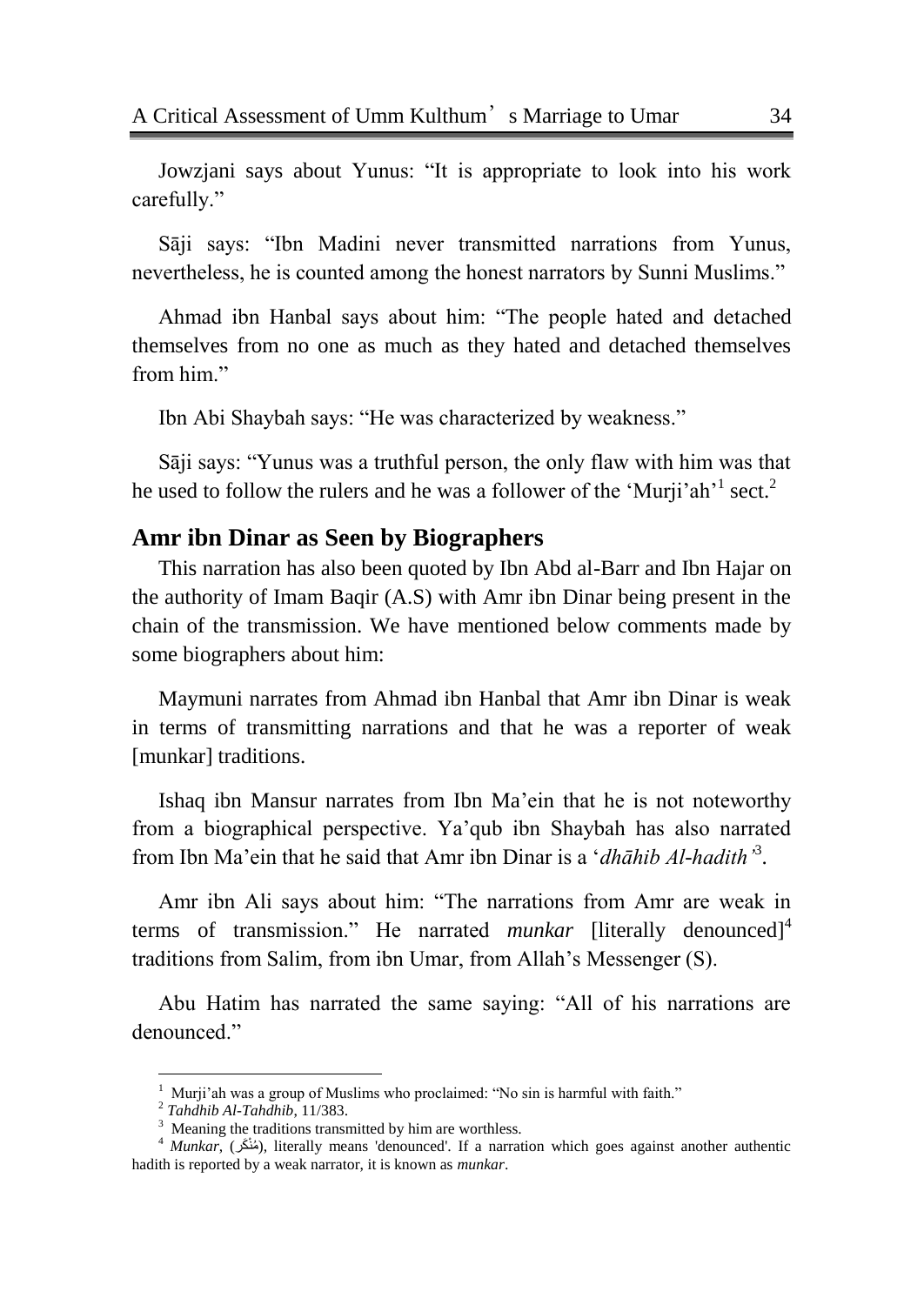Abu Zur'ah says about Amr: "His narrations are vagarious."

Bukhari says: "He is a man who should be looked at with uncertainty and hesitation."

Abu Dawud says about his narrations: "They are not noteworthy."

Tirmidhi says: "He is not strong in terms of transmitting traditions."

Nasai declares his opinion about Amr by saying: "He is not reliable since he has narrated denounced traditions from Salim."

Else where, he says: "He is weak in terms of transmitting traditions."

Jowzjani and Dar Qutni have made similar remarks about him.

Ibn Hibban says: "Whoever looks at his narrations, becomes surprised; he has narrated *Mawdu'ah*<sup>1</sup> traditions from trustworthy narrators."

In the book of *Al-Awsat*, Bukhari also writes as such about him: "His narrations can neither be followed nor can they be considered authentic."

Ibn Ammar Mawseli says about Amr: "He is weak in terms of transmitting traditions."

Sāji also makes a similar remark saying: "He is weak in terms of transmitting traditions for he has narrated denounced traditions from Salim $^{32}$ 

These were some of the remarks made by biographers concerning Amr ibn Dinar. Hence, the conclusion is that the narration which he has transmitted in connection with the subject matter is worthless. What is more, Sufyan ibn Uyainah is also in the chain of these narrators.

#### **Sufyan ibn Uyainah as Seen by Biographers**

Bayhaqi has also reported this narration from Hasan ibn Hasan, from his noble father (S). Among the people in the chain of the transmission of the

<sup>&</sup>lt;sup>1</sup> *Hadith Mawdu*', a tradition fabricated by the narrator and falsely ascribed to Prophet Muhammad (S) or his descendants, peace be upon them.

<sup>2</sup> *Tahdhib Al-Tahdhib,* 8/27.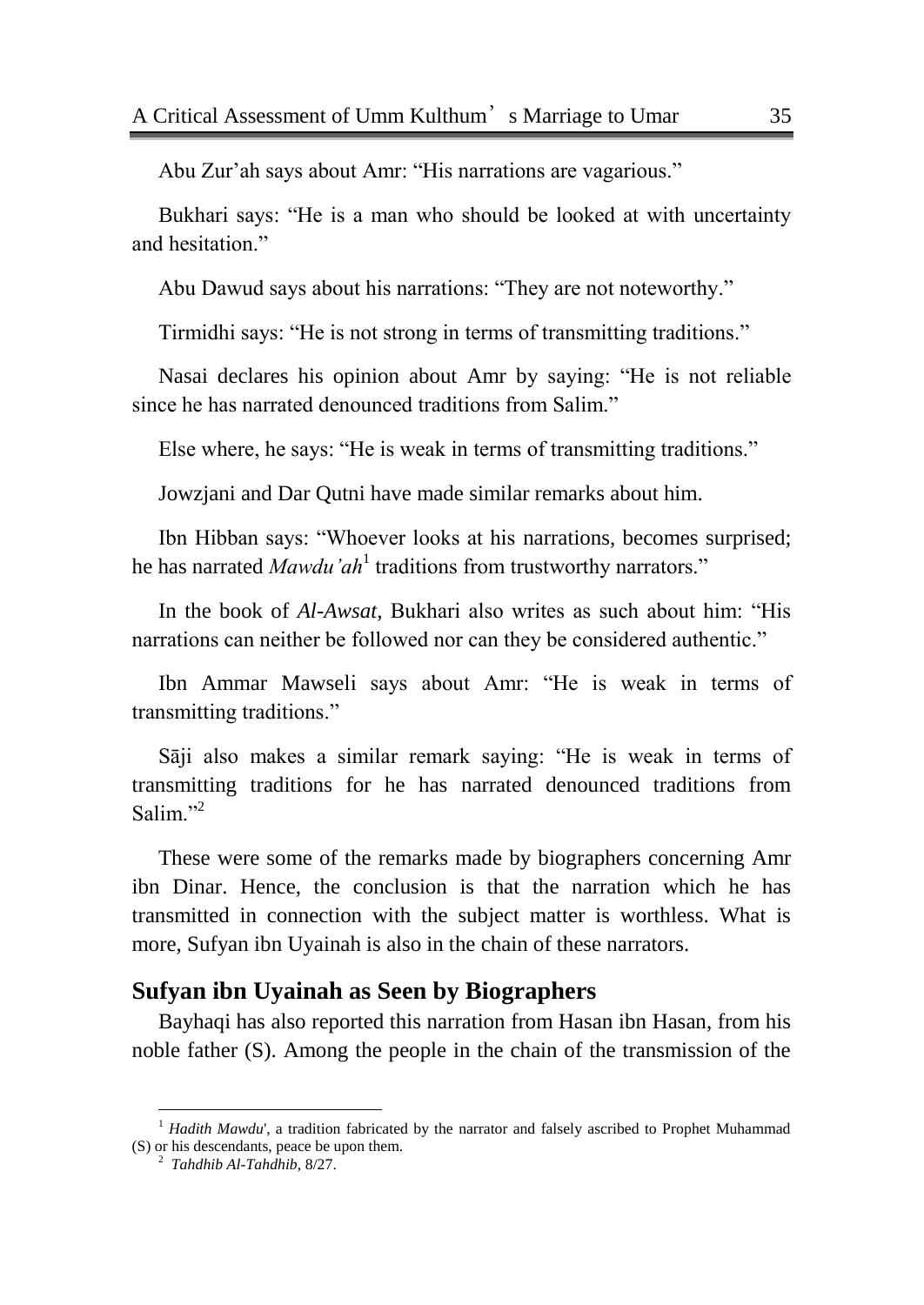tradition is Sufyan ibn Uyainah. What follows is what some biographers have some commented on him:

Ibn Ammar says: 'I heard Yahya ibn Saeid Qattān saying: "Bear witness" that Sufyan ibn Uyainah lost his mind in the year 197 (A.H.). Therefore anyone who heard a narration from him in this year or in the following years, cannot be trusted."

After quoting Ibn Ammar, while answering the question of Dhahabi, Ibn Hajar Asqalani says: "This has been reported by Dhahabi only because Ibn Ammar is among the trusted intellectuals. There would be no problem, if Yahya ibn Saeid heard it from a group of pilgrims in that year and testified it simply because he trusted them due to the fact that there were many people who reported the same."

I found a saying from Yahya ibn Saeid that can form a reason why Ibn Ammar narrated from him, concerning Ibn Uyainah. While elaborating on the biography of Ismail ibn Abi Saleh Muadhin, in *Tarikh Baghdad*, Abu Sa'ad Sam'ani narrates, with a strong chain of transmission from Abdul Rahman ibn Bushr ibn Hakam, that he heard Yahya ibn Saeid saying: "I told Ibn Uyainah: "You have written traditions but when you narrate them these days, you add and omit something from their chains of transmission!"

He said: "You should obtain the traditions in the same way as you heard them earlier, because I have become old now."

Abu Mu'een Razi writes as part of the annotations which he has written on Ahmad ibn Hanbal's *Al-Iman*: "Haroon ibn Ma'aruf told Ahmad: The health condition of Ibn Uyainah had deteriorated during the last moments of his life." Sulayman ibn Harb also told him: "Ibn Uyainah has made a lot of mistakes in most of the narrations that he has reported from Ayyub."<sup>1</sup>

 $\overline{a}$ <sup>1</sup> Tahdhib Al-Tahdhib: 4/108 and 109.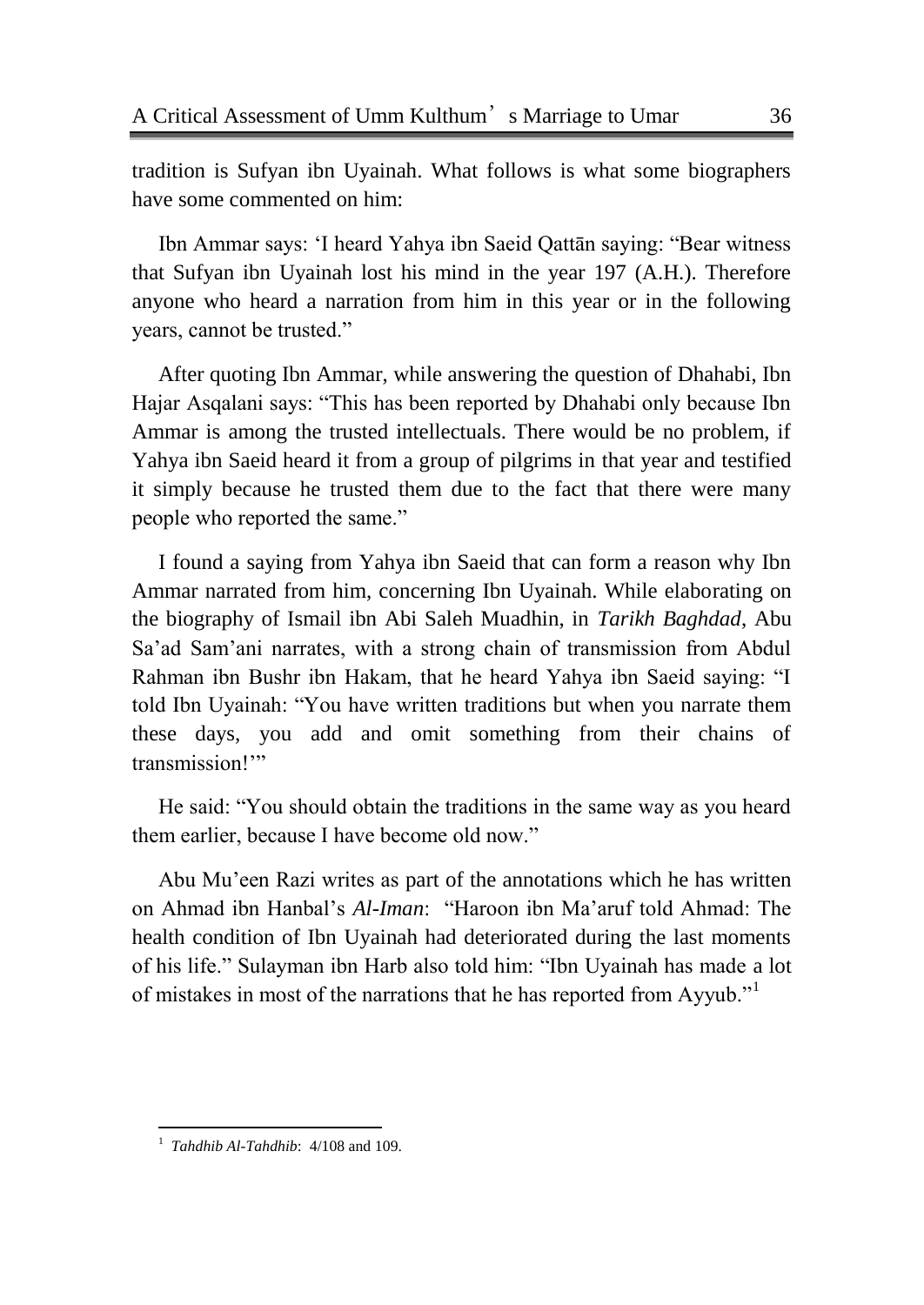# **Waki' bin Jarrah as Seen by Biographers**

Another narrator who has transmitted this narration is Waki' bin Jarrah. In his *Mizan Al-E"tidal*, Dhahabi quotes Ahmad ibn Hanbal about Waki' bin Jarrah's incredibleness and unreliability as a reporter because he used to curse the predecessors, drink intoxicants and give false verdicts.<sup>1</sup>

Khatib Baghdadi narrates on the authority of Na'eem ibn Hammad that he had his dinner – or breakfast – with Waki'. Waki said: "Which one do you like me to bring you, old men's special *nabiz* (*wine* of raisins or dates) or young men's special nabiz?"

I said: "Do you speak of such things?"

He said: "I believe this is more halal (permissible) than the Euphrates' water."<sup>2</sup>

Ibn Hajar reports from Ahmad that Waki' has erred in as many as five hundred traditions.<sup>3</sup>

He has reported from Muhammad b. Nasr Marwazi that in the last days of his life, Waki' used to narrate traditions from his own mind changing his sentences.<sup>4</sup>

# **Ibn Juraij as Seen by Biographers**

Ibn Juraij too, is one the transmitters of this tradition. Regarding him, Ibn Hajar writes: Malik says: "When it comes to narrating a tradition, Ibn Juraij is like someone collecting firewood in the darkness.<sup>5</sup>

Ibn Mu'een says: "The narrations that he has narrated from Zuhri are not worthy of attention."

Ahmad says: "When Ibn Juraij says: "Someone said", and "I am reporting", he is in fact narrating a denounced [munkar] narration."

Mizan Al-E'tidal, 7/127.

 $2$  Tarikh Baghdad, 13/477.

 $3$  Tahdhib Al-Tahdhib,  $11/111$ .

<sup>4</sup> Ibid, 11/114.

<sup>&</sup>lt;sup>5</sup> This phrase is used in scientific books to make a sarcastic remark about mixing up of the right and wrong and truth and falsehood.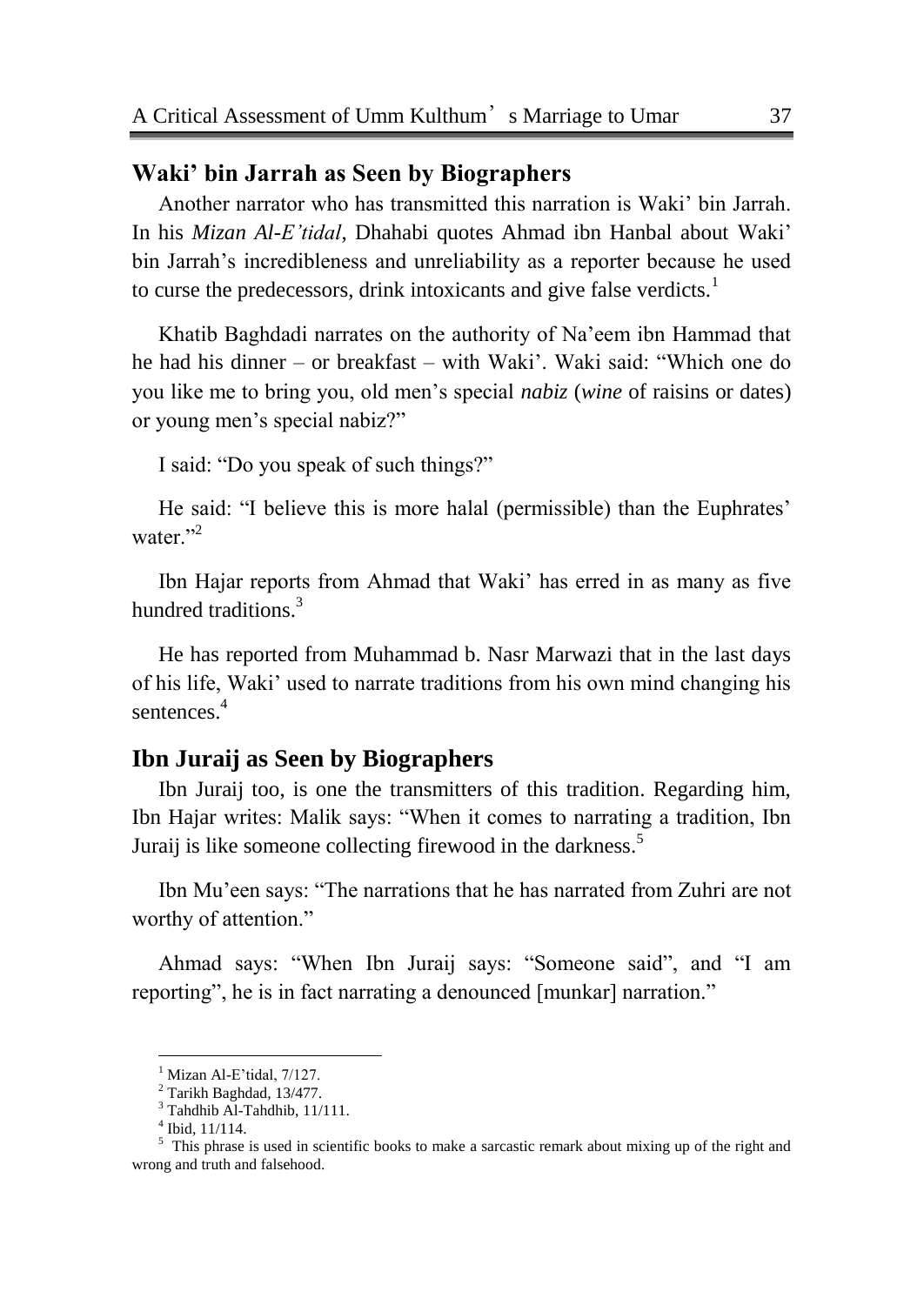Yahya ibn Saeid says: "Whenever Ibn Juraij says that someone (or so and so) said, it is like he is speaking out his own mind [he is not reporting from anyone]."

Ibn Madini says: "I asked Yahya ibn Saeid concerning the narrations reported by Ibn Juraij from Atā Khurasani."

He said: "His narrations are weak."

I told Yahya: "Ibn Juraij says that Atā Khurasani reported to him."

Yahya said: "His words are not noteworthy; they are all weak. Ata only has given him a book."

Ibn Hibban says: "Ibn Juraij used to practice 'tadlis<sup>'1</sup> (concealing)."

Dar Qutni says: "Keep away from the concealing and deceit of Ibn Juraij since his *tadlis* [concealing] is mean.<sup>22</sup>

Concerning Ibn Juraij's personality, Dhahabi writes in his *Mizan Al-E'tidal*: "He used to practice *tadlis* in narrating traditions."<sup>3</sup>

In this regard, Ibn Hajar says: "Ibn Juraij used to practice *tadlis* in narrating narrations and used to narrate traditions by way of *irsal* (the absence of the link between the successor and the Prophet).<sup>34</sup>

Most importantly, Ahmad ibn Hanbal says about him: "Some of the narrations that Ibn Juraij has narrated by way of *irsal* are forged. It was not important for him as to where he was narrating from.<sup>5</sup>

# **Ibn Abi Malikah as Seen by Biographers**

His name is Abdullah ibn Ubaidullah and it is enough to say about him being untrustworthy that he was a special *'muadhin'* (one who calls people to prayer) and the judge of Ibn Zubair.<sup>1</sup>

 $<sup>1</sup>$  A person reports from his shaikh whom he met, what he did not hear from him, or from a</sup> contemporary of his whom he did not meet, in such a way as to create the impression that he heard the hadith in person. A *mudallis* (one who practices tadlis) here usually uses the mode ("on the authority of") or ("he said") to conceal the truth about the isnad.

<sup>2</sup> *Tahdhib Al-Tahdhib*, 6/354 and 355.

<sup>3</sup> *Mizan Al-E"tidal,* 4/404.

<sup>4</sup> *Taqrib Al-Tahdhib*,1/617.

<sup>5</sup> *Mizan Al-E"tidal,* 4/404.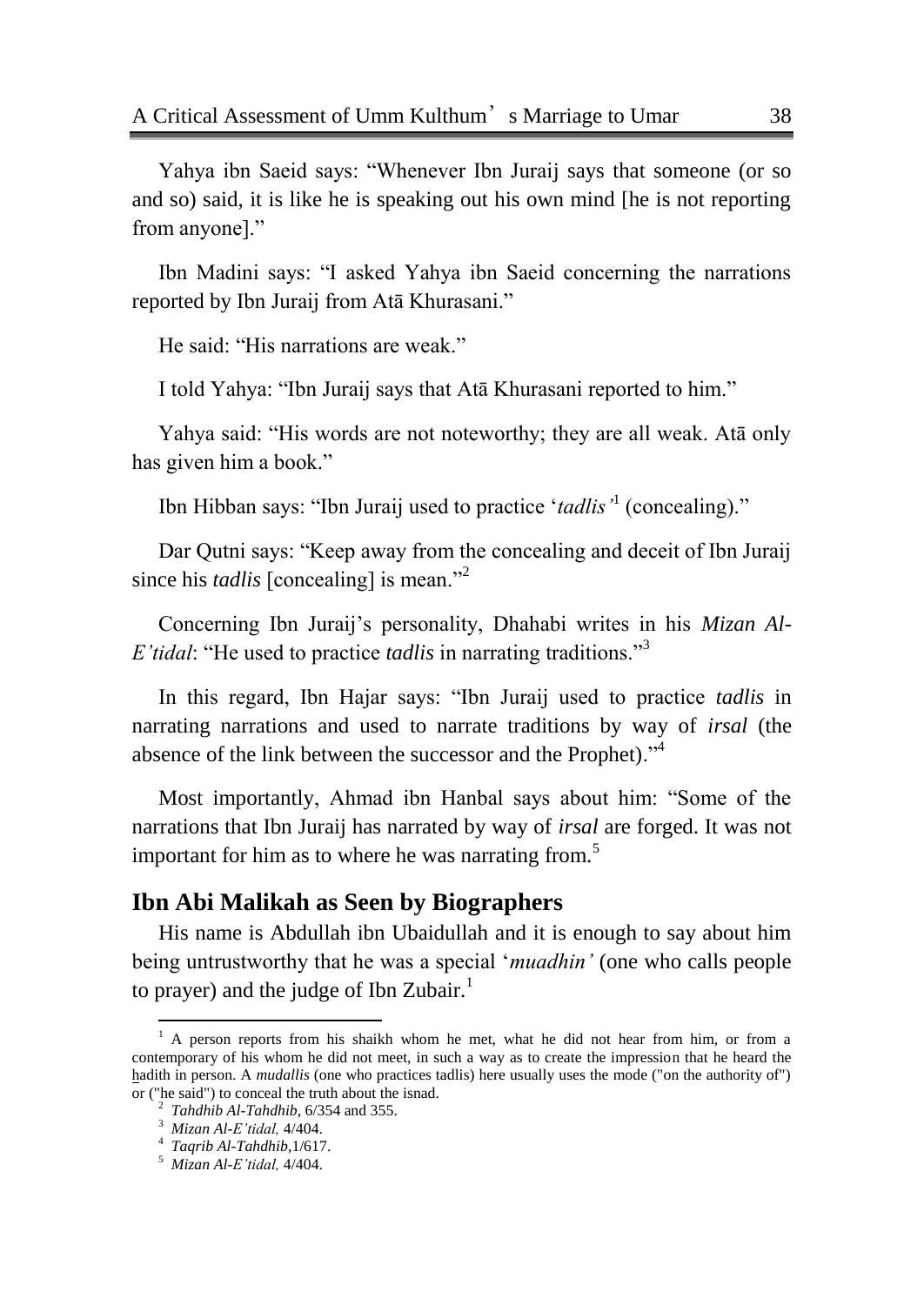Now we shall once again look back at the tradition and see the narrators in the chain of transmission of the tradition which he has reported.

In the narrations of Ibn Sa'ad and the narrations that Ibn Hajar has narrated from Ibn Abi Malikah in *Al-Isabah,* there is Waki' bin Jarrah whom we became familiar with through the details provided above.

# **Husham ibn Sa'ad as Seen by Biographers**

One of the narrators is Husham ibn Sa'ad about whom Dhahabi writes in his *Mizan Al-E"tidal*:

Ahmad has said about him: "Husham was not a memorizer.<sup>2</sup> On the other hand, Yahya ibn Qattan did not narrate from him."

Dhahabi further writes: "On another occasion, Ahmad says: "There is no sound and authentic tradition among Husham's traditions."

Concerning him, Ibn Mu'een says: "His traditions are neither strong nor ignorable."

Nesai has describes him as such: "Husham is weak in narrating traditions." In another statement, he says: "Husham was not strong in terms of narrating traditions."

Ibn Adi says about him: "Although Husham was weak in terms of narrating traditions, they are worth writing down and recording."

Ibn Hajar says about him: "Dowri narrated from Ibn Mu'een that Husham is weak in terms of narrating traditions."

Commenting on him, Abu Hātim also says: "The traditions of Husham are recorded but they lack the capacity to be used for argumentation or evidence-based reasoning."

l

<sup>1</sup> *Tahdhib Al-Tahdhib,* 5/272.

<sup>2</sup> According to some scholars, a memorizer in the science of *diraya* (biography) and traditions is said to be a person who has memorized one hundred traditions together with their chains of transmission.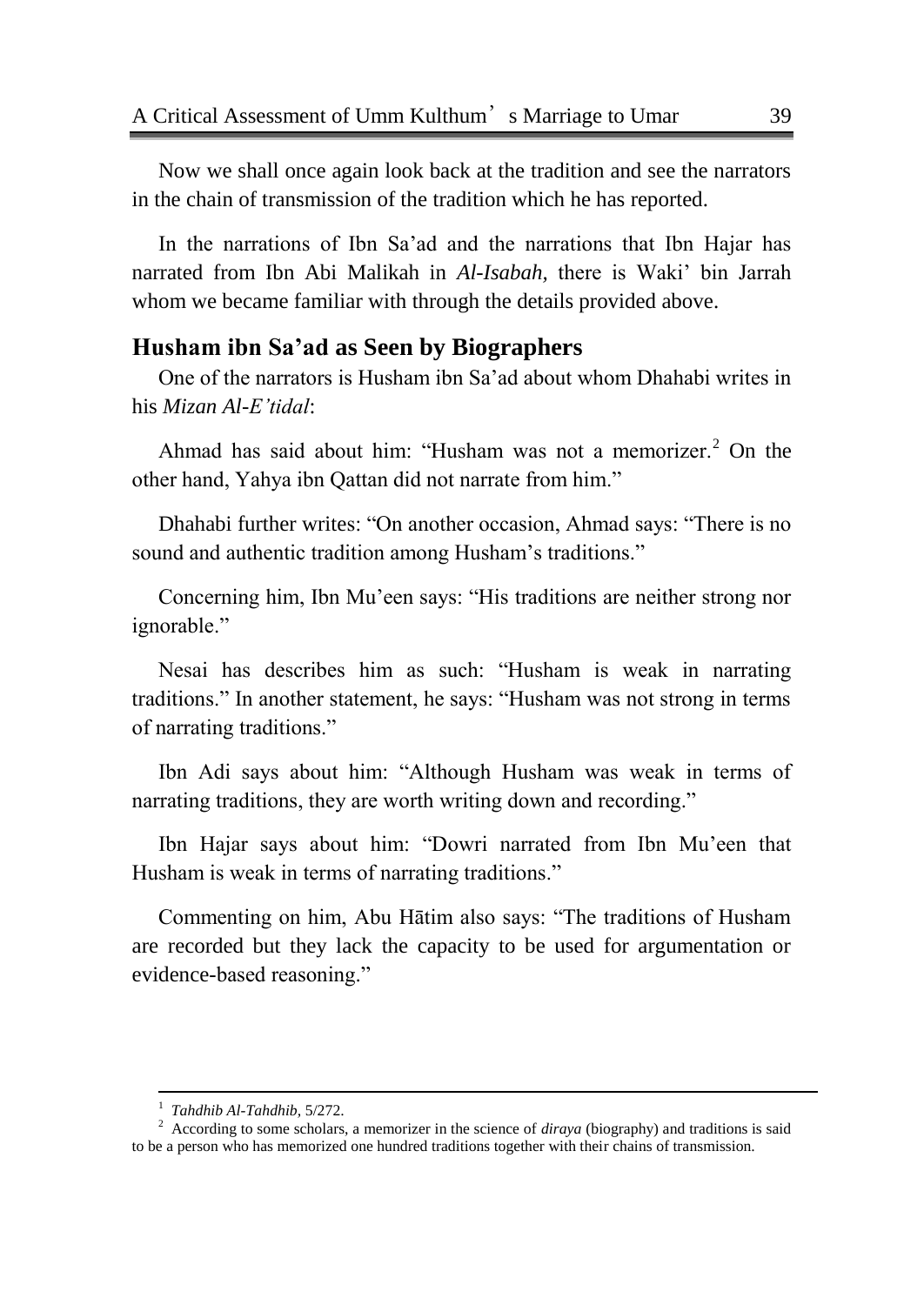Dhahabi adds: "Ibn Abd al-Barr has mentioned his name among the people who are counted as weak but whose narrations are written, and Ya'qub ibn Sufyan has also considered him to be among the weak."

Ibn Sa'ad says about Husham: "He used to narrate a lot of traditions but he was generally considered to be weak; he was inclined towards Shi'ism.<sup>1</sup>

# **Ibn Wahab as Seen by Biographers**

Ibn Wahab's has appeared in the narration that Ibn Abd al-Barr and Ibn Hajar have narrated with their own *isnad*<sup>2</sup> from Aslam, the freed slave of Umar. Now, we shall see who he is and what biographers have said about him.

Ibn Wahab is that same Abdullah ibn Wahab Al-Qurashi who is Egyptian by origin but was allied with the Quraish.

Ibn Adi and Dhahabi have recorded his name in *Al-Kamil fi Al-Dhu"afa*<sup>3</sup> and *Mizan Al-E"tidal* respectively.<sup>4</sup>

Ibn Mu'een has also said something about him with intent to reproach him.<sup>5</sup>

Ibn Sa'ad says concerning Ibn Wahab: "He used to practice *tadlis*."<sup>6</sup> That is, he concealed the truth about the *isnad* of the tradition to create the impression that he heard the hadith in person.

Ahmad ibn Hanbal says about him: "The traditions which Ibn Wahab has narrated from Ibn Juraij need to be examined and contemplated upon (for they may not be true)."

Confirming what Ahmad ibn Hanbal has said about Ibn Wahab, Abu 'Awanah says: "Ahmad has said the truth, because Ibn Wahab has transmitted reports which none other than him has reported."<sup>7</sup>

l

<sup>1</sup> *Mizan Al-E"tidal,* 7/81 and *Tahdhib Al-Tahdhib*: 11/37 and 38.

<sup>&</sup>lt;sup>2</sup> The chain of authorities attesting to the historical authenticity of a particular hadith.

<sup>3</sup> *Al-Kamil fi Al-Dhu"afa*: 5/336.

<sup>4</sup> *Mizan Al-E"tidal*, 4/223.

<sup>5</sup> *Al-Kamil fi Al-Dhu"afa*, 5/336 and 337 and *Mizan Al-E"tidal*: 4/223 and 224.

<sup>6</sup> *Tahdhib Al-Tahdhib,* 6/67 and 68.

<sup>7</sup> *Tahdhib Al-Tahdhib,* 6/67 and 68.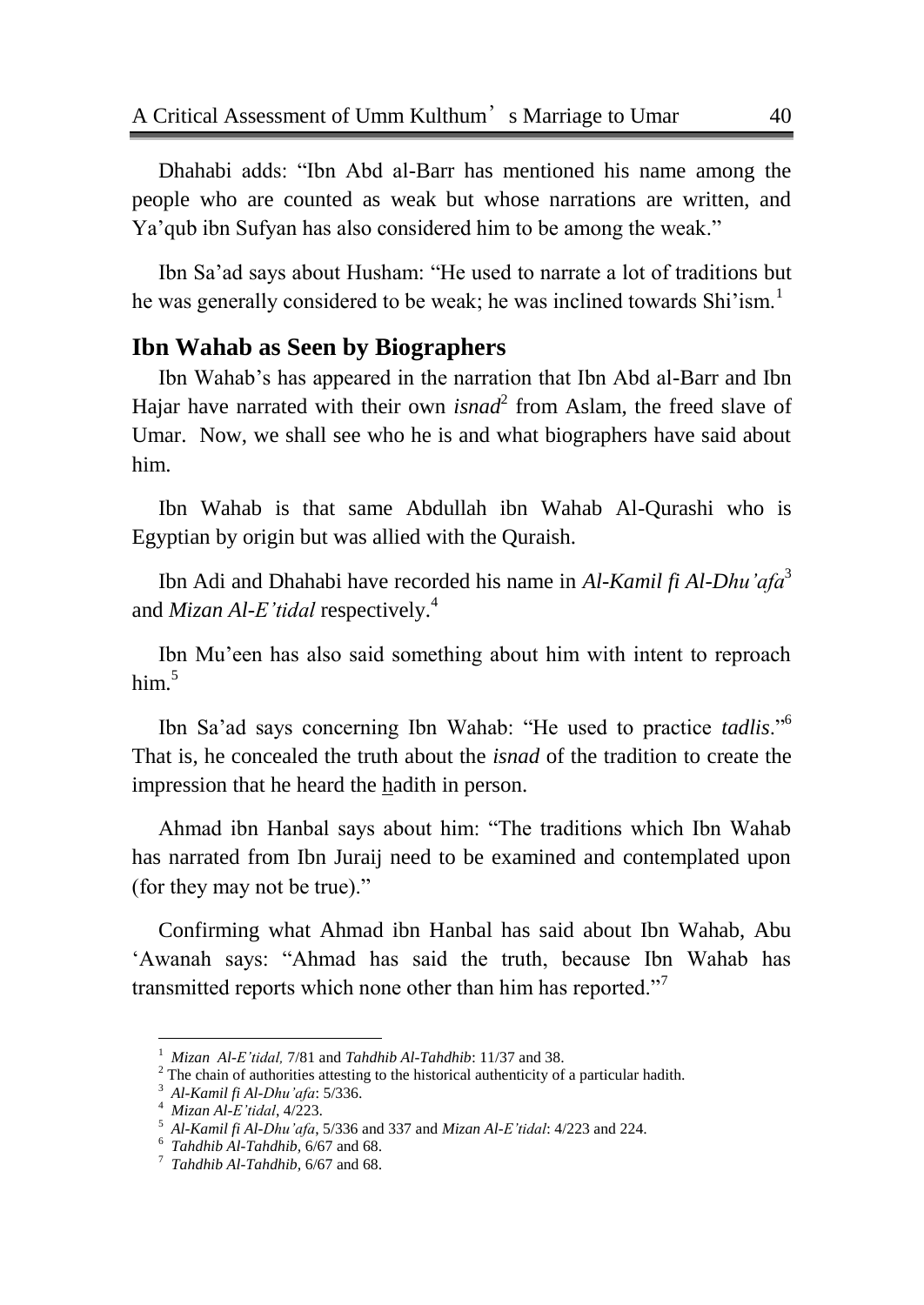# **Musa ibn Ali Lakhmi as Seen by Biographers**

Khatib Baghdadi has reported this narration with his own *isnad* from Laith ibn Sa'ad, from Musa ibn Ali ibn Rabāh Lakhmi, from his father, from Uqbah ibn Āmir Juhani who are all verifiable in terms of trustworthiness and reliability.

According to Suyuti: "Musa ibn Lakhmi was the governor of Egypt from 155 until 161 A H $^{11}$ 

Ibn Hajar says about him: "Musa took the governorship of Egypt in the vear 161 AH."<sup>2</sup>

Sam'ani says concerning Musa Lakhmi: "He was the governor of Egypt."<sup>3</sup>

Ibn Mu'een has commented on him by saying: "Musa is not good in narrating tradition."

Regarding Musa Lakhmi, Ibn Abd al-Barr writes: "The narrations that Musa has narrated alone are not strong."<sup>4</sup>

#### **Ali ibn Rabāh Lakhmi as Seen by Biographers**

Ibn Hajar has studied Ali Lakhmi's life and made reference to certain facts about him in his book in which he writes:

1. He came to Muawiyah as a representative.

2. He used to say: "I shall not pardon whoever named me 'Ali' because my name is 'Ulai'."

3. He was treated with respect by Abdul Aziz (the son of Marwan and brother of Abdul Malik who was for some time the governor of Egypt) until a time when Abdul Aziz got angry at him and sent him to a battle in Africa. He remained there in Africa until he died.<sup>5</sup>

<sup>1</sup> *Husn Al-Muhadharah*, 2/12.

<sup>2</sup> *Tahdhib Al-Tahdhib,* 10/323.

<sup>3</sup> *A-Ansāb* 5/134.

<sup>4</sup> *Tahdhib Al-Tahdhib,* 10/323.

<sup>5</sup> *Tahdhib Al-Tahdhib,* 7/271 and 272.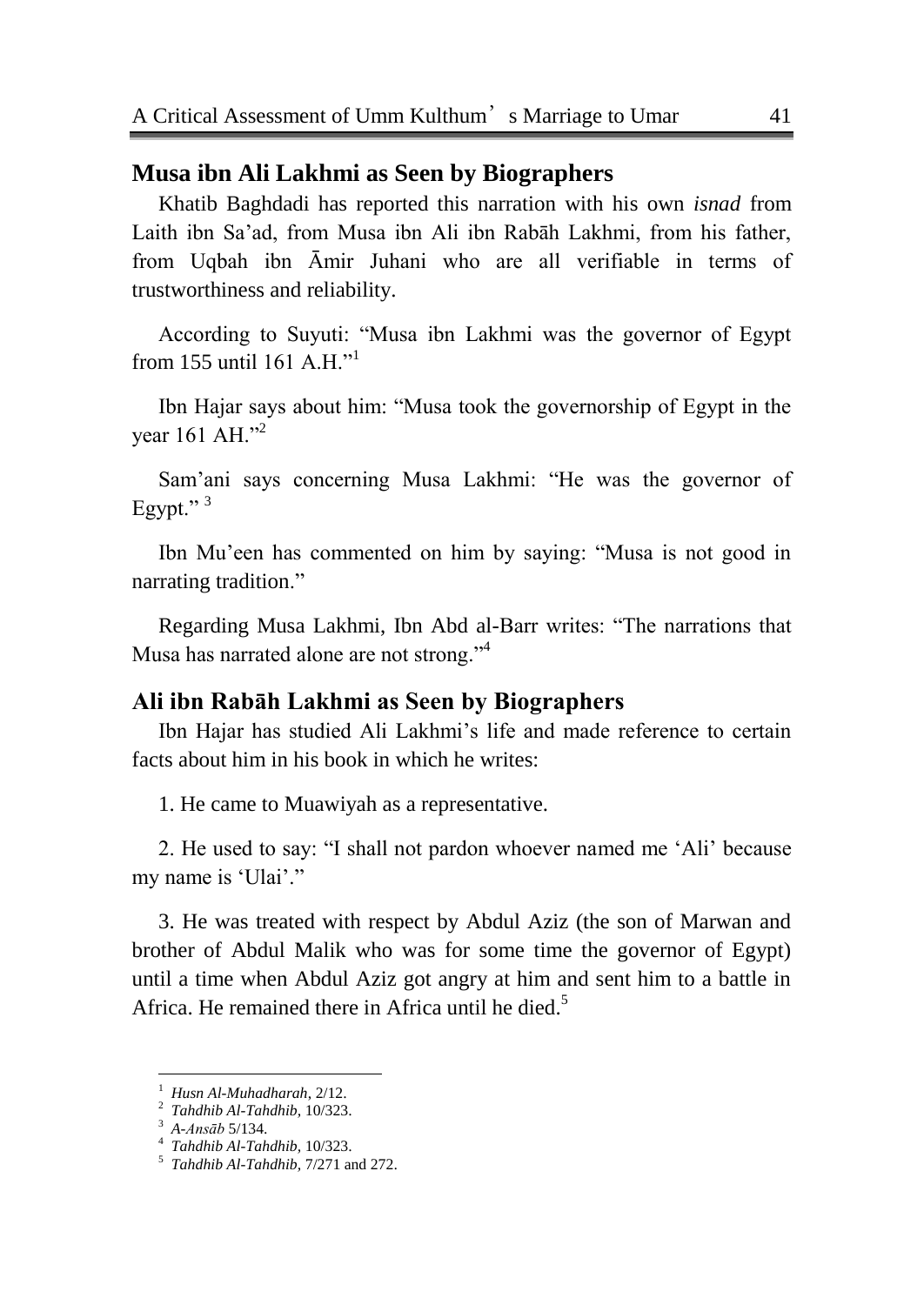# **Uqbah ibn Āmir Juhani as Seen by Biographers**

Uqbah has been criticized and considered unreliable by many biographers:

1. He was one of the governors and agents of Muawiyah ibn Abi Sufyan. Sam'ani says: "Uqbah was present during the conquest of Egypt and he got the measurement of that area. In the year 44, after the death of Utbah son of Abu Sufyan, he served as the commander of Muawiyah's army in Egypt. Then in the year 47, Muawiyah dispatched him for a naval combat. $1$ 

Ibn Hajar says about Uqbah: "He was appointed governor of Egypt by Muawiyah in the year  $44.^{1,2}$ 

Suyuti has also said the same thing about him.<sup>3</sup>

2. He was the murderer – or one of the murderers – of Ammar ibn Yasir. In this regard, Ibn Sa'ad writes: "Ammar (may Allah bless him) was killed at the age of 91. He had been born before the Prophet of Allah (S). In the Battle of Siffin, Ammar was confronted by three people; Uqbah ibn Āmir Juhani, Umar ibn Harith Khulāni and Sharik ibn Salamah Murādi. When they had surrounded him, Ammar told them: "I swear by Allah, if you attack me and push us back as far as to Hajar palm grove, I would still be sure that we are on the right side and you are not."

It was then that they attacked and killed him. Some people thought that Uqbah ibn Āmir had killed Ammar.

3. He was the man who bate up Ammar by the order of Uthman.

After the above account of the conversation, Ibn Sa'ad says: "Uqbah is the person who bate Ammar at the behest of Uthman bin Affan."<sup>4</sup>

Al-Ansāb, 2/134.

<sup>2</sup> *Tahdhib Al-Tahdhib,* 7/209 and 210.

<sup>3</sup> *Husn Al- Muhadharah*, 2/8.

<sup>4</sup> *Al-Tabaqat Al-Kubra,* 3/196.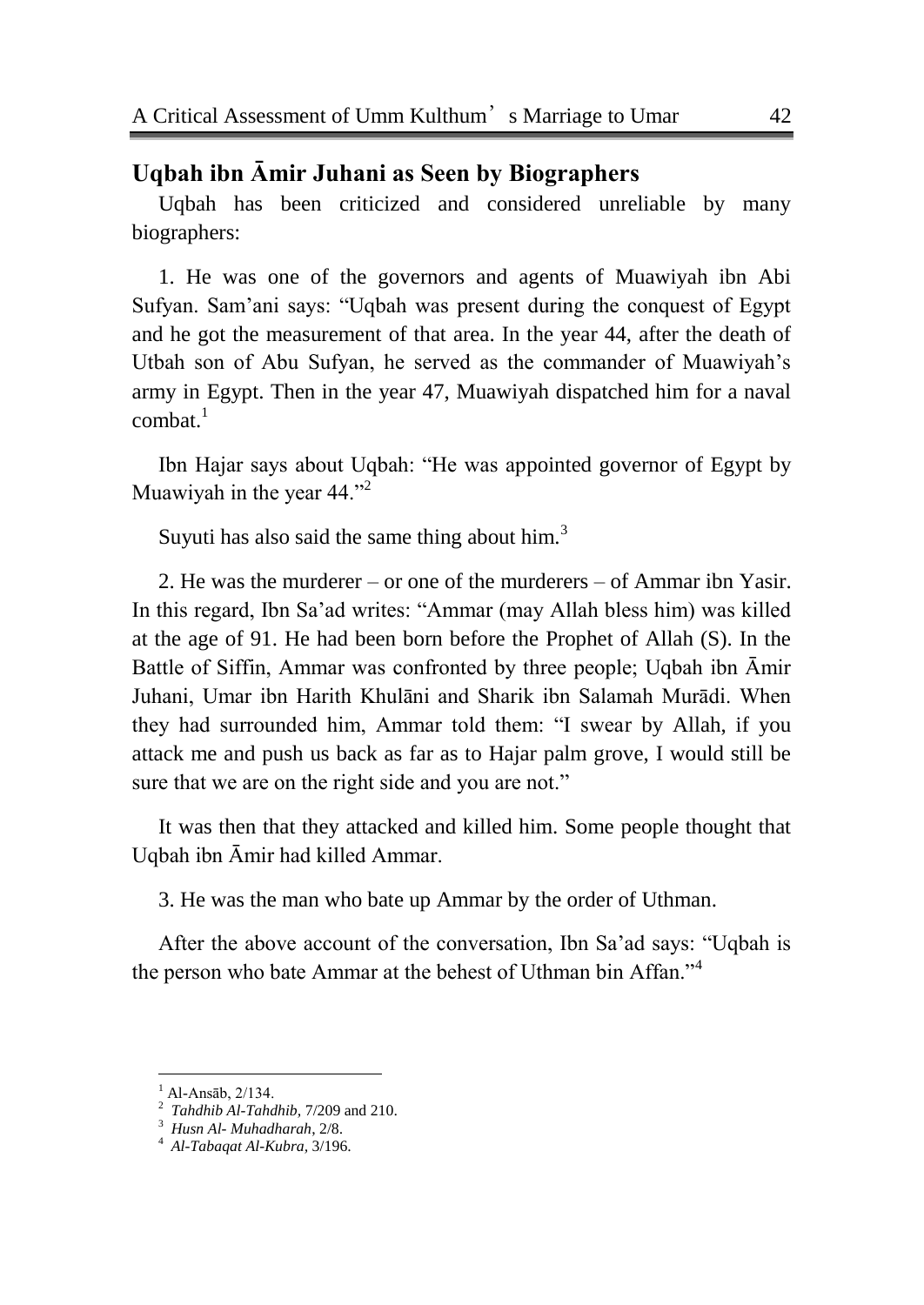Based on the foregoing account, we do not see any need to examine the biographies of Laith bin Sa'ad and other people in Khatib Baghdadi's chain of the transmitters of the narration.

# **Atā Khurasani as Seen by Biographers**

One of the narrators of this narration is Atā Khurasani. Bukhari has mentioned him in the book titled *Al-Dhuafa Al-Saghir.<sup>1</sup>*

Ibn Hibban has made mention of him in *Al-Majruhin*. <sup>2</sup> Uqaili has mentioned his name in his book titled *Al-Dhuafa Al-Kabir*. 3

Dhahabi has provided Atā Khurasani's biographical details in two of his books namely *Mizan Al-E"tidal* and *Al-Mughni fi Al-Dhuafa".<sup>4</sup>*

Sam'ani says about Atā Khurasani: "He was a man of bad memory, had a lot of mistakes, erred unknowingly and these narrations were transmitted from him. When these problems were noted with his narrations, they were no longer used as proofs and reasons as they were considered worthless and unacceptable."<sup>5</sup>

In addition, there is interruption and disconnection with this narration of his because Atā was born in the year 50 and he died in the year 133 or 150 of the Islamic calendar. Therefore he must have narrated these narrations from someone else whose name he has not mentioned.

#### **Muhammad ibn Umar Waqidi as Seen by Biographers**

One of the narrators who have reported this narration is Muhammad ibn Umar Waqidi. Biographers have also said a lot about him:

Ahmad ibn Hanbal says: "He is a great liar and a person who tampers with narrations."

Bukhari and Abu Hatim say: "Muhammad ibn Umar is an obsolete person."

<sup>1</sup> *Al- Dhuafa Al-Saghir*, 178 and 179.

<sup>2</sup> The book of *Al-Majruhin*, 2/130 and 131.

<sup>3</sup> *Al-Dhuafa Al-Kabir,* 3/405.

<sup>4</sup> *Mizan Al-E"tidal*, 5/92, *Al-Mughni fi Al-Dhuafa,* 2/59.

<sup>5</sup> *Al-Ansāb*, 2/337.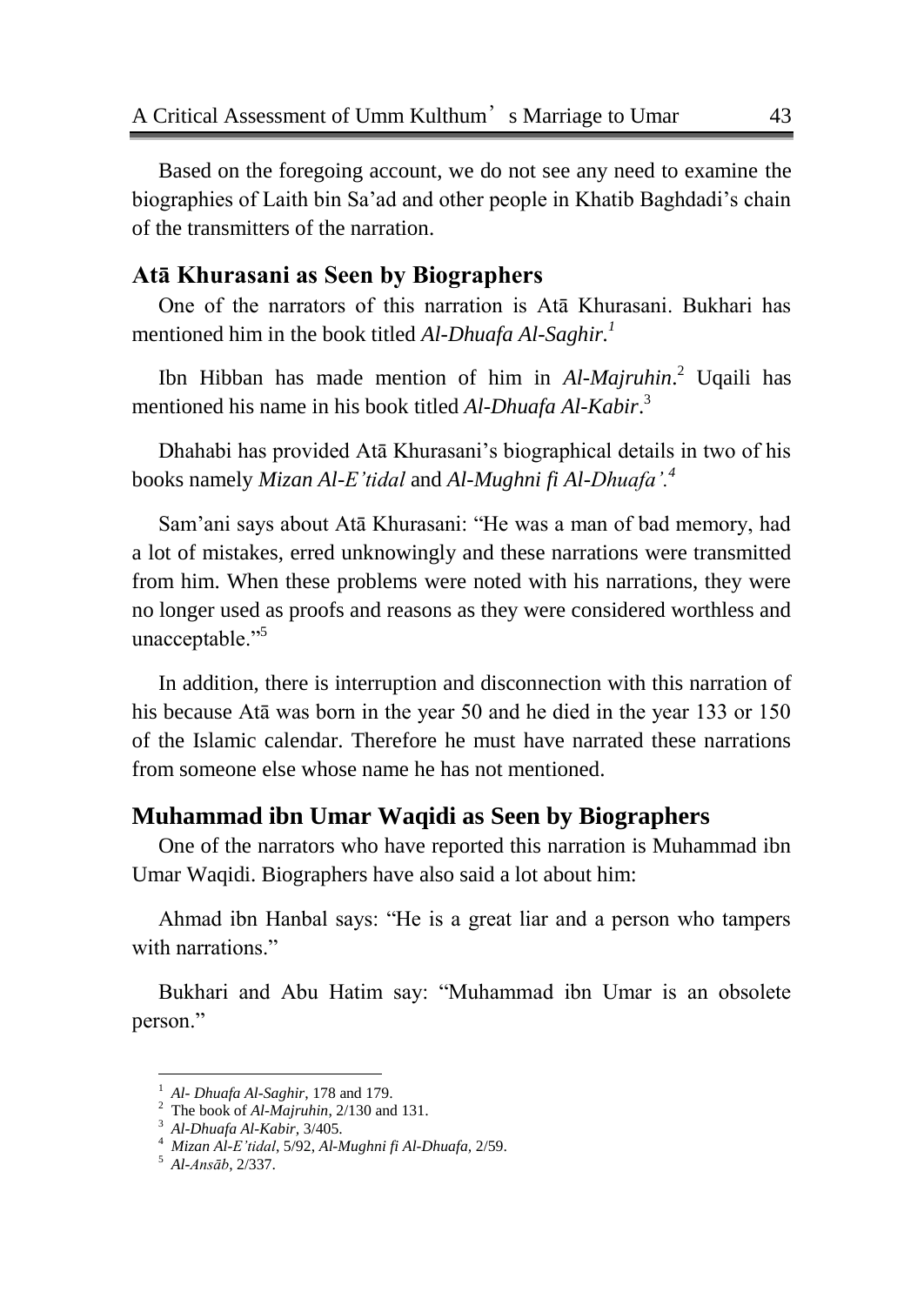Likewise Abu Hatim and Nesai have said: "He used to forge narrations."

Ibn Rahwaih says: "In my opinion, he is one of those who fabricated narrations"

Ibn Mu'een says: "He is not a reliable and trustworthy person."

Dar Qutni says: "He is characterized by weakness in terms of narrating traditions."

Ibn Adi says: "Traditions transmitted by him are not protected and coherent; evil and complications arise from them."

Sam'ani says: "Much has been said about him."

Ibn Khallakan says: "The biographers have weakened him in terms of narrating traditions and they have said a lot concerning him."

Yafe'ei says: "Prominent traditionists have labeled him as weak."

Dhahabi says: "There is an all out agreement about disregarding his narrations.<sup>1</sup>

#### **Abdul Rahman ibn Zaid as Seen by Biographers**

 $\overline{a}$ 

Another person who has narrated this tradition is Abdul Rahman ibn Zaid. Abu Talib says: "Ahmad ibn Hanbal said concerning Abdul Rahman ibn Zaid: "He is weak in terms of narrating traditions."

Abdullah ibn Ahmad says: I heard my father disparaging Abdul Rahman and saying: "He narrates denounced traditions."

Dowri says: "Ibn Mu'een says about Abdul Rahman: "His narrations are not noteworthy."

Bukhari and Abu Hatim say about him: "Ali ibn Madini has strongly disparaged (weakened) him."

<sup>1</sup> Vide: *Mizan Al-E"tidal*, 6/273, *Al-Mughni fi Al-Dhuafa,* 2/354, *Al-Kāshif,* 3/65*, Mir"āt*) *Al-Jinān*, 2/36 in the happenings of the year 207, *Al-Ansāb*, 5/567, *Taqrib Al-Tahdhib,* 2/117 and *Tabaqāt Al-Hifadh* (page 81), 149 and other sources.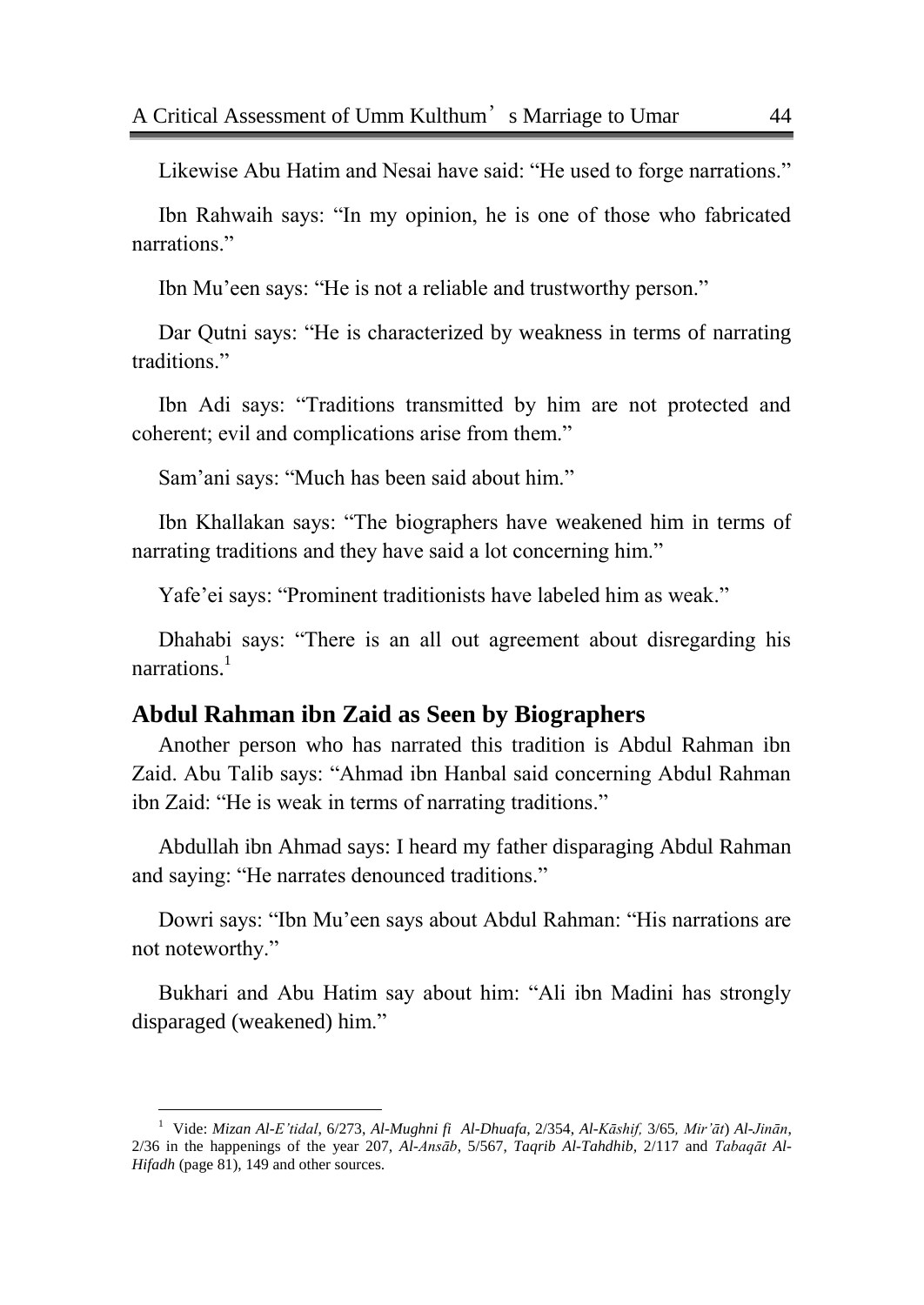Abu Dawud says: "Zaid ibn Aslam's children are all weak in terms of narrating traditions."

Nesai and Abu Zur'ah have said about Abdul Rahman: "He is weak in terms of narrating traditions."

Abu Hatim says: "Abdul Rahman is not strong in reporting traditions."

Ibn Hibban comments on Abdul Rahman by saying: "Owing to ignorance, he used to narrate the traditions inversely to an extent that he narrated a lot of *mursal* [lit. hurried] traditions as *marfu* [attributed] traditions and a lot of the *mawquf*<sup>1</sup> traditions with chains of transmission and it is because of the same reason that his narrations are denounced and disregarded."

Ibn Sa'ad says: "He has reported a lot of narrations, but surely he is weak in terms of narrating traditions."

Ibn Khuzaymah says: "Abdul Rahman is among the people who are of poor memory due to which the scholars and experts never use his narrations to present their argument."

Sāji says: "His narrations are *munkar* [denounced]."

 $\overline{a}$ 

Tahawi says: "His narrations are weak according to scholars of hadith."

Jowzjani says: "Zaid's children are weak in terms of narrating traditions."

Hākim and Abu Na'eim say: "Abdul Rahman used to narrate forged traditions from his father."

Ibn Jauzi says: "Biographers are unanimous about him being *dhaif* [weak]. $^{2}$ 

<sup>&</sup>lt;sup>1</sup> *Mawquf* refers to a narration attributed to a Companion, whether a statement of that companion, an action or otherwise."

<sup>2</sup> You can find this matter and other sayings in the book of *Tahdhib Al-Tahdhib,* 6/162 and 163.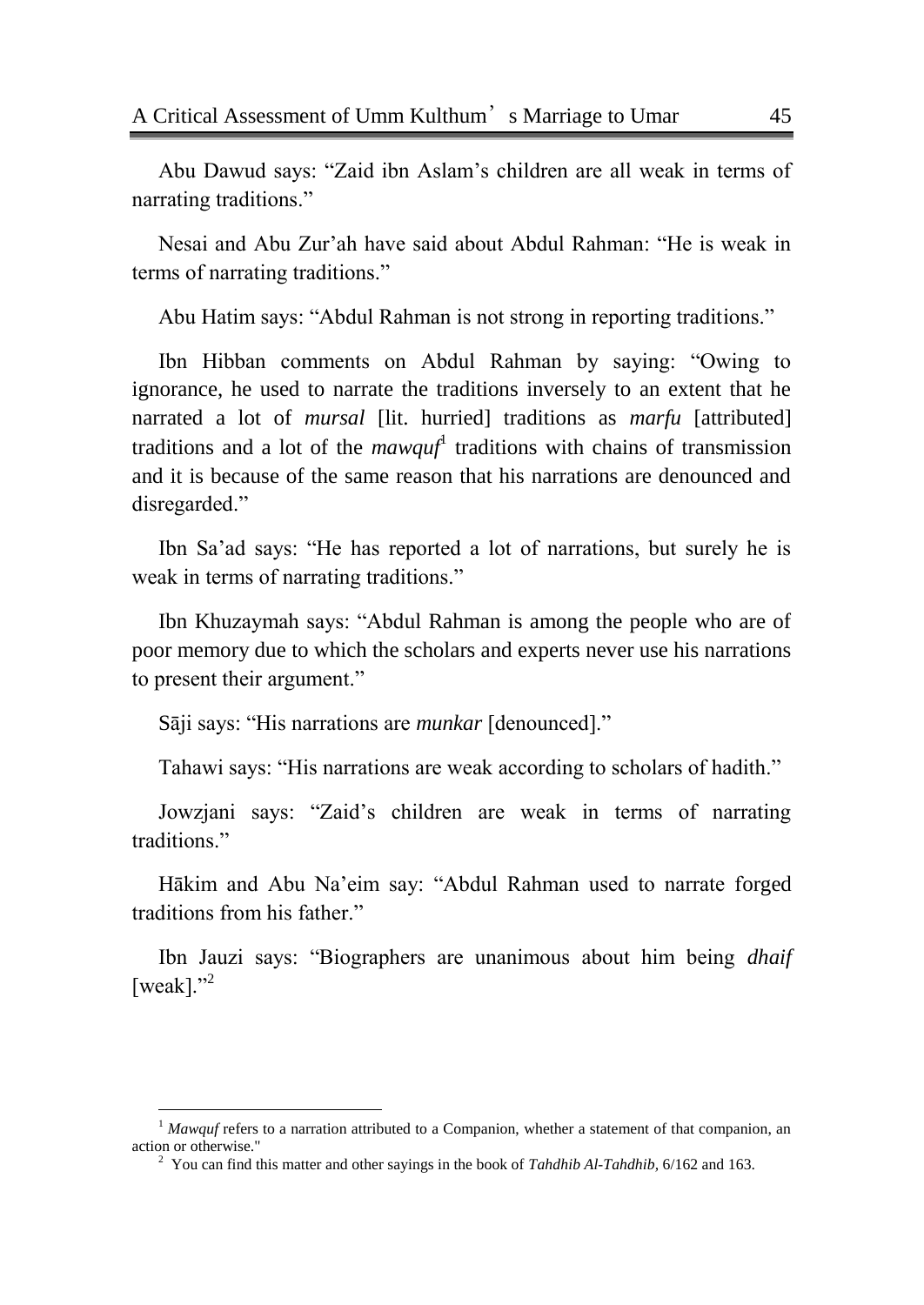# **Zaid ibn Aslam as Seen by Biographers**

Another narrator of this narration is Zaid ibn Aslam. Biographers have written that he has transmitted narrations from Jabir ibn Abdullah Ansari and Abu Hurairah, while Ibn Mu'een has said: "Zaid had never heard any narration from either Jabir or Abu Hurairah."

Thus many narrations reported from other companions have been attributed to him to make the impression that he himself has reported those narrations from them whereas in fact he had never heard them.

Ibn Abd al-Barr has also said the same thing about him and Ibn Hajar has quoted him and seen eye to eye with him in this regard. He says: "Ibn Abd al-Barr has said things in the introduction to his book *Al-Tamhid* which show that Zaid practiced *tadlis* in narrating traditions."

Moreover, Ibn Umar has been quoted as having said: "I do not know any weaknesses in him other than the fact that he interpreted the Quran based on his own personal opinion and he went to extremes in doing this."<sup>1</sup>

What was said above ignores the biographies of the narrators of this tradition in between Ibn Abd al-Barr, Ibn Hajar and Ibn Wahab.

#### **Zubair ibn Bakkar as Seen by Biographers**

 $\overline{a}$ 

Ibn Hajar has reported this narration in his *Al-Isabah* from Zubair ibn Bakkar. Zubair was the judge of the city of Makkah and was among the people who disobeyed the Commander of the Faithful, Ali (A.S) and the Prophet's Household (A.S) going astray. With that said about him, he has also been disparaged and reproached by Sunnite scholars. Zubair died in the year 256 A.H.

It has been reported from Ibn Abi Hatim that he saw Zubair but he did not write any traditions from him.

Ahmad bin Ali Sulaymani has mentioned Zubair ibn Bakkar in *Al-Dhu"afa* (a book on weak and unreliable narrators) and has commented on him as such: "His narrations are denounced."

<sup>&</sup>lt;sup>1</sup> You can find these statements and also other sayings in Tahdhib Al-Tahdhib volume 6 pages 162 and 163.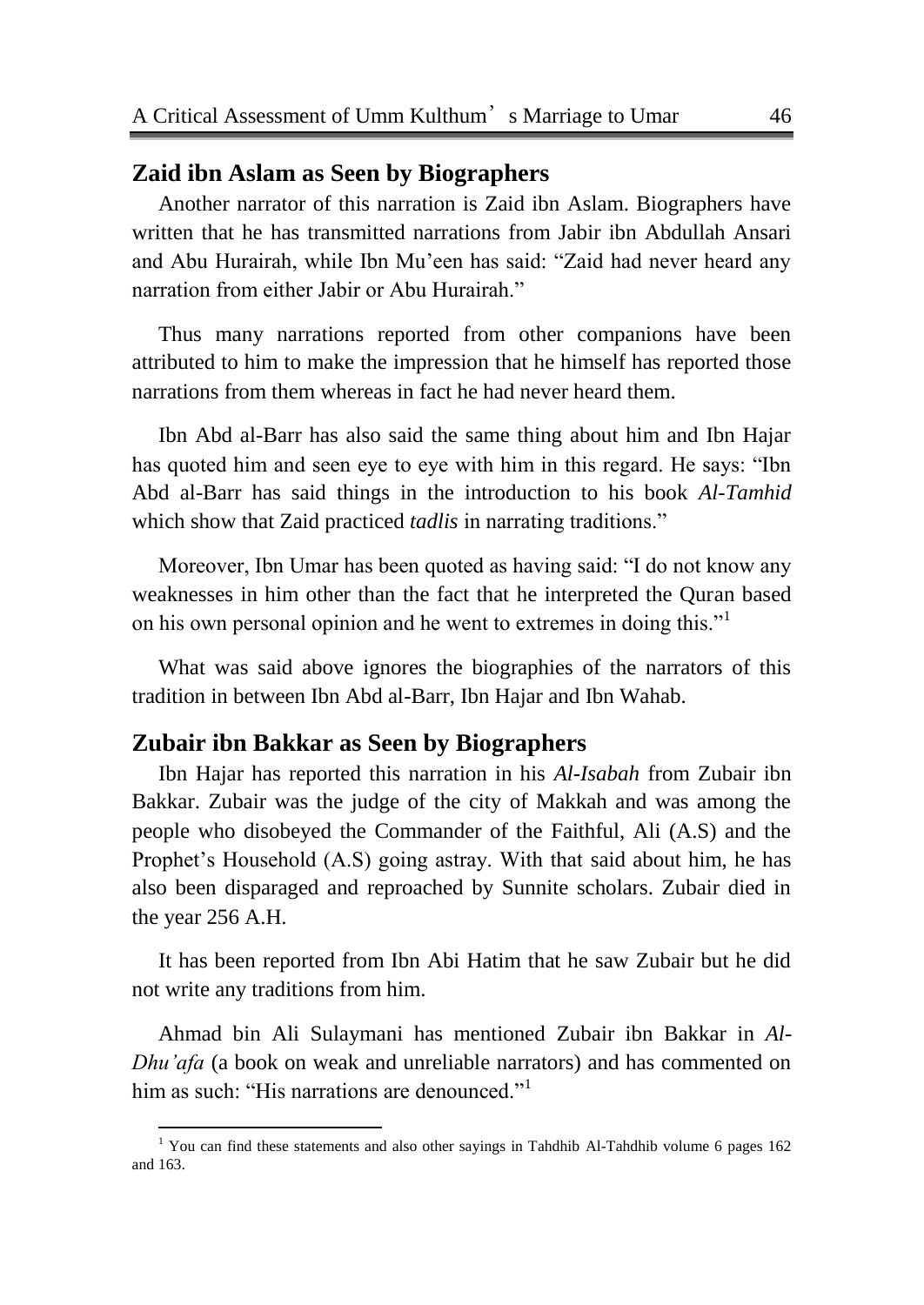In addition, Ibn Hajar's narration from Zubair has been transmitted by way of *irsal* (the absence of the link between the successor and the Prophet  $(S)$ ).

# **A Study of the Chains of Transmission of Narrations about Umm Kulthum's Marriage to Umar**

What has been mentioned had to do with the main story which was, by way of the biographical study, proven to be baseless. Now we shall review the narrations concerning the marriage of Umm Kulthum after Umar's death. Sunni sources have passed on narrations concerning Umm Kulthum's life as per which the Commander of the Faithful, Ali (A.S) married Umm Kulthum to 'Awn ibn Ja'far. The main and original source of this narration is *Al-Durriyat Al-Tahirah* which other sources such as *Usd Al-Ghabah, Al-Isabah, Dhakhair Al-Uqba* etc. have cited from.

This narration from Hasan ibn Hasan has been reported through Ahmad ibn Abdul Jabbar, Yunus ibn Bukair and Ibn Ishaq, from Hasan ibn Hasan. Of course we have already examined the chain of the transmission of this narration.

Dulabi has transmitted this narration with his own chain from Ibn Shahab Zuhri, who was among the famous deviants going astray from the path of the Prophet's household, peace be upon them.<sup>2</sup>

In this study, we have skipped the biographies of other narrators and we are just reminding you of one thing and that is, Ibn Muni' – who has narrated from Zuhri – was the brother of Husham ibn Abdul Mālik's wife.<sup>3</sup>

<sup>1</sup> *Tahdhib Al-Tahdhib, 3/278.*

<sup>2</sup> Refer to the treatise I have written concerning the narration about *Ali's proposal to Abu Jahl's daughter.*

<sup>3</sup> *Tahdhib Al-Tahdhib,* 7/13.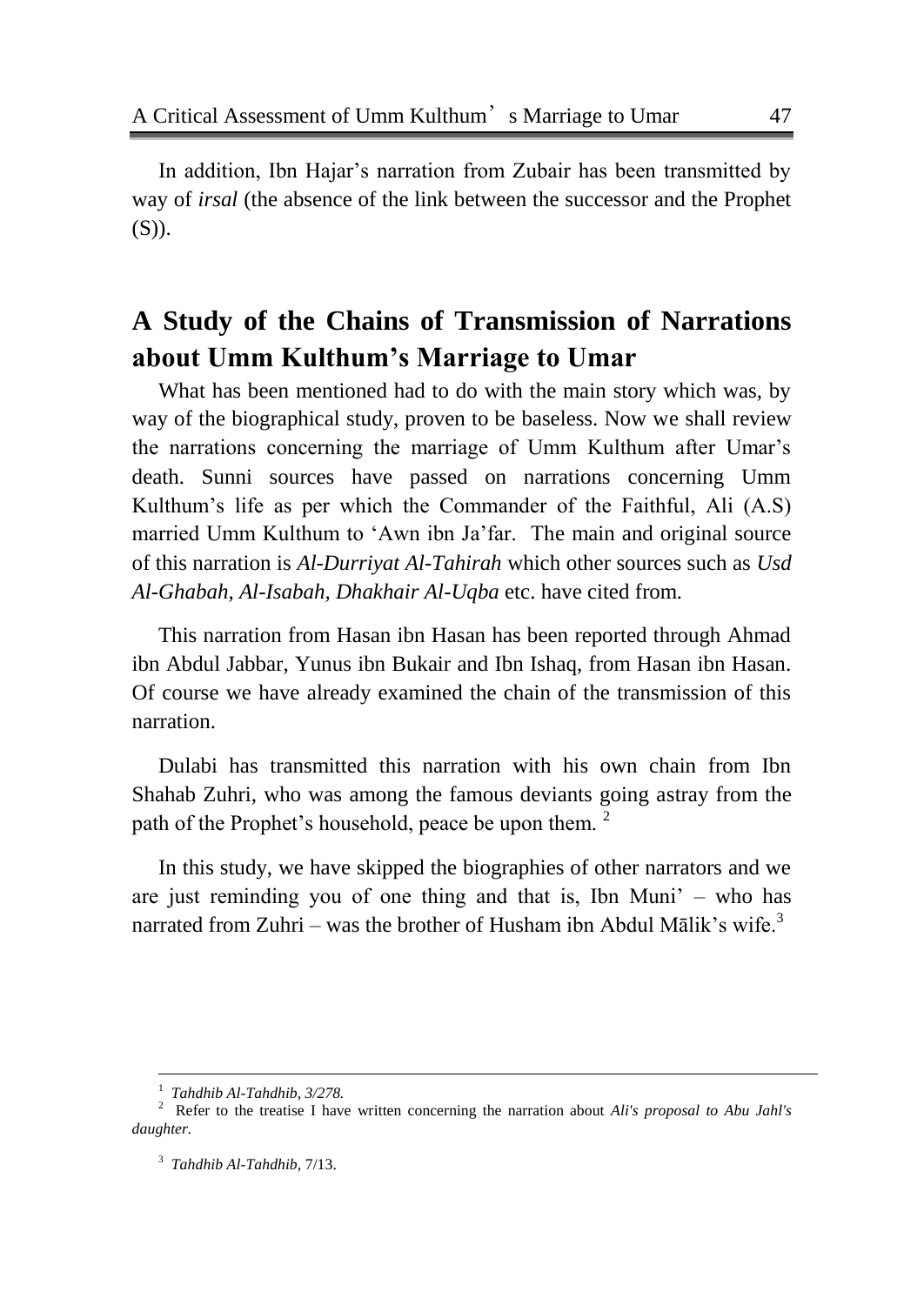# **A Study of the Authenticity of the Narrations Concerning Umm Kulthum's Death**

The narrations which are about Umm Kulthum's death have, for the most part, been narrated by Ibn Sa'ad in his *Al-Tabaqat Al-Kubra*. We shall now examine their chains of transmission and then their significations.

There is no doubt that most of the chains of the transmitters of this narration end to 'Amir Shu'abi. Hence, we shall now explore his personality and try to figure out who he is.

# **A Look at the Biography of 'Amir Shu'abi**

He was born during the last six years Umar's reign. He died after the hundredth hegira year. His narrations are, therefore, *mursal* (i.e. the chain of narrators is omitted). Shu'abi was the judge of the Marwan family.

He was amongst the deviants who opposed the Commander of the Faithful, Ali (A.S) to the extent that he went to Hajjaj and spoke ill of him (A.S) and cursed him. Hasan Basri was enraged witnessing this. He advised him not to curse Ali  $(A.S)^1$ 

His grudge and enmity impelled him to say: "Ali had never read the Quran nor had he memorized it!" This unconsidered saying made some people oppose him and reject what he had said about Ali  $(A.S)^2$ .

It was because of this enmity that he was led to fabricate narrations such as the following:

1- Abu Bakr prayed on Fatima, the daughter of Allah's Prophet (S) and recited four *takbirs*.

2- When Fatima passed away, Ali buried her at night and took Abu Bakr by his arm helping him to offer prayer on Fatima.

The fact that this narration is fabricated is so obvious that Ibn Hajar has been compelled to write under it: "This narration is weak and disconnected."<sup>1</sup>

<sup>1</sup> *Ihya Al- Ulum*, 2/346.

<sup>2</sup> *Ghayat Al-Nihaya fi Tabaqat Al-Qurā",* 1/541.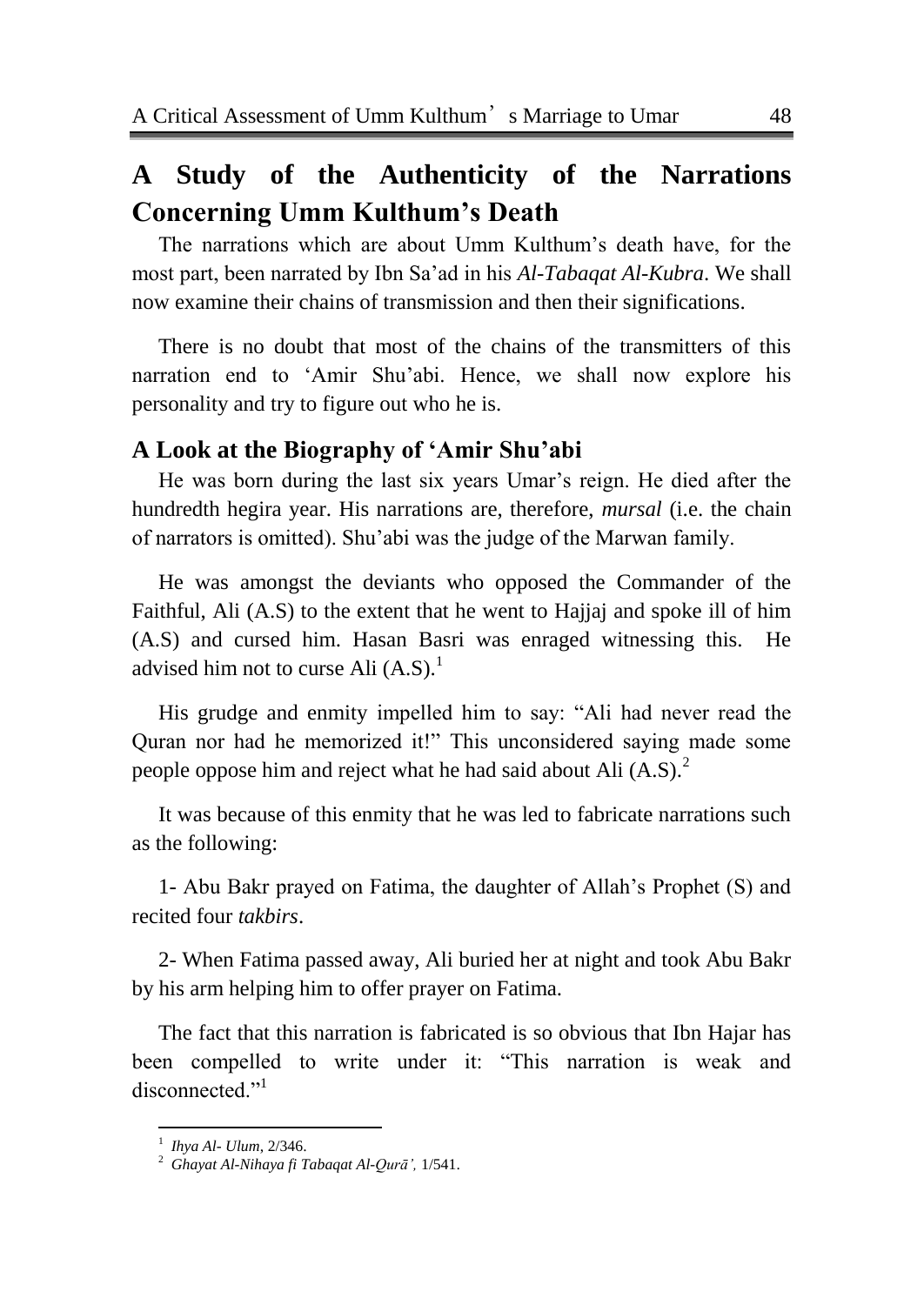Likewise this enmity has made him go as far as to consider Harith Hamedani as a liar (because he was Shiite) but he was objected to for having leveled such an accusation against him.

Ibn Hajar says in this regard: "While quoting Ibrahim about Shu'abi refuting Harith, Ibn Abd al-Barr writes in his book titled *Al-Ilm*: "I think Shu'abi should be punished because he has refuted Harith and called him a liar. This is because Harith had not been seen lying, and his only crime was his excessive love of Ali, peace be upon him.<sup>2</sup>

#### **A Look at the Biography of Ammar ibn Abi Ammar**

In view of the fact that some of the narrations end with Ammar ibn Abi Ammar, a quick glimpse into his biographical account reveals that a number of the leaders of 'Jarh' – (lit. to injure) and 'Ta'dil' – (lit. to adjust)<sup>3</sup> such as Shu'abah ibn Hajjaj, Bukhari, Ibn Hibban and others have reproached him.<sup>4</sup>

# **A Look at the Biography of Nāfi'**

Some of these narrations are connected to Nāfi', the master of Ibn Umar. Hence, we must have a short glimpse of his biography. To understand the type of his character, it is enough to know that Abdullah ibn Umar had said to Nāfi':

―Oh Nāfi' fear Allah and do not ascribe lies to me in the same way as Ikramah used to ascribe lies to Ibn Abbas."

This saying of Ibn Umar about Nāfi' and Ikramah, is famous. Additionally, Ahmad ibn Hanbal's saying about Nāfi' is worthy of notice. He says: "Nāfi's narrations from Umar are cut-off and disconnected."<sup>5</sup>

# **A Look at the Biography of Abdullah Al-Bahi**

Some of these narrations are connected to Abdullah Al-Bahi who is better known as Abdullah ibn Yasar.

<sup>1</sup> *Al- Isabah*, 8/267.

<sup>2</sup> *Tahdhib Al-Tahdhib,* 2/135.

<sup>&</sup>lt;sup>3</sup> The phrase *Al-jarh wa Al-ta'dil* refers to a systematic approach to critiquing a narrator's position as a narrator.

<sup>4</sup> *Tahdhib Al-Tahdhib,* 7/341, *Taqrib Al-Tahdhib*, 1/707.

<sup>5</sup> *Tahdhib Al-Tahdhib,* 10/370.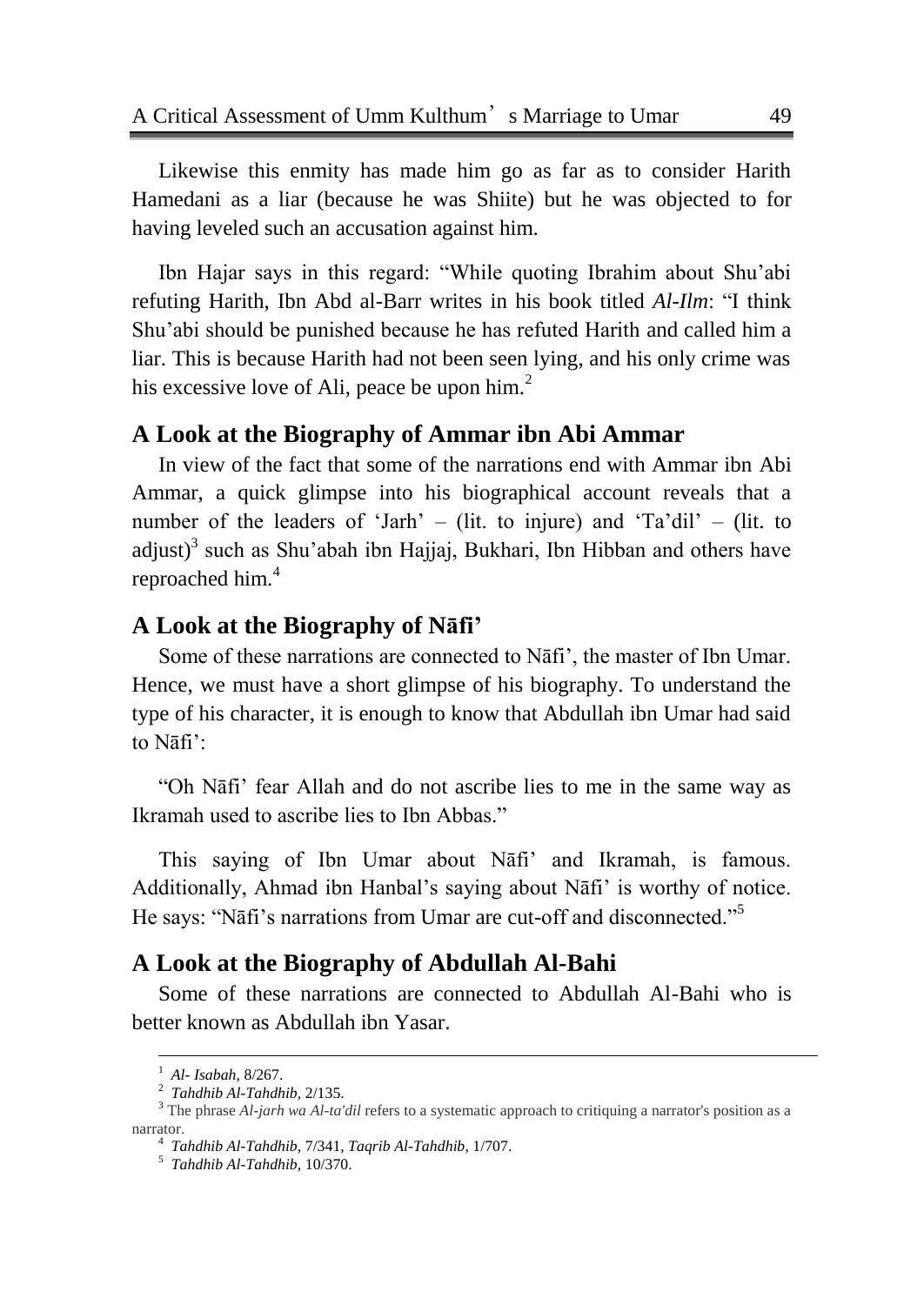Concerning him Ibn Hajar says: "Abdullah was the master Mus'ab ibn Zubair, therefore, his narrations are '*mursal'* (incompletely transmitted).

Whenever this man narrates from Aisha, he says: "Aisha narrated to me." The scholars have refuted him and said that he narrates only from Urwah ibn Zubair.

Ibn Abi Hatim has also made mention of Abdullah Al-Bahi in his *Kitab Al-"Ilal* reporting from his father that argument cannot be built on Al-Bahi's narrations as they are disordered and shaky.<sup>1</sup>

What has so far been said was about the chains of the transmitters and documentation of the narrations regarding Umm Kulthum.

Of course, we have, for the sake of brevity, closed eyes to biographies of other individuals who have transmitted this narration.

l

<sup>&</sup>lt;sup>1</sup> Tahdhib Al-Tahdhib, 6/82 and 83.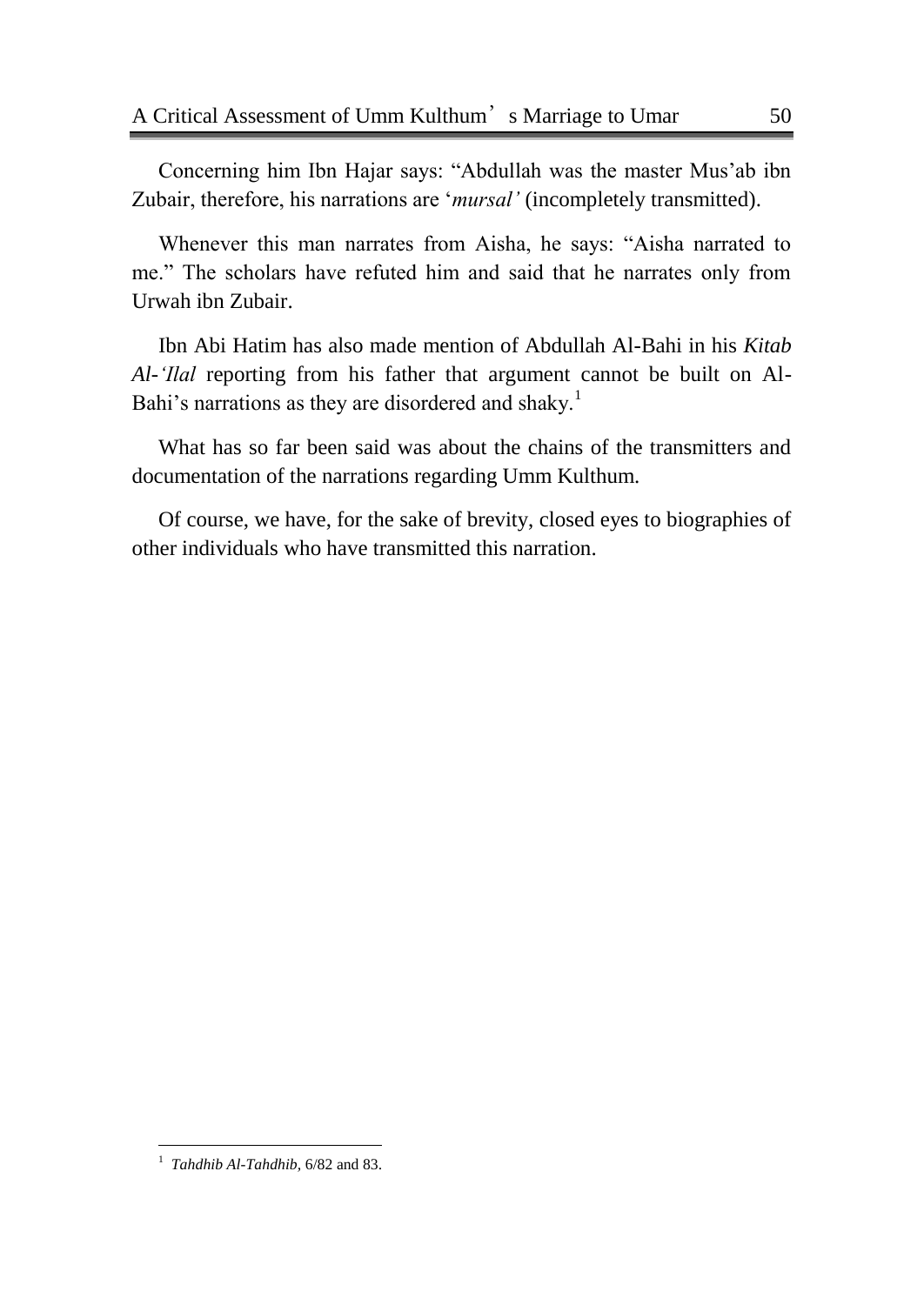# **Section III**

# **The Text of the Narrations and their Significations**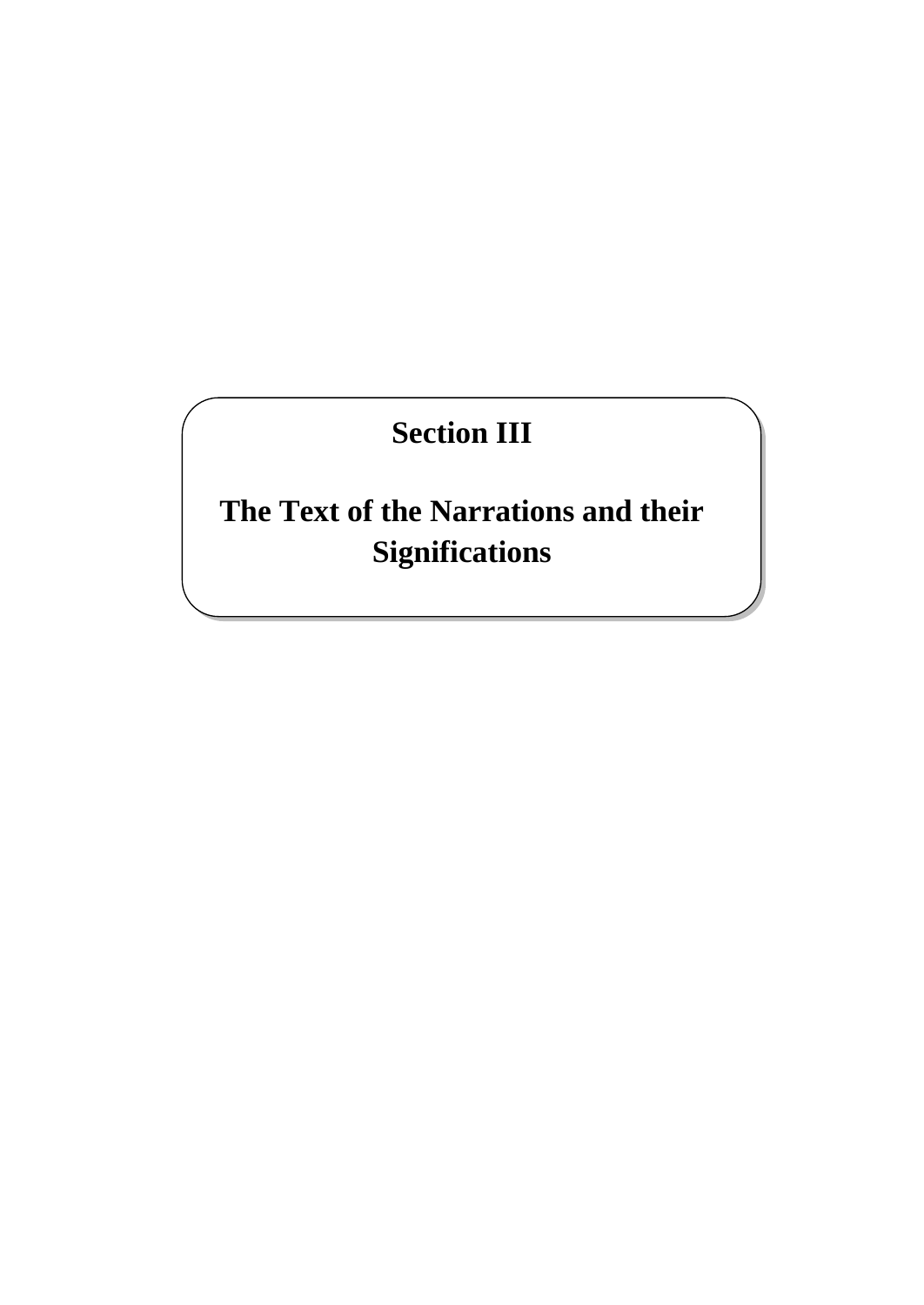# **The Text of the Narrations and their Significations**

Truth-seeker! Come with me so we may, after we have examined the biographies of the narrators of this story, look into the text of the narrations and their significations. This has to be done so that we should, throughout the stages of the story, look from close the malevolence and spiteful behaviors of the enemies of the household of the Holy Prophet, peace be upon them.

We shall carry on this discussion from several dimensions:

#### **The first dimension:**

In the concocted story about Umm Kulthum's marriage to Umar, it has been narrated that the reason given by Imam Ali (A.S) for not consenting to his daughter's marriage to Umar was the former's young age and that he had kept her for the son of his brother, Ja'far ibn Abi Talib.

It has been narrated in the narration by Ibn Sa'ad that "Ali (A.S) said: "I have kept my daughters for the sons of Ja'far."

In the narration of Hākim, the Imam has been quoted as having said: "I have prepared her for the son of my brother."

In another narration quoted by Ibn Sa'ad, it is reported that the Imam said: "She is a young girl."

Of course Ibn Abd al-Barr, Ibn Athir and others have also reported the same thing. In Bayhaqi's narration, it has been reported that the Imam  $(A.S)$  said: "She is too young (for marriage)."

So in these narrations, nothing else has been reported from the Imam (A.S), except that Umar returned again and said: "Marry her to me; I swear by Allah! There is no one in this world that...."

According to these narrations, the Imam (A.S) did not do anything except that he sent her daughter to Umar so that he could see her….!

It has been added in some narration that the Imam (A.S) ordered her to be prepared and made-up. So they she was beautified and adorned and then,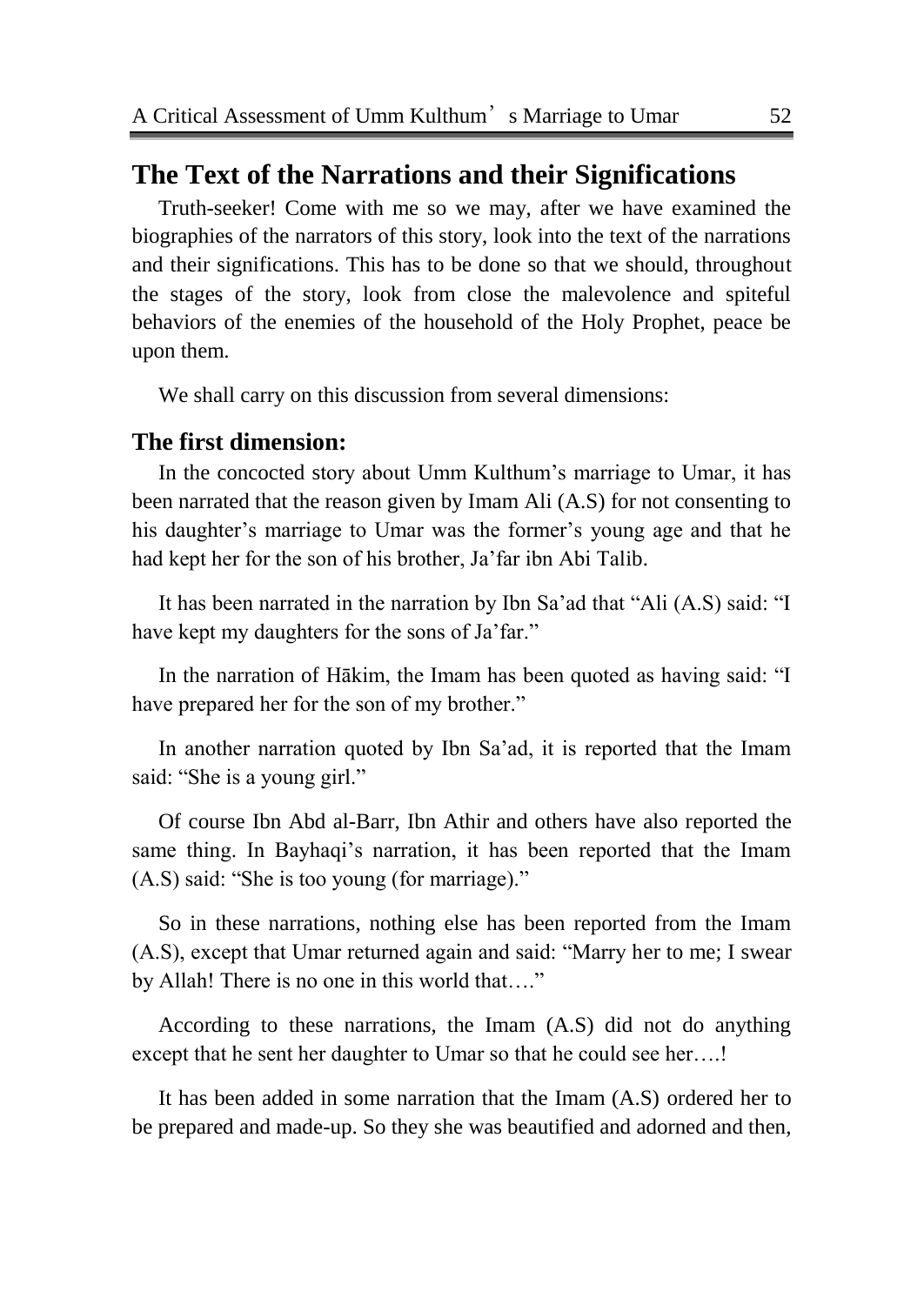the Imam (A.S) sent her to Umar so that if he liked her and agreed to marry, she would then become his wife!

It is surprising to see how the Imam's position changes in respect of Umm Kulthum's marriage from total and decisive refusal to quick acceptance, thus reversing and changing his mind so quickly?

Who believes this? At least this report is dubious and suspicious and requires some thought and reflection. Certain facts are revealed to the reader who goes through different narrations in this regard, facts that they have attempted to continue to hide in some old works authored by the scholars of hadith. Now we shall mention and elaborate on some of those narrations:

Ibn Maghazali (d. 483) narrates through his own chain from Abdullah ibn Umar that Umar ibn Khattab mounted the pulpit and said: "Oh people! I swear by Allah! What made me talk persistently to Ali ibn Abi Talib concerning his daughter was the fact that I heard the Prophet of Allah (S) say:

"و ًّ سبب ٚ ٔسب ٚ صٙس ِٕمطع )ٌَٛ اٌمٍبِة( إّّل سببً ٚ صٙسی، فبّٙٔب ٌأجٍبْ ٌَٛ اٌمٍبِة، 1ٌشفعبْ ٌصبحبّٙب"

*"Every lineage and means and grooming relationship will be severed on the Day of Judgment except my lineage and grooming relationship with me, and these two will come on the Day of Judgment and will intercede for their owners."<sup>2</sup>*

Through this narration, it becomes clear that the Companions and their followers were surprised hearing this story and it was even talked about in the city making Umar to go on the pulpit and explain to the public his aim of this marriage proposal, and he swore that he had no other reason for this act of his except that he had heard the Messenger of Allah (S) about it and he was bent on doing that only for the same reason.

<sup>&</sup>lt;sup>1</sup> Manāqib Al-Imam Ali ibn Abi Talib (A.S), ibn Mmaghazali, 134 and 135.

<sup>2</sup> *Manaqib Al-Imam Ali bin Abi Talib (A.S)*, Ibn Maghazali, 134 & 135.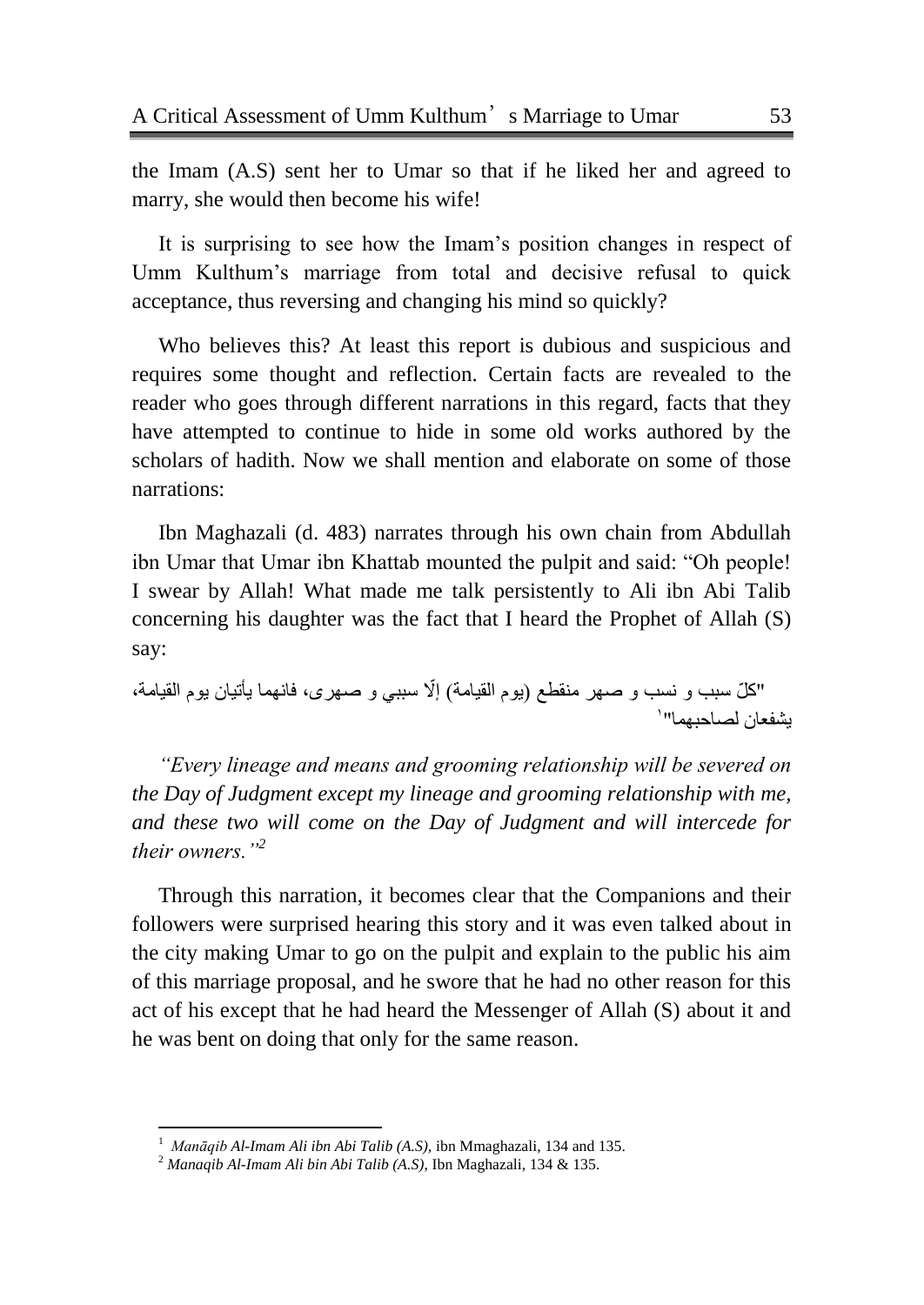The point to be taken into consideration is that there is no detail as to Umar's persistence and insistence and it has not been explained why he insisted on marrying Ali's daughter and what the latter's reaction was to it.

In Khatib Baghdadi's narration, it has been reported that Umar ibn Khattab proposed to Ali ibn Abi Talib for his daughter, who was from Fatima (A.S), and went to him time and again and said: "O Abal Hassan, What has made me to come to you time and again is only a saying that I heard from the Messenger of Allah (A.S) ...."

It has been stated, in this narration, that Umar visited Ali (A.S) many a time.

According to some narrations, Umar used threat to intimidate Ali (A.S) in order to make him accept the offer. For instance, Ibn Sa'ad reports: "When Imam Ali (A.S) told Umar that Umm Kulthum was a young girl, Umar said: "I swear by Allah! That is not your excuse, but we know what your intent is."

In the narration reported by Dulabi and Muhib Tabari from Ibn Ishaq, it has been said that Umar said: "I swear by Allah! That is not what you want to do, it is only that you want to stop me from marrying Umm Kulthum".

In some other narrations it has been clearly stated that Umar's whip also played an important role in this incident. In the narration that Dulabi has narrated through his own chain from Aslam, Umar's master, we read: Umar proposed to Ali ibn Abi Talib for his daughter, Umm Kulthum, and he discussed the matter with Abbas, Aqil and Hasan.

Aqil got angry and told Ali: "The passage of days and months will only add to your lack of insight and astuteness in your work. By Allah, if you do this, such and such will happen."

Ali told Abbas: "By Allah! He is not talking wishfully, but the whip of Umar has impelled him to say what you are hearing<sup> $2$ </sup>

<sup>1</sup> *Dhakhair Al-Uqba fi Manaqib Dhawi Al-Qurba*, 286.

<sup>2</sup> *Al-Durriyat Al-Tahirah*, 160.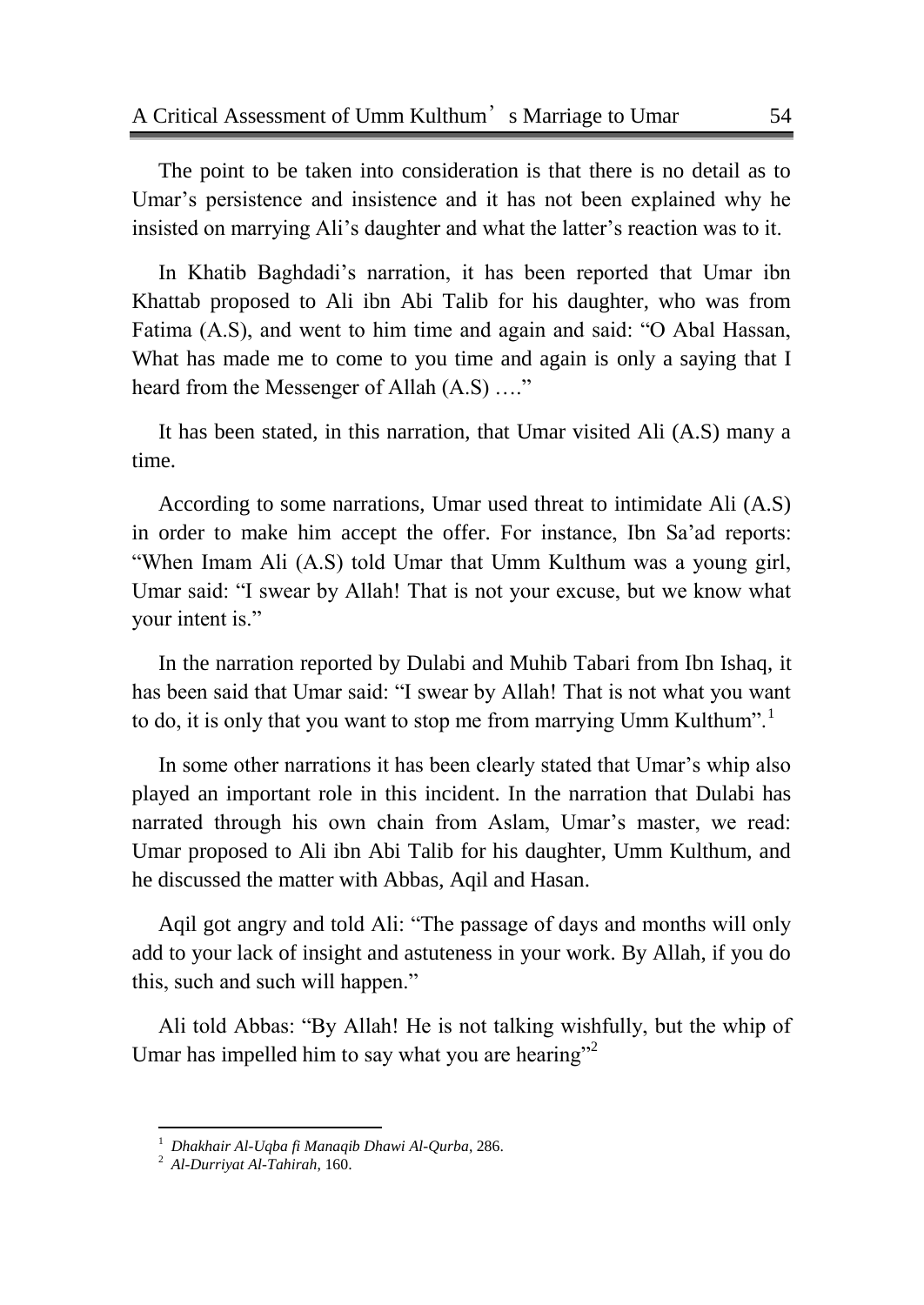On the other part, Abu Na'eim Isfahani has also passed this report from Zaid ibn Aslam, from his father, but he has omitted "Umar's whip" from the report. Let's read this narration together:

Zaid ibn Aslam narrates from his father that Umar ibn Khattab called Ali ibn Abi Talib to his place and had a private conversation with him. Thereupon, Ali stood up and walked up to "sufah"<sup>1</sup> and consulted Abbas, Aqil and Hasan regarding Umm Kulthum's marriage to Umar.

Ali Said: "Umar has informed me that he heard the Prophet of Allah (S) say:

«كلّ سبب و نسب منقطع يوم القيامة إلّا سببي و نسبي»

*"Every means and lineage is severed on the Day of Judgment except my lineage and means."<sup>2</sup>* 

Apart from being an underage girl and the fact that Umm Kulthum had been kept for the son of Ja'far, Ali (A.S) also gave another reason for his refusal where the Imam  $(A.S)$  said: "She has also two other guardians apart from me $^{3}$ 

What the Imam (A.S) meant by those two were Imam Hasan and Hussain (A.S). According to the narrations, Ali discussed the matter with Hasan and Hussain (A.S), Aqil and Abbas.

This narration that has been reported from Aslam implies that Imam Hasan (A.S) kept silent about this proposal, and his silence has been taken as a sign of his consent and approval.

In another narration it is reported that Hussain kept quiet and Hasan started to talk. Thanking and praising Allah he said: "Dear father, apart from Umar, who else is more appropriate for marriage with Umm Kulthum? He was a companion of the Prophet of Allah (S) and when the

l

<sup>1</sup> A raised place with a roof made of leaves of date-palm trees and it is a resting place for the poor and miserable.

<sup>2</sup> *Hiliyat Al-Awliyā",* 2/42. 3 *Dhakhair Al-Uqba,* 289.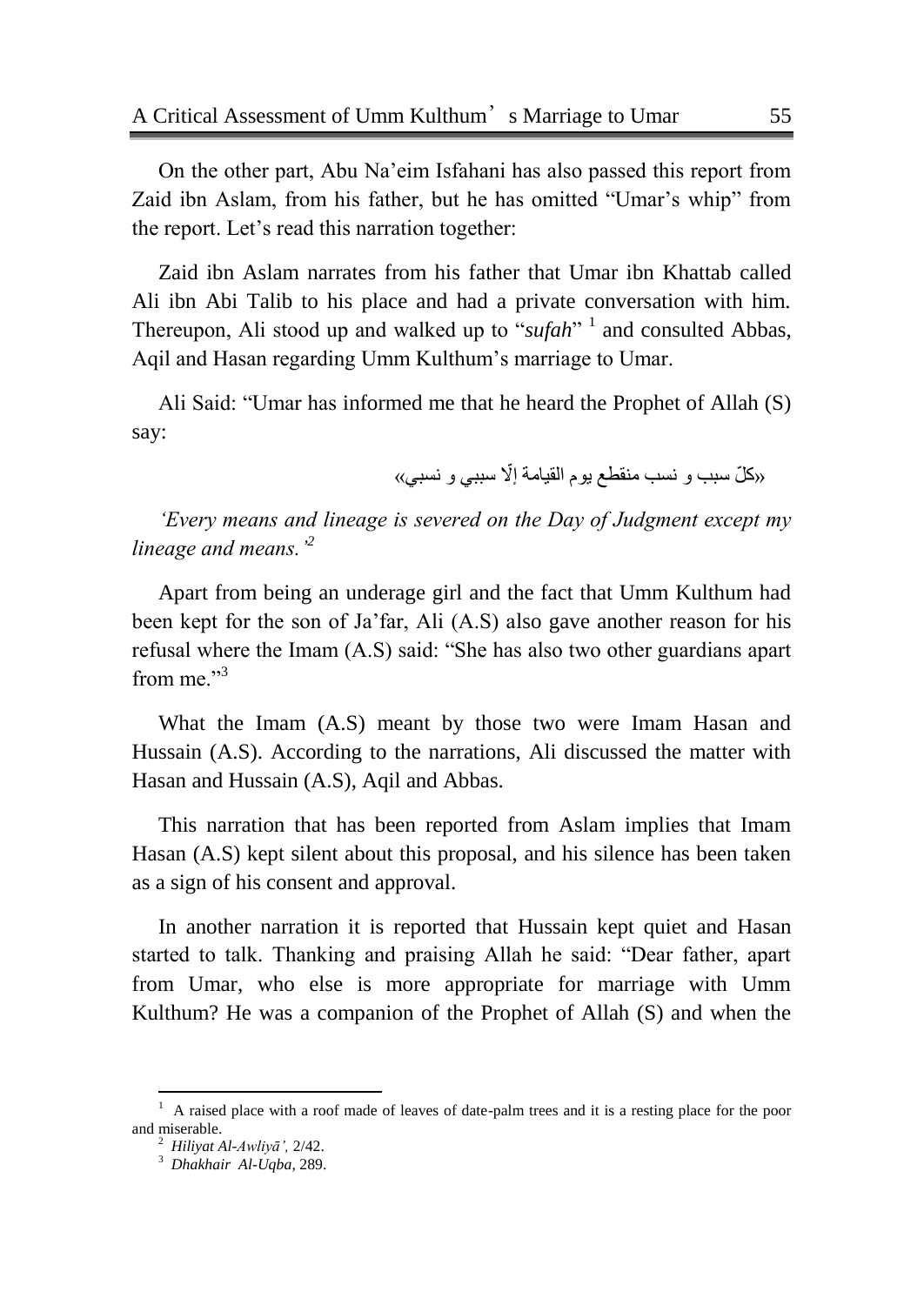Prophet (S) passed away, he was pleased with him. He has taken the caliphate and has acted justly!

Ali said: "You are right, my son, but I did not want to finish a task without seeking the opinion of you two." $\cdot$ <sup>1</sup>

This narration contradicts the narration that Bayhaqi has reported from Ibn Abi Malikah, from Hasan ibn Hasan. It is reported in that narration that Ali told Hasan and Hussain: "Marry her to your uncle."

They said: "She is also like all other women and has the right to choose.‖ Thereupon, Ali stood up angrily but Hassan grabbed his cloth and said: "Dear father, we cannot afford to miss you."

Ali said: "Then marry her to Umar."<sup>2</sup>

Nevertheless, a group of people have intentionally and knowingly paid heed to these forged narrations. Now, you should give careful attention to the narrations. This same contradiction has been reported from Hasan ibn Hassan in connection with the marriage of Umm Kulthum with 'Awn ibn Ja'far. In that narration, it is reported that when Umm Kulthum, the daughter of Ali ibn Abi Talib became a widow after the death of Umar ibn Khattab, her brothers Hasan and Hussain, came over to her and said....<sup>3</sup>

This is a long narration that contains shameful lies and laughable statements.

#### **The second dimension:**

It has been stated before that as per many narrations the reason Imam Ali (A.S) opposed to Umm Kulthum's marriage to Umar was the fact that she was young and underage. It is inferred from these narrations that Umar did not accept what Ali (A.S) put forth as excuse. That was why he went to Ali time and again persistently asking him for his daughter's hand in marriage. He went as far as to use threat to intimidate Ali (A.S) to accept

<sup>1</sup> *Dhakhair Al-Uqba,* 289.

<sup>2</sup> Al-*Sunan Al- Kubra*, 7/185 number 13660.

<sup>3</sup> *Al-Durriyat Al-Tahirah*, 162 and 163; *Dhakhair Al-Uqba,* 290.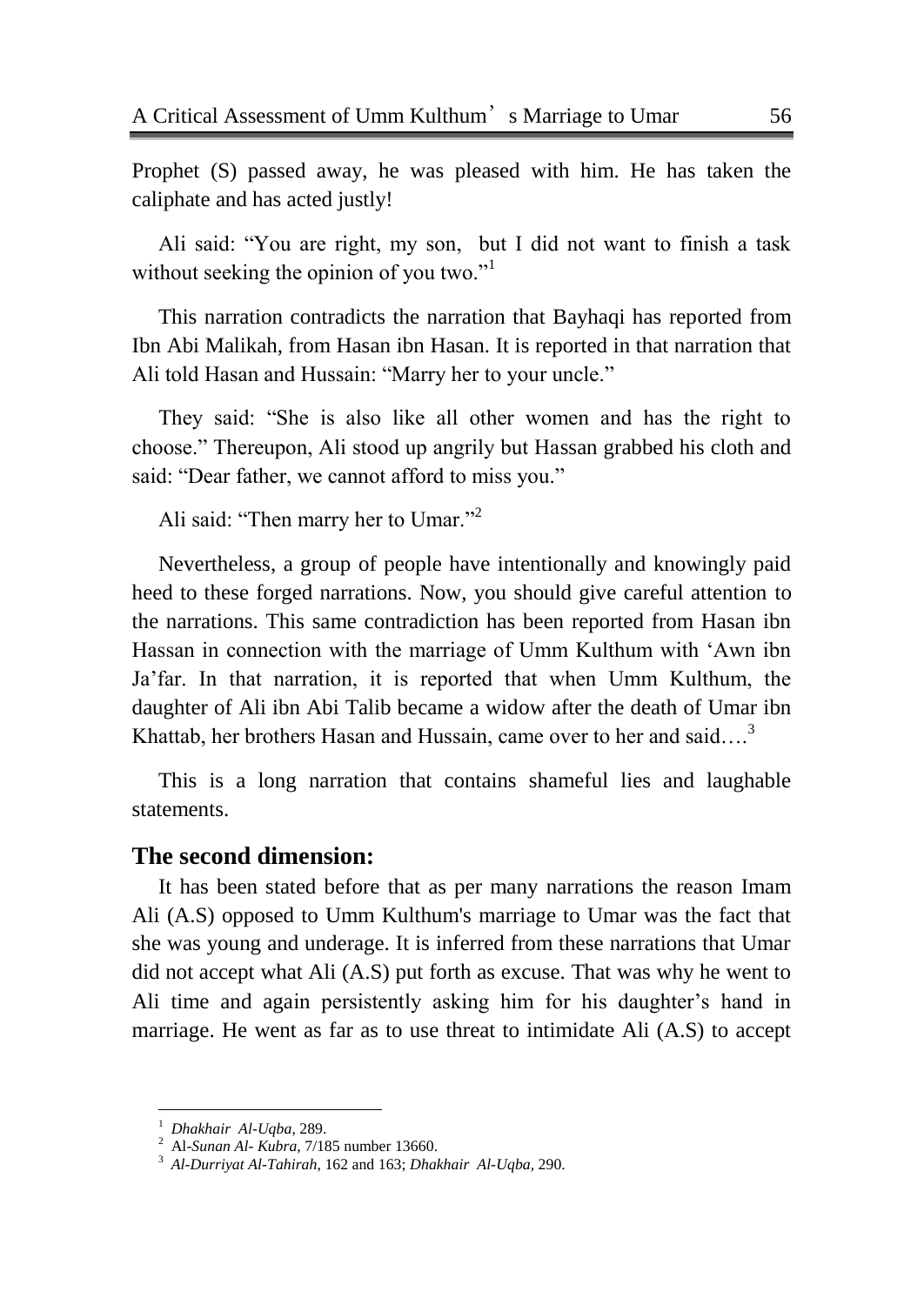the proposal as evidenced by narrations reported by Dulabi and Muhib Tabari.

Ali said: "She is young."

Umar said: "I swear by Allah! That is not what you want to do, it is only that you want to stop me from marrying Umm Kulthum. If what you say is the case, send her to me…"<sup>1</sup>

Since such actions are not in keeping with the reverence and respect of the second caliph according to Sunni scholars, some narrators and hadith experts have avoided to report on the opposition of the Commander of the Faithful, Ali (A.S) to his daughter's marriage to Umar and also the latter's insistence, threat and refutation. One who refers to Khatib Baghdadi's narration will readily admit this fact.

# **Third dimension:**

Ibn Sa'ad narrates from Waqidi and others and says: "Then Ali requested for a piece of garment which he folded and told Umm Kulthum to take it to Umar.

It has been stated in Muhib Tabari's report from Ibn Ishaq that Ali called Umm Kulthum, gave her a piece of cloth and told her: "Take this to Umar..."

This was done to make Umar see her. That was why when Umm Kulthum returned to her father, she said: "Umar did not unfold the cloth and he did not look at anything except me."

Surely, such a behavior from the Muslim's caliph has been seen by some Sunni scholars e.g. Sabt ibn Jauzi, as filthy and unpleasant. We shall soon point out his words in this regard. It is for the same reason that some narrators have not made reference to this topic in their narrations.

Abu Bushr Dulabi has narrated as such: "Ali called Umm Kulthum, who was a little girl, and said to her: "Go to Amirul Mu'meneen and tell him:

l <sup>1</sup> *Al-Durriyat Al-Tahirah*, 157 and 158; *Dhakhair Al-Uqba*, 286.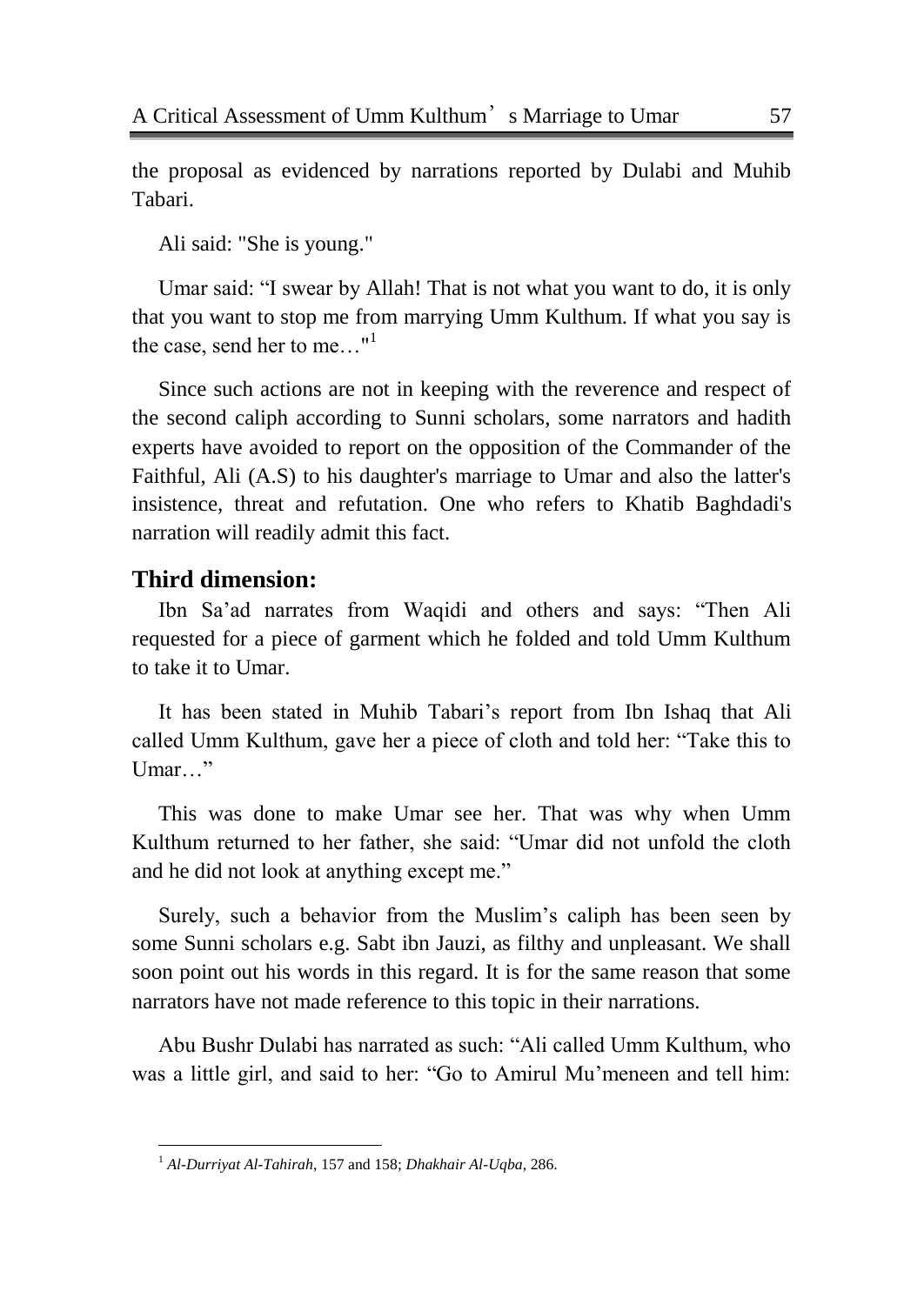―My father sent you his greetings and said that he fulfilled the request that you had made."

Khatib Baghdadi has also reported a similar narration:

―Umar proposed to Ali for his daughter's hand in marriage and said: "Marry her to me."

Ali said: "I have kept her for the son of my brother, Abdullah ibn Ja'far."

Umar said: "I swear by Allah, there is no man on the face of the earth who seeks to achieve through her good companionship that which I seek to achieve."

Thereupon, Ali married her to Umar and the latter went to the Muhajireen."

#### **The Fourth dimension:**

In this story, filthy and unpalatable things have been quoted including the following:

Ibn Sa'ad narrates from Ibn Waqidi as such: "Ali ordered Umm Kulthum to be made up and adorned so that she could go to Umar. She was prepared and adorned (as ordered by her father)."

In the narration transmitted by Khatib Baghdadi from Uqbah bin 'Aamir, it has been reported: "She was adorned."

In the narration reported from Imam Baqir (A.S) by Ibn Abd al-Barr and others, the Imam has been quoted as having said: "When Umm Kulthum" went to Umar, Umar pulled away the cloth from the calf of her leg!"

Truly, these reports are at the highest level of obscenity. The question is that, are the liars and forgers of these narrations not ashamed of doing such obscene and loathsome acts? Their conducts are so mean and despicable that even if a lay person hears them, he will readily despise them and testify to their obscenity. Are they not ashamed of forging and attributing such filthy stories to Imam Baqir, peace be upon him?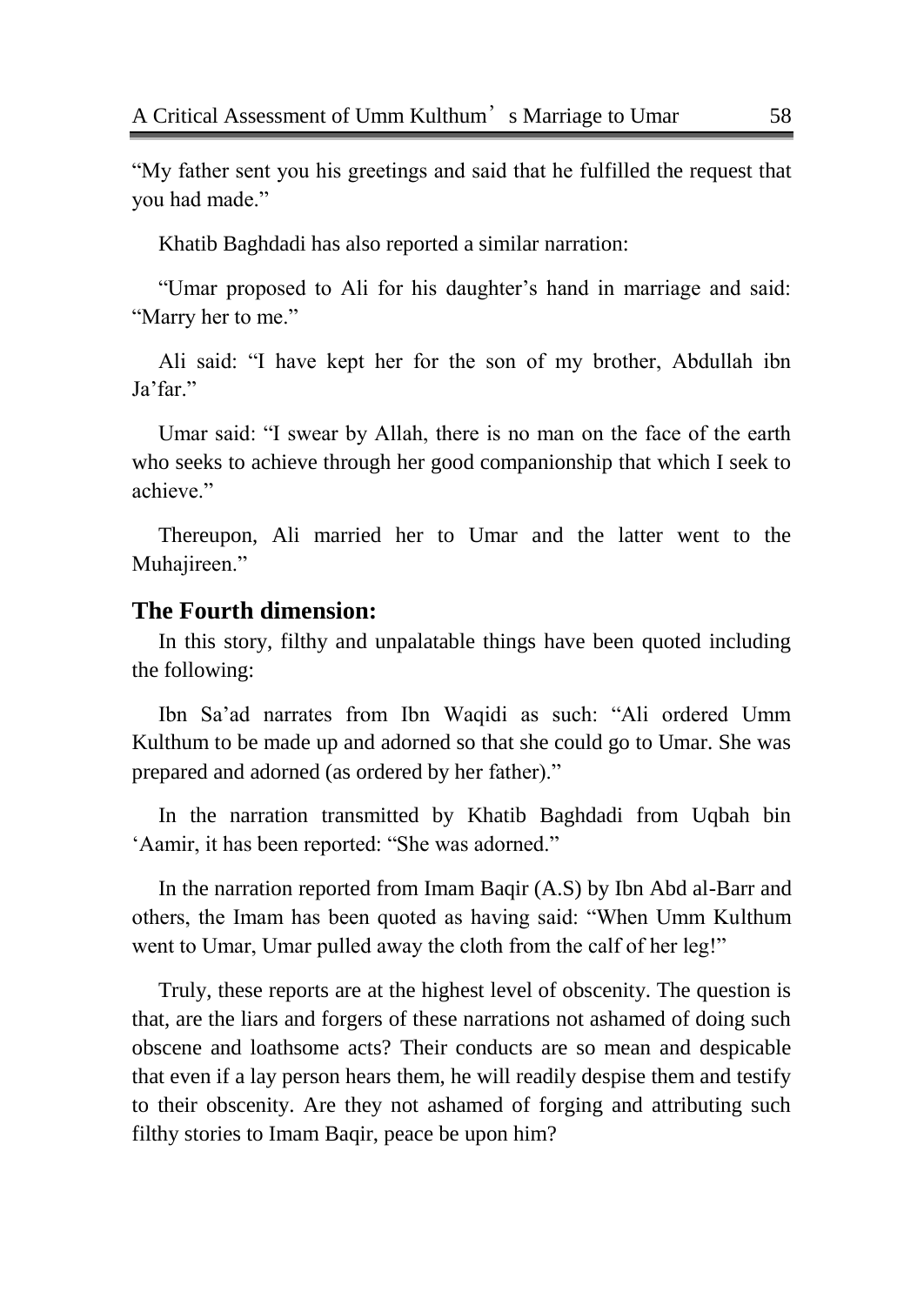Indeed it is so shameless and it is owing to the same reason that we see some Sunni narrators trying to misreport and concoct such stories in order to prove their side of the story. Ibn Athir modifies the story and makes it look a bit modest. He says: "Umar placed his hand on her."

In this respect, Dulabi and Muhib Tabari have reported as such: "Umar took hold of her arm."

Else where they say: "Umar grabbed her and pulled her to his bosom!"

Others such as Bayhaqi and Hākim Nishaburi have not narrated anything in this regard. When reporting such narrations, Muhib Tabari says: "Ibn Samman has made a brief but implicit reference to this subject." However, what he has reported does not include anything from the reports transmitted by the narrators whose names were mentioned above.<sup>1</sup>

In addition, some of the narrators of this story, have stated clearly that this story is a lie. Concerning this same issue, Sabt ibn Jauzi (d. 654) says: ―My grandfather writes in *Al-Muntazam* that Ali sent Umm Kulthum to Umar so that he could see her. Umar pulled away the cloth from the calf of her leg and then touched her!"

Sabt ibn Jauzi further says: "In my opinion  $-I$  swear by Allah – this is a despicable act; even if she were a slave girl, she would not have been treated as such. $2$ 

On the other hand, Muslims are unanimous about touching a non– mahram lady being prohibited in Islam. The question is: Why are they attributing all this to Umar? <sup>3</sup>

The author says: "I wish it was only touching." In Khatib Baghdadi's narration, Umar is said to have even kissed and grabbed the calf of Umm Kulthum's leg!

<sup>1</sup> Refer to: *Dhakhair Al-Uqba,* 289.

 $2<sup>2</sup>$  It is worth mentioning that in the Islamic laws (of both the Sunni and Shia sects) specific laws on how to treat a slave have been discussed which are not comparable with the laws regarding a free woman. In any case, the meanness and obscenity of Umar's action remains in place and what Ibn Jauzi Hanafi means from the above statement refers to the very point.

<sup>3</sup> *Tadhkirat Al-Khawas*, 288 and 289.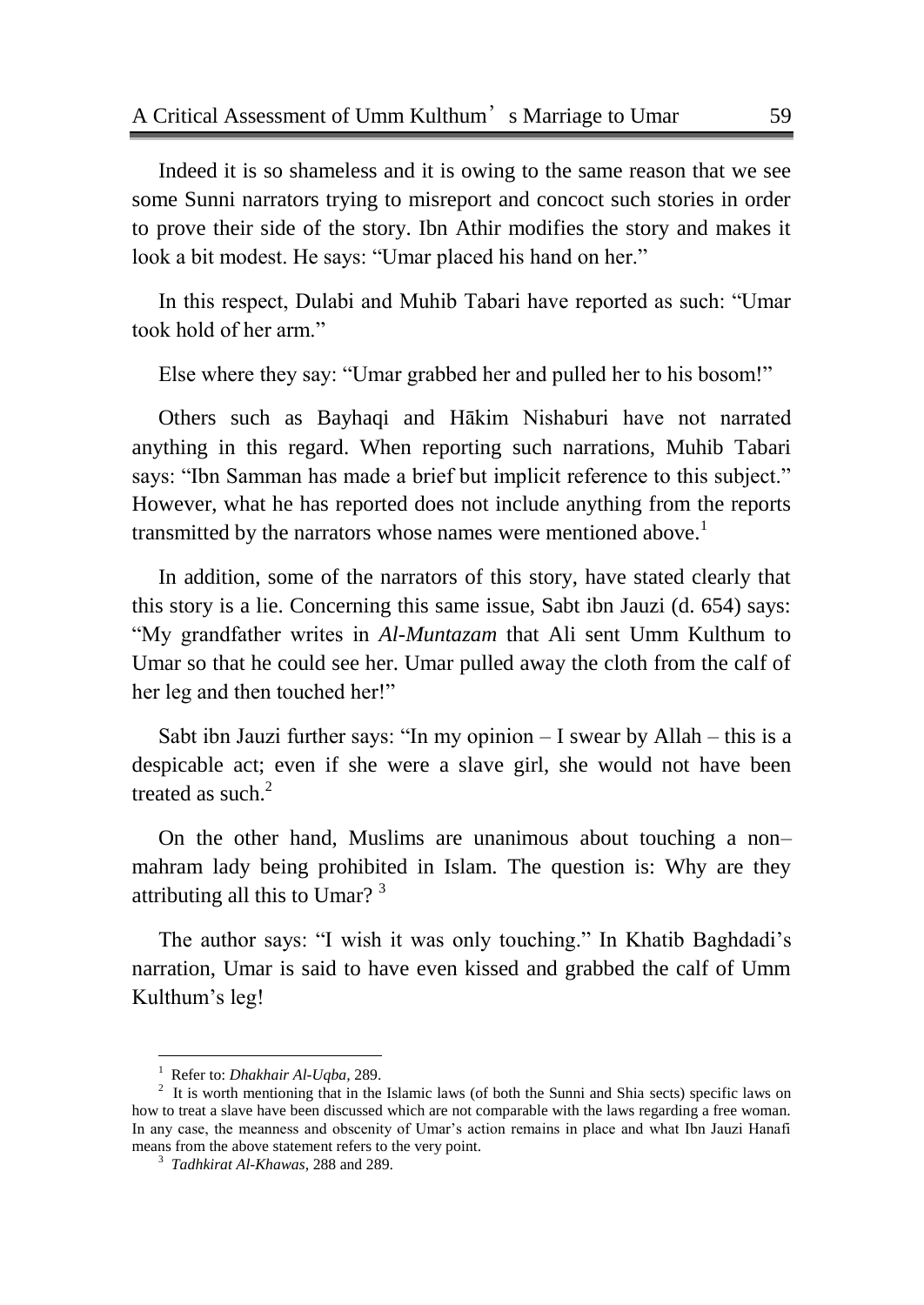#### **The fifth dimension:**

 $\overline{a}$ 

The text of the narration narrated by Ibn Sa'ad and others, in a way, contains praise and congratulation. We have read that Umar told Meccan migrants: "Congratulate me." and they congratulated him. $<sup>1</sup>$  In other words,</sup> Umar requested a special congratulation and said: "Congratulate me on wives being considerate and empathetic and on having more children."<sup>2</sup>

It is pretty obvious that this kind of congratulation was customary in the period of ignorance which, according to all Muslims, the Messenger of Allah (S) had prohibited. In this regard, Ahmad ibn Hanbal narrates through his own chain that Abdullah ibn Muhammad ibn Aqil says: "Aqil son of Talib had married, he came to us and we congratulated him in the way which was customary during the period of ignorance. Aqil said: "Calm" down! Do not congratulate me in such a manner because the Prophet of Allah (S) prohibited us from congratulating in such a manner and he said: "You should say "May Allah bless you, may Allah make it blessed, may it be blessed.<sup>3</sup>

Since this statement of Umar depicts his ignorance and a lack of knowledge about the things that the Messenger of Allah (S) prohibited as well as indicates the fact that he wanted to revive the customs and norms of the period of ignorance, some Sunni scholars have endeavored to alter the text and manipulate it in a way which is consistent with their own values and standards. That is why in Hākim's *Al-Mustadrak*, we read: "Umar went to the Muhajirin and said: "Will you not congratulate me?"

In Bayhaqi's *Al-Sunan Al-Kubra*, it is reported that Umar went to the Muhajirin and they prayed and wished him well. Let's not forget that Khatib Baghdadi has never narrated this incident in his Tarikh (history book).

<sup>1</sup> *Al-Tabaqat Al-Kubra*, 8/339, *Kanzul Ummal*, 13/269 number 37576, *Al-Isti"ab,* 4/509, *Usd Al-Ghabah*, 7/378, *Al-Isabah*, 8/465.

<sup>&</sup>lt;sup>2</sup> Dhakhair Al-Uqba, 287. To understand the meaning of this kind of congratulation, refer to 'Lisan *Al-Arab'* and other books in Arabic grammar to find the word "Rifa'a".

<sup>3</sup> *Musnad Ahmad ibn Hanbal,* 4/484. Refer to *Wasail Al-Shia,* 14/183 tradition number 25550.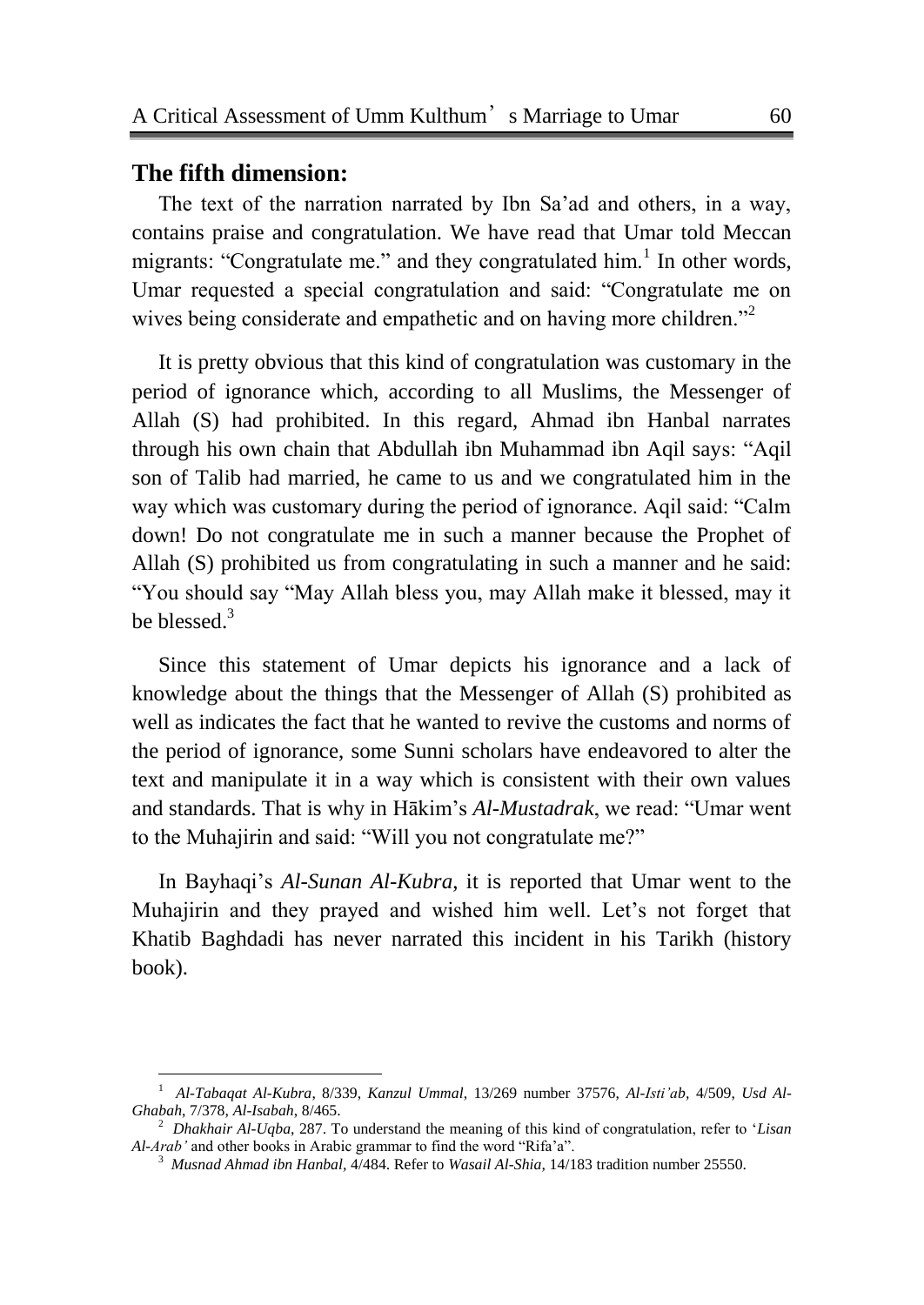#### **The sixth dimension:**

Another aspect of this story that can be studied and examined is the fruit of this false marriage; it has been reported in some narrations that following the marriage of Umm Kulthum to Ummar, she gave birth to a son allegedly named Zaid. It has been reported by Sa'ad and other narrators that she gave birth to bin Umar and Roqayyah, daughter of Umar.

When it comes to the number of Umar's children, Nawavi narrates as such: "Fatima and Zaid whose mother was Umm Kulthum..."<sup>1</sup>

In another narration passed on by Ibn Qutaibah about the daughters of the Commander of the Faithful, Ali, peace be upon him, it has been stated as such: "Umm Kulthum gave birth to children whom I referred to."<sup>2</sup>

### **The seventh dimension:**

One of the topics discussible in this fabricated story is Umm Kulthum's marriage after Umar; it has been mentioned in many a number of narrations that after Umar's death, ‗Awn followed by Muhammad sons of Ja'far married Umm Kulthum but the same people who have reported that these two married Umm Kulthum have said: "‗Awn and Muhammad were killed in the battle of Shushtar which took place during Umar's caliphate."

Ibn Abd Al-Barr says: "‗Awn son of Ja'far bin Abi Talib was born in the time of the Messenger of Allah, peace be upon him and his descendants. ‗Awn's mother and that of his brothers Abdullah and Muhammad sons of Ja'far bin Abi Talib was Asma daughter of Umais Khath'ami. ‗Awn and his brother, Muhammad, were martyred in the battle of Shushtar without them leaving any children behind."<sup>3</sup>

He further says: Muhammad bin Ja'far bin Abi Talib was born in the time of the Messenger of Allah, peace be upon him and his descendants. He is the one who, after the death of Umar bin Khattab, married Umm

<sup>1</sup> *Tahzib Al-Asma wa Al-Lughat*, 2/334.

<sup>2</sup> *Al-Ma'aref*, 122.

<sup>3</sup> *Al-Isti'ab,* 3/315.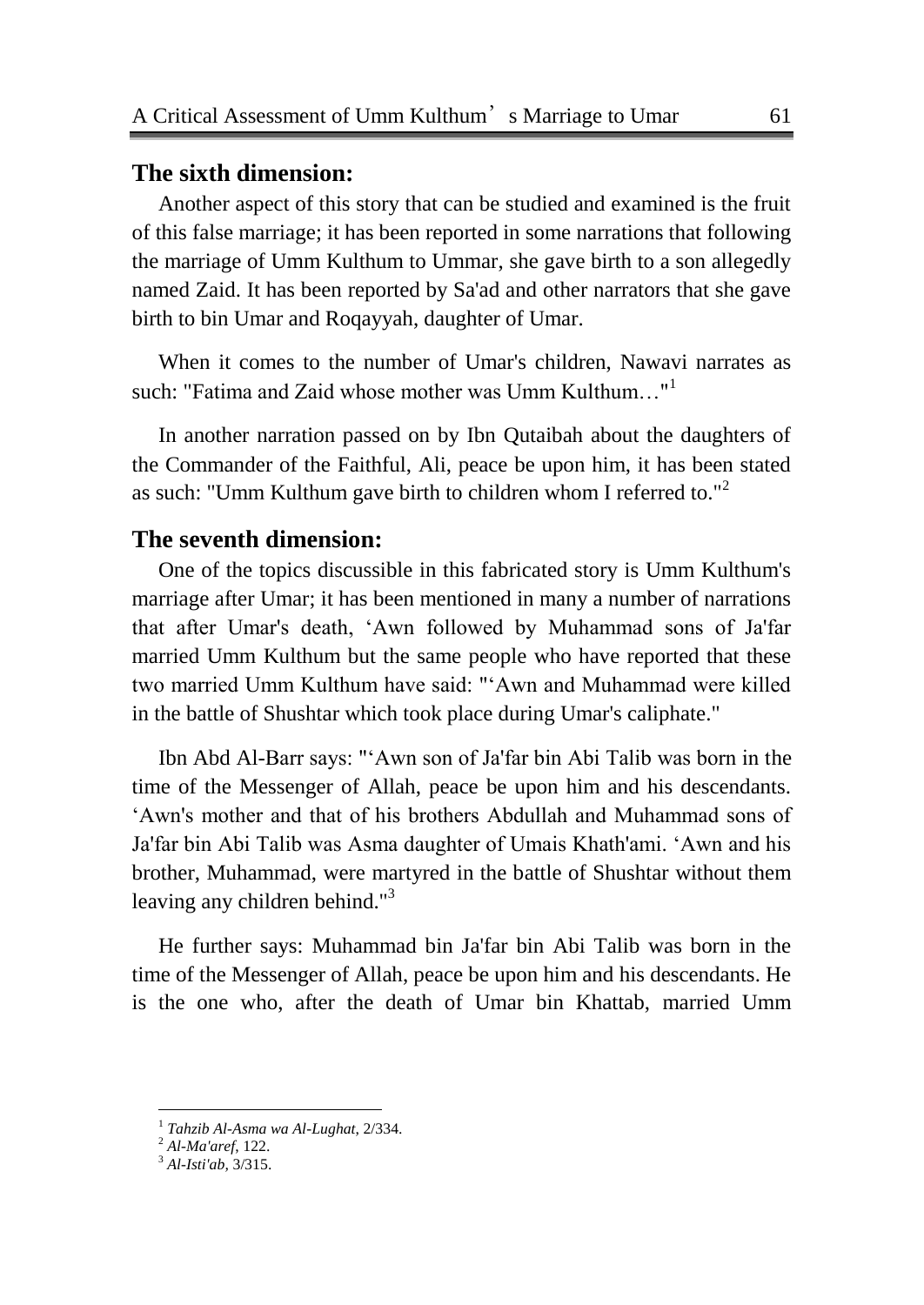Kulthum daughter of Ali bin Abi Talib… and was martyred in the battle of Shushtar $^{-1}$ 

Concerning ‗Awn bin Ja'far's martyrdom, Ibn Hajar says, "‗Awn bin Ja'far was martyred in the battle of Shushtar which took place in the time of Umar's caliphate. He did not have a child." $2$ 

Ibn Athir has made a similar comment $<sup>3</sup>$ </sup>

It is pertinent to mention that the battle took place during the caliphate of Umar and historians have made clear reference to it in their accounts.<sup>4</sup>

In this passage quoted from Ibn Hajar, he has made mention of the same fact. Indeed, a truth-seeking researcher is amazedly mindful of the contradictory reports and narrations transmitted by these people.

#### **The eighth dimension:**

An important question in connection with the topic under discussion is: Which one of the two brothers married Umm Kulthum, 'Awn bin Ja'far or Muhammad bin Ja'far? Sunni traditions provide different accounts in this regard. Ibn Sa'ad and Dar Qutni, as stated in Al-Isabah, says: "‗Awn died during the lifetime of Umm Kulthum and his brother, Muhammad, contracted marriage with her. Then, Muhammad died and Abdullah married her."

Ibn Sa'ad narrates as such: Umm Kulthum said: "I feel embarrassed towards Asma bint Umais whose two sons died when they were with me, and I am worried about the third one!" Umm Kulthum died when she was with Abdullah ibn Ja'far."<sup>5</sup>

Ibn Qutaibah narrates this story differently; he says: "When Umar was killed, Muhammad ibn Ja'far married Umm Kulthum and died during her

<sup>1</sup> *Al-Isti'ab,* 3/423 and 424.

<sup>2</sup> *Al-Isabah*, 4, 4/ 619.

<sup>3</sup> *Usd Al-Ghabah*, 4, 302.

<sup>4</sup> *Tarikh Tabari*, 3/ 174, Al-Kamil fi Al-Tarikh, 2/550.

<sup>5</sup> *Al-Tabaqat Al-Kubra:* 8/338.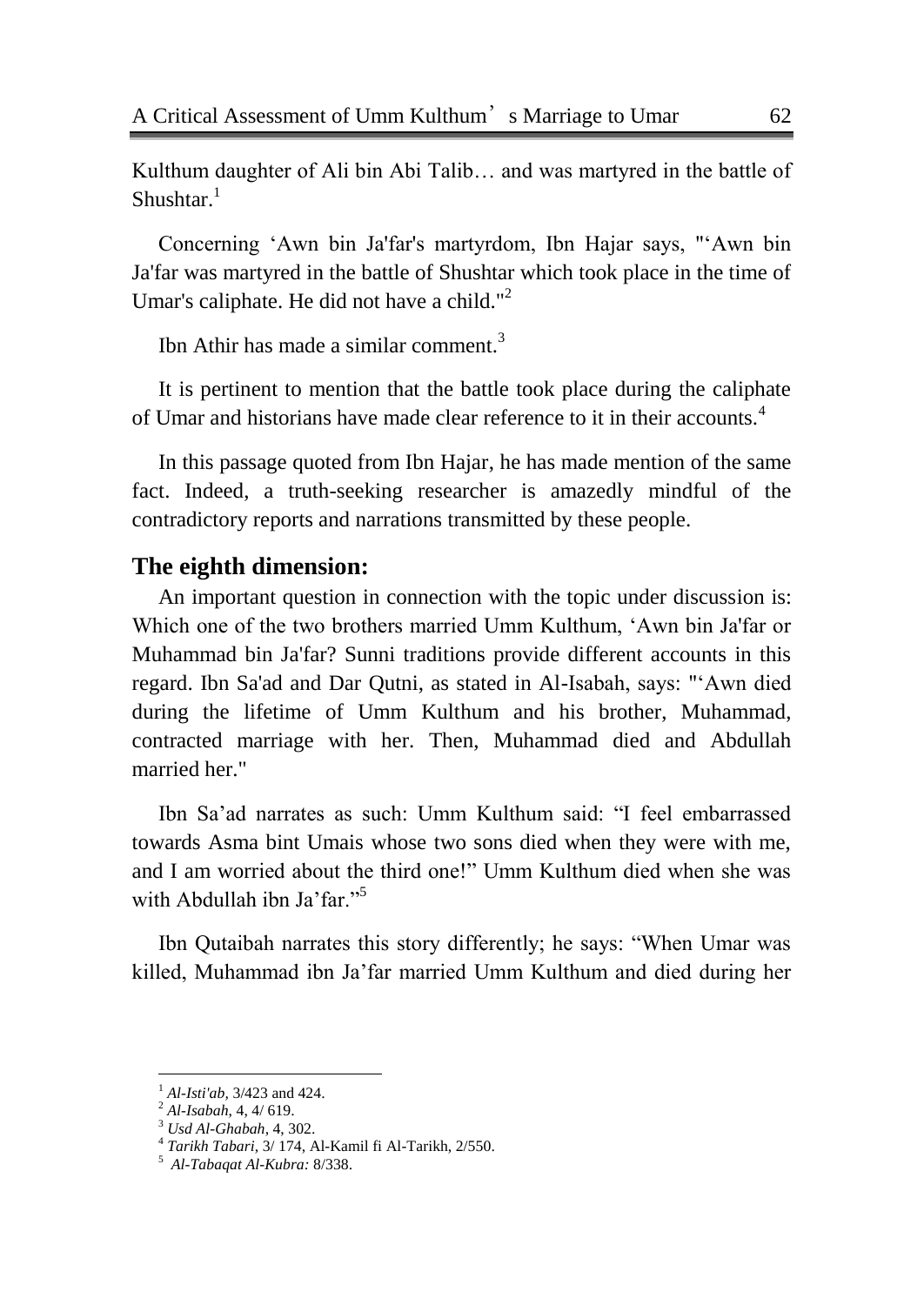lifetime. Then 'Awn ibn Ja'far married her and Umm Kulthum died when she was married to him<sup>"1</sup>

You can see that Ibn Qutaibah has mentioned the marriage of Muhammad ibn Ja'far with Umm Kulthum before the latter's marriage to ‗Awn ibn Ja'far and she died when she was still married to ‗Awn. Qutaibah has made no mention of Abdullah bin Ja'far.

Moreover, although Ibn Abd al-Barr has discussed Umm Kulthum's life, he has not stated anything regarding her marriage after Umar's death, nor has he said anything about her marriage to 'Awn. Nevertheless, when it comes to Muhammad bin Ja'far's life, he says: "Muhammad ibn Ja'far ibn Abi Talib is the one who married Umm Kulthum, the daughter of Ali ibn Abi Talib, after the death of Umar ibn Khattab. $2^2$ 

#### **The ninth dimension:**

In this section, we shall now have a short look at the biography of Abdullah ibn Ja'far. He was the husband of the Wise Woman of Bani Hashim, e.g. Zainab, the daughter of the Commander of the Faithful, Ali (A.S). Lady Zainab (S.A) used to live with her husband Abdullah until his death after the tragedy of Karbala.

Concerning Zainab (A.S), Ibn Sa'ad writes: "Zainab was the daughter of Ali ibn Abi Talib. Abdullah ibn Ja'far ibn Abi Talib married her. They were blessed with four sons namely; Ali, 'Awn Akbar, Abbas and Muhammad and a daughter named Umm Kulthum."

Ibn Sa'ad goes on to report a narration from Muhammad ibn Ismail ibn Fadik, he from Ibn Abi Ze'b that he said: "Abdul Rahman ibn Mahran told me as such: "Abdullah ibn Ja'far ibn Abi Talib, married Zainab the daughter of Ali. At the same time he had married Ali's widow, Laila Bint Mas'ud; both Zainab and Laila were his wives."<sup>3</sup>

<sup>1</sup> *Al Ma"arif*, 122.

<sup>2</sup> *Al-Isti"b*, 3/424.

<sup>3</sup> *Al-Tabaqat Al-Kubra*, 8/340.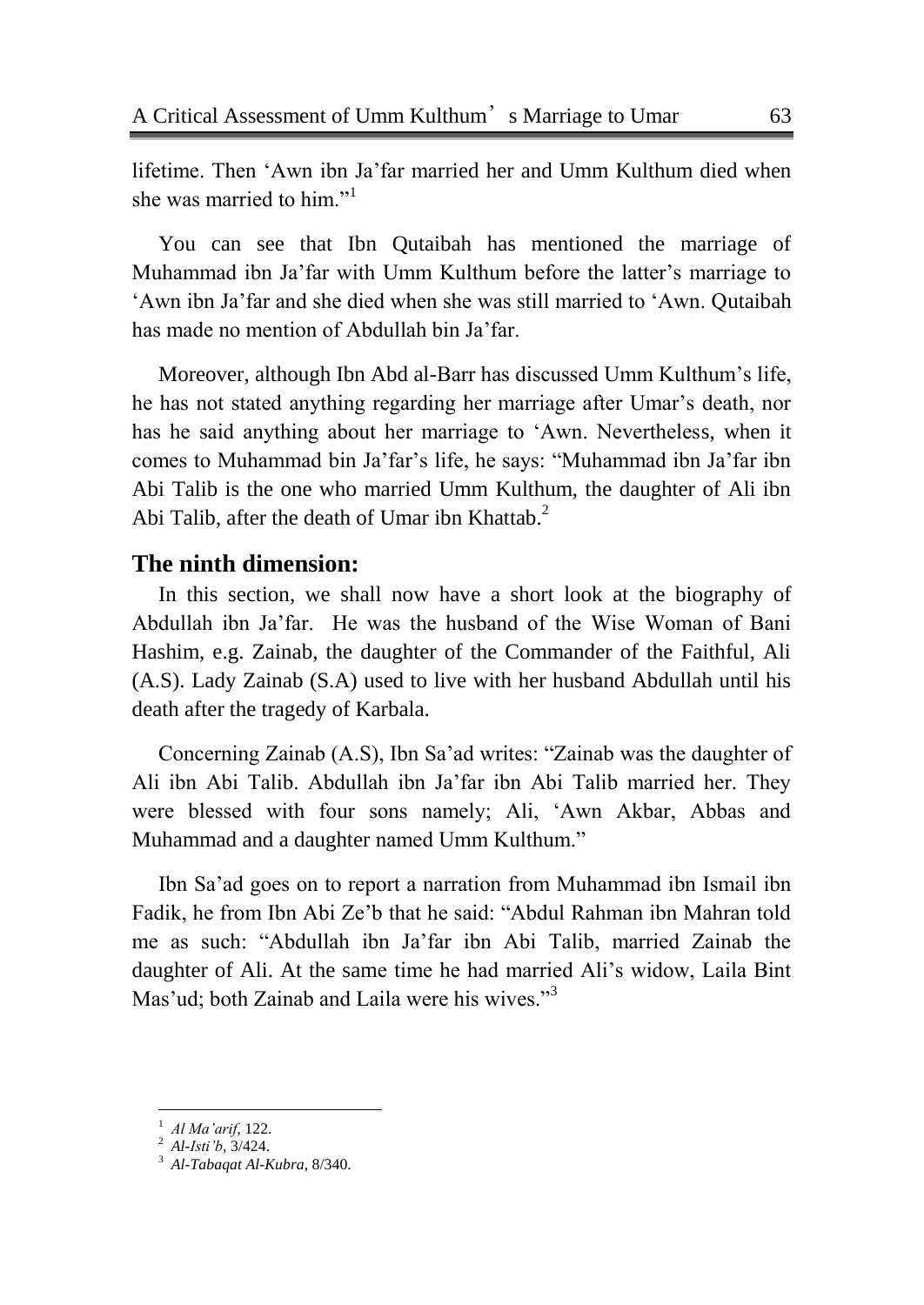After counting the number of Abdullah's children, Nawavi says: "Their mother was Zainab, the daughter of Ali ibn Abi Talib from Fatima, the daughter of the Prophet of Allah, peace be upon him and his descendants."

Concerning Hazrat Zainab (A.S), Ibn Hajar writes: "Zainab was the daughter of Ali ibn Abi Talib ibn Abdul Muttalib. She was Hashemi and the granddaughter of the Messenger of Allah (S) and her mother was Fatima."

He further writes: "Ibn Athir describes Zainab as such: "She was born during the lifetime of the Messenger of Allah (S). She was an intelligent and a learned woman as well as a great orator. Her father married her to the son of his brother, Abdullah ibn Ja'far whereupon they were blessed with children. When her brother Imam Husain (A.S) was killed, she was in his company but thereupon she was taken to Shām (Syria). She was present in the court of Yazid son of Muawiyah. While in the court, a man from Shām wanted to take her sister Fatima as a slave. Addressing Yazid, Zainab delivered a speech that showed her intelligence and strong heart. This story is well-known.<sup>2</sup>

Therefore, if the woman who was called Umm Kulthum and who died during the reign of Muawiyah is the very daughter of the Commander of the Faithful, Ali (A.S) and she Abdullah ibn Ja'far's wife after the death of ‗Awn and Muhammad (as also reported in the narrations), then it implies that Abdullah ibn Ja'far married two sisters at the same time, something which is prohibited and obscene in Islam.

That is why Ibn Sa'ad has carefully reported saying: "Umm Kulthum" was married to Muhammad ibn J'afar. After his death, his brother Abdullah ibn Ja'far ibn Abi Talib married her following the death of her sister, Zainab."

<sup>1</sup> *Tahdhib Al-Asma, Wa Lughāt*, 1/249.

<sup>2</sup> *Al-Isabah*, 8/166 and 167.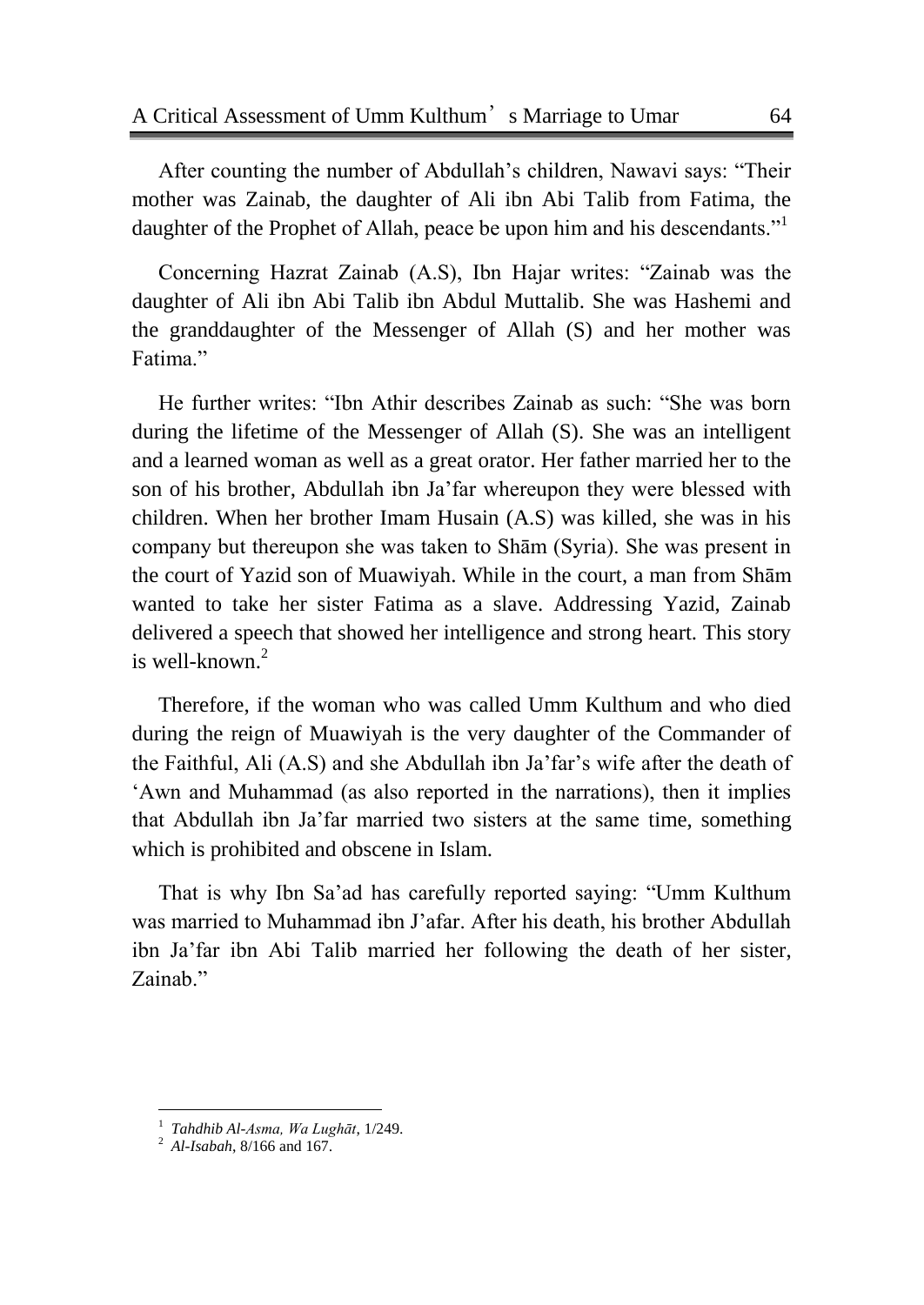#### **The tenth dimension:**

Another question that comes up is, who prayed on Umm Kulthum after she died? The answer to this question is found in the reported narrations, but there are contradictions and discrepancies in those reports. The contradictions are found even in the narrations reported by one narrator.

When it comes to the prayer on Umm Kulthum and her son Zaid, Ibn Sa'ad narrates from Shu'abi and Abdullah Al-Bahi as such: "Ibn Umar prayed on them."

He has also reported the same story from Ammar bin Abi Ammar and Nāfi' who said: "Saeid bin Aas prayed on them."

It is interesting to note that some historiographers have narrated from Ammar ibn Abi Ammar that Sa'ad ibn Abi Waqas prayed on them.<sup>1</sup>

In any case, regardless of who offered the funeral prayer, the narrations indicate the fact that she died during the reign of Muawiyah because the narrations report that Imam Hasan and Imam Hussain (A.S) attended the prayer.

However, what is proven through historical accounts is that Umm Kulthum and her sister Zainab (A.S) were present in the event of Karbala. When they were taken to Kufah as slaves, she delivered a famous speech in that city the text of which has been recorded and narrated in many books.

Ibn Taifur (d. 280) has narrated Umm Kulthum's speech in the book of *Balāghāt Al-Nesā.* Ibn Athir and a few other famous scholars and traditionists have also mentioned it under the term *'farth'* in their books such as *Al-Nihayah*, *Lisan Al-Arab* and *Taj Al-Arus*.

Perhaps it is because of the same reason that in Abu Dawud's narration from Ammar ibn Abi Ammar, it is reported that Ammar ibn Abi Ammar said: "I was present in the funeral prayer on Umm Kulthum and her son. Her son's corpse was placed on the side where the Imam was standing to which I objected but Ibn Abbas, Abu Saeid Khedri, Abu Qutadah and Abu

 1 *Tarikh Al-Khamis,* 2/285.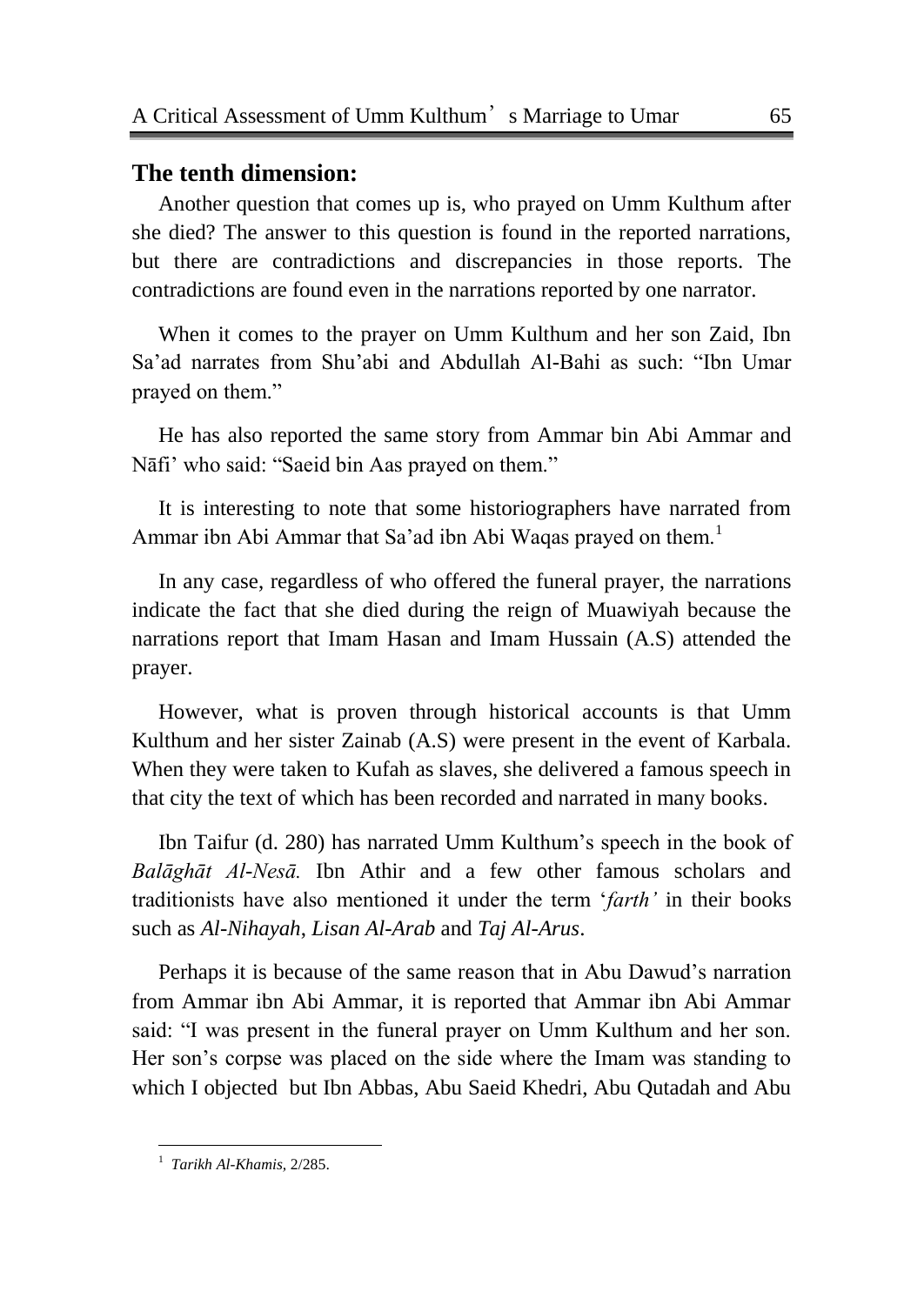Hurairah were also in attendance. They said that the way they placed the corpses in front of the prayer leader was customary.<sup>1</sup>

Ammar ibn Abi Ammar ends the story without mentioning the name of the Imam who prayed on those two. Likewise, he has not clarified as to who Umm Kulthum and her son were.

It has been reported again in Nesai's narrations from Ammar ibn Abi Ammar that he said: "I was attending the funeral prayer of a lady and a son. The corpse of the son was placed in front on the side at which the Imam was standing and that of the lady was placed behind him when the prayer on those two was offered. Among the people in attendance were Abu Saeid, Ibn Abbas, Qutadah and Abu Hurairah. I objected to the way they had positioned the corpses and they said that it was customary."<sup>2</sup>

Here Ammar ibn Abi Ammar has only reported that tradition and he has failed to mention the Imam's name, and those of the two dead bodies on which prayer was offered nor has he stated anything about the relation between the woman and the boy.

# **Summary**

 $\overline{a}$ 

As you noticed, we presented and examined the chains of the transmission of the narrations about the Commander of the Faithful, Ali (A.S) marrying his daughter to Umar ibn Khattab, and other narrations pertaining to this great lady of the Household of the Prophet (S). However, we could not find in them a chain of transmission that could be relied upon or which an argument could be based upon. We also investigated meticulously the text of the narration regarding Umm Kulthum's marriage to Umar. We looked carefully into the sayings of Sunni scholars and their reports on this topic. We found out that their reports are contradictory and refuting each other.

Moreover, we also studied the significations of the narration and it was made clear that the entire story is baseless and undocumented. The

<sup>1</sup> *Sunan Abi Dawud*, 2/416 number 3193.

<sup>2</sup> *Sunan Al-Nesai*, 4/374 number 1976.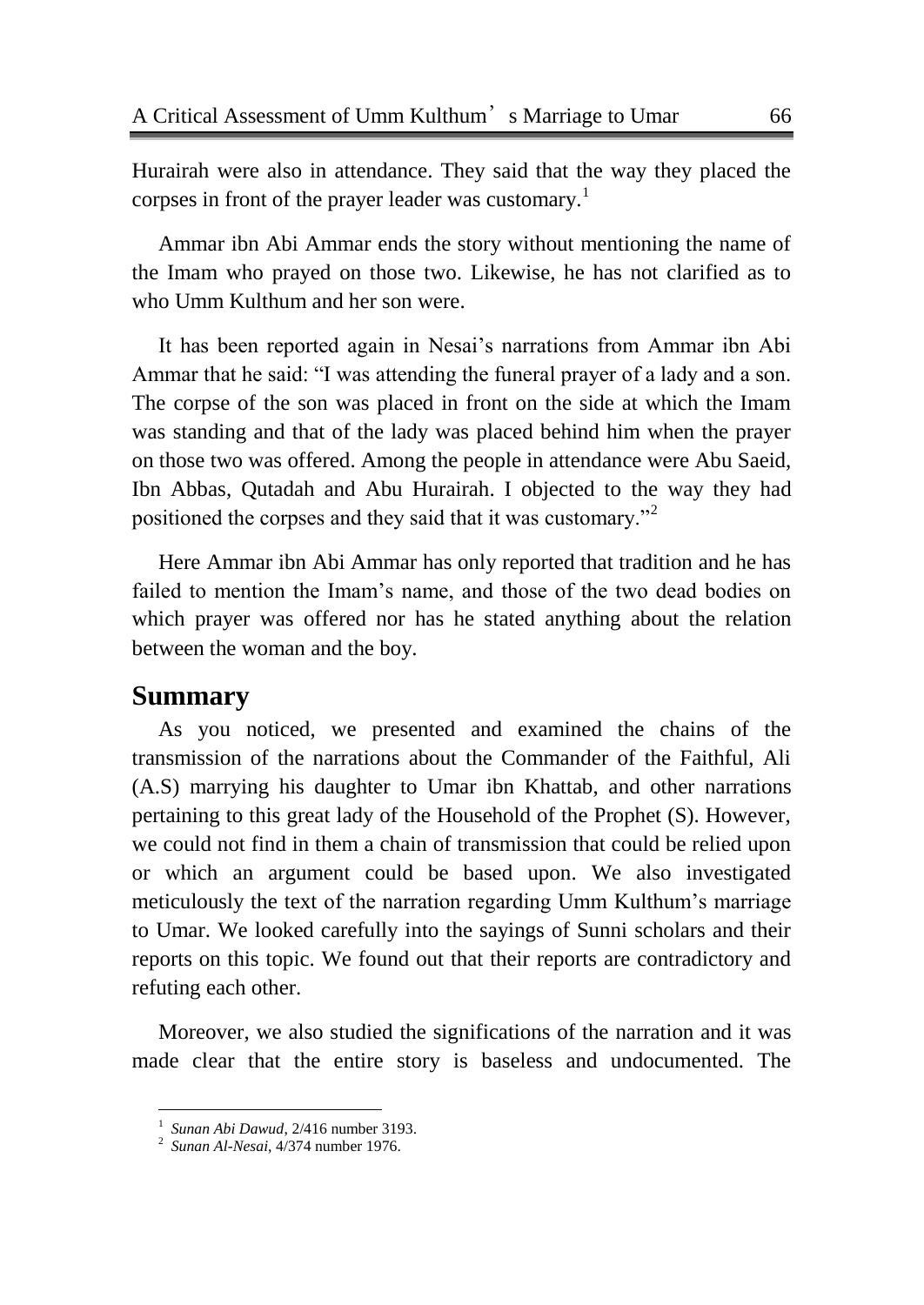probability here is that the forgers of this story sought to create a virtue for Umar ibn Khattab who himself is one of the narrators of this prophetic tradition:

«كلّ سبب و نسب منقطع يوم القيامة إلّا سببي و نسبي»

*"Every means and lineage will be severed on the Day of Judgment except my means and my lineage."*

This tradition signifies the virtues and merits of the Prophet's Household especially the Commander of the Faithful, Ali (A.S). As also stated by Manawi, even Hākim Nishaburi has narrated the above tradition as a proof of the virtues of the Commander of the Faithful, Ali  $(A.S)^1$ . That was why they forged the story of Umar's proposal to the daughter of the Commander of the Faithful, Ali (A.S) in a bid to include Umar amongst those who were linked to the Prophet (S) and to finally establish a virtue for him. This is further evidenced by the fact that a number of great Sunni traditionists have reported this tradition from Umar without mentioning this story, and they have reported the same tradition from other individuals without making reference to Umar's marriage proposal and the relevant story.

Muttaqi Hindi has cited this tradition from different sources. As per his report, the Messenger of Allah (A.S) said:

«كُلّ سبب و ِ نسب منقطع يوم القيامة إلّا سببي و ِ نسبي»

*Every means and lineage will be severed on the Day of Judgment except my means and my lineage."*

However, he writes under the tradition as such: "Khatib Baghdadi and Hākim Nishaburi have narrated this tradition from Umar. Likewise, Khatib Baghdadi has narrated from Ibn Abbas and Miswar." He further says that Ibn Asakir has also narrated from Ibn Umar that the Prophet of Allah, peace be upon him and his descendants, said:

«كُلّ نسب و صـهر ينقطـع يوم القيامة إلّا نسبي و صـهري»

 1 *Faidh Al- Qadir*, 5/27.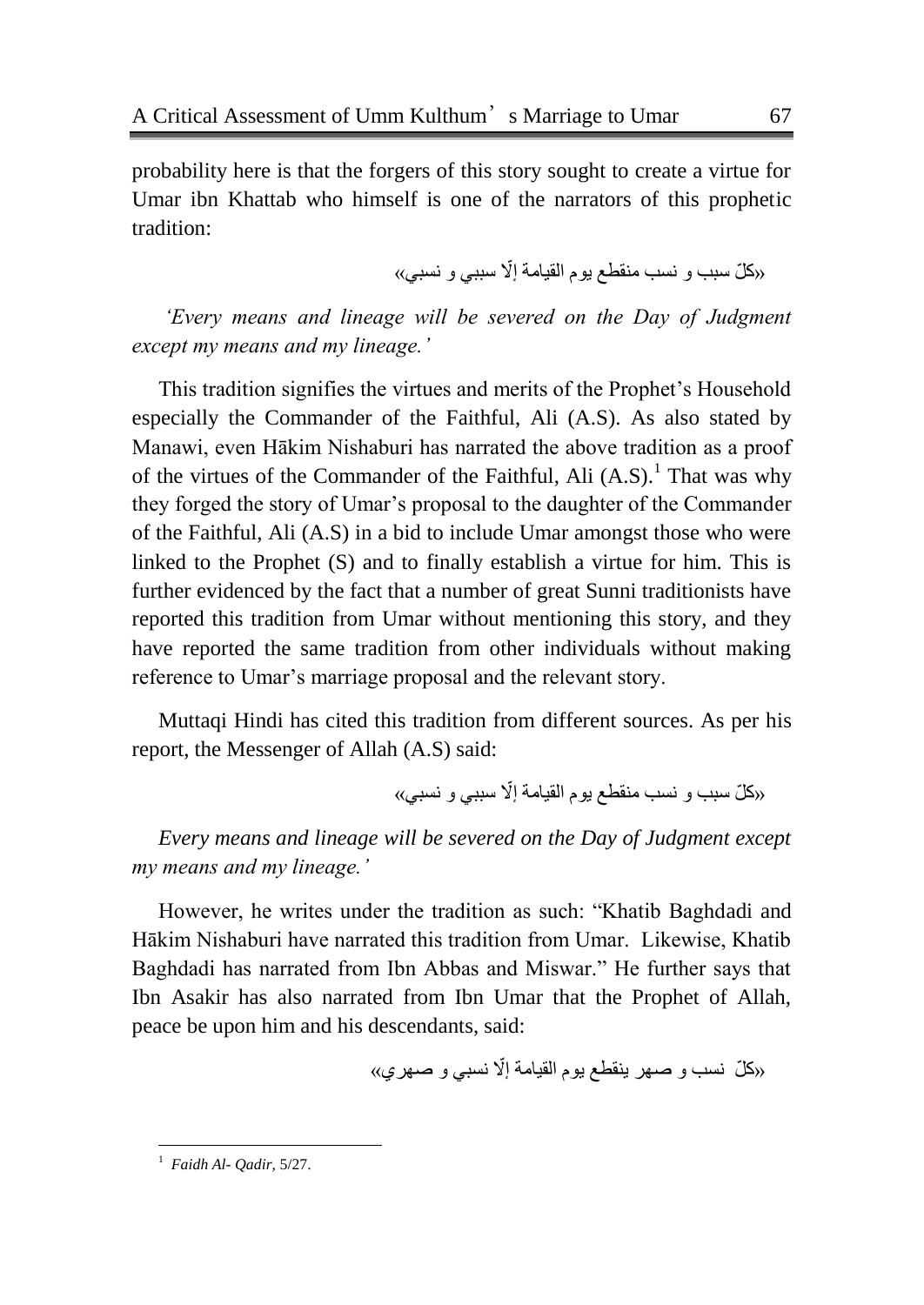*Every lineage and grooming relation will be severed on the Day of Judgment except my lineage and grooming relation."<sup>1</sup>*

Ibn Maghazali has reported this tradition in *Manāqib Al-Imam Ali ibn Abi Talib* (A.S) that the Prophet of Allah (S) said:

«کُلّ سبب و نسب منقطع يو م القيامة إلّا سببي و نسبي»

*Every means and lineage will be severed on the Day of Judgment except my means and my lineage."*

Then he narrates this tradition through his own chain from Saeid ibn Jubair, from Ibn Abbas, from Umar.<sup>2</sup>

There is a narration similar to this one reported from the Holy Prophet (S) about Fatima's position and rank. He has been quoted as having said:

«فاطمة بضعة مني»

#### *"Fatima is a part of my body…"*

The Holy Prophet (S) has been quoted by different companions to have said the above on a number of occasions. When some enemies of the Prophet's Household (A.S) saw the different aspects and implications of this sound and authentic tradition which has been recorded in their own *Sihah*, they deliberately embarked on fabricating the story of the Commander of the Faithful, Ali (A.S) making a marriage proposal to Abu Jahl's daughter, something which they linked to the above tradition to prove their own side of the story."<sup>3</sup> Thus, both of the traditions relate to marriage proposals, one of them about Umar asking the daughter of the Commander of the Faithful, Ali (A.S) for her hand in marriage and the other is about Ali (A.S) proposing marriage to Abu Jahl's daughter!

Umar's marriage to Umm Kulthum would make him a groom of Fatima Zahra (S.A) while Ali's marriage to Abu Jahl's daughter would hurt Fatima

<sup>1</sup> *Kanzul Ummal*, 11/183 number 31911 & 31912.

<sup>2</sup> *Manaqib Al-Imam Ali ibn Abi Talib* (A.S), 133 & 134.

 $3$  Refer to the thesis that we have written in this regard.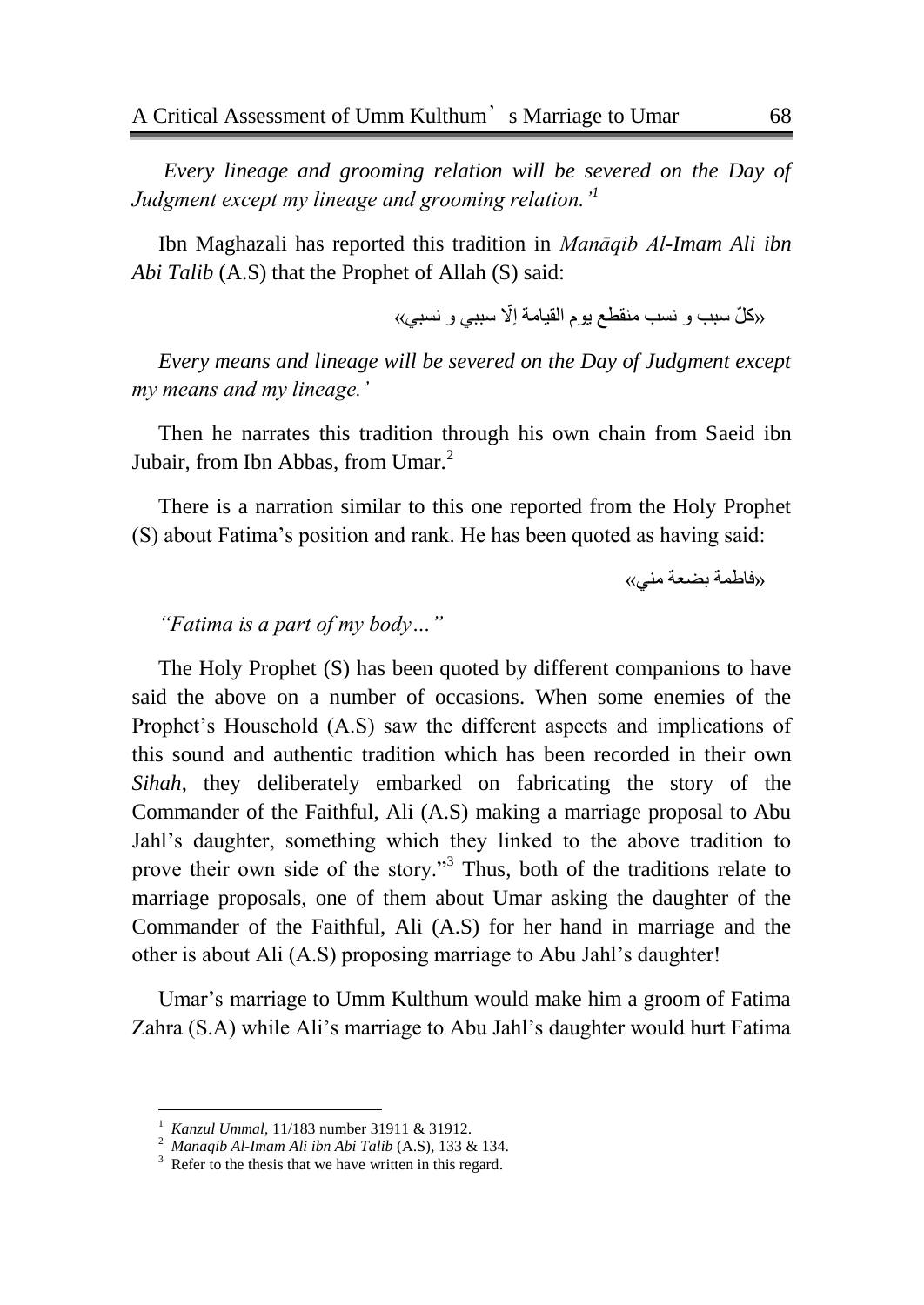and injure her feeling! As stated earlier, Umar's proposal was owing to the fact that he had heard the Prophet of Allah (S) say:

«كُلّ سبب و ِ نسب منقطع يوم القيامة إلّا سببي و ِ نسبي»

*"Every means and lineage will be severed on the Day of Judgment except my means and my lineage."*

Ali's proposal was opposed by the Messenger of Allah (S) and he was offended to the extent that he, peace be upon him, wanted Ali to divorce his daughter!

In short, given the outcome of the research conducted into this story, it is very clear that the entire story is fabricated and outrageous.

When it comes to the narrators of this story, they are Umar's slave, Qadhi ibn Zubair, the killer of Ammar Yasir and the clerics who were affiliated to the Ummayad family.

The narrators in the chain of transmission are a few liars, fabricators, weak and *mudallis* (one who practices *tadlis*) in terms reporting traditions.

Most probably, the main reason for fabricating this story is what we just mentioned as evidenced by the fact that some of the narrators are involved in the transmission of both of the stories.

### **One Question**

Based on what was said, a question arises as to whether or not there is any probability or an occasion to which the narrations regarding this story could be applied after assuming their authenticity and the reliability of the chains of their transmission notwithstanding the fact that this story is famous among Sunni Muslims and there are few *shadh* (irregular) narrations reported in this connection through Shiite channels as well.

#### **Answer**

In reply to this question, we must say that there is no doubt that the statements and narrations reported in this regard contain allegations and claims which are not permissible to accept under any circumstances." For instance, go through the following narration that they have related: "Ali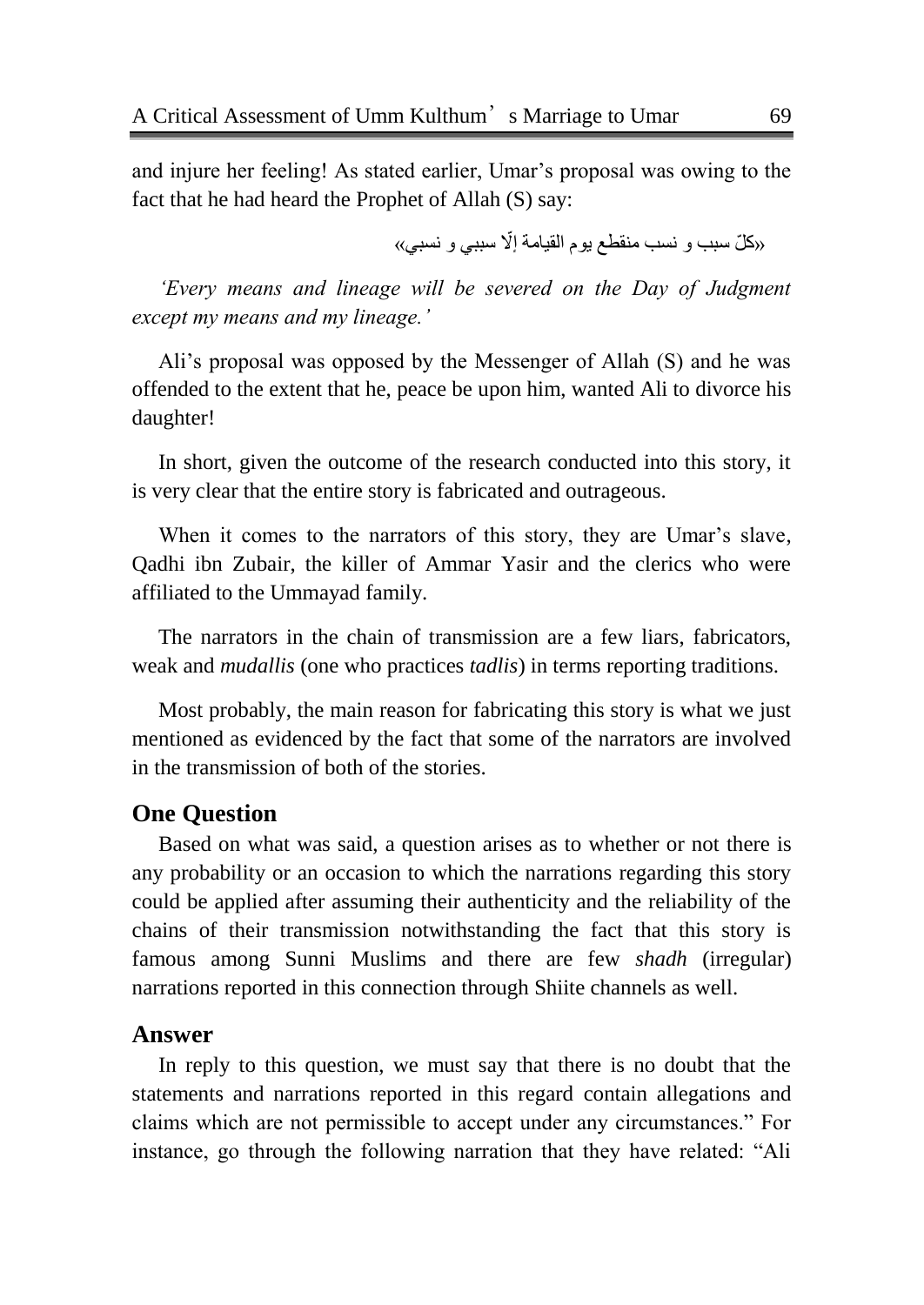sent Umm Kulthum to Umar so that he could see her. He also ordered that she be adorned and beautified!" There are many other such narrations which we do not mention here for the sake of brevity.

Obviously the reason these narrations are invalid and false is quite clear. Another instance is the story of the death of Umm Kulthum during the time of Muawiyah as reported by Sunni narrators. The report that she died during Muawiyah's reign is untrue because she was present in the event of Karbala and there are reports confirming her presence in the incidents that took place on the Day of Ashura.

Therefore, that lady who died on the same day as Zaid, and on whom a certain individual prayed was one of Umar's wives with her name being either Umm Kulthum (as she had wives whose names or nicknames were Umm Kulthum) or she was someone bearing a name other than Umm  $K$ ulthum. $<sup>1</sup>$ </sup>

Assuming the authenticity of their narrations and their *isnad* [chains of transmission], this probability is reaffirmed by the narrations of Abu Dawud, Nesai and others. Thus, there is no reliable report to prove that Umm Kulthum, the daughter of the Commander of the Faithful, Ali (A.S) bore Umar a child called Zaid. That is because there is no evidence apart from the narrations that were proved to be worthless and fabricated.

Likewise, there is no report or evidence to prove that she gave birth to a daughter, not to mention the fact that the narrators themselves have discrepant views as to the story itself as well as the name of that daughter.

It is further reaffirmed by Muslim scholars who have said: "When Umar died, Umm Kulthum was still young and immature." One of those scholars is Sheikh Abu Muhammad Nawbakhti who is one of the early Shiite scholars. In his *Al-Imamah*, he writes: "Umm Kulthum was young and juvenile and Umar died before consummating marriage with her. $<sup>2</sup>$ </sup>

 $\overline{a}$ 

<sup>1</sup> *Ifham Al-A"adā Wa Al- Khusum*, 2/72 – 212.

<sup>2</sup> *Bihar Al-Anwar,* 42/91.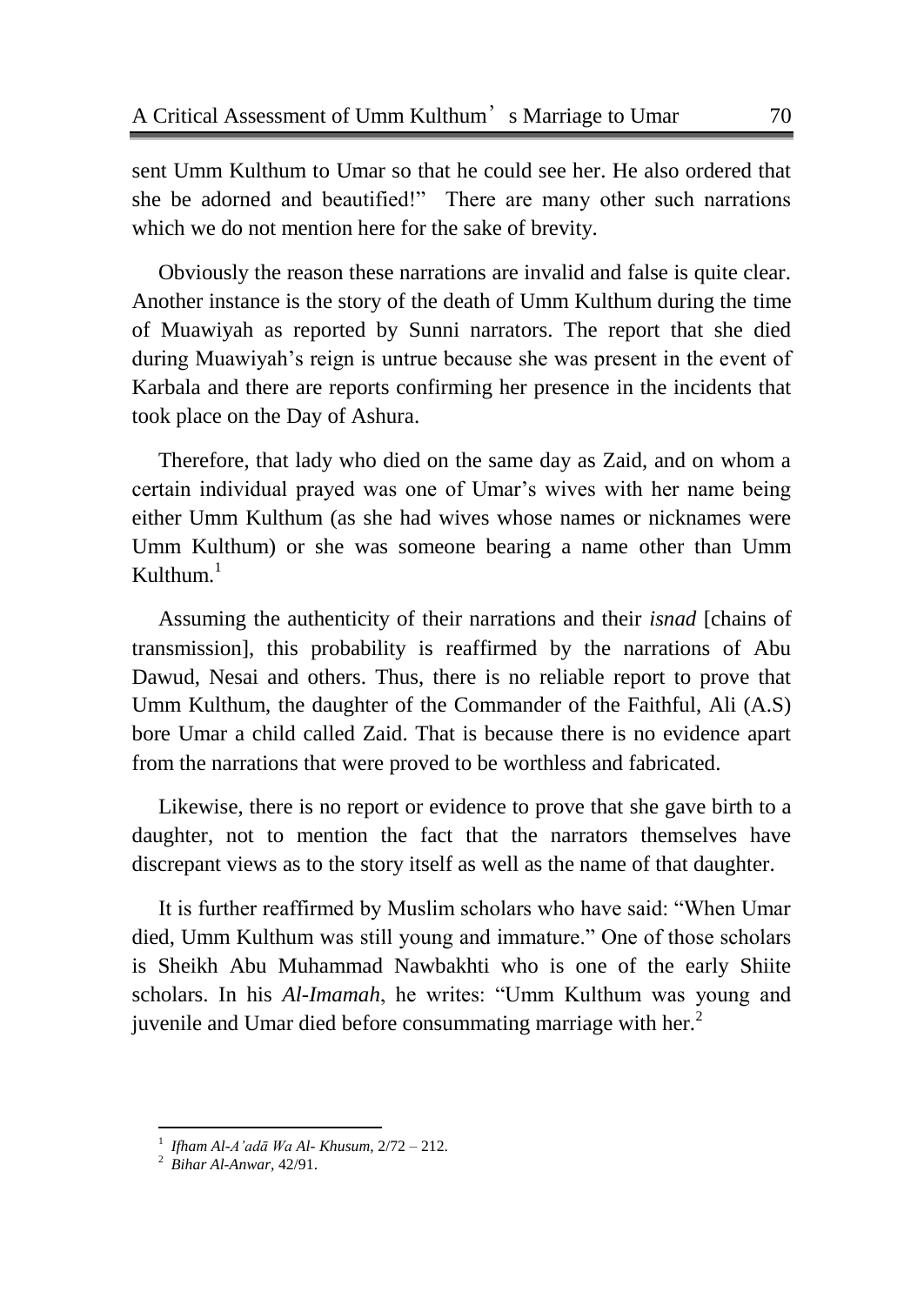Likewise, Sheikh Abu Abdullah Muhammad ibn Abdul Baqi Zarqani Maliki (d.1122 -  $\frac{1}{2}$ ) while elaborating on the meaning of kinship of the holy Prophet (S) makes reference to the same point saying: "Kinship refers to people who are related to the closest grandfather of the Messenger of Allah (S) i.e. Abdul Muttalib because the Prophet (S) said:

«من صنع الى احد من ولد عبد المطّلب يدا فلم يكافئه بها في الدنيا، فعلي مكافاته اذا لقيتني»

*"Whoever treats well any of the children of Abdul Muttalib and does him a favor and he does not not make up for the favor in this world, it will be necessary upon me to make it up on the Day of Judgment when he shall meet me."*

Tabarani has reported this tradition in *Al-Mu"ujam Al-Awsat.* Hence*,*  those who are related to people before Abdul Muttalib like the children of Abdul Manaf, or the people who are in the same level related to Abdul Manaf, for example the children of Hashim, the brothers of Abdul Muttalib or the people related to him but who did not see him or associated with him, are excluded from his kinship.

It seems that kinship does not refer to the men and women who were in the company of the Messenger of Allah (S) and did not see him; but it refers to Ali and his children; Hassan, Hussain, Mohassin and Umm Kulthum, the wife of the second caliph, Umar ibn Khattab.

In fact, Umar died before Umm Kulthum reached the age of puberty and ‗Awn ibn Ja'far married her. He also departed and she got married to his brother, Muhammad. He too died and she got married to Abdullah, the brother of those two. Umm Kulthum died in his house and did not bear a child with any of those three, except Muhammad, for whom she bore a daughter who died, while still a child. Thus, Umm Kulthum does not have any children or descendents as the author mentioned in the second section of this book.<sup>2</sup>

 1 His biography can be read in *Silk Al- DurarfFi A"ayan Al- Qarn Al-Thani Ashar,* 4/32

<sup>2</sup> *Sharh Al-Mawahib Al-Ladoniyyah*, 7/9 and 10, theme: Mabhath Qarabat Al-Nabi (S).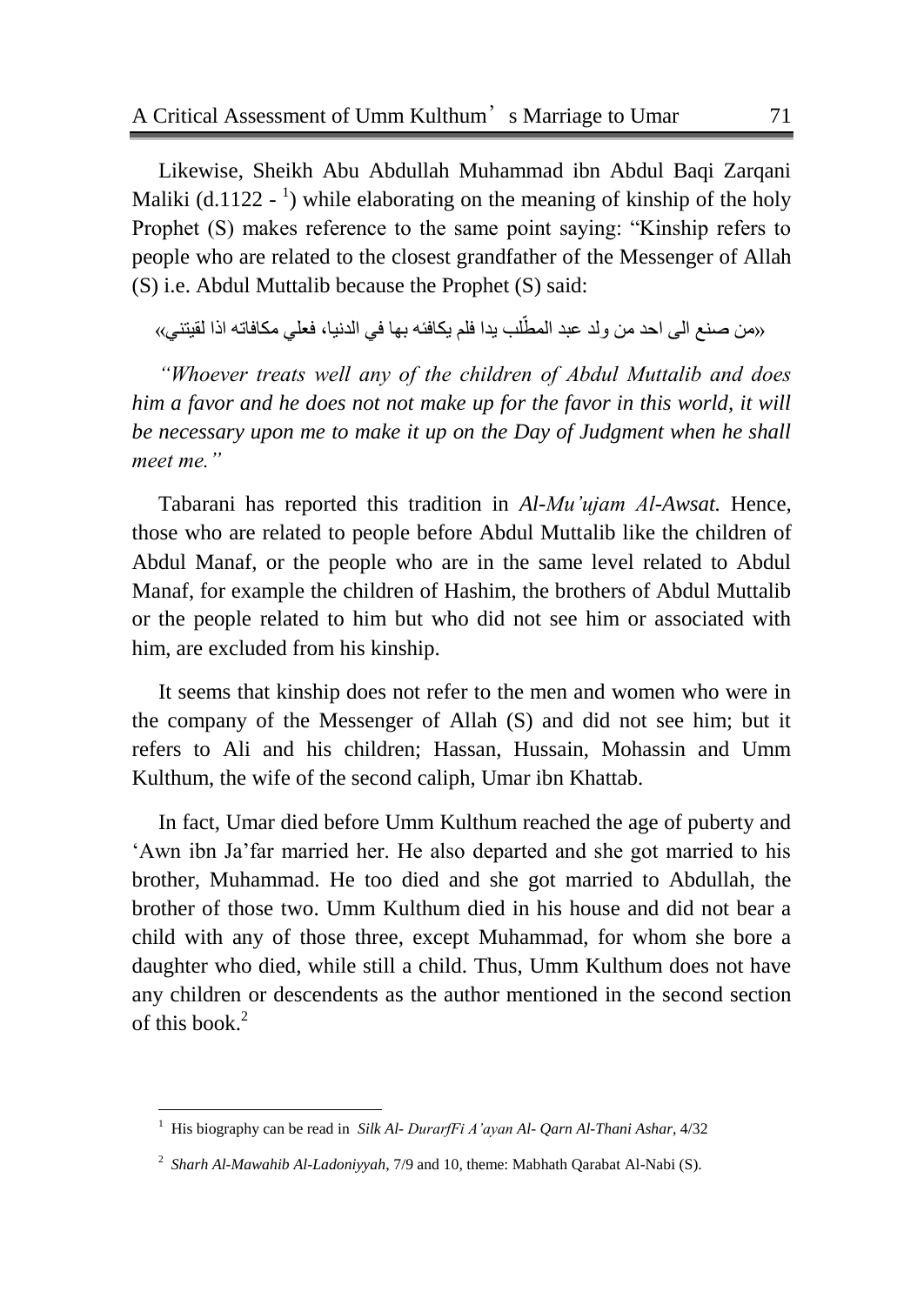Furthermore, assuming that Umar married Umm Kulthum, the fact that Umm Kulthum did not bear a child is reaffirmed by Umar who stressed that he did not want anything by making a marriage proposal but to be the sonin-law of Holy Prophet (S). He insisted that he wanted to be one of the members of the Prophet's household (A.S). He declared that he did not seek to gain anything except relationship with the Messenger of Allah through marriage with Umm Kulthum.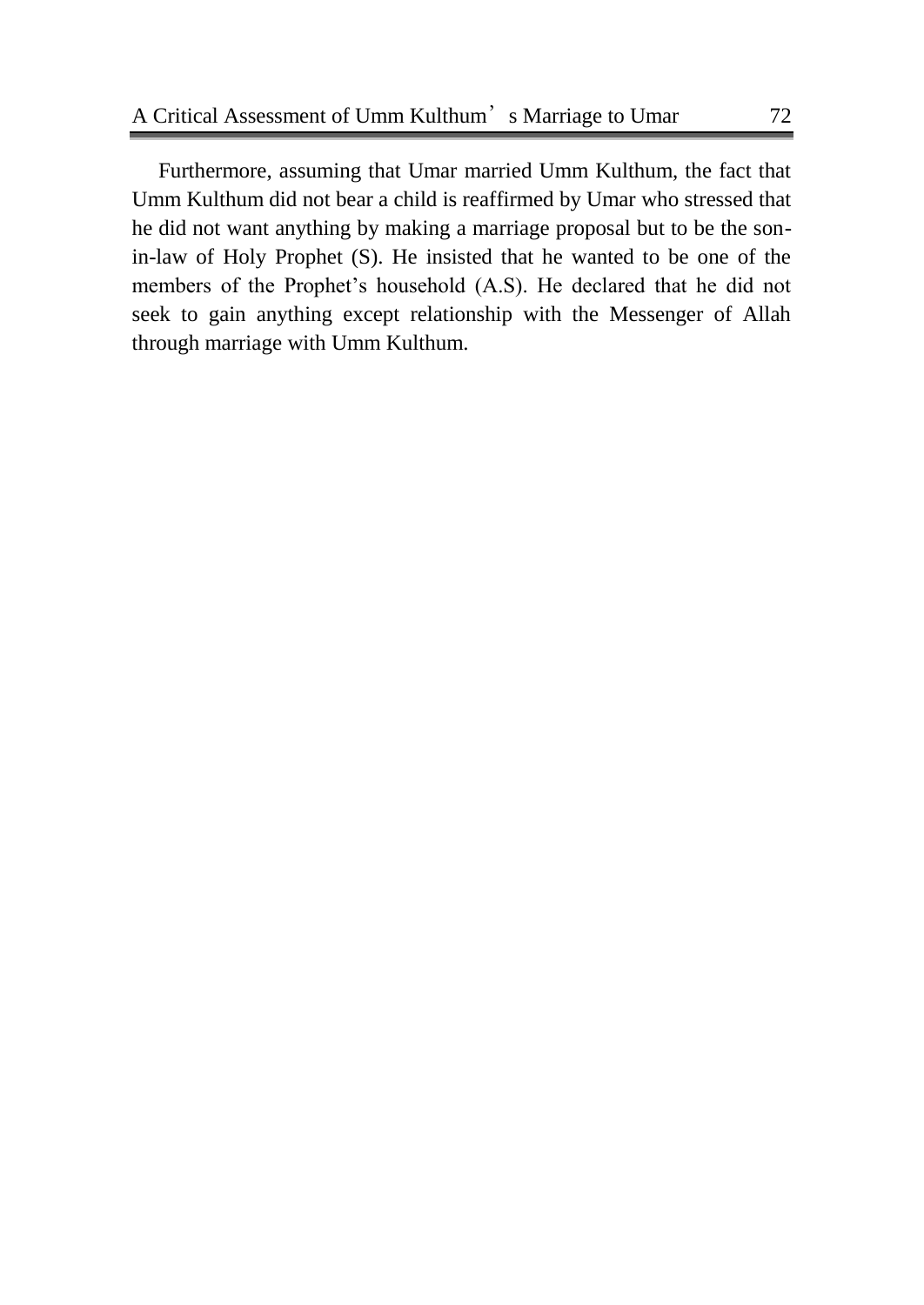# **Section IV**

**Umar's Marriage to Umm Kulthum in Shiite Narrations**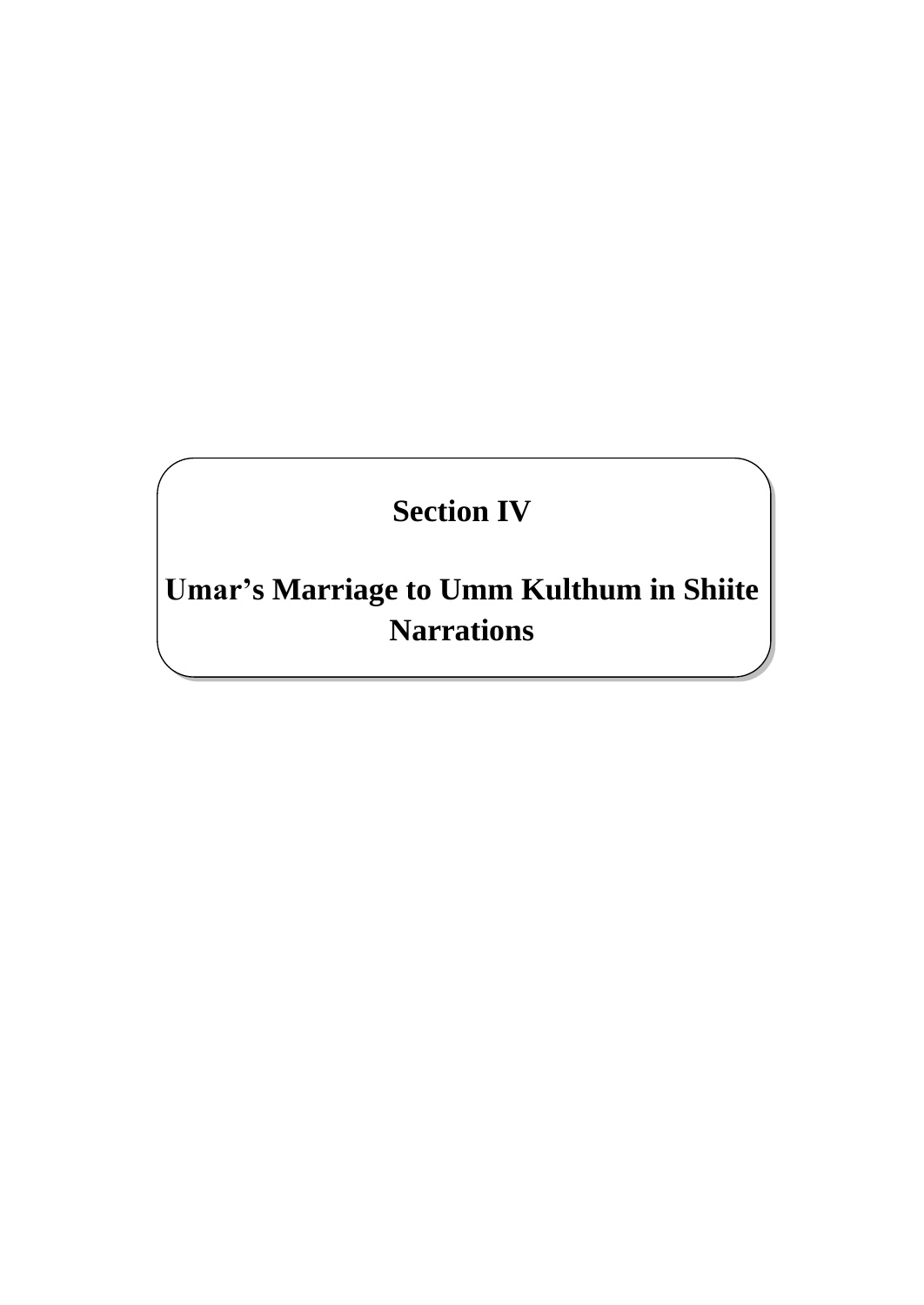# **Umar's Marriage to Umm Kulthum in Shiite Narrations**<sup>124</sup>

As we was mentioned while raising a question regarding Umm Kulthum's marriage to Umar ibn Khattab, the story is famous and wellknown among Sunni Muslims and the narrations regarding this marriage have also been reported in the books authored by Shia scholars. However, in spite of this story being well-known among Sunni Muslims and the fact that it has also been reported in some Shiite sources, some of our scholars have rejected the story on the ground that it is not true and genuine. If one goes through Shiite sources, he will see the rejection and refutation in the works authored by Sheikh Mufid, Sayyid Murtadha and Sayyid Nasir Hussain, the son of the author of *Abaqat Al-Anwar* (may Allah bless him) – and in the works by other figures who have engaged in the analysis and evaluation of this very subject matter.

Here we reiterate that the narrations reported by reliable Shiite narrators indicate and reveal what we have already stated in our answer to the forgoing question. In this respect, we quoted Nawbakhti, one of the Shiite scholars, and also Zarqani, a Sunnite scholar. Now we shall mention and elaborate on the narrations reported by Shiite sources through reliable chains of transmission.<sup>125</sup>

#### **The first tradition:**

l

Imam Ja'far Sadiq (S.A) has been reported as having said concerning the marriage of Umm Kulthum:

«إِنَّ ذَلَكَ فَرِجٍ غصبِناهِ»

*"That this was the farj that was usurped from us."* 

 $124$  It is worth mentioning that the previous edition of this book lacked this section as it was added only in the wake of a request by some scholars and seminarians. That was because my study was focused only on Sunni traditions and narrations in connection with the subject matter. It is expected that this section will be supplementary and that it will throw further light on the answers given briefly in this book.

<sup>&</sup>lt;sup>125</sup> Of course in this topic there are other traditions in the sources of the Shia which after a careful evaluation, we have realized that on the part of their documents, they have been tampered with and disclaimed.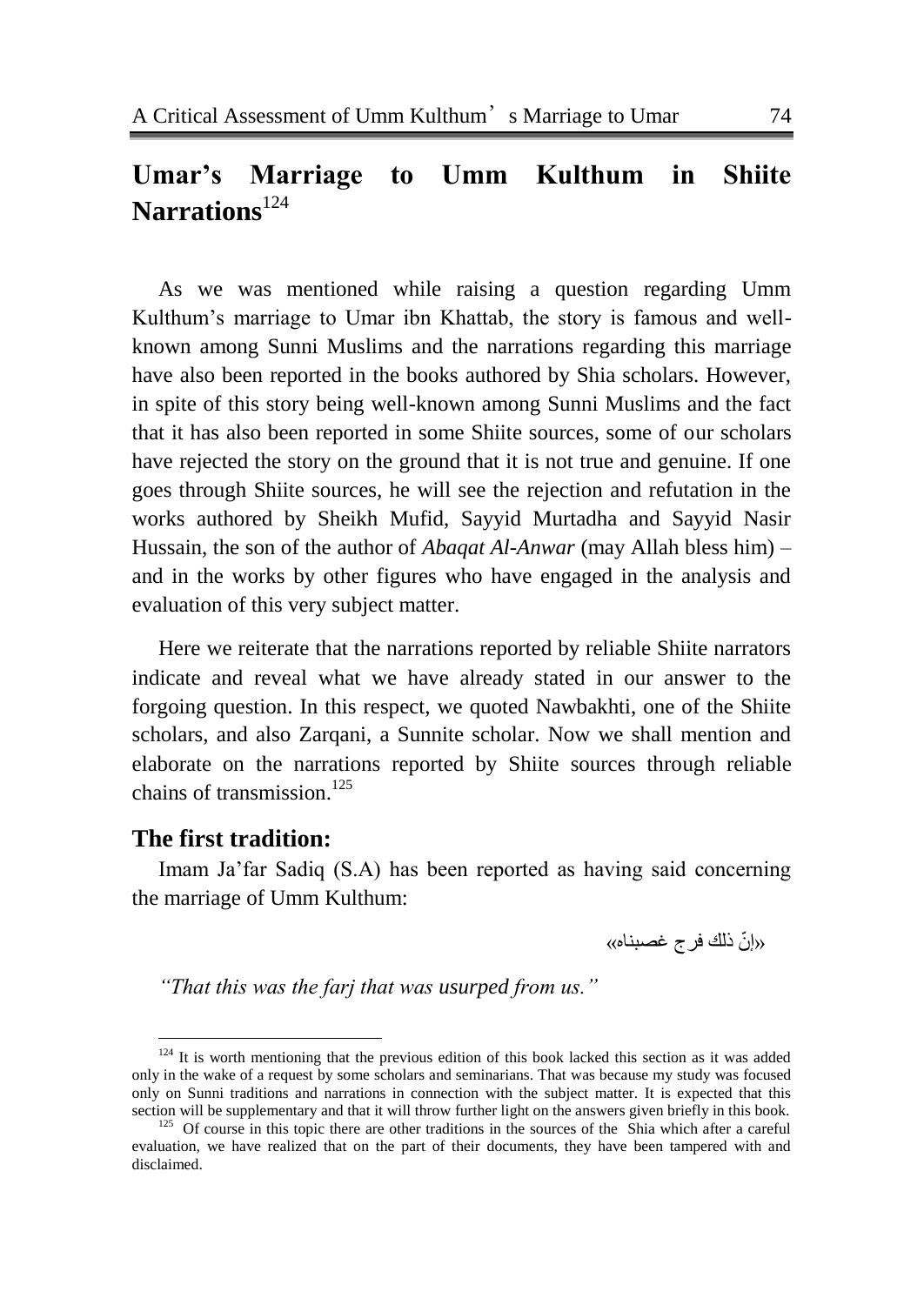#### **The second tradition:**

It has been narrated in another narration that Imam Sadiq (A.S) said:

))ٌ ّّب خطب اٌٍٗ لبي ٌٗ اٍِس اٌّؤٍِٕٓ عٍٍٗ اٌسال:َ اّٙٔب صبٍّة. لبي: فٍمً اٌعبّبض فمبي :ٌٗ ِب ًٌ؟ ابً ببض؟ لبي: ٚ ِب ذان؟

دع ٌىُ ِىسِة اّّل لبي: خطبث اٌى ابٓ اخٍه فسد,ًٔ اِب ٚ هللا! ّلعٛز ّْ شِص,َ ٚ ّل ا ٘دِحٙب, ٚ ّللٍّ ّٓ عٍٍٗ شب٘دٌٓ ببّٗٔ سسق, ّٚللطع ّٓ .ٌٍّٕٗ

فاته العبّاس و ساله ان يجعل الامر اليه. فجعله اليه)) '''

―When Umar came to make the marriage proposal, the Commander of the Faithful, Ali  $(A.S)$  told him: "She is a young girl."

Thereupon, Umar met Abbas and told him: "What is wrong with me? Do I have any defect?"

Abbas said: "Why are you saying that?"

Umar said: "I asked your nephew for his daughter's hand in marriage, but he has turned me down. I swear by Allah! I will fill the well of Zamzam with earth, I will destroy every honor that you have, and I will set up two witnesses to testify that he stole, that I may cut off his right hand.' Abbas thereupon came to Ali and informed him of what had transpired. He asked Ali to put the matter in his hands, and Ali complied."

#### **The third tradition:**

 $\overline{a}$ 

In another narration reported from Sulaiman ibn Khalid and others, Sulaiman has been quoted as having said: "I asked Imam Sadiq (A.S) as to where a lady whose husband had died should pass her Iddah (waiting) period <sup>127</sup>. Was it necessary for her to pass the period in her husband's house or wherever she wanted?"

 $126$  *Al-Kafi*, 5/346 tradition number 1 and 2.

 $127$  Iddah is a waiting period of (four months and ten days) during which a lady who has lost her husband, must stay away from marriage.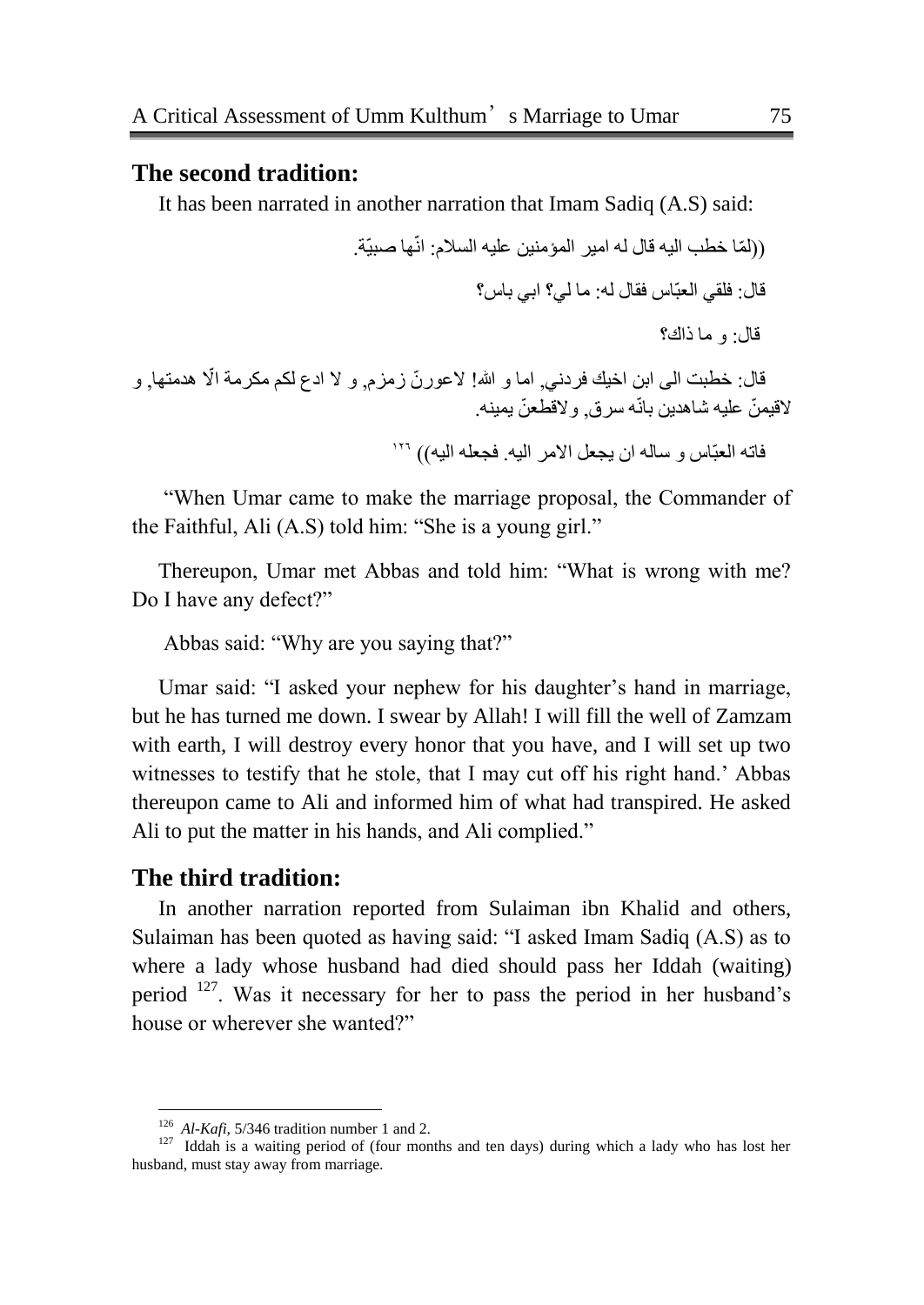The Imam (A.S) said: "Yes, she can pass her waiting period wherever she would like to." Then he said:

"إنّ عليّا عليه السلام لمّا مات عمر اتى امّ كلثوم فاخذ بيدها، فانطلق بها الى بينه"،"

*"When Umar died, Ali (A.S) went to Umm Kulthum, got hold of her hand and brought her to his house."*

In view of the above details and assuming that the narrations are true and authentic, we say: "The opponents cannot use these narrations to base their arguments and prove their side of the story or to make us accept anything in this regard. This is because the utmost conclusion that can be drawn from these narrations is that the marriage contract took place under threat and intimidating promises. It was only after these threats that Umm Kulthum went to Umar's house. When Umar was killed, the Imam (A.S) went to Umm Kulthum and took her to his house.

On the other hand, perhaps this saying of Imam Ja'far Sadiq (A.S) i.e. "Ali (A.S) held her hand and took her to his house" is a proof of what some scholars have stated that Umar died before Umm Kulthum attained the age of puberty.

Therefore, what merit does this proposal and the imposed marriage which was characterized by threat and intimidation does it earn Umar? What defect and flaw does such a proposal and marriage exact on the Commander of the Faithful, Ali (A.S) and the Household of the Prophet, peace be upon them? Can such a marriage be an indication of the two sides being sincere friends of each other?

When Umar threatens the Commander of the Faithful, Ali (A.S), in the manner demonstrated by the narrations, to usurp and get this girl, how may his threats have been for usurping the caliphate which forcibly silenced the Commander of the Faithful (A.S) and his followers compelling them to pay allegiance to him?! In fact, we can say that this usurpation was meant to eliminate the effects of that usurpation.

<sup>&</sup>lt;sup>128</sup> *Al-Kafi*, 6/115 and 116 tradition number 2, this information because of its application in the aforesaid law, it has also been mentioned in the books of Islamic laws.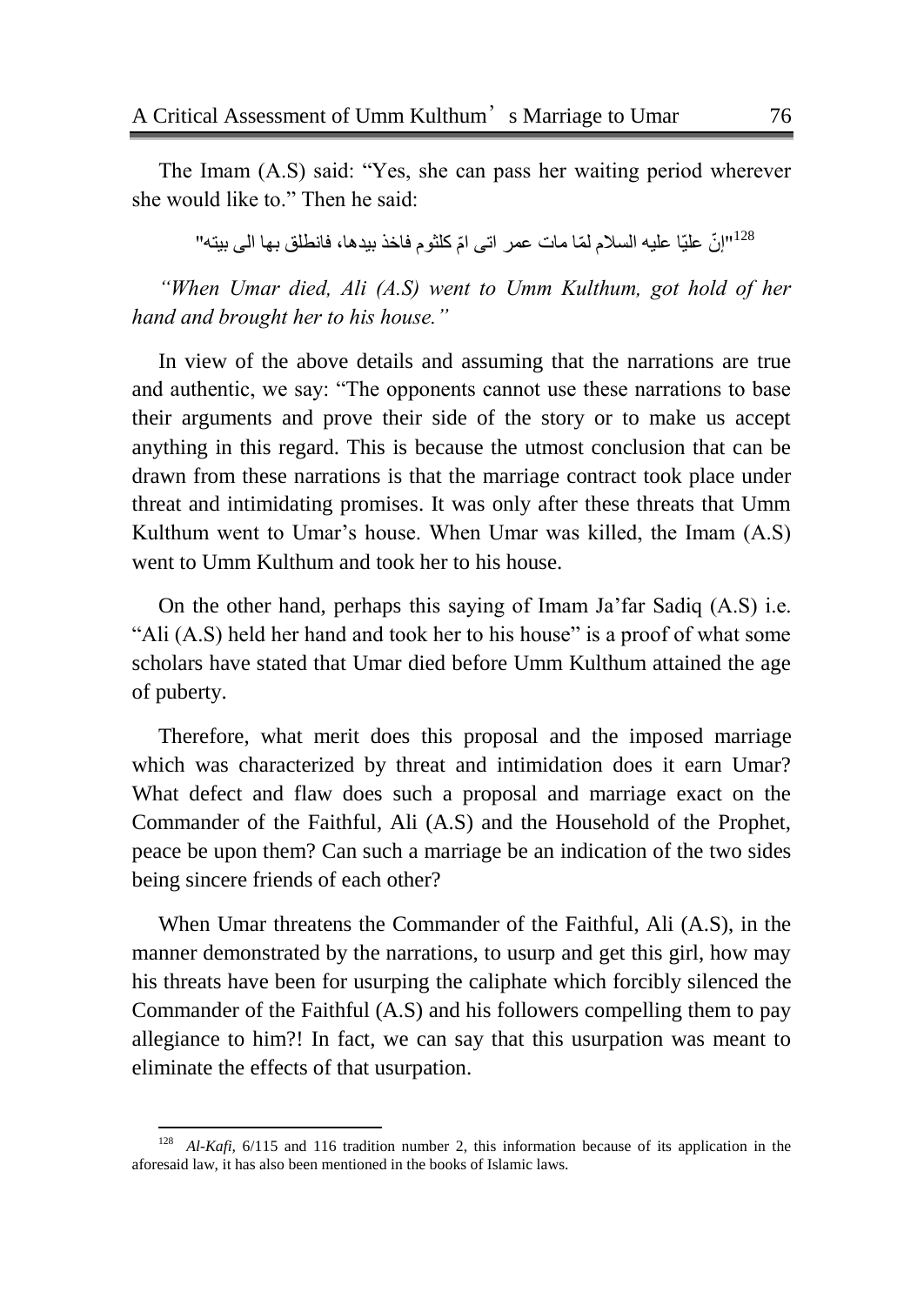Indeed, Hajjaj ibn Yusuf Thaqafi learnt this same method from Umar as evidenced by this historical narration: Muhammad ibn Idris Shafe'i (d. 204) says: "When Hajjaj ibn Yusuf married the daughter of Abdullah ibn Ja'far, Khalid ibn Yazid ibn Muawiyah told Abdul Malik ibn Marwan: "Did you leave Hajjaj to marry the daughter of Abdullah ibn Ja'far?"

He said: "Yes, what is wrong with it?"

Khalid said: "By Allah, this is the worst shame."

Abdul Malik asked: "How is that?"

Khalid said: "I swear by Allah! O Commander of the Faithful, ever since I married Ramlah, the daughter of Zubair, the enmity I had in my heart toward Zubair, has perished." Khalid goes on saying: "It seems Abdul Malik was asleep and I woke him up with these words of mine. Then and there he wrote a letter to Hajjaj making him to divorce Abdullah's daughter." Hajjaj complied with Abdul Malik's order and divorced her.<sup>129</sup>

# **Final word concerning the marriage of Umm Kulthum**

Considering the investigation and research conducted in regard to Umm Kulthum's marriage, a question that does arise is: Whom did Umm Kulthum marry finally? In answer to this question, we must say that it was clarified earlier that, based on the saying of Commander of the Faithful, Ali (A.S), he had kept his daughters for the sons of his brother, Ja'far. In fact, this was done by the order of the Messenger of Allah (S) because one day the holy Prophet (S) looked at Ali's and Ja'far's children whereupon the Prophet (S) said:

"بناتنا لبنينا و بنونا لبناتنا"

*"Our daughters are for our sons and our sons are for our daughters". 130*

However, when it comes to Umm Kulthum, there is a narration which says: "Umar asked Ali for Umm Kulthum's hand in marriage. All made the

 129 *Mukhtasar Tarikh Dimashq*, 6/205.

<sup>130</sup> *Man la Yahdhuruhu Al-Faqih*, 3/249 tradition number 1184.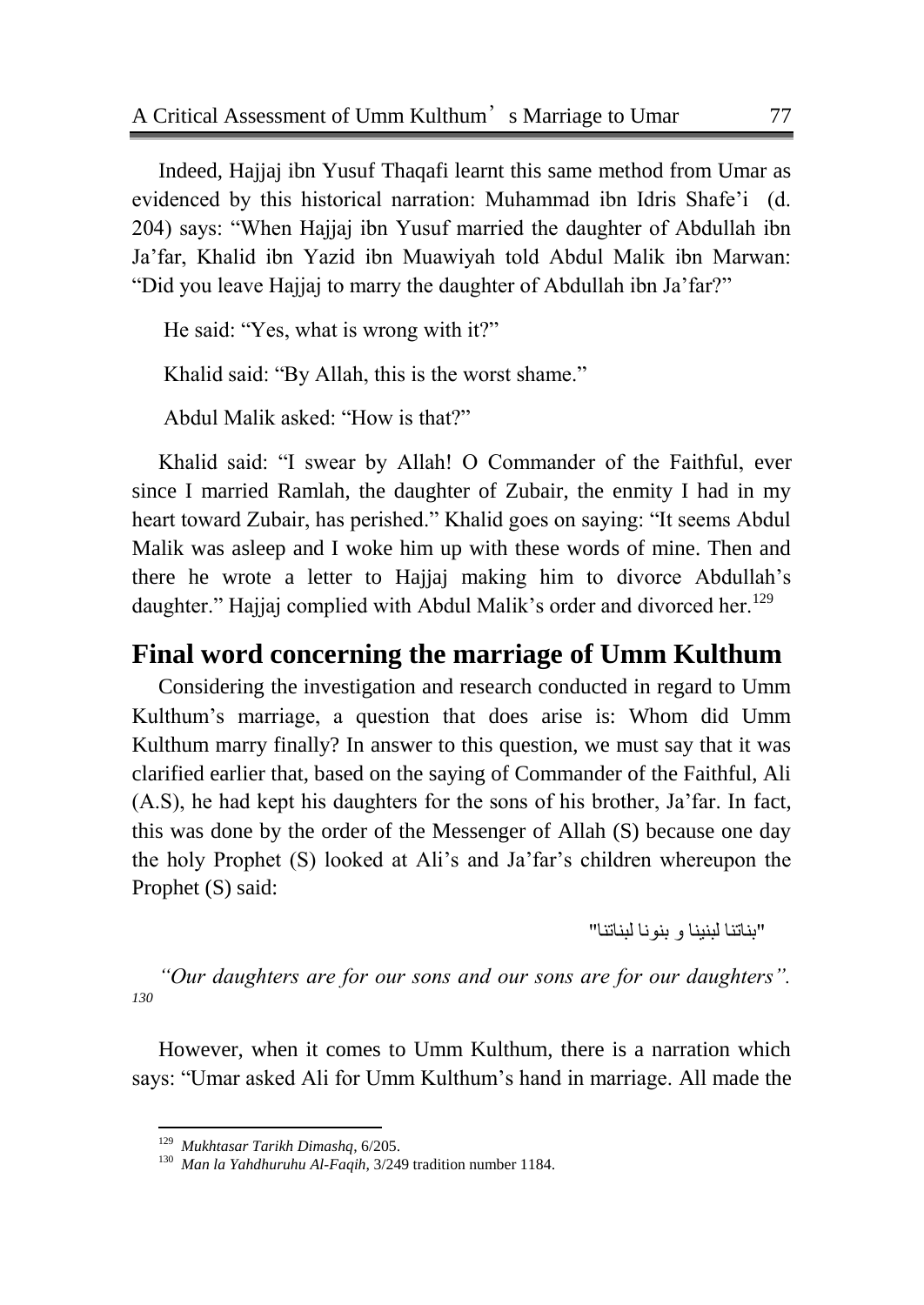excuse that *she was too young* and he further said that he had kept her for the son of his brother, Ja'far..."<sup>131</sup>

Likewise it is seen in this narration that the Imam (A.S) did not specify which son of Ja'far he had kept his daughter for, but we know that he meant either 'Awn or Muhammad. This is because, as mentioned earlier, the Commander of the Faithful, Ali (A.S) had married his daughter Zainab (A.S) to Abdullah, who was the eldest of his brothers.

Among the Sunni scholars, whose opinions and reports we are discussing in this book, there is no difference as to the fact that 'Awn was killed in the battle of Shushtar, during the reign of Umar's caliphate. Hence, based on the aforementioned narrations which we assume to be authentic, Umm Kulthum was married to Umar during this time.

When it comes to Muhammad, ibn Ja'far, Ibn Hajar comments as such: ―Abu Umar has narrated from Waqidi that Muhammad's nickname was Abul Qasim. He married Umm Kulthum after Umar's death." He further says: "Muhammad was martyred in the battle of Shushtar."

It has been said that Muhammad lived until the time of Imam Ali (A.S) and was in the company of the Commander of the Faithful, Ali (A.S) during the battle of Siffin.

In his *Al-Ikhwah*, Dar Outni writes: "It is said that Muhammad was martyred in the battle of Siffin. In this battle, he fought with Ubaidullah ibn Umar ibn Khattab and they fought each other to their death."

In this respect, Marzbani too writes in *Mu'jam Al-Shuara*: "Muhammad ibn Ja'far and Muhammad ibn Abi Bakr were in Egypt. When Muhammad ibn Abi Bakr was killed, Muhammad went into hiding. A person from the clan of ‗Ak and the tribe of Ghāfiq advised him to leave Egypt and he fled there for Palestine where he went to one of maternal uncles from Khath'am clan. He saved Muhammad from Muawiyah's mischief. Later on, Muhammad composed a poem describing this incident."

 131 *Dhakhair Uqba*, 288; *Kanzul Ummal,* 13/269 tradition number 37586.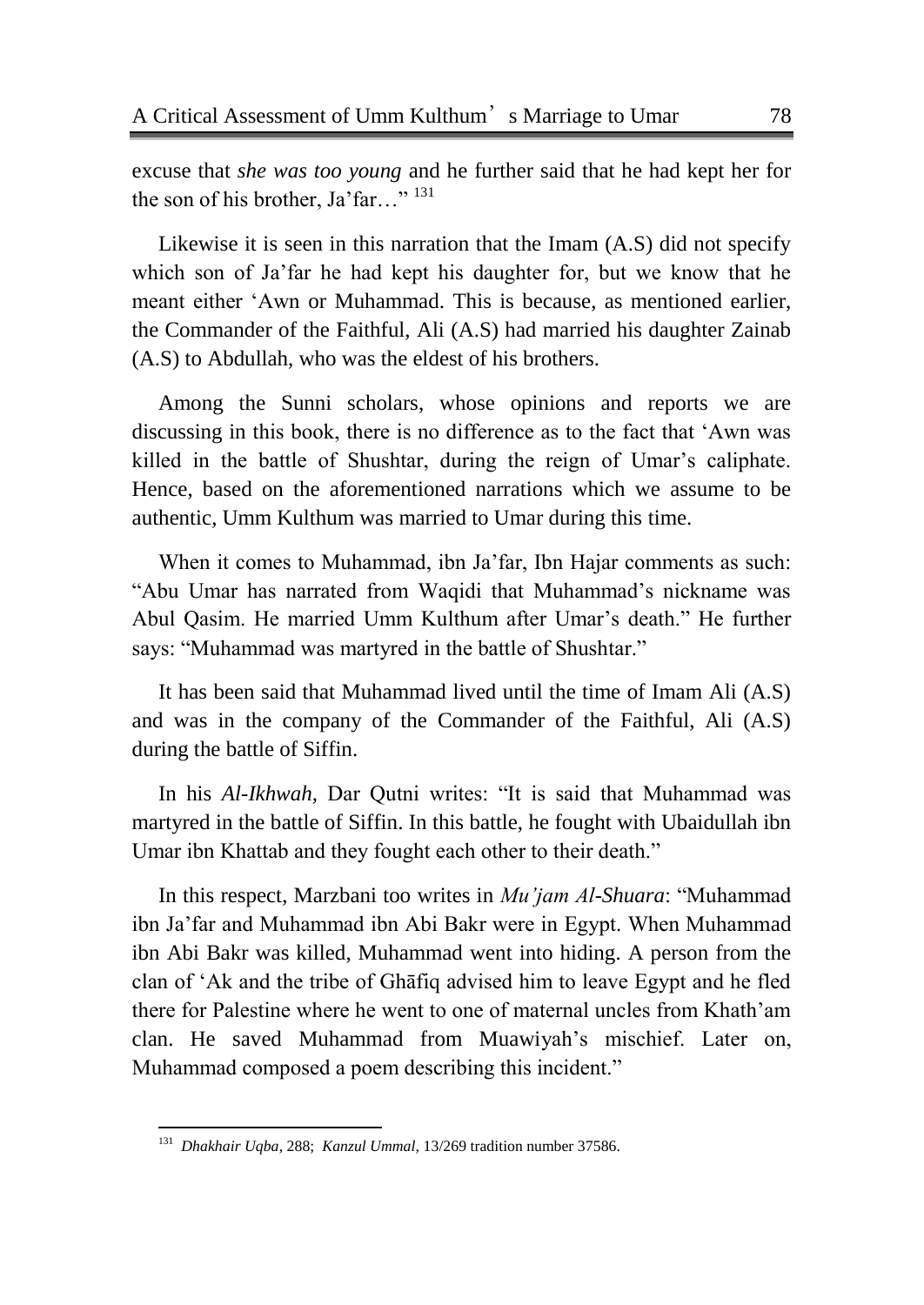He further writes: "This has been proven and it rejects Waqidi who said that Muhammad was martyred in the battle of Shushtar."<sup>132</sup>

So, the person who married Umm Kulthum, after Umar's death, based on the foregoing supposition, is Muhammad ibn Ja'far and, as was stated earlier, Ibn Abd al-Barr has confirmed this. Concerning Abdullah too, it is necessary to know that he is likely to have married Umm Kulthum after the death of his wife Zainab (S.A). That is because according to Ibn Abd al-Barr, Abdullah was alive until the year 80 of the Islamic lunar calendar and he lived for ninety years.

# **Summary of the Book**

The discussion was about Umm Kulthum's marriage to Umar. The story was narrated from the most famous books authored by Sunni scholars. In this study, we unveiled the most hidden aspects of the story carefully examining the chains of the narrations, their significations, the narrators and their goals. The truth of the matter was explained and substantiated and the controversies came to and end.

Assuming that Hazrat Zahra (A.S) had a daughter by the name of Umm Kulthum and that marriage in Islam takes place only when the formula of marriage contract is recited, therefore, based on the few narrations mentioned in Kulayni's *Al-Kafi,* we can conclude that:

Umar asked Ali (A.S) for Umm Kulthum's hand in marriage and the Imam (A.S) made the excuse that *she was too young* and that she was engaged to her cousin. After Umar's repeated proposal, frequenting and resorting to threat to intimidate the Commander of the Faithful, (A.S) and Bani Hashemi, the Imam left the matter to be decided by his uncle Abbas; the marriage took place in the sense that only a marriage contract was concluded without Ali (A.S) and his daughter consenting to it.

That was why no sooner Umar died than Ali (A.S) returned his daughter to his house. Hence, what has been narrated in some Sunni books about the girl dressing up and going to Umar under the pretext of handing over a piece of garment is baseless and undocumented scientifically. The same is

 132 *Al-Isabah,* 6/7.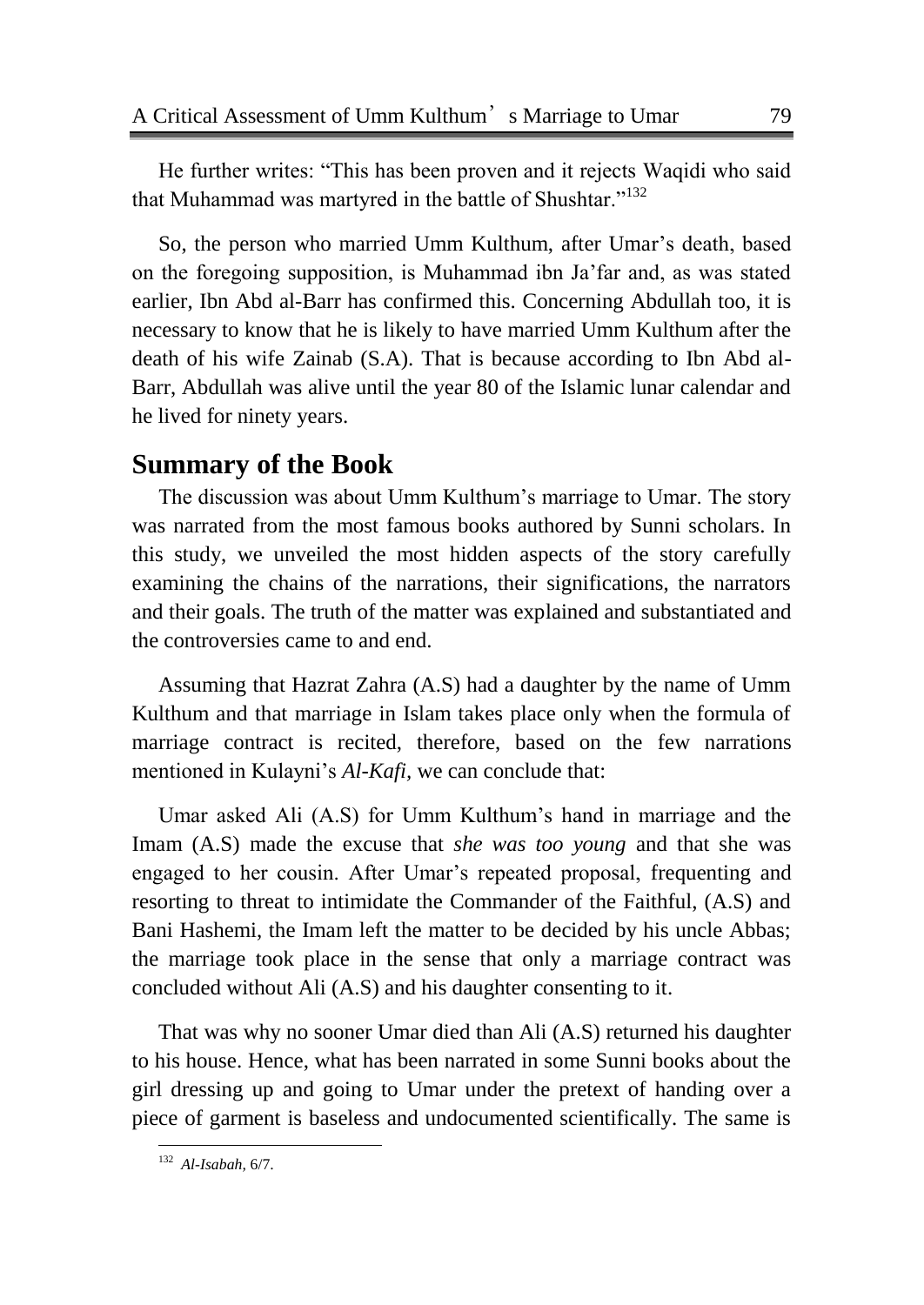the case with the report about Umm Kulthum's death occurring simultaneously with the death of her child from Umar.

The conclusion is that this incident cannot be used to cover up Umar's conduct towards the household of the Prophet (S) during Lady Zahra's lifetime. Likewise, they cannot use this story to argue that the Commander of the Faithful, Ali, peace be upon him, was in good and friendly terms with Umar.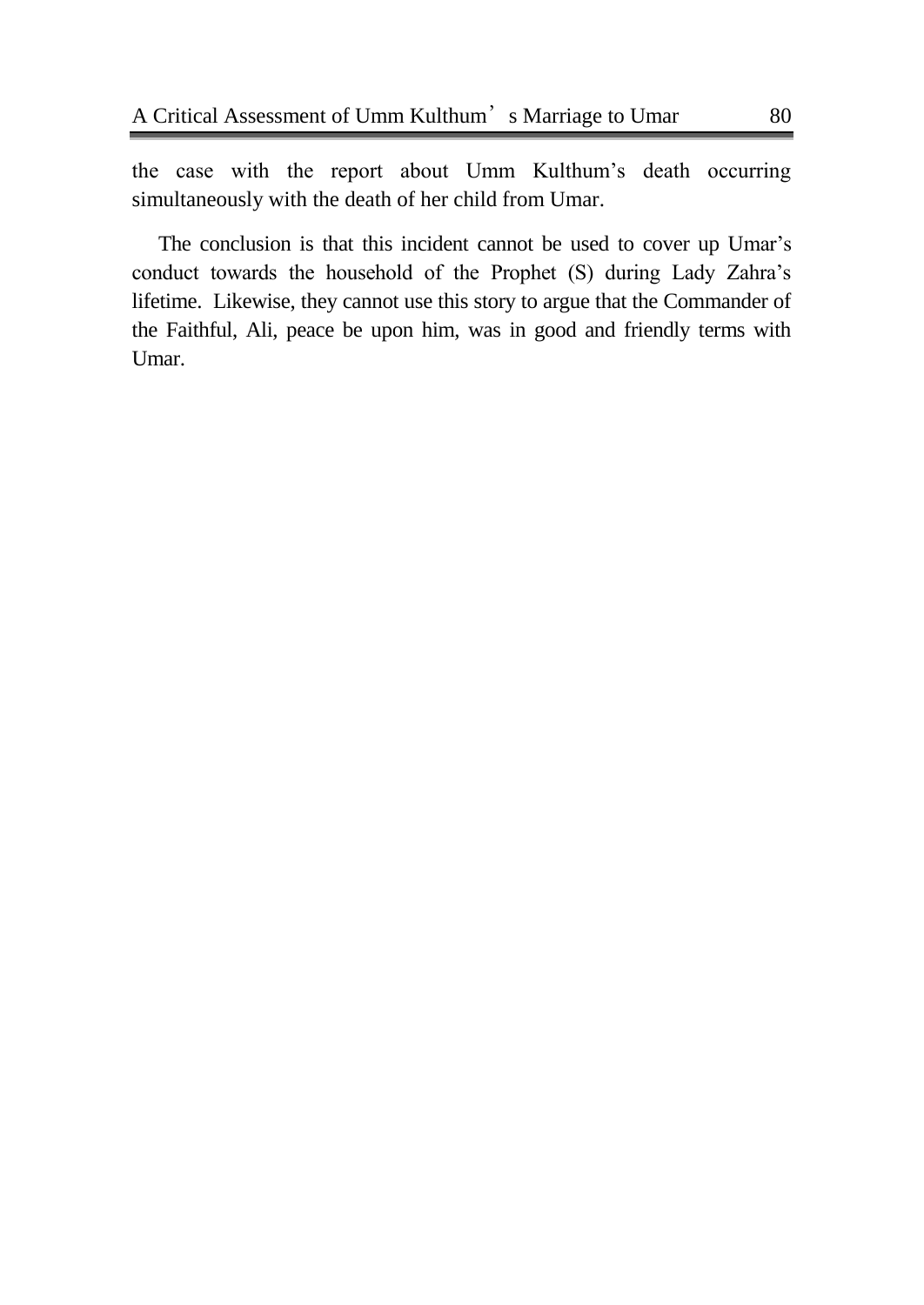# **Bibliography**

- 1. *Ihya Uloom Al-Deen,* Abu Hamed Ghazzali, Dar Al-Ma'refah, Beirut, Lebanon.
- 2. *Al-Isti"ab,* Ibn Abd Al-Barr, Da Al-Kotob Al-Ilmiyah, Beirut, Lebanon, first edition, 1415 AH.
- 3. *Usd Al-Ghabah,* Ibn Athir, Da Al-Kotob Al-Ilmiyah, Beirut, Lebanon.
- 4. *Al-Isabah,* Ibn Hajar Asqalani, Da Al-Kotob Al-Ilmiyah, Beirut, Lebanon, first edition, 1415 AH.
- 5. *Ifham Al-A"da wa Al-Khusum,* Allamah Sayed Nasir Hussain Musavi Hindi, New Naynaw Library.
- 6. *Al-Ansab, Sam"ani,* Dar Al-Fikr Publications, Beirut, Lebanon, first edition, 1408 AH.
- 7. *Behar Al-Anwar,* Muhammad Baqir Majlisi, Dar Al-Ihya Al-Turath Al-Arabi, Beirut, Lebanon, third edition, 1403 AH.
- 8. *Tarikh Baghdad,* Khatib Baghdadi, Da Al-Kotob Al-Ilmiyah, Beirut, Lebanon, first edition, 1417 AH.
- 9. *Tarikh Al-Khamis,* Diyar Bakri, Dar Sader Publication's, Lebanon.
- 10. *Tarikh Al-Tabari,* Tabari, Uroomiyah Bookstall Publications, Qom, Iran
- 11. *Tazkirat Al-Khawas,* Sibt bin Jawzi, Ahlul-Bayt (A.S.) Institute, Beirut, Lebanon, 1401 AH.
- 12. *Taqrib Al-Tahzib,* Ibn Hajar Asqalani, Da Al-Kotob Al-Ilmiyah, Beirut, Lebanon, second edition, 1415 AH.
- 13. *Talkhis Al-Mustadrak,* Dhahabi, Dar Al-Ma'refah, Beirut, Lebanon.
- 14. *Tahzib Al-Asma wa Al-Lughat*, Nawavi, Dar Al-Fikr, Beirut, Lebanon, first edtion, 1416.
- 15. *Tahzib Al-Tahzib,* Ibn Hajar Al-Asqalani, Da Al-Kotob Al-Ilmiyah, Beirut, Lebanon, first edition, 1415 AH.
- 16. *Husn Al-Muhadherah,* Suyuti, Da Al-Kotob Al-Ilmiyah, Beirut, Lebanon, first edition, 1418 AH.
- 17. *Hilyat Al-Awlia,* Abu Na'eim Isfahani, Da Al-Kotob Al-Ilmiyah, Beirut, Lebanon, first edtion, 1418 AH.
- 18. *Dhakahir Al-Uqba,* Muhibbuddin Tabari, Al-Sahabah Library, Jeddah, Al-Sharqiyah, Al-Tabe'ein Library, Cairo, first edition, 1415 AH.
- 19. *Al-Durriat Al-Tahira,* Muhammad bin Ahmad Ansari, Razi Dulabi, researched by Sayed Muhammad Jawad Husseini Jalali, Islamic Publications Institute, Qom, Iran, 1407 AH.
- 20. *Silk Al-Durar fi A"yan Al-Qar Al-Thani Ashar,* Muradi, Al-Muthanna Library, Baghdad Iraq.
- 21. *Sunan Abi Dawood, Abi Dawood,* Da Al-Kotob Al-Ilmiyah, Beirut, Lebanon, first edition, 1416 AH.
- 22. *Al-Sunan Al-Kubra,* Bayhaqi, Da Al-Kotob Al-Ilmiyah, Beirut, Lebanon, second edition, 1414 AH.
- 23. *Sunan Al-Nesai,* Nesai, with annotation by Suyuti and Marginal Notes by Sindi, Dar Al-Ma'refah, Beirut, Lebanon, third edition, 1414 AH.
- 24. *Sharh Al-Mawahib Al-Laduniyah,* Qastalani, Dar Al-Ma'refah, Beirut, Lebanon,